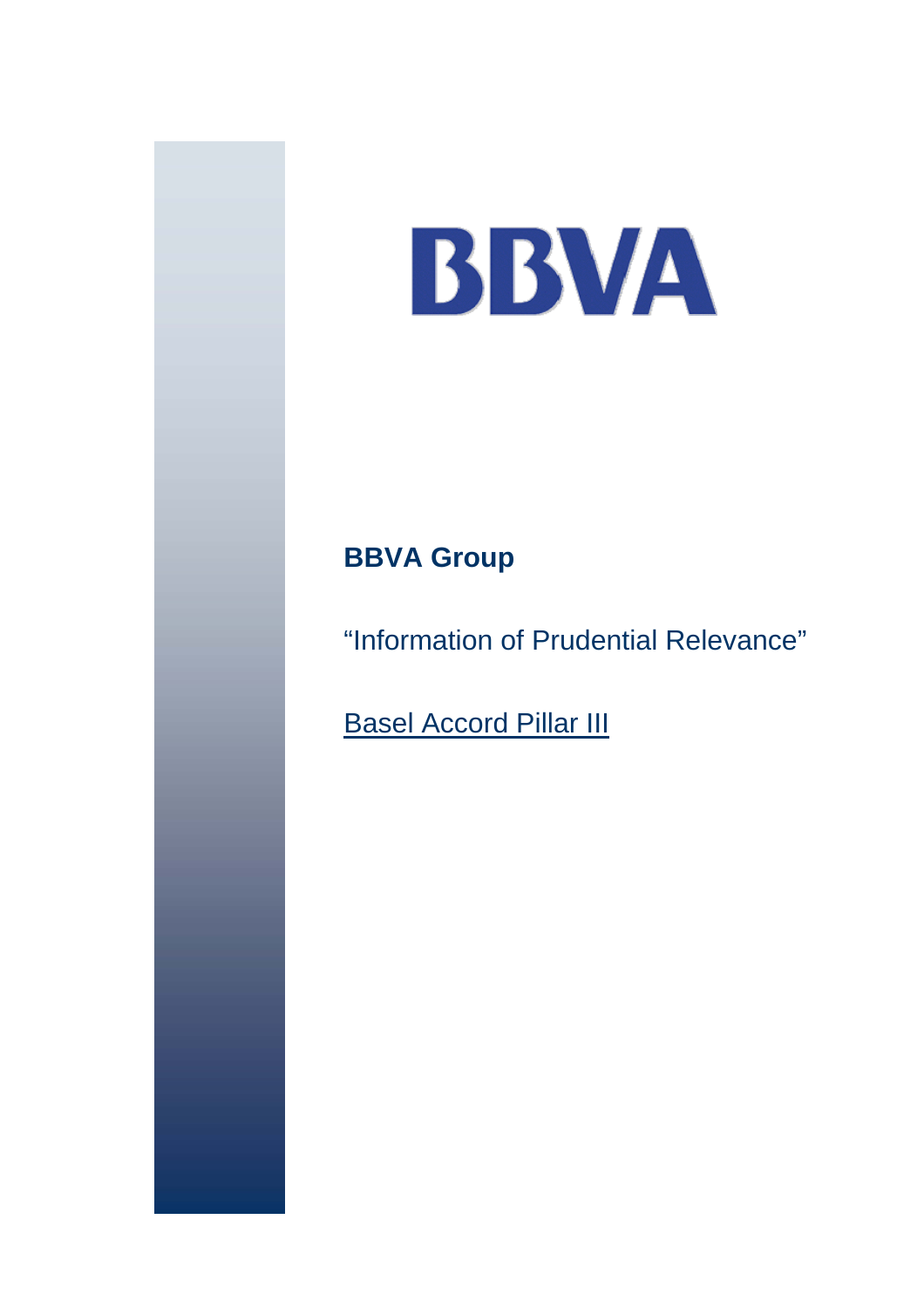## Introduction

Banco de España Circular 3/2008 of 22<sup>nd</sup> May (hereinafter the Solvency Circular) represents the final development in the legislation of own funds and supervision of credit institutions on a consolidated basis, laid down in Spanish Law 13/1985 of  $25<sup>th</sup>$  Mav, on *Financial intermediary investment ratios, own funds and reporting requirements of financial intermediaries* and other financial system regulations, and in Spanish Royal Decree 216/2008, of 15<sup>th</sup> February, on *Financial institutions' own funds*. These two laws together represent the adaptation of Spanish credit institutions to Community Directives 2006/48/EC of 14<sup>th</sup> June *relating to the taking up and pursuit of the business of credit institutions* and 2006/49/EC, of 14<sup>th</sup> June on the capital adequacy of investment firms and credit *institutions*, of the European Parliament and of the Council.

In accordance with Rule One hundred and nine of the Solvency Circular, financial institutions have to publish a document called "Information of Prudential Relevance" including the contents stipulated in chapter eleven of said regulation. This report has been drawn up in keeping with said stipulations.

According to what has been laid down in the policy defined by the Group for drawing up the Information of Prudential Relevance, the content herein refers to 31<sup>st</sup> December 2008 and it was approved by the Group's Audit and Compliance Committee, in its meeting held on 31<sup>st</sup> March 2009, having previously been reviewed by the External Auditor. Said review has not revealed any material discrepancies concerning compliance with the reporting requirements laid down in the Banco de España Solvency Circular.

*Translation of a report originally issued in Spanish, in the event of a discrepancy, the Spanish original version prevails.*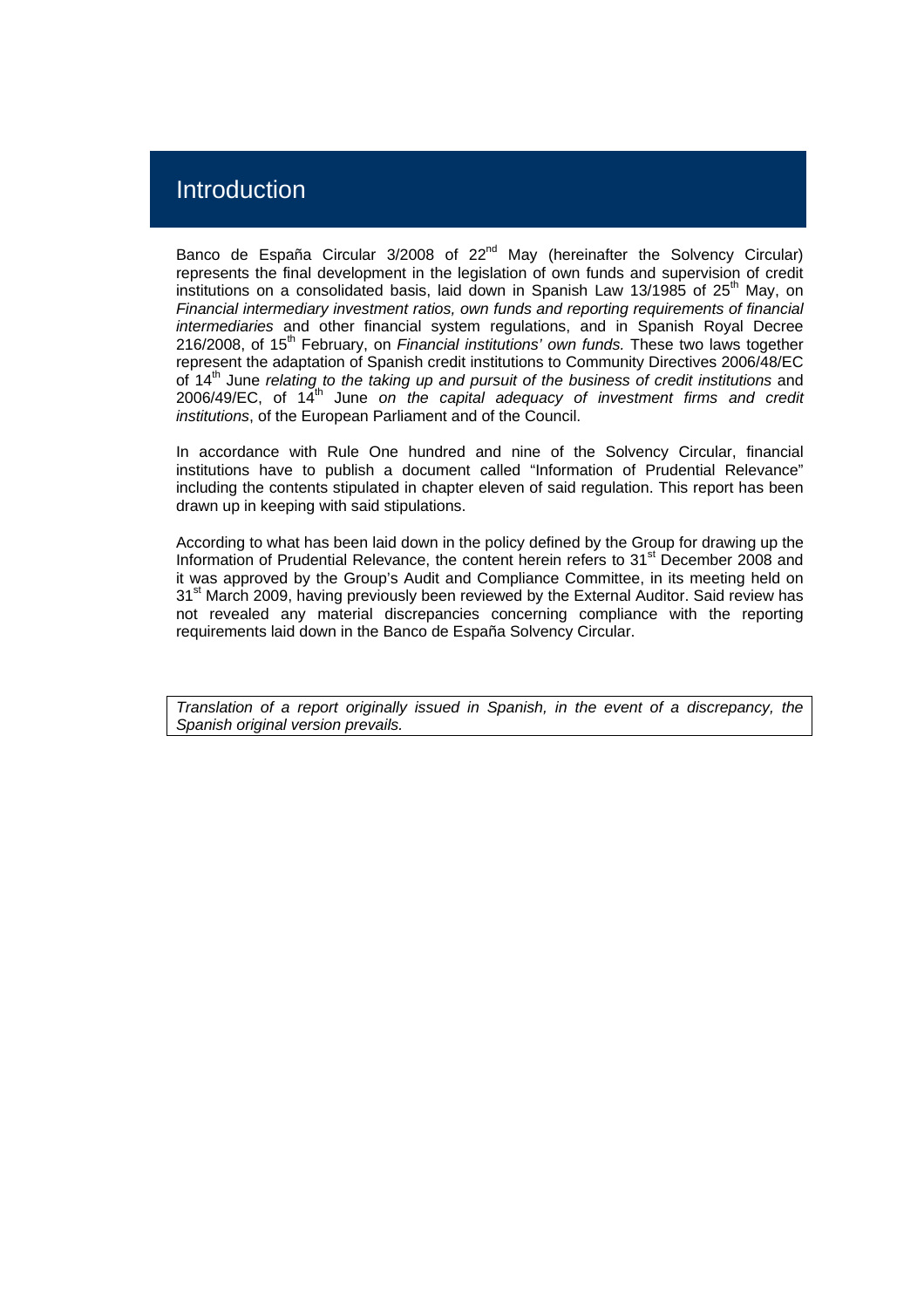

# Index

| 2 <sub>2</sub> |                                                                                 |  |
|----------------|---------------------------------------------------------------------------------|--|
|                |                                                                                 |  |
|                |                                                                                 |  |
|                |                                                                                 |  |
| 6 <sup>1</sup> |                                                                                 |  |
|                | 7 Investments in capital instruments not included in the trading book  2        |  |
| 8              |                                                                                 |  |
|                | Annex I: Entities within the Consolidation Perimeter of the Solvency Circular 2 |  |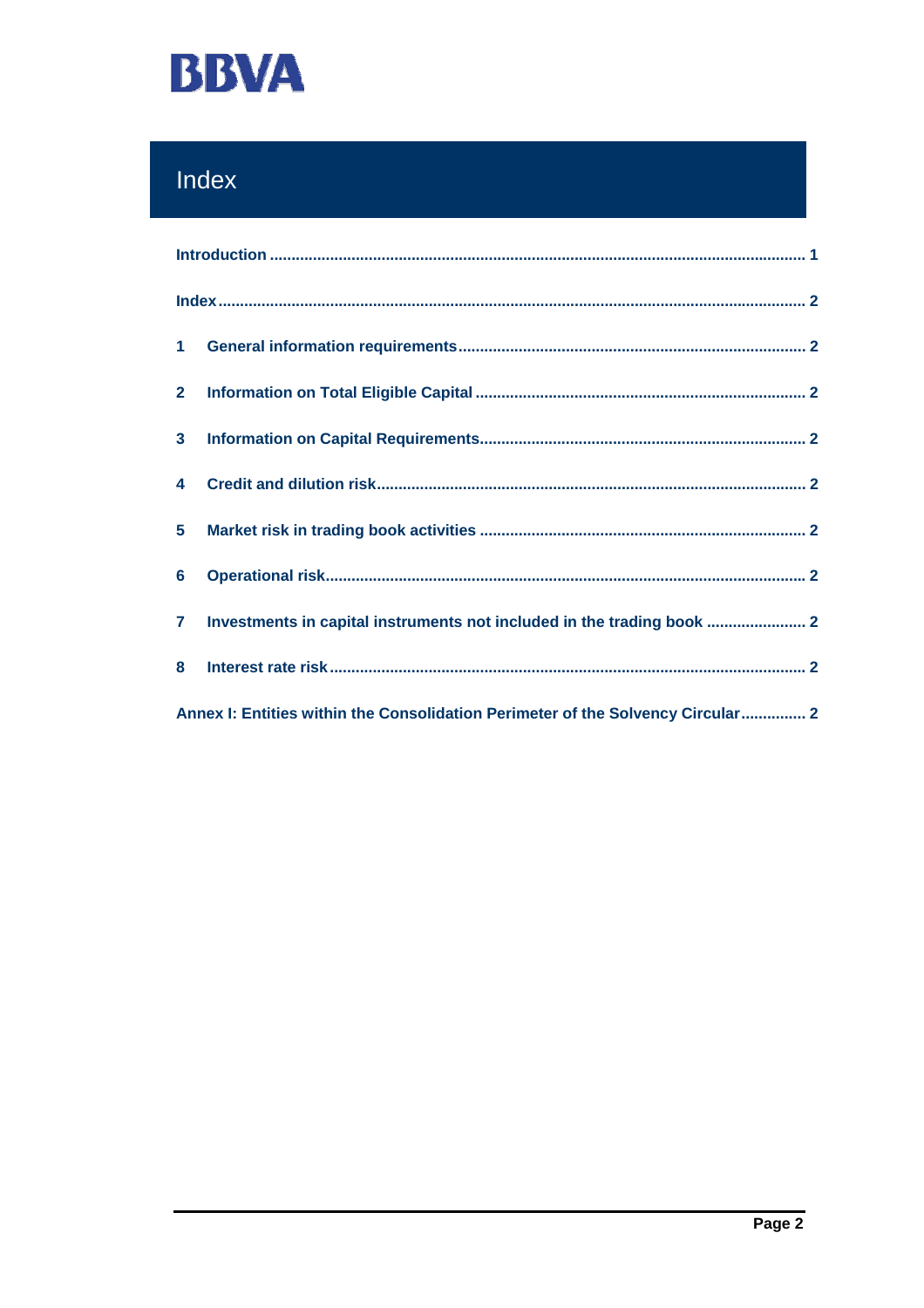

## 1 General information requirements

### **1.1 A description of the consolidated group and differences between the consolidated group**

### 1.1.1 Corporate name and scope of application

Banco Bilbao Vizcaya Argentaria, S.A. (hereinafter, the Bank or BBVA) is a private institution, submitted to the legislation and regulations governing banking institutions operating in Spain.

The articles of association and other public information about the Bank are available for consultation at its registered address (Plaza San Nicolás, 4 Bilbao) and on its official website: www.bbva.com.

In addition to the transactions it carries out directly, the Bank heads a group of equity holdings, jointly-controlled and associate institutions which perform a wide range of activities and which together with the Bank constitutes the Banco Bilbao Vizcaya Argentaria Group (hereinafter, the Group or BBVA Group).

### 1.1.2 Differences between the consolidated group for the purposes of the Solvency Circular and the Accounting Circular

The Group's annual consolidated accounts are drawn up in accordance with what is laid down in the International Financial Reporting Standards adopted by the European Union (hereinafter, "IFRS-EU"). The adaptation of the IFRS-EU to the Spanish credit institution sector came in Spain via Banco de España Circular 4/2004, of 22<sup>nd D</sup>ecember (hereinafter, the Accounting Circular) as well as through its subsequent amendments, including Banco de España Circular 6/2008, of 26<sup>th</sup> November.

For the purposes of the Accounting Circular, companies will be considered to form part of a consolidated group when the controlling institution holds or can hold, directly or indirectly, control of them. For these purposes, an institution is understood to control another when it has the power to direct its policies as regards finance and the pursuit of its business, in order to obtain economic profit from its activities. In particular, control is presumed to exist when the controlling institution has a relationship with another, which is termed dependent, in some of the following situations:

- $\checkmark$  It holds the majority of voting rights.
- $\checkmark$  It is entitled to appoint or dismiss the majority of the members of its governing body.
- $\checkmark$  By agreements subscribed with other partners, it can avail itself of the majority of voting rights.
- Exclusively with its votes, it has appointed the majority of the members of the governing body who are undertaking their responsibilities at the time the consolidated accounts must be drawn up and during the two tax years immediately preceding that moment. This case will not give rise to consolidation if the company whose directors have been appointed is bound to another in any of the cases described in the first two letters of this section.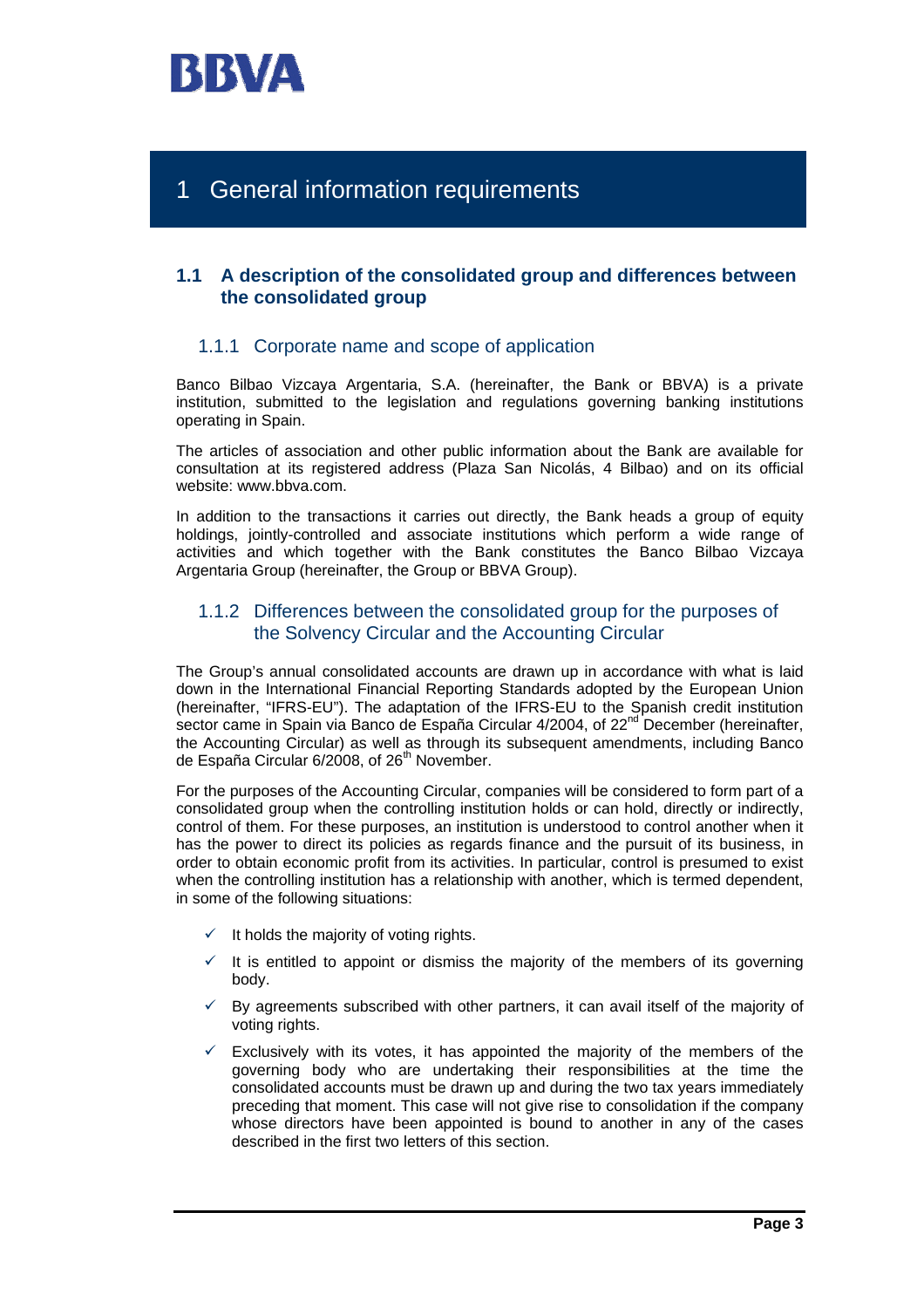

Therefore, in drawing up the Group's consolidated annual accounts, all the dependent companies have been consolidated by applying the full consolidation method.

Alternatively, the policy the Group applies to jointly-controlled entities (those which are not dependent and are jointly controlled under contractual agreement through unanimous consent of the equity holders) is the following:

- 9 Financial jointly-controlled entities: They are applied the proportionate consolidation method.
- Non-financial jointly-controlled entities: They are applied the equity method.

 Moreover, associates, those on which the Group holds a significant influence but which are neither dependent nor jointly-controlled, are valued using the equity method.

Alternatively, for the purposes of the Solvency Circular, as is described in Spanish Law 36/2007, heading two, section 3.4, the consolidated group will comprise the following companies:

- $\checkmark$  Credit institutions
- Investment services companies
- Open-end funds
- $\checkmark$  Companies managing mutual funds, together with companies managing pension funds, whose sole purpose is the administration and management of the aforementioned funds
- $\checkmark$  Companies managing mortgage securitisation funds and asset securitisation funds
- Venture capital companies and venture capital funds managers
- $\checkmark$  Institutions whose main activity is holding shares or investments, unless they are mixed portfolio financial corporations supervised at financial conglomerate level

Likewise, the special-purpose entities whose main activity implies a prolongation of the business of any of the institutions included in the consolidation, or includes the rendering of back-office services to these, will also form part of the consolidated group.

According to the stipulations of said law, however, insurance institutions will not form part of credit institution consolidated groups.

Therefore, for the purposes of calculating solvency requirements, and hence the drawing up of this Information of Prudential Relevance, the perimeter of consolidated institutions is different to the perimeter defined for the purposes of drawing up the Group's annual accounts.

The outcome of the difference between the two regulations is that 89 institutions, largely real estate, insurance and service companies, which are consolidated in the Group's annual accounts by the full or proportionate consolidation method, are consolidated for the purposes of Solvency by applying the equity method.

Annex 1 contains a list of the entities comprising the consolidation perimeter for own funds purposes.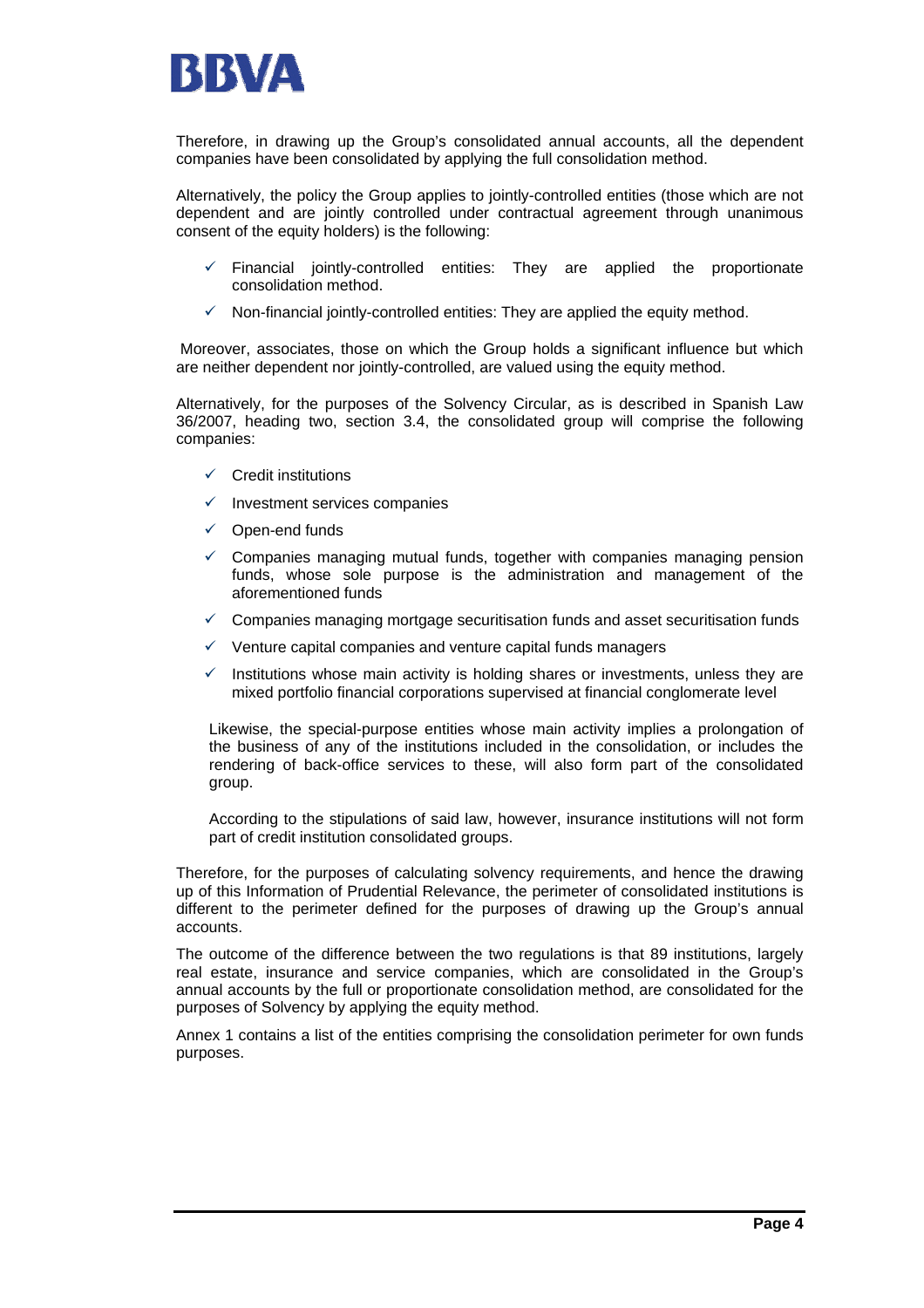

### **1.2 Identification of dependent institutions with capital resources below the minimum requirement. Possible impediments for transferring capital.**

There is no institution in the Group not included in the consolidated group for the purposes of applying the Solvency Circular whose capital resources are below the regulatory minimum requirement.

The Group operates in Spain, Mexico, the United States and 30 other countries, largely in Europe and Latin America. Argentina and Venezuela notwithstanding, we know of no economic or legal restrictions on our subsidiaries for transferring capital to the controlling institution through dividends, loans or any other means.

### **1.3 Exemptions from capital requirements at individual or consolidated level**

In keeping with the dispositions of Rule Five of the Solvency Circular, on the exemption from individual or consolidated compliance of the aforementioned Rule for Spanish credit institutions belonging to a consolidated group, the Group has applied to the Banco de España for exemption for the following companies:

- $\checkmark$  Banco Depositario BBVA, S.A.
- $\checkmark$  Banco Industrial de Bilbao, S. A.
- $\checkmark$  Banco de Promoción de Negocios, S.A.
- $\checkmark$  BBVA Factoring E.F.C., S.A.
- $\checkmark$  Banco de Crédito Local, S.A.
- $\checkmark$  Uno-e BANK, S.A.
- $\checkmark$  BBVA Banco de Financiación, S.A.
- $\checkmark$  Banco Occidental, S.A.
- $\checkmark$  Finanzia Banco de Crédito, S.A.

### **1.4 Risk management policies and targets**

### 1.4.1 The general principles in risk management

The Group's general guiding principles for defining and monitoring its risk profile are as follows:

- **1.** The risks assumed must be compatible with the Group's capital, in keeping with its target solvency level.
- **2.** Business growth must be financed with prudent liquidity management.
- **3.** The Group's earnings generation should have a high recurrence level.
- **4.** Limits must be placed on risk factors that imply concentrations and which endanger solvency, liquidity and recurrence targets.
- **5.** All risks must be identified, measured and assessed; monitoring and management procedures must likewise be in place.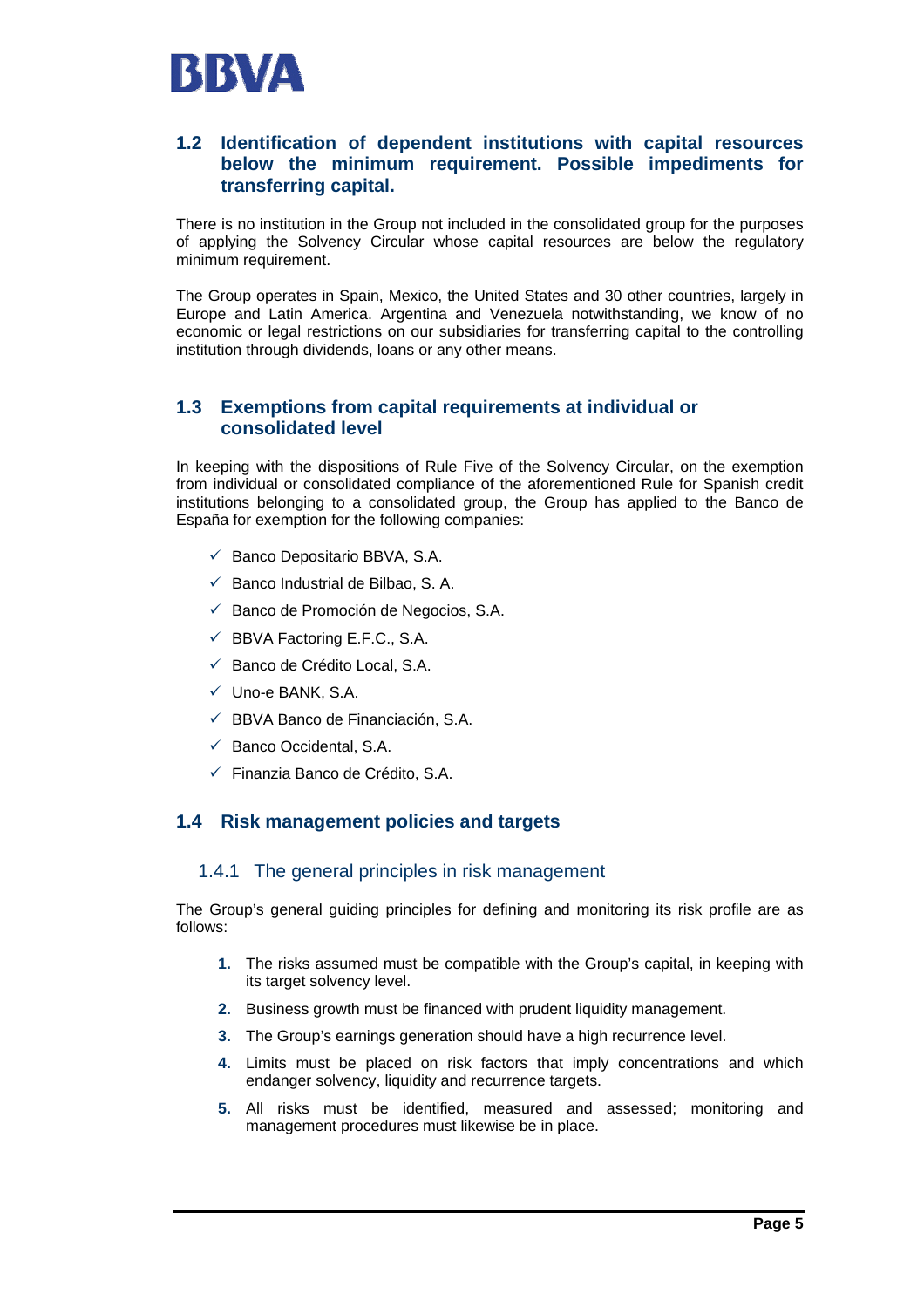

- **6.** The existence of sound control and mitigation mechanisms for operational and reputational risks.
- **7.** It is each business area's responsibility to propose and maintain its own risk profile, within their independence in the corporate action framework.
- **8.** The risk infrastructure should be appropriate for offering dynamic support to all the above, in terms of tools, databases, IT systems, procedures and people.

On the basis of these principles, the Group has developed a global risk management system which is structured around three components:

- $\checkmark$  A corporate risk governance lay-out which separates functions and responsibilities.
- $\checkmark$  A set of tools, circuits and procedures that make up differentiated management systems.
- $\checkmark$  A system of internal control mechanisms.

### 1.4.2 Corporate governance lay-out

The Group has a corporate governance system which is in keeping with international recommendations and trends, adapted to its business environment and to the most advanced practices in the markets in which it pursues its business.

In the field of risk management, it is the board of directors that is responsible for approving the risk control and management policy, as well as periodically monitoring internal reporting and control systems.

To perform this function correctly the board is supported by the Executive Committee and a Risk Committee, the main mission of the latter being to assist the board in undertaking its functions associated with risk control and management.

As per Board Regulations, article 36, for these purposes, the Risk Committee is assigned the following functions:

- $\checkmark$  To analyse and evaluate proposals related to the Group's risk management and oversight policies and strategies.
- $\checkmark$  To monitor the match between risks accepted and the profile established.
- $\checkmark$  To assess and approve, where applicable, any risks whose size could compromise the Group's capital adequacy or recurrent earnings, or that present significant potential operational or reputational risks.
- 9 To check that the Group possesses the means, systems, structures and resources benchmarked against best practices to allow implementation of its risk management strategy.

### 1.4.3 Global Risk Area

The Group's risk management system is managed by the Corporate Risk Area, which combines the view by risk type with a global view. The Corporate Risk Management Area is made up of specialised units for each type of risk (credit, market and structural, operational and non-banking risks) which work alongside the transversal units: such as Global Risk Management which brings together all the risks, the Risk Assessment Methodologies Unit, and Transformation and Internal Control.

Below this level there are risk teams with which it maintains flowing, continuous relations, and which examine the risks from each country or from specific business groups.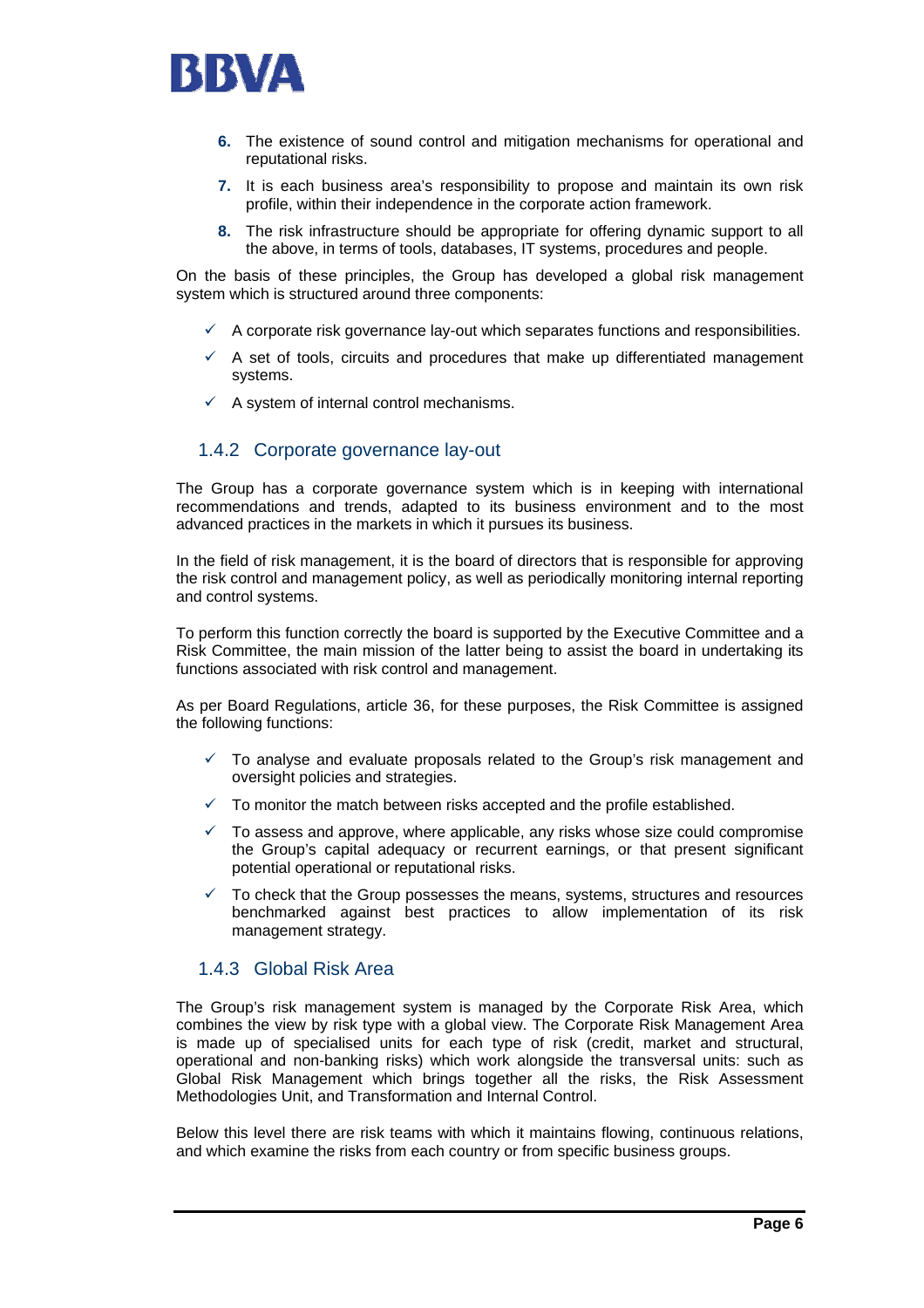

Using this structure, the risk management function assures firstly, the integration, control and management of all the Group's risks; secondly, the application of standardised risk principles, policies and metrics throughout the entire Group; and thirdly, the necessary insight into each geographical region and each business.

This organisational lay-out is supplemented by regular running committees which may be exclusively from the Risk Area (the Global Risk Committee and the Technical Operations Committee) or they may comprise several areas (The New Products Committee; the Global Internal Control and Operational Risk Committee, the Assets and Liabilities Committee and the Liquidity Committee). Their scope is:

- The mission of the Global Risk Committee, made up of the corporate supervisors of risk management in the Group, is to develop and implement the Group's risk management model in such a way as to ensure that the cost of risk is appropriately integrated into the different decision-making processes. It thus assesses the Group's global risk profile and whether its risk management policies are consistent with its target risk profile; it identifies global risk concentrations and alternatives to mitigate these; it monitors the macroeconomic and competitor environment, quantifying global sensitivities and the foreseeable impact different scenarios will have on risk exposure.
- The Technical Operations Committee analyses and approves, if appropriate, transactions and financial programmes to the level of its competency, scaling up those beyond its scope of power to the Risks Committee.
- 9 The task of the Global Internal Control and Operational Risk Committee is to undertake a review at Group-level and of each of its units, of the control environment and the running of the Internal Control and Operational Risk Models, and likewise to monitor and locate the main operational risks the Group has open, including those of a transversal nature. This Committee is therefore the highest operational risk management body in the Group.
- The functions of the New Products Committee are to assess, and if appropriate to approve, the introduction of new products before activities commence; to undertake subsequent control and monitoring for newly authorised products; and to foster business in an orderly way to enable it to develop in a controlled environment.
- The Assets and Liabilities Committee (ALCO) is responsible for actively managing structural liquidity, interest rate and exchange rate risks, together with the Group's capital resources base.
- The Liquidity Committee will undertake monitoring of the measures adopted and it will verify the disappearance of the trend signals which led to it being convened or, if it so deems necessary, it will proceed to convene the Crisis Committee.

### 1.4.4 Scope and nature of the risk measurement and reporting systems

Depending on their type, risks fall into the following categories:

- 1. Credit risks
- 2. Market risks
- 3. Operational risks
- 4. Structural risks

There follows a description of the risk measurement systems and tools for each kind of risk.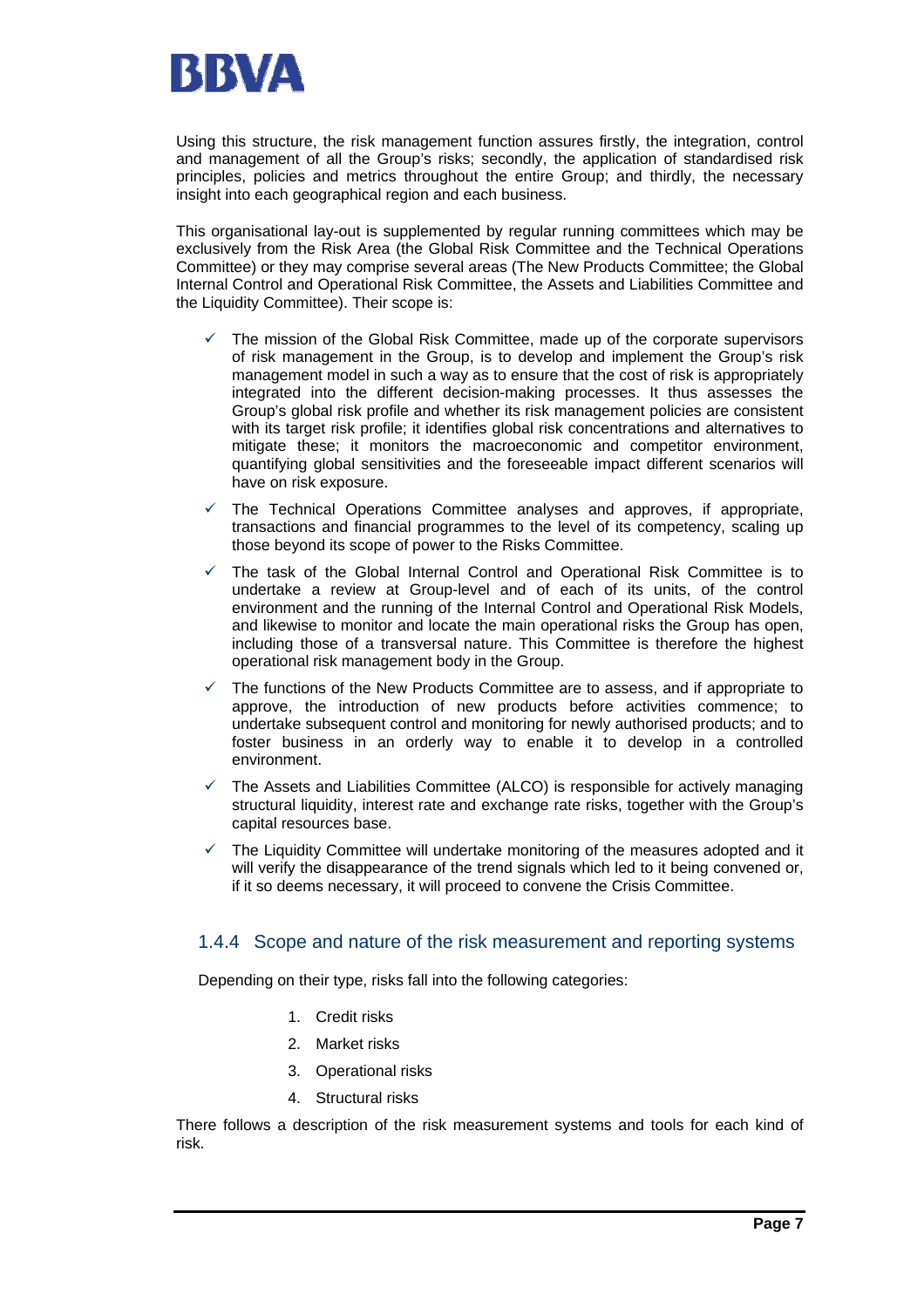

### 1.4.4.1 Credit risk

This is the risk that one of the parties to the financial instrument contract stops complying with its contractual obligations due to the insolvency or incapacity of natural or legal persons and which leads to a financial loss in the other party.

The calculation of the credit risk profile is essential when it comes to setting the Group's targets. The two main metrics we use are expected loss (EL) and economic capital (EC), the latter being what is deemed necessary to cover unexpected losses. Numerous credit classification/rating tools (ratings and scorings) are used to calculate both of these metrics. They are based on an infrastructure of historical information on risks and enable us to make appropriate estimates of the necessary inputs to carry out said calculations: probability of default, loss given default and exposure at the time of default.

### 1.4.4.2 Market risk

This is what arises from holding financial instruments whose value may be affected by changes in market conditions. It includes three types of risk:

- Exchange rate risk: this is the risk resulting from variations in FX exchange rates.
- Interest rate risk: this is the risk resulting from variations in market interest rates.
- $\checkmark$  Price risk: This is the risk resulting from variations in market prices, either due to factors specific to the instrument itself, or alternatively to factors which affect all the instruments traded on the market.

With regard to market risk (including interest rate risk, exchange rate risk and price risk), BBVA's limits structure determines an overall VaR (Value-at-Risk) limit and an Economic Capital limit for each business unit and specific sublimits by type of risk, activity and desk.

### 1.4.4.3 Operational risk

Operational risk is the risk of loss due to inappropriateness or failures in internal processes, staff and systems, or alternatively due to outside events.

The tools that have been implemented cover both qualitative and quantitative aspects of operational risk. These are classified using Basel categories: processes, fraud, technology systems, human resources, commercial practices and disasters:

- Ev-Ro: this is a tool for identifying and quantifying operational risk factors.
- $\checkmark$  TransVaR: to supplement the information provided by Ev-Ro, the Group possesses an indicator-based operational risk management tool. The fundamental purpose of this tool is to show how operational risk is evolving and to set up alert signals.
- SIRO: when operational risk events occur, the Group records them on databases that have been set up in each BBVA Group bank.

### 1.4.4.4 Structural risks

Here is a description of the different types of structural risks:

**Structural interest rate risk**. The aim of managing balance-sheet interest rate risk is to maintain Group exposure, before variations in market interest rates at thresholds in line with its strategy and risk profile. In pursuance of this, the ALCO undertakes active balance sheet management through operations intended to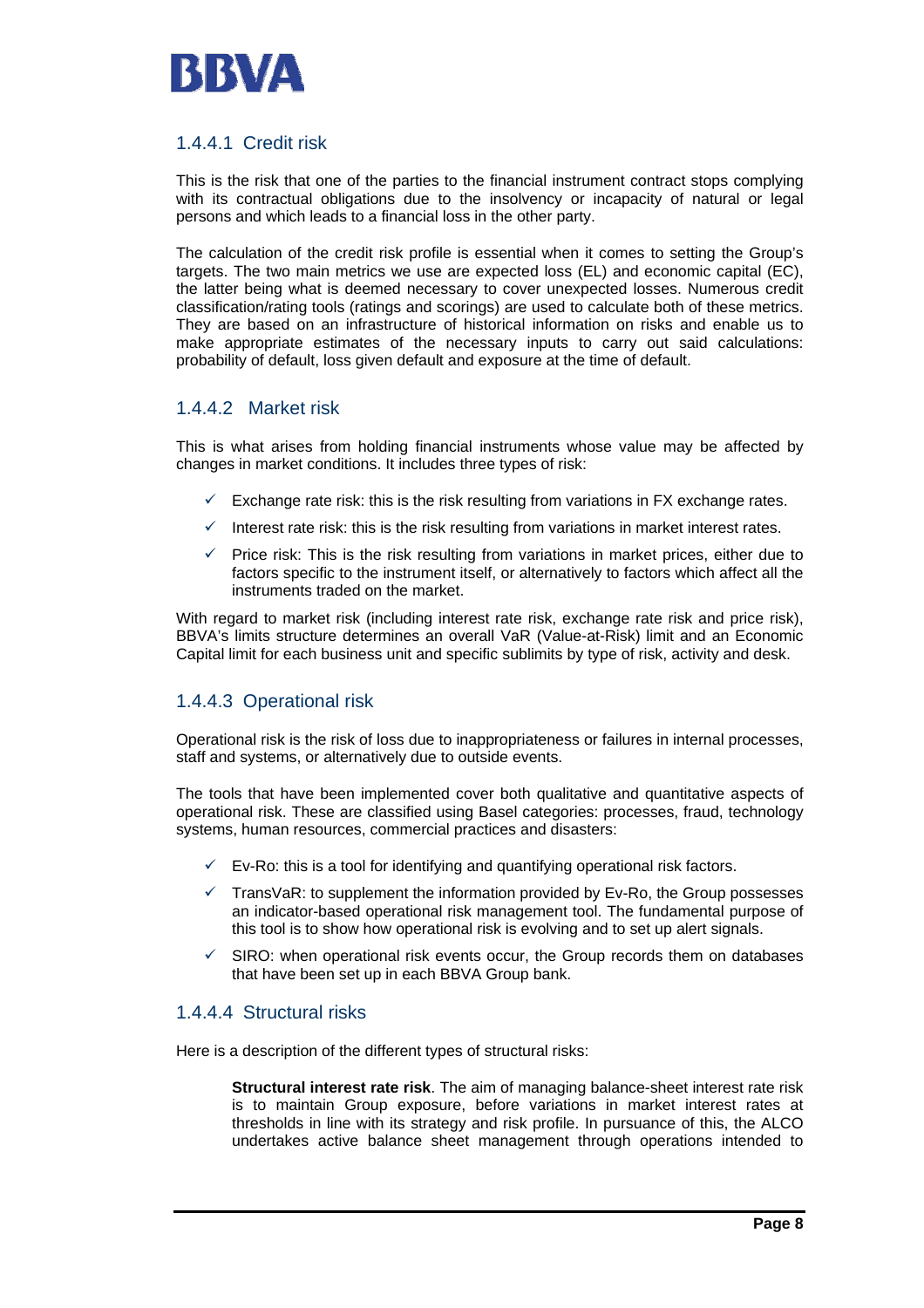

optimise the levels of risk borne according to the expected earnings and enable the maximum levels of accepted risk to be complied with.

In addition to performing sensitivity measurements for fluctuations in market rates, the Group makes probability calculations based on interest rate curve simulation models that determine the "economic capital" and "income at risk" for the structural interest rate risk the Group's banking activity incurs (excluding Treasury operations).

**Structural exchange rate risk.** Structural exchange rate risk is basically caused by exposure to variations in exchange rates that arise in the Group's foreign subsidiaries and the provision of funds to foreign branches financed in a different currency to that of the investment in the subsidiary.

Management of structural exchange rate risk is based on measurements made by the Risk Area using a model which simulates different exchange rate scenarios and enables the possible fluctuations in value to be quantified for a 99% confidence level and a preset time horizon.

**Structural risk in the equity portfolio.** The Group's exposure to structural risk in the equity portfolio comes largely from its holdings in industrial and financial companies with medium- to long-term investment horizons, reduced by the short net positions held in derivative instruments over the same underlying assets, in order to limit portfolio sensitivity to potential price cuts.

The Risk Area measures and effectively monitors structural risk in the equity portfolio. To do so, it estimates the sensitivity figures and the capital necessary to cover possible unexpected losses due to the variations in the value of the equity portfolio at a confidence level that corresponds to the institution's target rating, and taking account of the liquidity of the positions and the statistical performance of the assets under consideration. These figures are supplemented by periodic stress comparisons, back-testing and scenario analyses.

**Liquidity risk.** Liquidity risk is the name given to the possibility that an institution cannot meet its payment obligations or, that meeting them implies it has to resort to obtaining funds on onerous terms.

The Group's liquidity risk monitoring takes a dual approach: a short-term approach, with a time horizon of up to 90 days, and a second structural, medium-term approach, focused on financial management of the balance sheet as a whole, with a monitoring time horizon of at least one year.

The evaluation of asset liquidity risk is based on whether or not they are eligible for rediscounting before the corresponding central bank. Both in the short and medium term, those assets that are on the eligible list published by the European Central Bank or by the corresponding monetary authority are considered to be of highest liquidity. Non-eligible assets – quoted or otherwise – are only considered to represent a second line of liquidity for the Group when analysing crisis situations.

Reports on liquidity risk are periodically sent to the Group's ALCO and to the managing areas themselves. As is stipulated in the Contingency Plan, in the event of any alert signal or crisis being detected, it is the Technical Liquidity Group (TLG) that undertakes the first analysis of the Group's liquidity situation, be it short- or long-term. In situations in which said alerts may constitute a serious problem, the TLG informs the Liquidity Committee.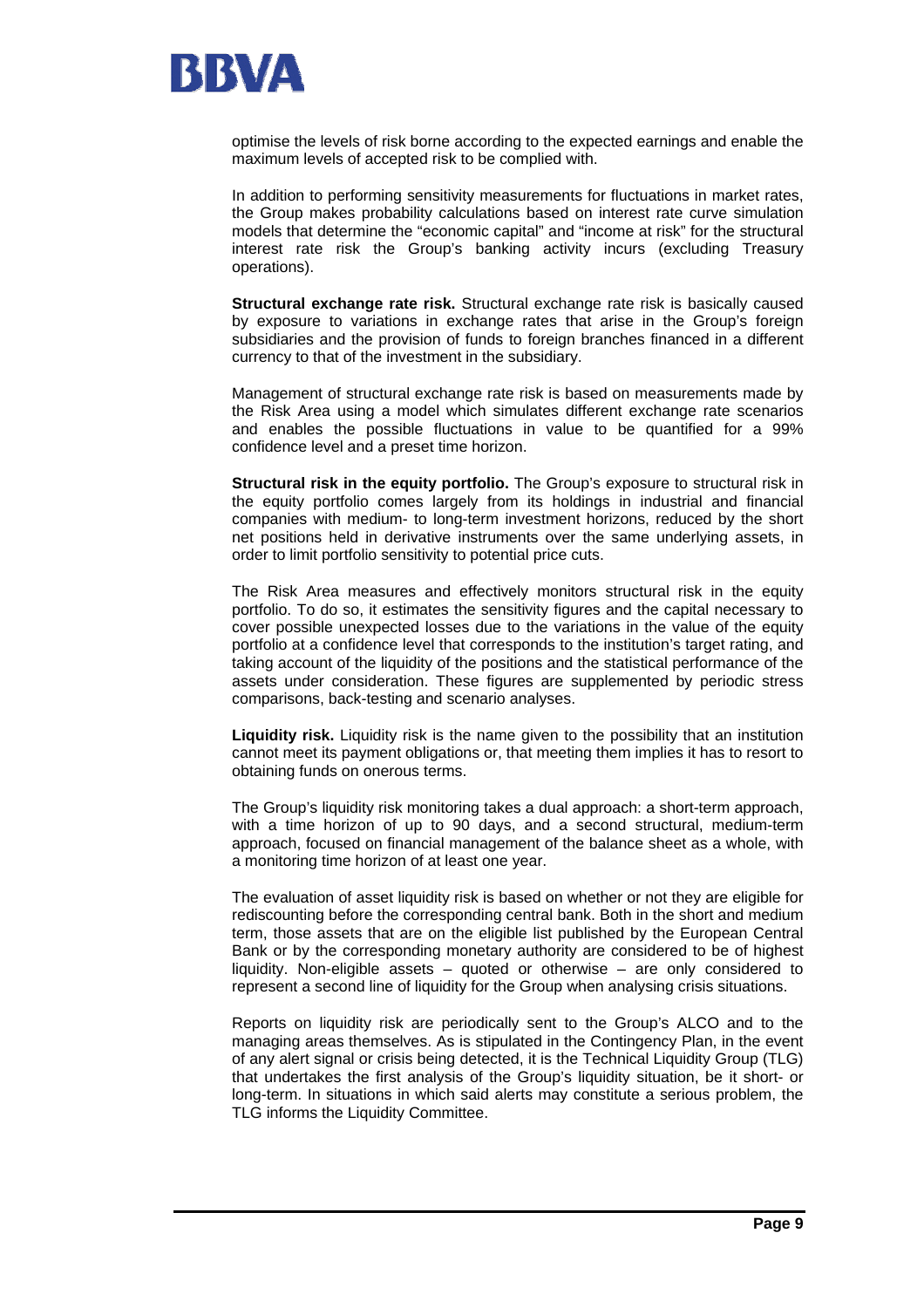

### 1.4.5 The internal control model

The Group's Internal Control Model is based on the best practices described in the following documents: "*Enterprise Risk Management – Integrated Framework*" by the COSO (*Committee of Sponsoring Organizations of the Treadway Commission*) and "*Framework for Internal Control Systems in Banking Organizations*" by the BIS.

The Internal Control Model therefore comes within the Integral Risk Management Framework. Said framework is understood as the process within an organisation involving its board of directors, its management and all its staff, which is designed to identify potential risks facing the institution and which enables them to be managed within the limits defined, in such a way as to reasonably assure that the organisation meets its business targets.

This Integral Risk Management Framework is made up of Specialised Units (Risks, Compliance, Accounting and Consolidation, Legal Services), the Internal Control Function and Internal Audit.

The Internal Control Model is underpinned by, amongst others, the following principles:

- 1. The "process" is the articulating axis of the Internal Control Model.
- 2. Risk identification, assessment and mitigation activities must be unique for each process.
- 3. It is the Group's units that are responsible for internal control.
- 4. The systems, tools and information flows that support internal control and operational risk activities must be unique or, in any event, they must be wholly administered by a single unit.
- *5.* The specialised units promote policies and draw up internal regulations, the second-level development and application of which is the responsibility of the Corporate Internal Control Unit.

One of the essential elements in the model is the Institution-level Controls, a top-level control layer, the aim of which is to reduce the overall risk inherent in its business activities.

Each unit's Internal Control Management is responsible for implementing the control model within its scope of responsibility and managing the existing risk by proposing improvements to processes.

Given that some units have a global scope of responsibility, there are transversal control functions which supplement the previously mentioned control mechanisms.

Lastly, the Internal Control and Operational Risk Committee in each unit is responsible for approving suitable mitigation plans for each existing risk or shortfall. This committee structure culminates at the Group's Global Internal Control and Operational Risk Committee.

### 1.4.6 Risk protection and reduction policies. Supervision strategies and processes

The Group applies a credit risk protection and mitigation policy deriving from the banking approach focused on relationship banking. On this basis, the provision of guarantees is a necessary instrument but one that is not sufficient when taking risks; therefore for the Group to assume risks, it needs to verify the payment or resource generation capacity to comply with repayment of the risk incurred.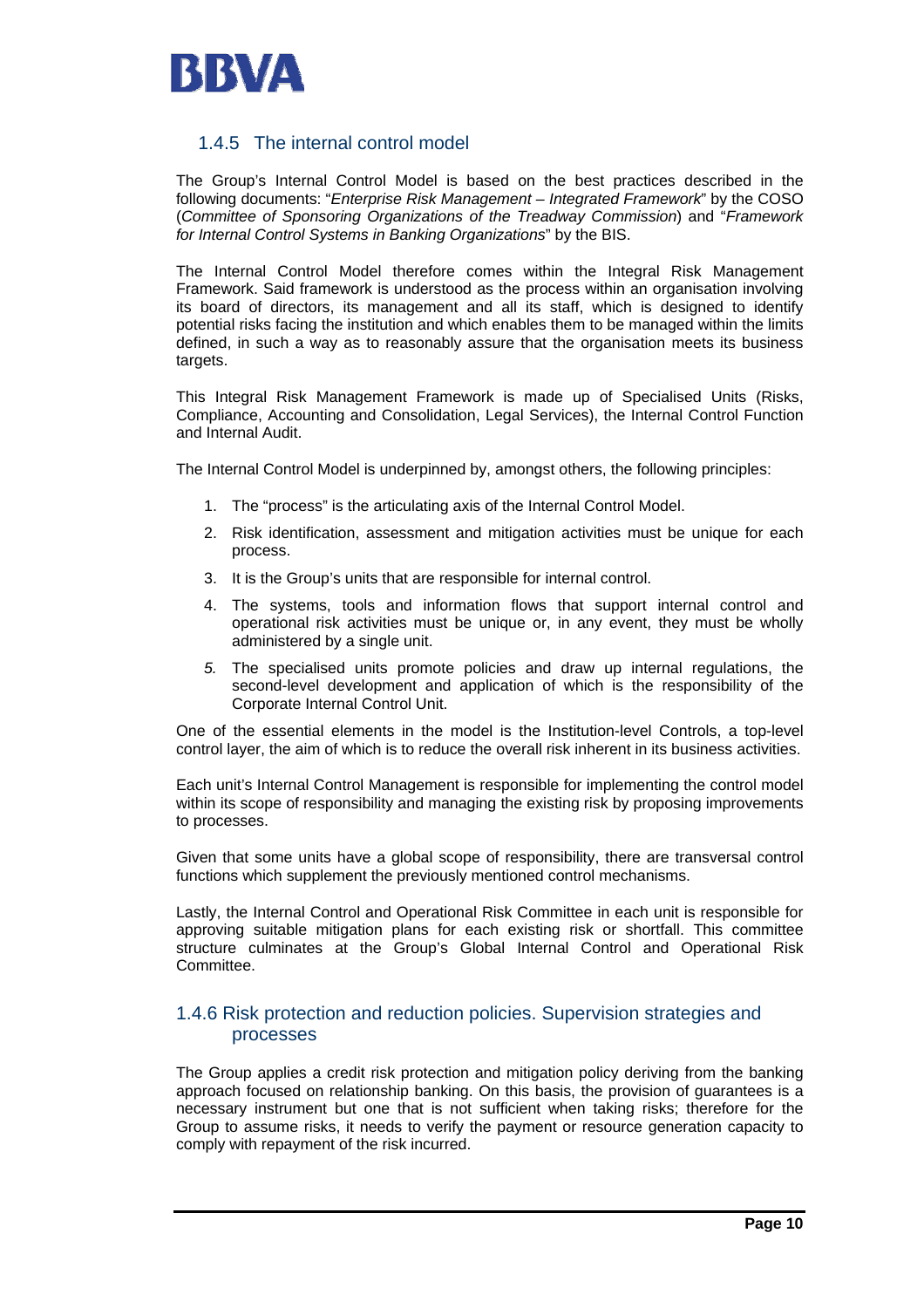

The aforementioned is carried out through a prudent risk management policy which consists of analysing the financial risk in a transaction, based on the repayment or resource generation capacity of the credit receiver, the provision of guarantees in any of the generally accepted ways (monetary, collateral or personal guarantees and hedging) appropriate to the risk borne, and lastly on the recovery risk (the asset's liquidity).

In most cases, maximum exposure to credit risk is reduced by collateral, credit enhancements and other actions which mitigate the Group's exposure. Below is a description for each type of financial instrument:

**Financial assets held for trading:** The guarantees or credit enhancements obtained directly from the issuer or counterparty are implicit in the clauses of the instrument. In trading derivatives, credit risk is minimised through contractual netting agreements, where positive- and negative-value derivatives with the same counterparty are offset for their net balance. There may likewise be other kinds of guarantee, depending on counterparty solvency and the nature of the transaction.

**Other financial assets at fair value through profit or loss:** The guarantees or credit enhancements obtained directly from the issuer or counterparty are inherent in the structure of the instrument.

**Financial assets available for sale:** The guarantees or credit enhancements obtained directly from the issuer or counterparty are inherent in the structure of the instrument.

#### **Loans and receivables:**

- o **Loans and advances to credit institutions:** They have the counterparty's personal guarantee and, in some cases, the additional guarantee from another different credit institution, with which a credit derivative has been subscribed.
- o **Loans and advances to other debtors:** In addition to the counterparty's personal guarantee, additional collateral are taken to assure lending such as mortgage or cash collateral, pledging of securities or other collateral. Other credit enhancements can be made, such as letters of credit or credit derivatives.
- o **Debt securities:** The guarantees or credit enhancements obtained directly from the issuer or counterparty are inherent in the structure of the instrument.

**Held-to-maturity investments:** The guarantees or credit enhancements obtained directly from the issuer or counterparty are inherent in the structure of the instrument.

**Hedging derivatives:** Credit risk is minimised through contractual netting agreements, where positive- and negative-value derivatives with the same counterparty are closed out for their net balance. There may likewise be other kinds of guarantees, depending on counterparty solvency and the nature of the transaction.

**Financial guarantees, other contingent exposures and drawable by third parties:** They have the counterparty's personal guarantee and, in some cases, the additional guarantee from another different credit institution, with which a credit derivative has been subscribed.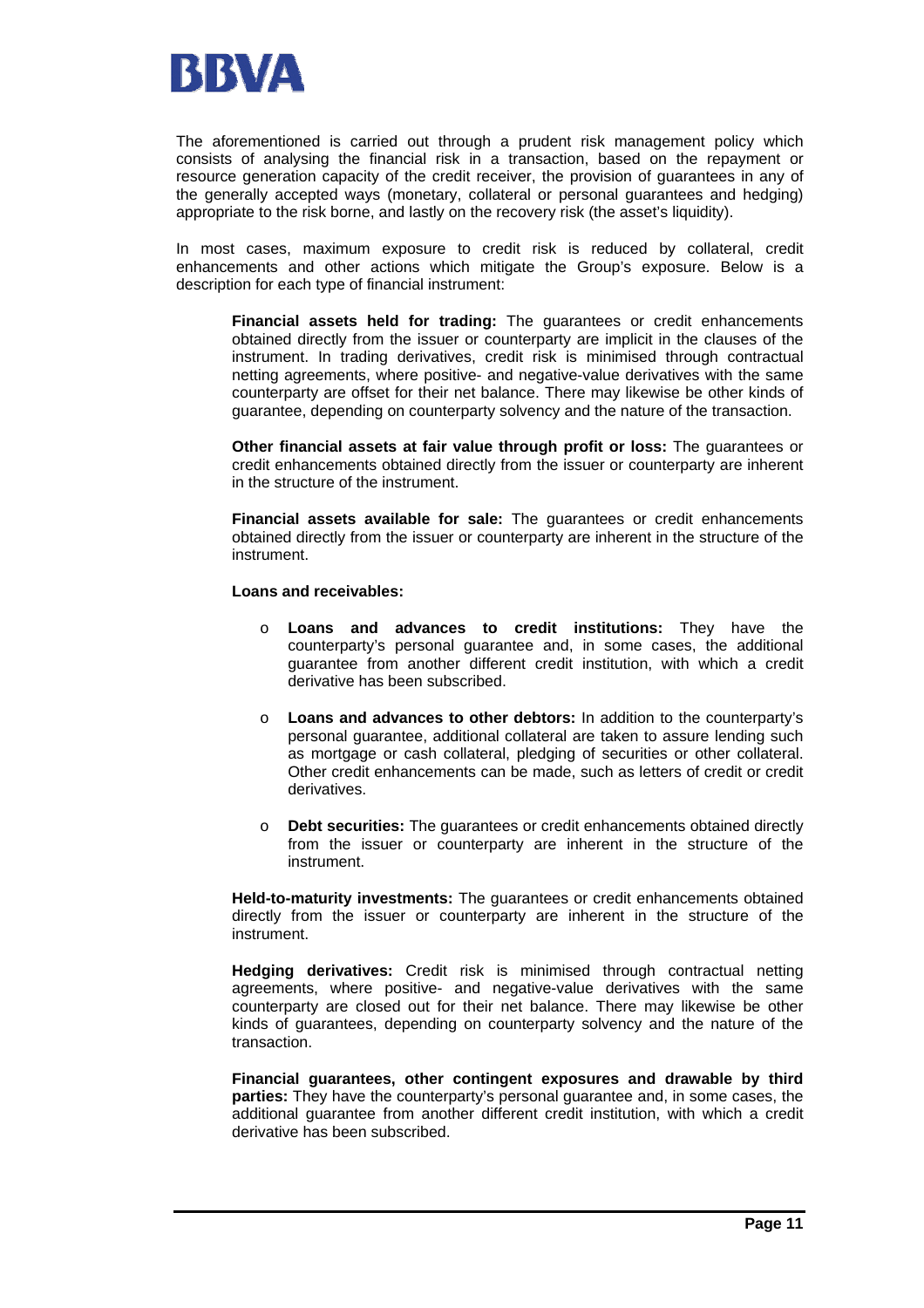

In the Group, monitoring plays a fundamental role in the risk management process and the scope of action of this function extends to all the phases in this process (acceptance, monitoring and recovery), guaranteeing that each risk is dealt with according to its status and defining and fostering measures to appropriately manage deteriorating risk.

Each Business Area is responsible for initially monitoring risk quality in its business segment referring to outstanding exposure, outstanding deteriorating and past due exposure. The Central Monitoring Area supervises this function, offering its global vision and fulfilling, amongst others, the following tasks:

- i. Monitoring the achievement of the asset quality targets.
- ii. Monitoring the outstanding risks that are under watch, deteriorating and past due.
- iii. Monitoring trends in concentration, expected loss and capital use in the main risk groups.
- iv. Benchmarking the risk quality parameters.
- v. Special monitoring of sensitive portfolios.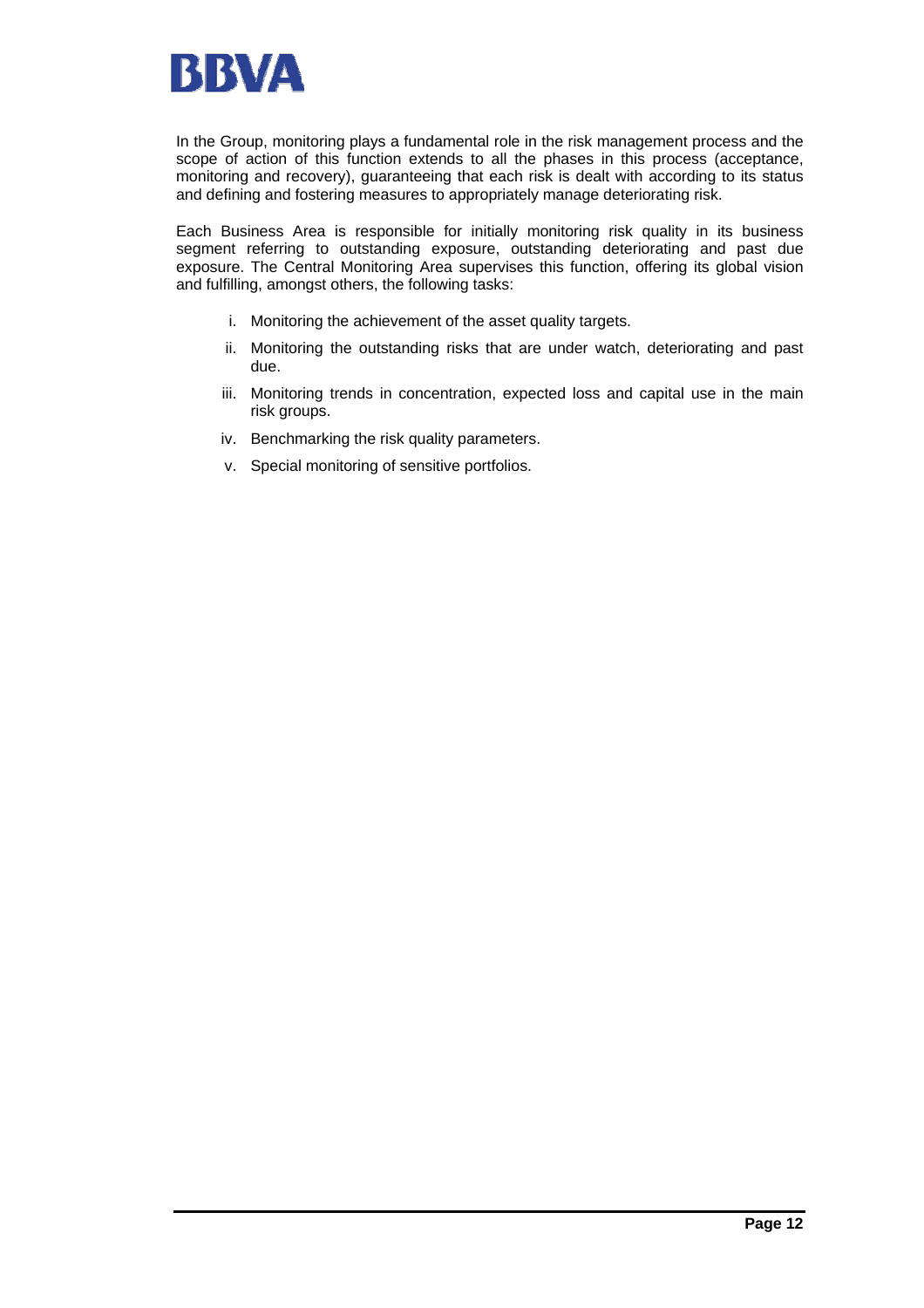

# 2 Information on Total Eligible Capital

### **2.1 The characteristics of the eligible capital resources**

For the purposes of calculating its minimum capital requirements, the Group follows Rule Eight of the Solvency Circular, for defining the elements comprising its Basic Capital, Additional Capital and, if applicable, auxiliary capital, considering their corresponding deductions as defined in Rule Nine. The spread of the various component elements of capital and the deductions between Basic Capital, Additional Capital and auxiliary capital, together with compliance with the limits stipulated both on some of the elements (preference shares, subordinate, etc.) and also on the different kinds of funds, is all in keeping with the dispositions in Rule Eleven.

In line with what is stipulated in the Solvency Circular, Basic Capital basically comprises:

- Common equity: This comprises the Bank's share capital and the share issue premium.
- Retained profits and undisclosed reserves: These are understood to be those produced and charged to profits when their balance is in credit and those amounts which, without being included on the income statement must be booked in the "other reserves"· account, in keeping with the dispositions contained in the Accounting Circular. In application of Rules Eighteen and Fifty-one of the aforementioned Accounting Circular, exchange rate differences will also be classified as reserves. Likewise, valuation adjustments in the coverage of net investments in businesses abroad and the balance of the equity account which contains remuneration accrued on capital instruments will also be included in reserves.
- Minority interests: The holdings representing minority interests, and corresponding to those ordinary shares in the companies belonging to the consolidated group which are fully paid up, excluding the part which is included in revaluation reserves and in valuation adjustments. Earnings net of dividends attributable to these shareholders are also included hereunder. In any event, the fraction over and above 10% of the Group's total Basic Capital would not be considered eligible Basic Capital.
- Net income for the year referring to the perimeter of credit institutions, deducting the amount corresponding to interim and final dividend payments.
- Preference shares mentioned in Spanish Law 13/1985, article 7.1, and issued as per Additional Disposition Two of the same. It likewise also includes issues made by foreign companies, as long as they comply with what is laid out in the Solvency Circular, Rule Nine, section 5, letters e) and f). According to Rule Eleven, these shares may account for up to 30% (maximum) of Basic Capital.

Basic Capital is, moreover, adjusted mainly through the following deductions:

- $\checkmark$  Intangible assets and Goodwill.
- Shares or other securities booked as own funds that are held by any of the Group's consolidated institutions, together with those held by non-consolidated institutions belonging to the Economic Group, although in this case up to the limit stipulated in Solvency Circular, Rule Nine, section 1, letter c).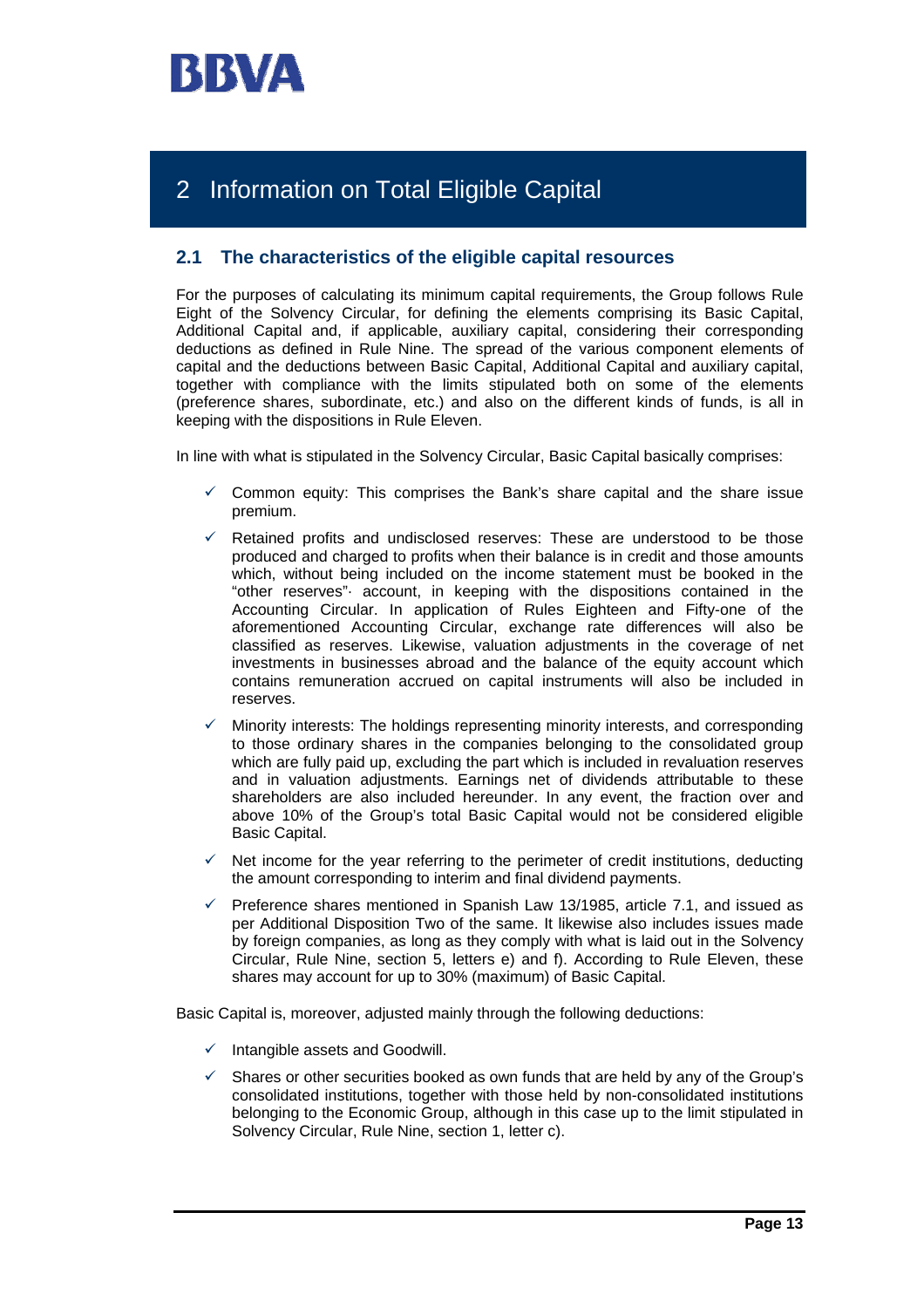

- Funding for third parties, the aim of which is to acquire shares or other eligible securities as own funds of the awarding institution or of other institutions in its consolidated group, as long as the amount exceeds 1% of the capital outstanding.
- The outstanding debit balance of each of the net equity accounts reflecting valuation adjustments in financial assets available for sale, through exchange differences and through hedging of net investments of foreign businesses.
- 9 There are other deductions which are split equally; 50% to Basic Capital and 50% to Additional Capital:
	- a. Holdings in financial institutions that may be consolidated by virtue of their activity, but which are not part of the Group, when the holding exceeds 10% of the subsidiary's capital.
	- b. Holdings in insurance companies when they directly or indirectly account for 20% or above of the subsidiary's capital.

Total Eligible Capital also includes Additional Capital, which is largely made up of the following elements:

- Subordinated financing received by the Group, understood as that which, for credit seniority purposes, comes behind all the common creditors. The issues, moreover, have to fulfil a number of conditions which are laid out in Rule Eight of the Solvency Circular. In keeping with Rule Eleven of the aforecited Circular, this item should not account for more than 50% of Basic Capital.
- Furthermore, preference shares issued by subsidiary companies which exceed the limits stipulated in Rule Eleven for the purpose of their inclusion as Basic Capital, provided they fulfil the requirements listed in Rule Eight, section 5.
- The Solvency Circular has opted for including as eligible 35% of the gross amounts of net capital gains which are booked as valuation adjustments on financial assets available for sale when these correspond to debt instruments and 45% for capital instruments, instead of the option of including them net of tax. When valuation adjustments give rise to capital losses, these are deducted from Basic Capital
- The surplus resulting between the sum of the value corrections due to asset impairment and due to provisions for risks related to exposures calculated as per the IRB Method on the losses they are expected to incur, for the part that is below 0.6% of the risk-weighted exposures calculated according to said method. It will also include the book balances of generic provisions referring to securitised exposures which have been excluded from the risk-weighted exposures calculation under the IRB method, for the part not exceeding 0.6% of the risk-weighted exposures that would have corresponded to said securitised exposures, had they not been excluded. There is no treatment defined for the surplus of insolvency provisions over expected loss in portfolios assessed under the Advanced Measurement Approach, above the aforementioned 0.6% limit.

Furthermore, the book balance for generic provisions reached in keeping with the Accounting Circular and which corresponds to those portfolios which are applied the Standardised Approach, for an amount up to 1.25% of the weighted risks that have been the basis for the coverage calculation, will also be considered eligible Additional Capital. Generic provisions for those securitised assets that have been excluded from the risk-weighted exposures under the Standardised Approach are also eligible up to a limit of 1.25% of the weighted risks that would have corresponded them, had they not been excluded. The surplus over and above the 1.25% limit is deducted from exposure.

 $\checkmark$  50% of the deductions assigned to Additional Capital, mentioned when we discussed Additional Capital.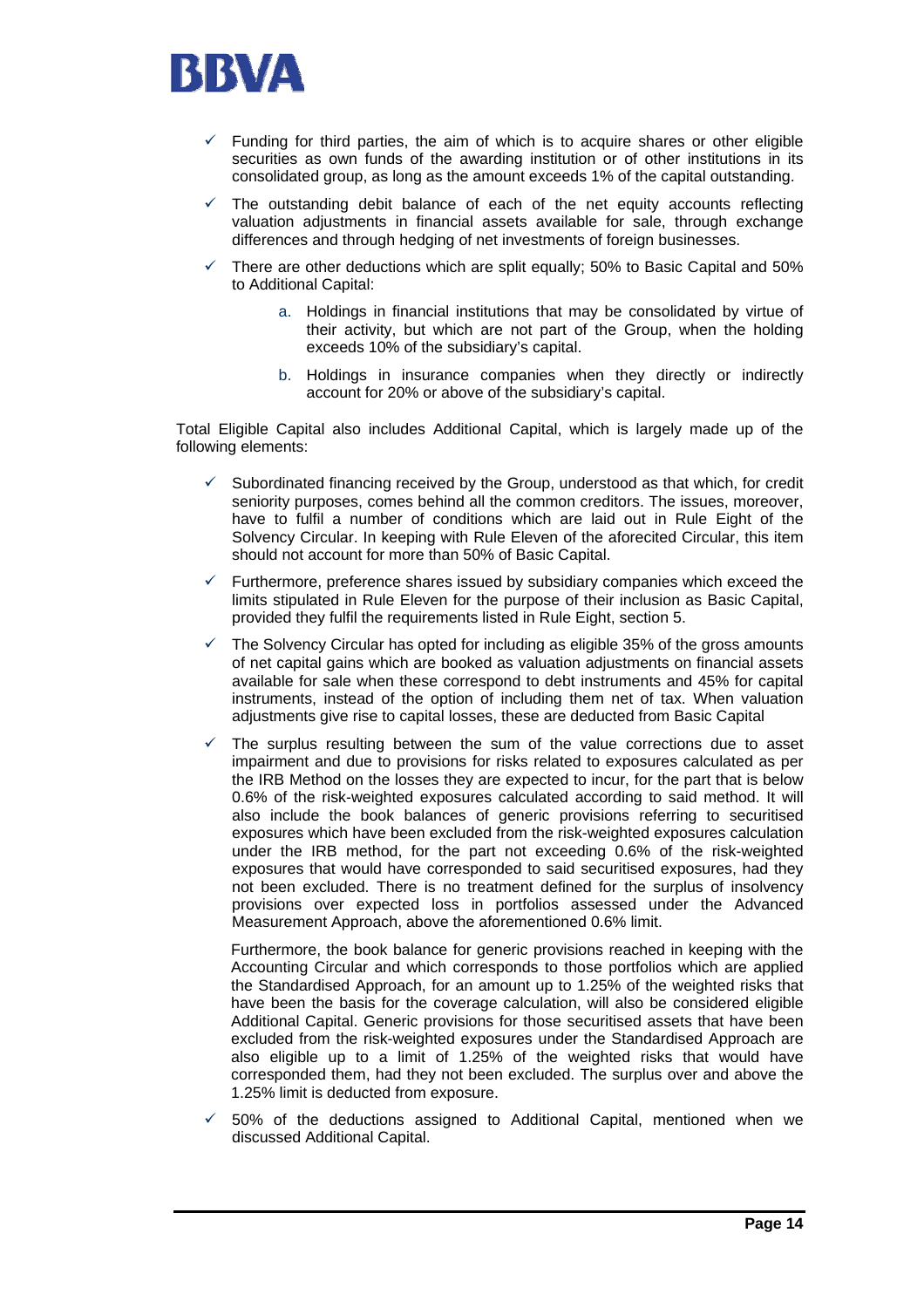

## **2.2 Amount of Eligible Capital Resources**

The accompanying table shows the amount of eligible capital resources, net of deductions, of the different elements comprising the capital base:

| Million euros                                                  | 12/31/2008 |
|----------------------------------------------------------------|------------|
| <b>Eligible capital resources</b>                              |            |
| Capital                                                        | 1,837      |
| Reserves                                                       | 20,768     |
| Minority interests                                             | 928        |
| <b>Deductions</b>                                              | $-9,997$   |
| Attributable profit & interim and final dividends              | 3,181      |
| Eligible preference shares                                     | 5,391      |
| <b>BASIC CAPITAL</b>                                           | 22,107     |
| Subordinated debt                                              | 9,772      |
| Valuation adjustments in the AFS portfolio                     | 482        |
| Surplus on generic provision                                   | 2,289      |
| <b>ADDITIONAL CAPITAL</b>                                      | 12,543     |
| Other deductions from Basic Capital and Additional Capital (1) | $-957$     |
| <b>TOTAL</b>                                                   | 33.694     |

#### **Notes**

**(1) Holdings** in financial and insurance institutions are divided equally between Basic Capital and Additional Capital.

Furthermore, in accordance with article 6 of Spanish Royal Decree 1332/2005, of 11<sup>th</sup> November, on the capital adequacy of financial groups and mixed group reporting, there are additional capital resources which come to €1,129 million.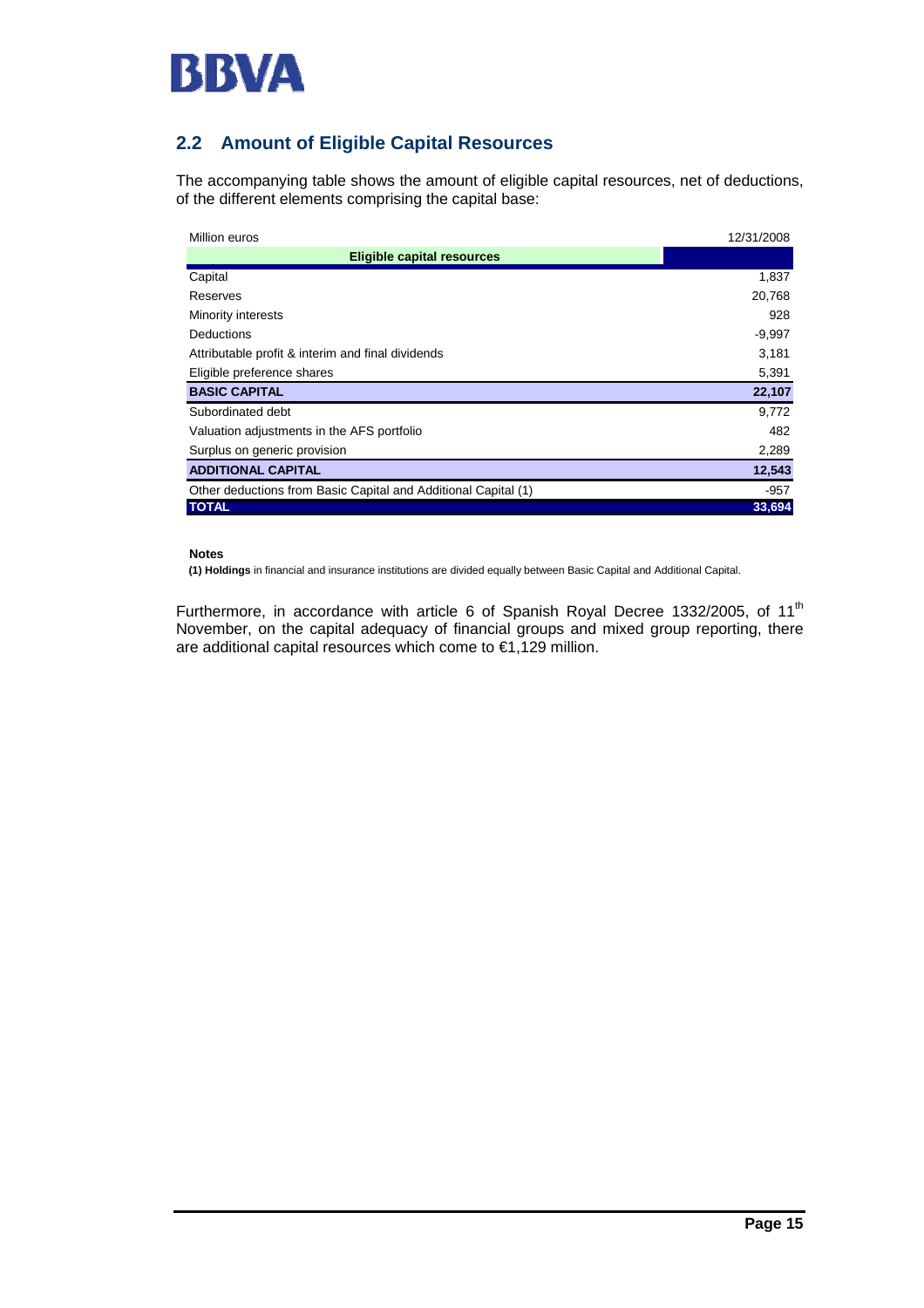

# 3 Information on Capital Requirements

### **3.1 A breakdown of minimum Capital Requirements by risk type**

The accompanying table shows total capital requirements itemised by Credit Risk, Tradingbook Risk, Exchange Rate Risk, Operational Risk and other requirements.

The total amount for Credit Risk includes the positions in securitisations (Standard and Advanced Method) and equity portfolio.

| Million euros                                                            | 12/31/2008            |
|--------------------------------------------------------------------------|-----------------------|
| <b>Exposure categories and risk types</b>                                | <b>Capital Amount</b> |
| <b>Central Governments and Central Banks</b>                             | 924                   |
| <b>Regional Governments and Local Authorities</b>                        | 164                   |
| <b>Public Sector Institutions and other Public Entities</b>              | 15                    |
| <b>Multilateral Development Banks</b>                                    | 0                     |
| Institutions                                                             | 131                   |
| Corporates                                                               | 5,713                 |
| Retail                                                                   | 1,982                 |
| Collateralised with real estate property                                 | 930                   |
| Default status                                                           | 317                   |
| High risk                                                                | 104                   |
| Short Term to Institutions and Corporates                                | 2                     |
| Mutual funds                                                             | 5                     |
| Other exposures                                                          | 754                   |
| Securitised balances                                                     | 171                   |
| TOTAL CREDIT RISK BY THE STANDARDISED APPROACH                           | 11,210                |
| Institutions                                                             | 1,028                 |
| Corporates                                                               | 5,879                 |
| Retail                                                                   | 1,291                 |
| Of which: Secured by real estate collateral                              | 1,202                 |
| Of which: Other retail                                                   | 89                    |
| Equity                                                                   | 1,214                 |
| By method:                                                               |                       |
| Of which: Simple Method                                                  | 537                   |
| Of which: PD/LGD Method                                                  | 568                   |
| Of which: Internal Models                                                | 108                   |
| By nature:                                                               |                       |
| Of which: Exhange Traded equity instruments                              | 979                   |
| Of which: Equity instruments in sufficciently diversified portfolios<br> | 235<br>               |
| Securitisation positions                                                 | 22                    |
| TOTAL CREDIT RISK BY THE ADVANCED MEASUREMENT APPROACH                   | 9,435                 |
| <b>TOTAL CREDIT RISK</b>                                                 | 20,645                |
| Standardised:                                                            | 55                    |
| Of which: Price Risk from fixed income positions                         | 47                    |
| Of which: Price Risk from Equity portfolios                              | 8                     |
| Advanced: Market Risk                                                    | 381                   |
| <b>TOTAL TRADING-BOOK ACTIVITY RISK</b>                                  | 435                   |
| <b>EXCHANGE RATE RISK (STANDARDISED APPROACH)</b>                        | 649                   |
| <b>OPERATIONAL RISK (STANDARDISED APPROACH)</b>                          | 2,312                 |
| <b>OTHER CAPITAL REQUIREMENTS</b>                                        | 83                    |
| <b>CAPITAL REQUIREMENTS</b>                                              | 24,124                |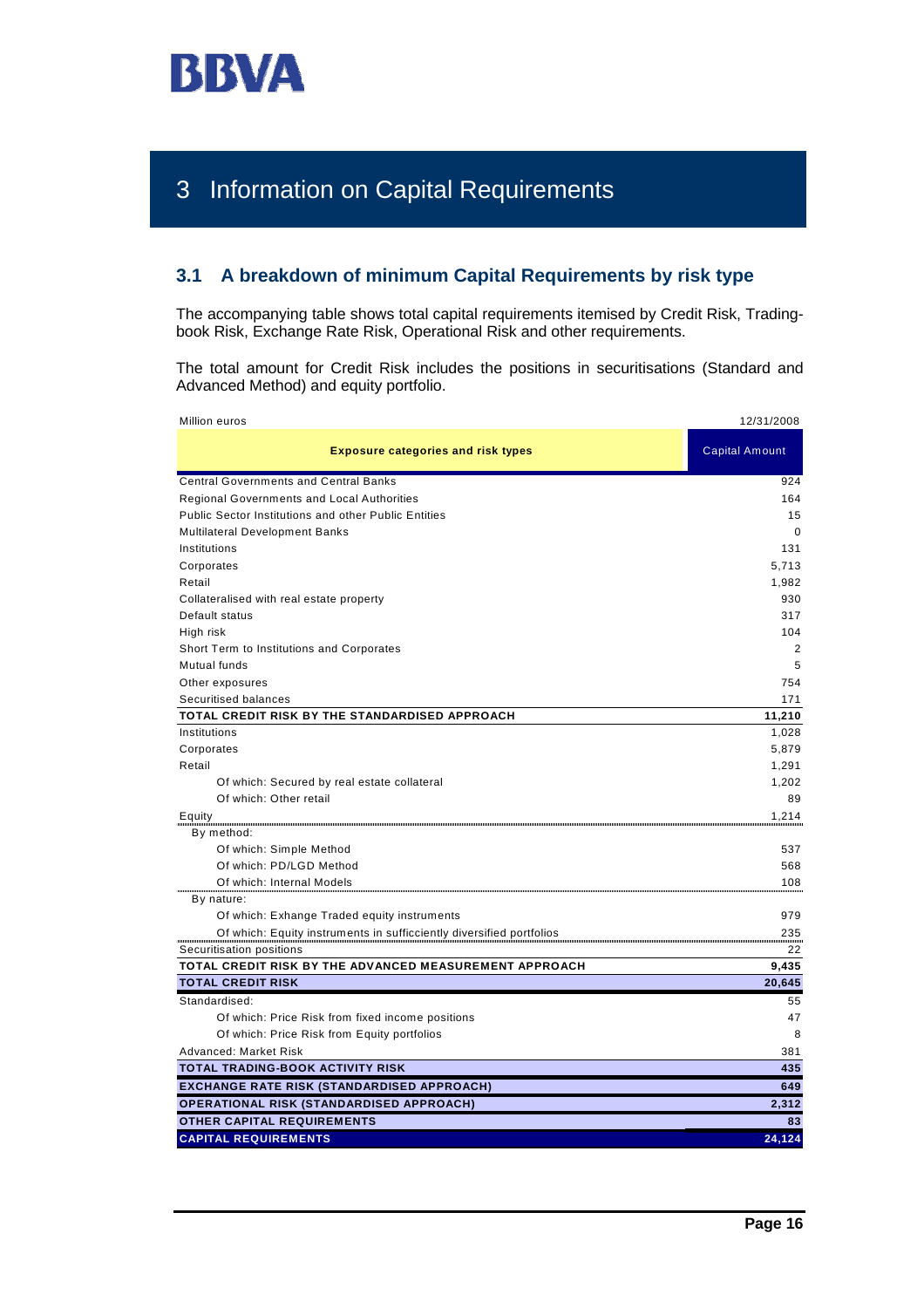

Of the amounts shown in this table referring to credit risk,  $\epsilon$ 1,173 million correspond to counterparty risk in trading-book activity. The Group currently has no capital requirements for trading-book activity liquidation risk.

### **3.2 The procedure employed in the Internal Capital Adequacy Assessment Process**

The Group's budgeting process is where it makes the calculations both for Economic Capital at risk allocated by the different business areas and for the capital base. Economic Capital is calculated by internal models that collect the historical data existing in the Group and calculate the capital necessary for pursuit of the activity adjusted for risks inherent to it. Said calculations include additional risks to those contemplated in regulatory Pillar I.

The following points are assessed within the Internal Capital Adequacy Assessment Process:

- $\checkmark$  The Group's risk profile: Measurement of the risks (credit, operational, market and other asset and liability risks) and quantification of the capital necessary to cover them.
- $\checkmark$  Systems of risk governance, management and control: Review of the corporate risk management culture and Internal Audit.
- $\checkmark$  Capital resources target: Capital distribution between the Group's companies and the targets marked for it.
- Capital planning: A projection is made of the Group's capital base and that of its main subsidiaries for the next three years and capital sufficiency is analysed at the end of the period. Furthermore, a stress test is performed using a scenario in which macroeconomic values are estimated for a global-level, economic recession scenario and the consequences of this on the Group's activity (increased NPA, lower activity levels, higher volatility in the financial markets, falls in the stock market, operating losses, liquidity crises, etc.) and its impact on the capital base (income, reserves, capacity to issue equity instruments, provisions, risk-weighted assets, etc.). Estimations are also made on the possible cyclical nature of the models used. The stress scenarios cover recession situations in sufficiently long periods (20-30 years).
- Future action programme: If the conclusions of the report so require, corrective actions are programmed that enable the Bank's equity situation to be optimised in view of the risks analysed.

The Internal Capital Adequacy Assessment Process concludes with a document which is sent annually to the Banco de España, for supervision of the targets and the action plan presented, enabling a dialogue to be set up between the Supervisor and the Group concerning capital and solvency.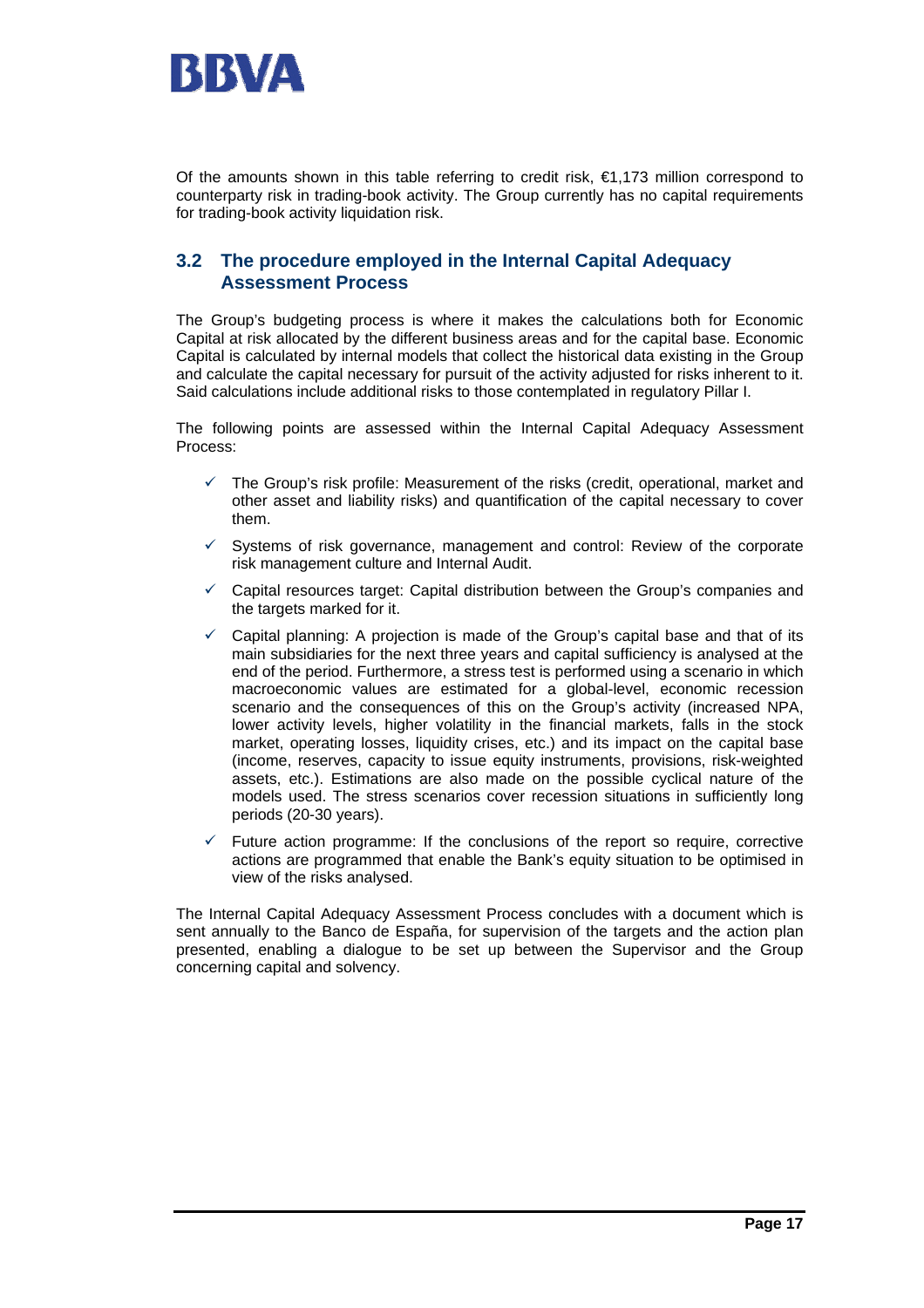

# 4 Credit and dilution risk

## **4.1 Accounting definitions**

### 4.1.1 Definitions of non-performing assets and impaired positions

Pursuant to the provisions of the Accounting Circular, the Group classifies its debt instruments under the heading of Assets impaired by credit risk both for the risk attributable to the customer and for country risk:

- **Customer Risk:** the risks included in this category include both:
	- i. **Risks due to default:** it includes those debt instruments that have amounts due on principal, interest or any other cost agreed by contract, regardless of who the holder is or the guarantee involved, with a seasoning of more than 3 months, unless they involve write-offs, as well as those debt instruments that are classified as non-performing through the accumulation of balances rated as non-performing through default for an amount exceeding 25% of the overall sums pending collection.
	- ii. **For reasons other than default:** it includes those debt instruments for which there is no concurrence of the circumstances required to classify them as write-offs or non-performing for reasons of default, and which generate doubt regarding their full reimbursement (principal and interest) under the terms and conditions agreed by contract.
- **Country risk:** the assets impaired for reasons of country risk will be the debt instruments of operations in countries with long-standing difficulties in servicing their debt, with there being doubt cast on the possibility of recovery, with the exception of those excluded from provisioning for country risk (eg, risks attributed to a country, regardless of the currency in which they are denominated, registered in subsidiaries located in the holder's country of residence, commercial loans with a due date not exceeding one year, etc.) and those that are to be classified as nonperforming or write-offs for risk attributable to the customer.

Those operations for which there is a concurrence of reasons for classifying a transaction as credit risk, both for risk attributable to the customer and for country risk, are to be classified under the heading corresponding to risk attributable to the customer, unless it corresponds to a worse category for country risk, without prejudice to the fact that impairment losses attributable to customer risk are covered under the item of country risk when it involves a greater requirement.

Write-off risks are those debt instruments, due or otherwise, for which an individualised analysis has concluded that their recovery is deemed remote and that they should be classified as final write-offs.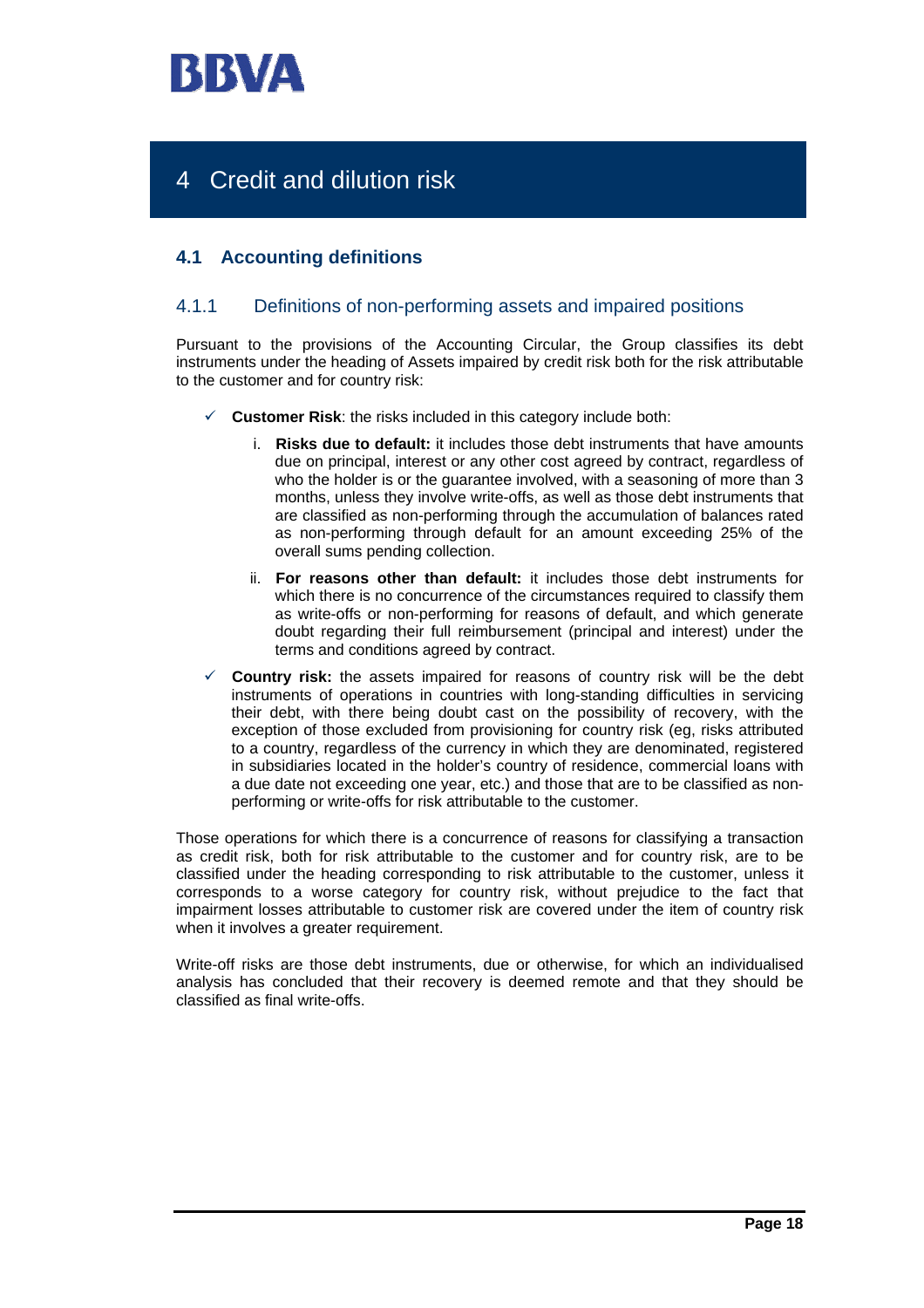

### 4.1.2 Methods for determining value adjustments for impairment of assets and provisions

### 4.1.2.1 Methods used for determining value adjustments for impairment of assets

The calculation of the impairment of financial assets is performed according to the type of instrument and the category under which it is recorded. The Group uses write-offs when the possibility of recovery is remote and the offsetting item or allowance account when provisions are set.

The amount of the deterioration of debt instruments valued at their amortised cost is determined by whether the impairment losses are calculated individually or collectively.

#### **Impairment losses determined individually**

The quantification of the impairment losses on assets classified as impaired is undertaken individually with customers for whom the sum of their operations is equal to or in excess of €1 million.

The amount of impairment losses recorded by these instruments coincides with the positive difference between their respective book values and the present values of future cash flows.

The estimation of future cash flows for debt instruments considers the following:

- All sums expected to be obtained during the remaining life of the instrument including those that may arise from collaterals and credit enhancements, if any, (once deduction has been made of the costs required for their foreclosure and subsequent sale)
- $\checkmark$  The different types of risk to which each instrument is subject
- $\checkmark$  The circumstances under which the collections will foreseeably take place

These cash flows are discounted at the instrument's original effective interest rate. When a financial instrument has a variable rate, the discount rate for valuing any impairment loss is the current effective interest rate stipulated by contract.

As an exception to the above, the market value of quoted debt instruments is considered to be a fair estimate of the current value of its future cash flows.

#### **Impairment losses determined collectively**

The quantification of impairment losses is determined on a collective basis in the following two cases:

- $\checkmark$  The assets classified as impaired of customers for whom the sum of their operations is less than €1 million
- The portfolio of live assets that are not impaired but which involves an inherent loss

The inherent loss is considered to be equal to the sum of the losses incurred that are pending assignment to specific transactions and which are calculated using statistical procedures.

The Group performs the collective estimation of the inherent loss for credit risk corresponding to the operations undertaken by the Group's financial institutions in Spain (approximately 68.73% of the Group's Loan-book at 31 December 2008), using the parameters provided by Annex IX to the Banco de España Circular 4/2004 based on its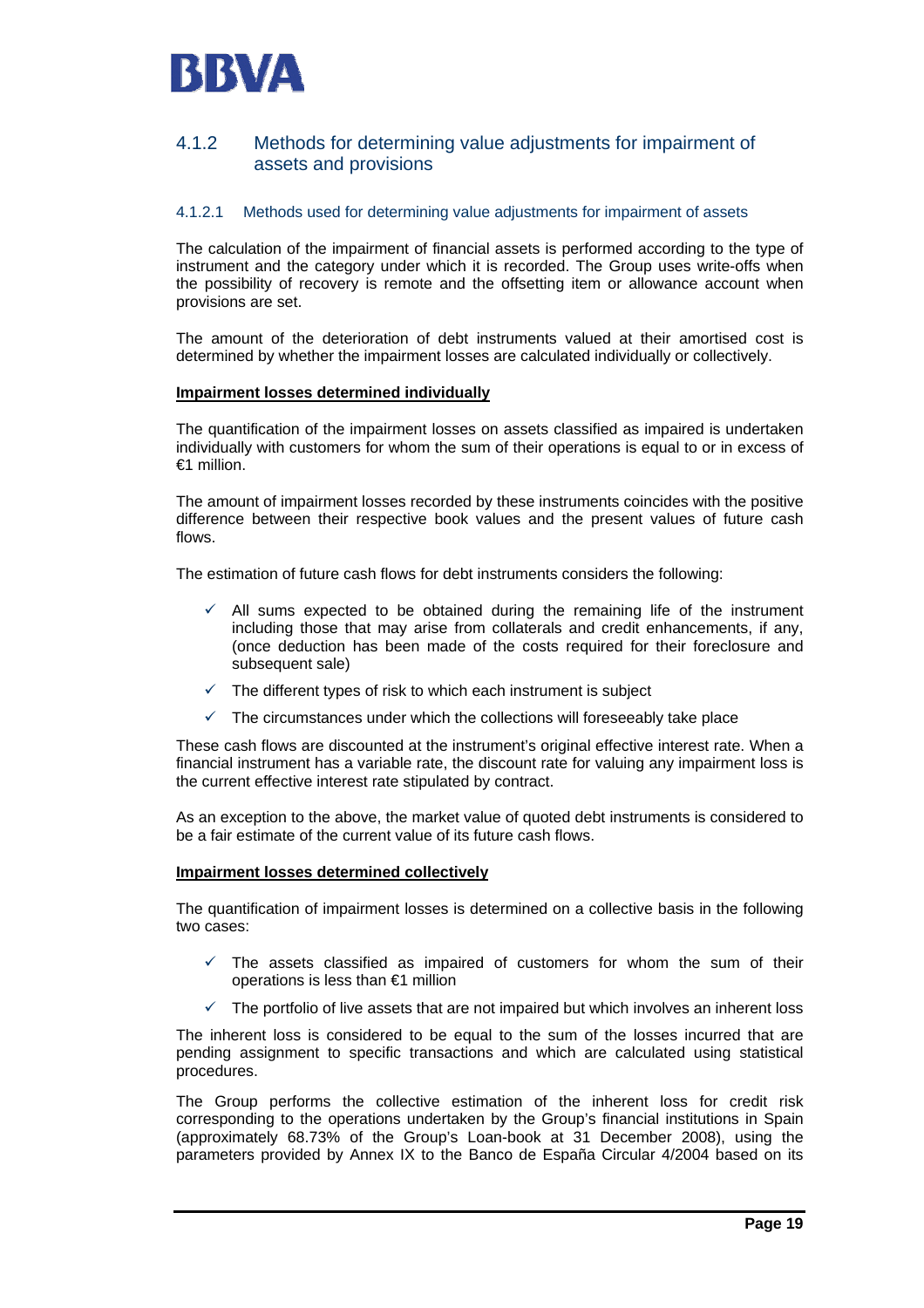

own experience and on the information held on the Spanish banking sector on the quantification of impairment losses and the subsequent loan-loss provisioning for credit risk.

Similar methods and criteria are applied for collectively estimating the loss for credit risk corresponding to operations undertaken with non-domestic customers in Spain recorded in foreign subsidiaries, taking as reference Banco de España parameters, albeit using nonperforming seasoning standards adapted to the particular circumstances in each country in which the subsidiary operates. Nevertheless, for consumer, cards and mortgage portfolios in Mexico, as well as the loan portfolio held by the Group's companies in the United States, use is being made of internal models for calculating impairment loss that are based on their own historical experience.

#### 4.1.2.2 Methods used for provisioning for contingent exposures and commitments

Non-performing contingent exposures and commitments, except for letters of credit and other guarantees, are to be provisioned for an amount equal to the estimation of the sums expected to be disbursed that are deemed to be non-recoverable, applying criteria of valuation prudence. When calculating the provisions, application is to be made of criteria similar to those established for non-performing assets for reasons other than customer default.

Nonetheless, those letters of credit and other guarantees provided and classified as nonperforming are to be covered at least by the coverage percentages specified for nonperforming assets.

Likewise, the inherent loss associated with letters of credit and other guarantees provided that are in force and not impaired is covered by applying similar criteria to those set out in the preceding section on impairment losses determined collectively.

### 4.1.3 Criteria for removing from or retaining on the balance sheet those assets subject to securitisation

The accounting procedure for the transfer of financial assets is informed by the manner in which the risks and benefits associated with securitised assets are transferred to third parties.

Financial assets are only removed from the consolidated balance sheet when the cash flows they generate have dried up or when their implicit risks and benefits have been substantially transferred out to third parties.

It is considered that the Group substantially transfers the risks and benefits when these account for the majority of the overall risks and benefits of the securitised assets.

When the risks and benefits of the transferred assets are substantially conveyed to third parties, the financial asset transferred is removed from the consolidated balance sheet, simultaneously acknowledging any right or obligation retained or created as a result of the transfer.

The transfer of risks and benefits is to be assessed by comparing the Bank's exposure, before and after the transfer, to the variation in the amounts and the calendar of the net cash flows of the transferred asset.

When the risks and/or benefits associated with the financial asset transferred are substantially retained, the financial asset transferred is not removed from the consolidated balance sheet and continues to be valued according to the same criteria applied prior to the transfer.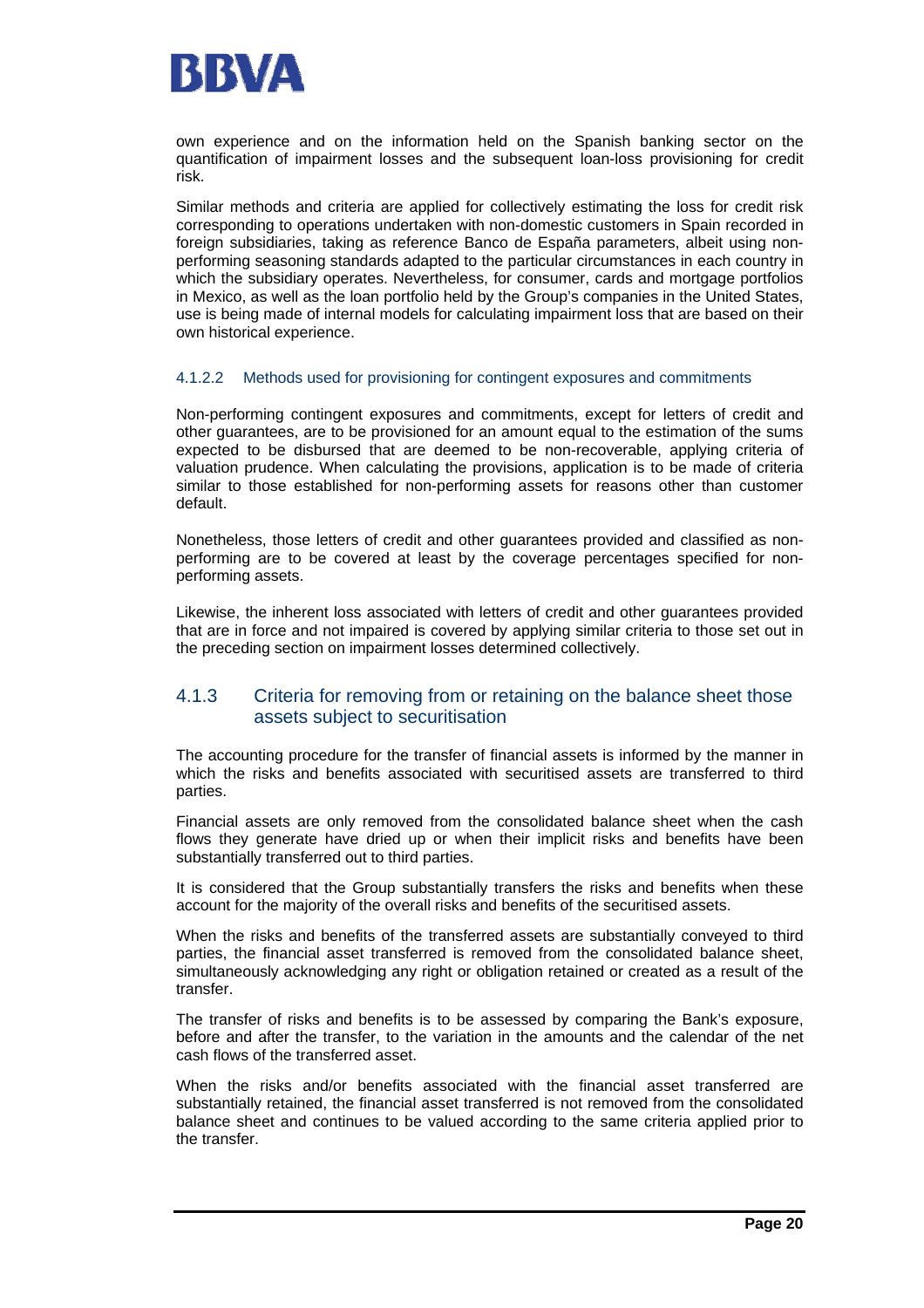

In the specific case of the SSPEs (Securitization Special Purpose Entities) to which Group institutions transfer their loan-books, the following control guidelines are to be considered with a view to analysing their possible consolidation:

- The activities of SSPEs are pursued on the Group's behalf in accordance with its specific business requirements, whereby it will obtain benefits or advantages from said activities.
- $\checkmark$  The Group retains decision-making powers in order to obtain the greater part of the benefits from the activities of SSPEs or has delegated such powers through an "auto-pilot" mechanism (SSPEs are structured in such a way that all their decisions and activities will already have been defined at the time of their creation).
- $\checkmark$  The Group is entitled to obtain the greater part of the benefits from SSPEs and is therefore exposed to the risks forthcoming from their business.
- The Group withholds the greater part of the residual benefits from SSPEs.
- $\checkmark$  The Group withholds the greater part of the risks of the SSPE assets and the rules on asset removal are applied.

If there is control based on the preceding guidelines, the SSPEs are consolidated to the consolidated entity.

### 4.1.4 Criteria for the recognition of income in the event of the removal of assets from the balance sheet

In order for the Group to recognise the result of the sale of financial instruments, this is to involve the corresponding removal from the accounts, which requires the fulfilment of the requirements governing the substantial transfer of risks and benefits as described in the preceding point. The result will be reflected on the income statement, being calculated as the difference between the book value and the net value received including any new additional assets obtained minus any liabilities assumed.

When the amount of the financial asset transferred coincides with the total amount of the original financial asset, the new financial assets, financial liabilities and liabilities for the provision of services that, as appropriate, are generated as a result of the transfer will be recorded according to their fair value.

### 4.1.5 Key hypothesis for valuing risks and benefits retained on securitised assets

The Group considers that a substantial withholding is made of the risks and benefits of securitisations when the subordinated bonds of issues are kept and/or it grants subordinated finance to said securitisation funds that means substantially retaining the credit losses expected from the loans transferred.

Regarding synthetic securitisations, the Group currently has none of this nature, having solely traditional securitisations.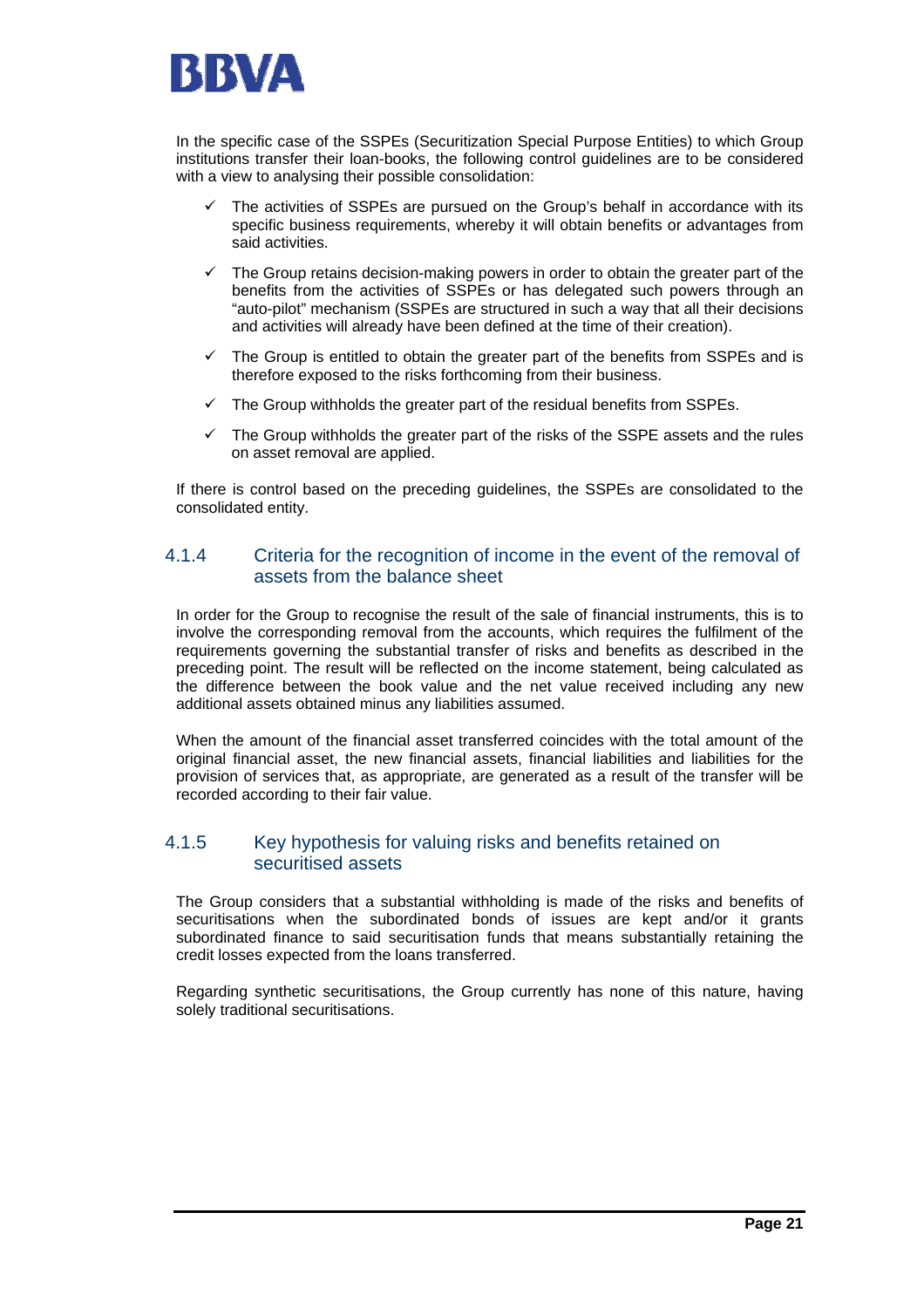

### **4.2 Information on credit and dilution risks**

### 4.2.1 Exposure to credit risk

Pursuant to Rule Thirteen in the Solvency Circular concerning the capital requirements for credit risk, exposure is understood to be any asset item and all items included in the Group's memorandum accounts, involving credit risk and not deducted from the Group's eligible capital. Accordingly, inclusion is made mainly of customer lending items, with their corresponding undrawn balances, letters of credit and guarantees, debt securities, cash and deposits in central banks and credit institutions, assets purchased or sold under a repurchase agreement (asset and liability repos), financial derivatives and fixed assets.

There follows a presentation of the Original Exposure and the provisions under the Advanced Measurement and Standardised Approaches. Pursuant to the provisions of section one of Rule Twenty-eight in the Solvency Circular, presentation is made solely of the Exposure Net of Provisions for those exposures calculated under the Standardised Approach.

| Million euros                                              |                       |                | 12/31/2008                               |
|------------------------------------------------------------|-----------------------|----------------|------------------------------------------|
| Category of exposure (1)                                   | Original Exposure (2) | Provisions (3) | <b>Exposure Net of</b><br>provisions (4) |
| <b>Central Governments and Central Banks</b>               | 51,681                | $-13$          | 51,669                                   |
| Regional Governments and Local Authorities                 | 5,323                 | $-21$          | 5,302                                    |
| Public Sector Institutions and other Public Entities       | 930                   | 0              | 929                                      |
| <b>Multilateral Development Banks</b>                      | 3                     |                | 3                                        |
| International Organisations                                | 16                    | $\Omega$       | 16                                       |
| Institutions                                               | 15,770                | $-17$          | 15,752                                   |
| Corporates                                                 | 90,667                | $-420$         | 90,248                                   |
| Retail                                                     | 45,175                | $-357$         | 44,817                                   |
| Collateralised with real estate property                   | 31,311                | -83            | 31,227                                   |
| Default status                                             | 5,336                 | $-1,535$       | 3,801                                    |
| High risk                                                  | 1,028                 | $-12$          | 1,016                                    |
| Short Term to Institutions and Corporates                  | 95                    |                | 95                                       |
| Mutual funds                                               | 59                    | 0              | 59                                       |
| Other Exposures                                            | 28,171                | $-281$         | 27,890                                   |
| TOTAL STANDARDISED APPROACH                                | 275,566               | $-2,741$       | 272,825                                  |
| Institutions                                               | 75,354                | $-91$          |                                          |
| Corporates                                                 | 192,034               | $-1,895$       |                                          |
| Retail                                                     | 67,607                | $-1,002$       |                                          |
| Secured by real estate collateral                          | 64,442                | $-816$         |                                          |
| Other retail                                               | 3,165                 | $-187$         |                                          |
| <b>TOTAL ADVANCED MEASUREMENT APPROACH</b>                 | 334,995               | $-2,988$       |                                          |
| TOTAL CREDIT RISK DILUTION AND DELIVERY (5)                | 610,561               | $-5,729$       |                                          |
| Securitisation positions                                   | 3,810                 | $-233$         |                                          |
| Standardised Approach                                      | 1,457                 | $-149$         | 1.308                                    |
| Advanced Measurement Approach                              | 2,354                 | $-85$          |                                          |
| Equity                                                     | 9,469                 | $-26$          |                                          |
| Simple Method                                              | 2,560                 | -3             |                                          |
| Equity instruments in sufficciently diversified portfolios | 706                   | -3             |                                          |
| Exchange Traded equity instruments                         | 1,853                 | 0              |                                          |
| PD/LGD Method                                              | 6,380                 | $-10$          |                                          |
| <b>Internal Models</b>                                     | 530                   | $-13$          |                                          |
| <b>TOTAL CREDIT RISK</b>                                   | 623,840               | $-5,989$       |                                          |

#### **Notes**

**(1)** Segmentation by categories of exposure is undertaken according to section 1 of Rule Fourteen and rule Twenty-three in the Solvency Circular. In the Standardised Approach, the category of Institutions includes financial institutions, whereas in the Advanced Measurement Approach it includes both financial and public institutions.

**(2)** Gross exposure prior to the application of risk mitigation techniques.

**(3)** It includes provisions for the impairment of assets (financial and non-financial) and other valuation adjustments, with the exception of the generic provision included in the capital base as more Additional Capital, as per Rule Eight in the Solvency Circular.

**(4)** Exposures are adjusted solely by provisions in the case of exposures by the Standardised Approach.

**(5)** It does not include positions in securitisations or equity.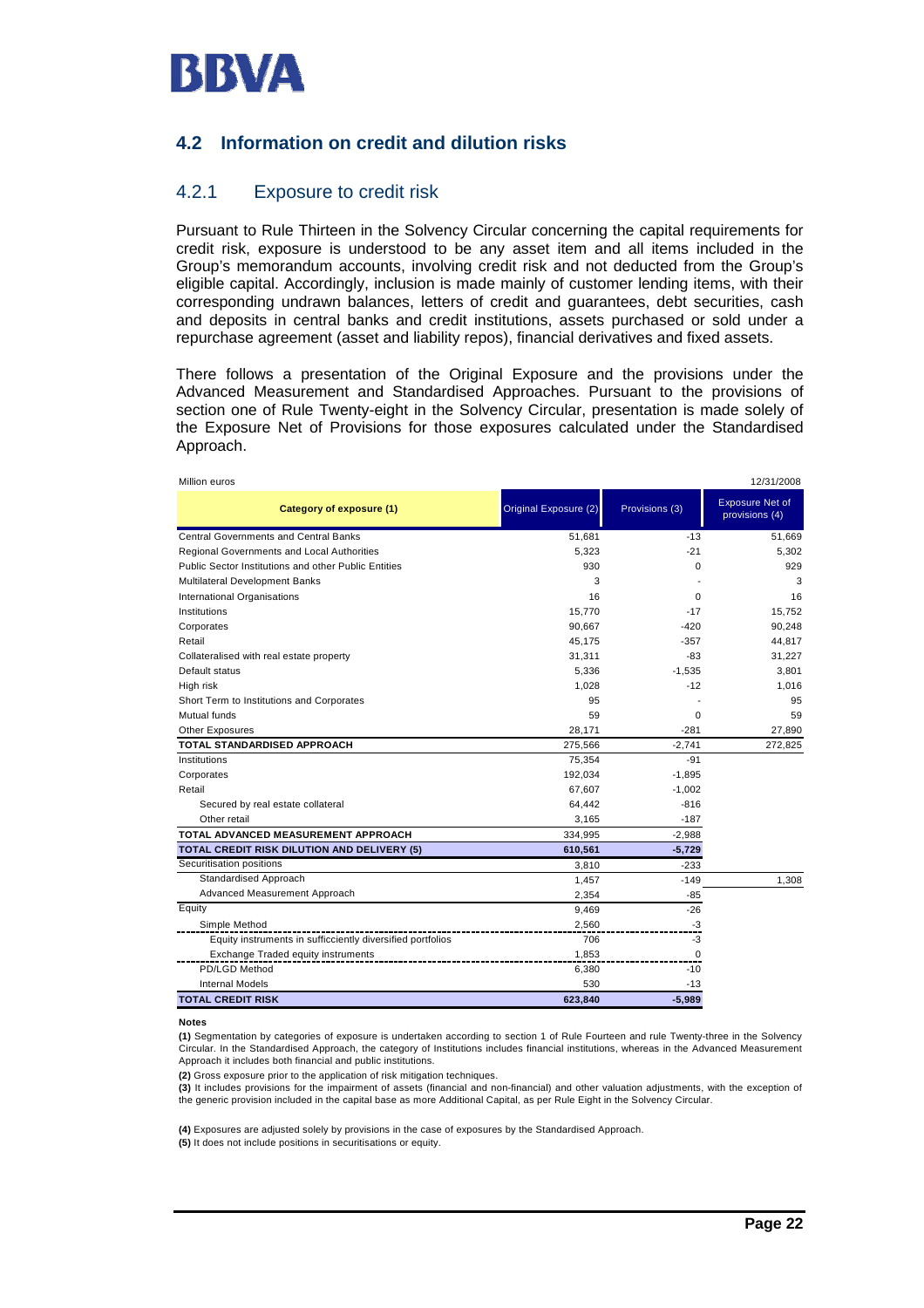

## 4.2.2 Distribution by geographical area

The following graphs present the distribution by significant geographic area of the Original Exposure and Non-performing Exposure. The distribution includes exposure under the Standardised and Avanced Measurement Approaches, without including positions in securitisations or equity.





(1) Gross exposure prior to the application of risk mitigation techniques.

(1) It includes the total amount of exposures impaired for reasons of default or for other reasons. These exposures include non-performing derivatives and repos as well as foreclosed real-estate assets.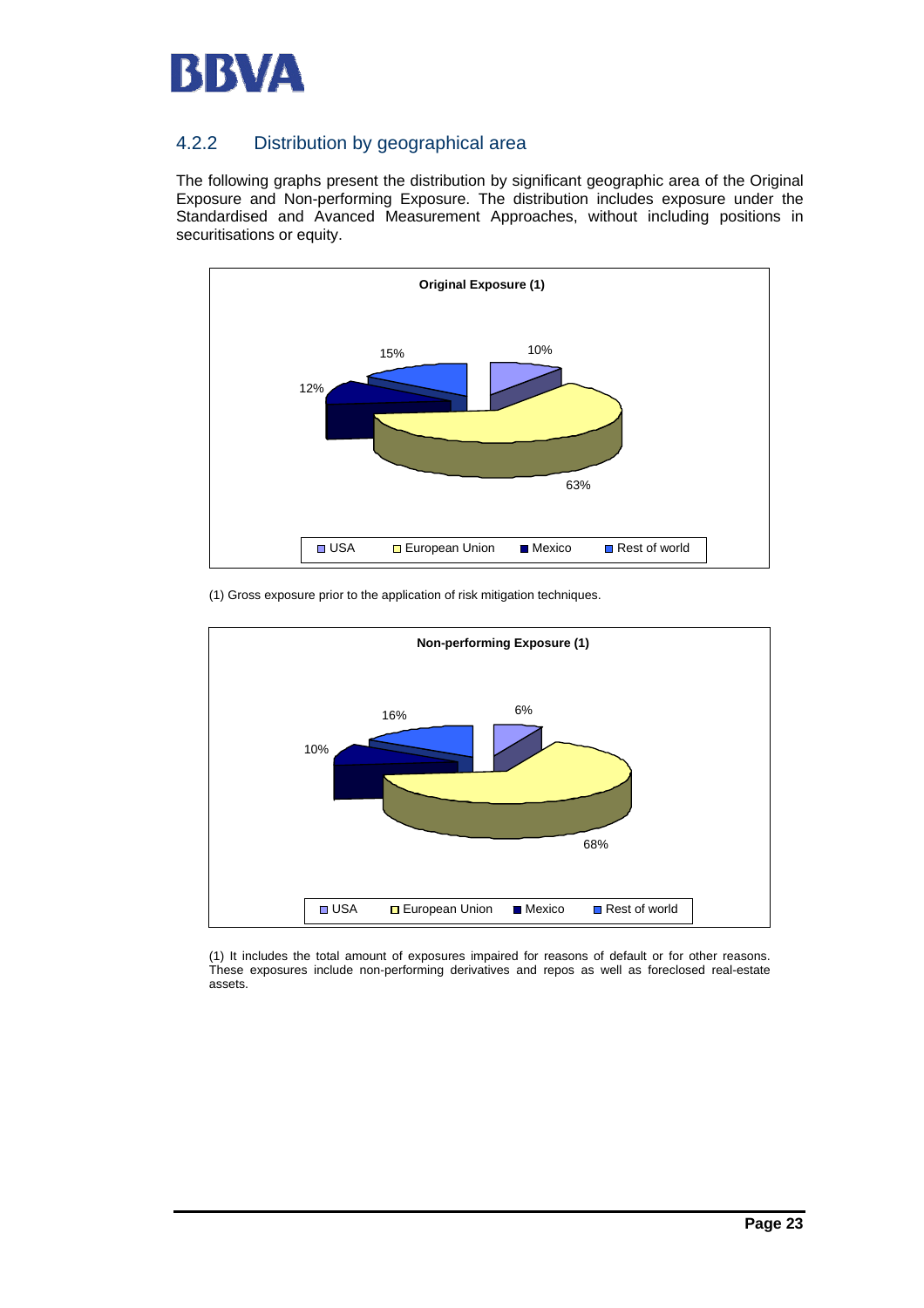

## 4.2.3 Distribution by sector

The following graphs show the distribution by industry solely for the category of Corporates (Standardised and Advanced Measurement Approach) of Original and Non-performing Exposure. The distribution does not include balances in equity or in securitisations.



(1) Gross exposure prior to the application of risk mitigation techniques.



(1) It includes the total amount of exposures impaired for reasons of default or for other reasons. These exposures include non-performing derivatives and repos as well as foreclosed real-estate assets.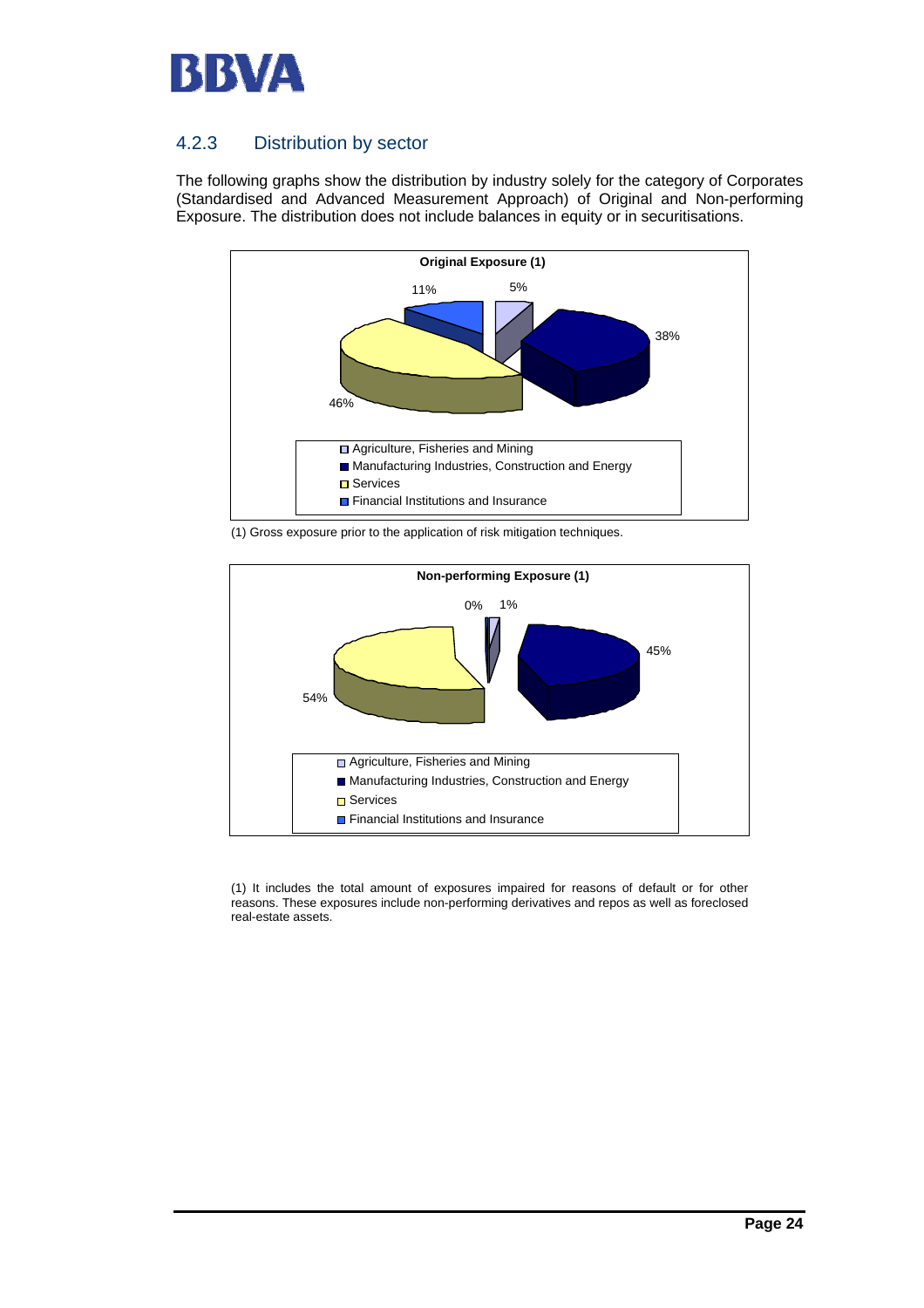

### 4.2.4 Distribution by residual maturity

The following table presents the distribution of Original Exposure by residual maturity, broken down by category of exposure under the Standardised and Advanced Measurement Approaches:

| Million euros<br>12/31/2008                               |         |                                            |                                        |          |               |  |  |  |
|-----------------------------------------------------------|---------|--------------------------------------------|----------------------------------------|----------|---------------|--|--|--|
|                                                           |         | Original Exposure by residual maturity (2) |                                        |          |               |  |  |  |
| Category of exposure (1)                                  | Total   | Less than 1<br>year                        | Between 1 and Between 5 and<br>5 years | 10 years | Over 10 years |  |  |  |
| Central Governments and Central Banks                     | 51,681  | 27,570                                     | 11,388                                 | 8.526    | 4,196         |  |  |  |
| Regional Governments and Local Authorities                | 5,323   | 1.197                                      | 1.683                                  | 1,507    | 936           |  |  |  |
| Public Sector Institutions and other Public Entities      | 930     | 559                                        | 280                                    | 80       | 10            |  |  |  |
| Multilateral Development Banks                            | 3       | $\overline{2}$                             | 1                                      |          |               |  |  |  |
| <b>International Organisations</b>                        | 16      | 6                                          | 4                                      | 6        |               |  |  |  |
| Institutions                                              | 15,770  | 9,754                                      | 3.698                                  | 1,676    | 641           |  |  |  |
| Corporates                                                | 90.667  | 48.901                                     | 27,918                                 | 9.196    | 4.652         |  |  |  |
| Retail                                                    | 45.175  | 12.987                                     | 27.134                                 | 3.257    | 1.796         |  |  |  |
| Collateralised with real estate property                  | 31.311  | 1.112                                      | 3.721                                  | 6.734    | 19.743        |  |  |  |
| High risk                                                 | 1,028   | 144                                        | 462                                    | 354      | 69            |  |  |  |
| Short Term to Institutions and Corporates                 | 95      | 95                                         |                                        |          |               |  |  |  |
| Mutual funds                                              | 59      | 23                                         | $\overline{7}$                         | 20       | 9             |  |  |  |
| Other Exposures (3)                                       | 33,507  |                                            |                                        |          |               |  |  |  |
| TOTAL CREDIT RISK STANDARDISED APPROACH                   | 275,566 | 102,352                                    | 76,298                                 | 31,357   | 32,052        |  |  |  |
| Institutions                                              | 75,354  | 30.714                                     | 27,803                                 | 9.384    | 7.453         |  |  |  |
| Corporates                                                | 192,034 | 80.432                                     | 70.193                                 | 17.834   | 23.575        |  |  |  |
| Retail                                                    | 67,607  | 374                                        | 6,521                                  | 13,280   | 47,432        |  |  |  |
| Of which: Secured with real estate collateral             | 64,442  | 201                                        | 4.278                                  | 12.564   | 47,399        |  |  |  |
| Of which: Other retail                                    | 3,165   | 173                                        | 2,243                                  | 716      | 33            |  |  |  |
| TOTAL CREDIT RISK ADVANCED MEASUREMENT<br><b>APPROACH</b> | 334,995 | 111,520                                    | 104,517                                | 40,497   | 78,460        |  |  |  |
| TOTAL CREDIT RISK DILUTION AND DELIVERY                   | 610.561 | 213,872                                    | 180,815                                | 71.854   | 110,512       |  |  |  |
| Securitisation positions (4)                              | 3,810   |                                            |                                        |          |               |  |  |  |
| Equity (4)                                                | 9,469   |                                            |                                        |          |               |  |  |  |
| <b>TOTAL CREDIT RISK</b>                                  | 623,840 |                                            |                                        |          |               |  |  |  |

#### **Notes**

**(1)** Segmentation by category of exposure is undertaken according to section 1 of Rule Fourteen and Rule Twenty-three in the Solvency Circular.

**(2)** Gross exposure prior to the application of risk mitigation techniques.

**(3)** The item "Other Exposures" includes the categories of Default Exposure and Other Exposures (mainly fixed assets and cash). In view of their nature, these categories are not broken down by residual maturity. **(4)** In view of their nature, positions in securitisation and Equity are not broken down by residual maturity.

### 4.2.5 Impaired assets removed from the balance sheet

There follows a presentation of the movement in business year 2008 of the financial assets written off due to the remote possibility of their recovery:

| Million euros                  |                 |  |  |
|--------------------------------|-----------------|--|--|
| <b>Item</b>                    | <b>Movement</b> |  |  |
| <b>BALANCE BoY 2008</b>        | 5,621           |  |  |
| Additions for:                 |                 |  |  |
| Assets of remote recovery      | 1,700           |  |  |
| Products overdue not collected | 276             |  |  |
| Removals for:                  |                 |  |  |
| Cash recovery                  | $-199$          |  |  |
| Foreclosed assets              | $-13$           |  |  |
| Other causes                   | $-355$          |  |  |
| Net exchange differences       | $-159$          |  |  |
| <b>BALANCE EoY 2008</b>        | 6,871           |  |  |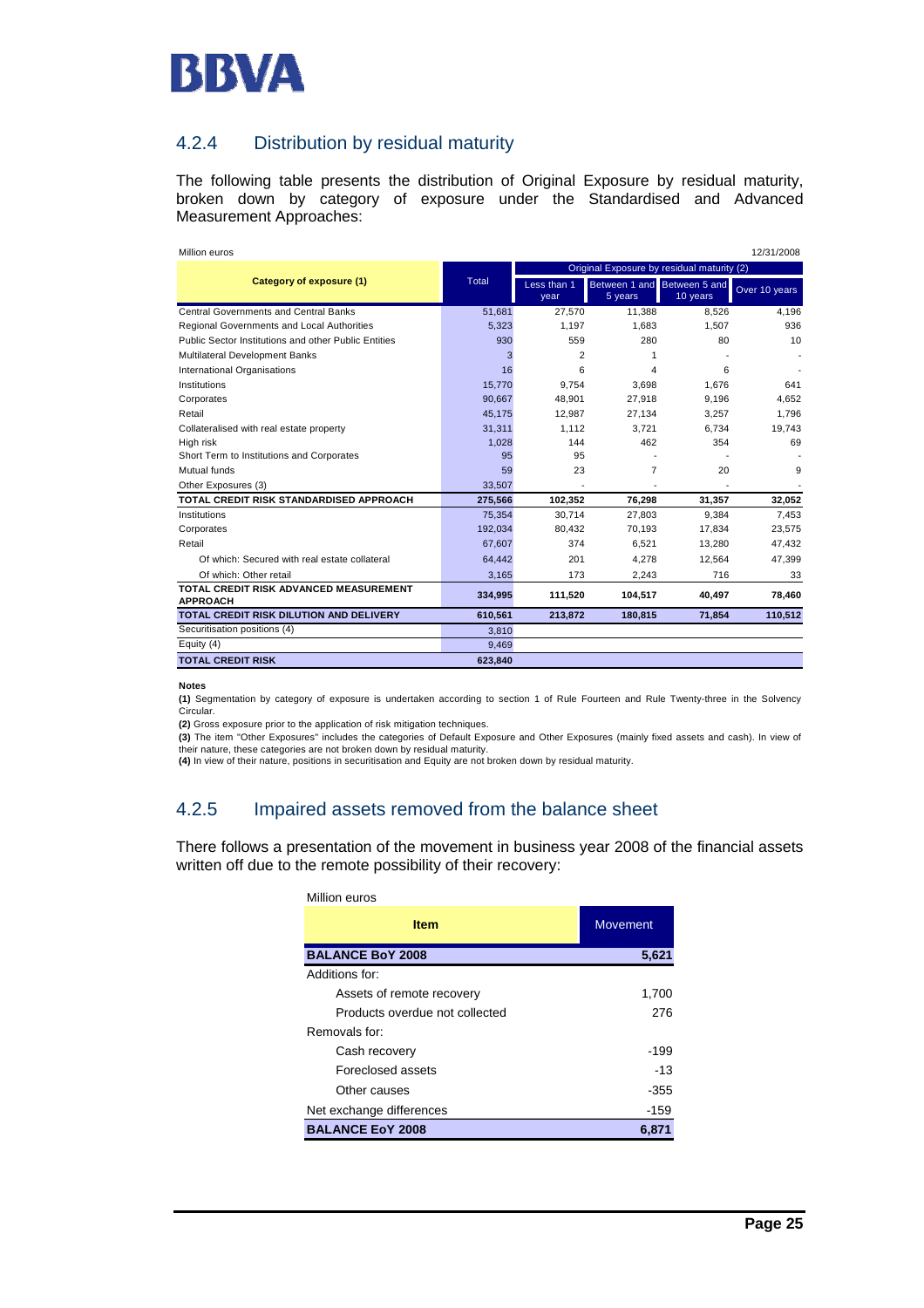

The removals for other causes in the preceding table include sales to third-parties independent of the Group of the portfolio of written-off assets made during the year.

### 4.2.6 Provisions for impairment losses

The following table presents the movement recorded in business year 2008 in the accumulated impairment losses of financial assets on the balance sheet and of contingent exposures and commitments:

| Million euros                                      |                                       |                                                                                   |              |
|----------------------------------------------------|---------------------------------------|-----------------------------------------------------------------------------------|--------------|
| <b>Item</b>                                        | Provisions on<br><b>Balance Sheet</b> | <b>Provisions for</b><br>Contingent<br><b>Exposures and</b><br><b>Commitments</b> | <b>Total</b> |
| <b>BALANCE BoY 2008</b>                            | 7,187                                 | 546                                                                               | 7,733        |
| Increase in impairment charged to income           | 4,590                                 | 97                                                                                | 4,687        |
| Decrease in impairment credited to income          | $-1,457$                              | $-216$                                                                            | $-1,673$     |
| Institutions acquired by the Group during the year |                                       | 0                                                                                 |              |
| Institutions disposed of during the year           | -4                                    | 0                                                                                 | -4           |
| Transfers to written-off loans                     | $-1,951$                              | 0                                                                                 | $-1,951$     |
| Exchange differences and others                    | -626                                  | -6                                                                                | $-632$       |
| <b>BALANCE EoY 2008</b>                            | 7,740                                 | 421                                                                               | 8,161        |
| Of which:                                          |                                       |                                                                                   |              |
| For impaired portfolio                             | 3,509                                 | 96                                                                                | 3,605        |
| for current non-impaired portfolio                 | 4,231                                 | 325                                                                               | 4,556        |

### **4.3 Information on counterparty risk**

Counterparty exposure involves that part of the Original Exposure corresponding to derivative instruments, repurchase transactions, securities or commodities lending or borrowing transactions, and deferred settlement transactions.

### 4.3.1 Policies on managing counterparty risk

#### 4.3.1.1 Methodology: allocation of internal capital and limits to exposures subject to counterparty risk

The Group has an economic model for calculating internal capital through exposure to counterparty risk in treasury operations. This model has been implemented in the systems of the Risk Unit in Markets areas, and it is used to estimate the distribution of potential losses the Group faces due to possible default of the counterparties of the instruments.

The calculation process is based on the Monte Carlo simulation of the aforementioned distribution of losses consisting of the product of three sources of uncertainty: exposures, defaults and loss given default (LGD).

The generation of exposures is undertaken in a manner that is consistent with those used for the monitoring and control of credit risk limits. The horizon is divided up into time windows and, for each one of them, a simulation is made of the risk factors (interest rates, exchange rates, spreads) underlying the instruments and which condition their valuation. Based on the valuations of the positions obtained through the occurrence of the risk factors, it is possible to aggregate them into a single exposure for each counterparty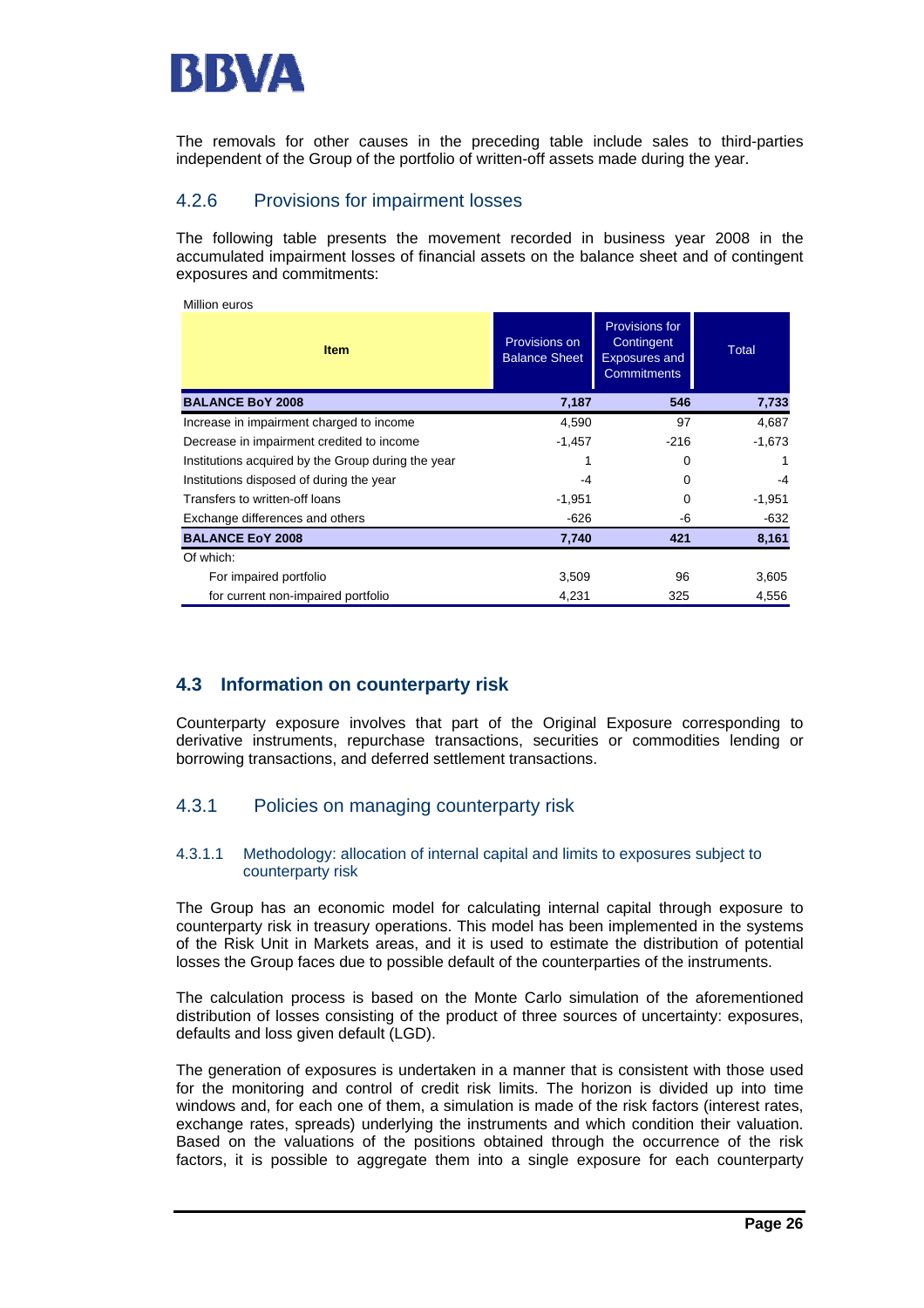

(conditional on the existence of risk for the Group) applying the different hierarchies that define this exposure (ie, applying, if they exist, collateral and/or netting agreements).

The individual defaults of the counterparties are simulated by means of a factorial model that takes into account the correlations between counterparties and the credit quality of the different counterparties. In addition, the model includes the random nature of loss given default.

The correlations, loss given defaults, internal ratings and associated probabilities of default are consistent with the Group's economic model for general credit risk.

Through the simulation of the variables considered and through the process indicated, the distribution is built up of possible losses for credit risk for a one-year horizon, thereby estimating the 99.9% percentile corresponding to the level of confidence for estimating the risk. This figure is modified by an adjustment factor for the possible maturity subsequent to one year of the operations in a similar vein to the general approach adopted by Basel for the treatment of credit risk.

Counterparty limits are specified within the Financial Programmes authorised for each subsidiary within the line item of Treasury Limits. It stipulates both the limit and the maximum term for the operation. The use of operations under the auspices of the limits is measured in terms of mark-to-market valuation plus the potential risk with Monte Carlo Simulation methodology (95% confidence level) and bearing in mind the possible existence of collateral contracts (netting*)*.

#### 4.3.1.2 Policies for ensuring the effectiveness of collaterals and provisions

The Group has subscribed collateral contracts with many of its counterparties that serve as a guarantee of the mark-to-market valuation of derivatives operations. The collateral consists mostly of deposits, which means that no situations of impairment are forthcoming. With a view to upholding the effectiveness of collateral contracts, the Group undertakes the daily monitoring of the market values of the operations governed by such contracts and of the deposits made by the counterparties.

#### 4.3.1.3 Policies with respect to risk that leads to adverse effects through correlations

Derivatives contracts may give rise to potential adverse correlation effects between the exposure to the counterparty and the credit quality of the same (wrong-way-exposures). The Group has strict policies on the treatment of exposures of this nature that firstly follow specific admission processes for each individual operation and secondly compute the effects of risk not for the potential value of the exposure but for 100% of its nominal value.

#### 4.3.1.4 Impact of collaterals in the event of a downgrade in its credit rating

Regarding derivatives operations, the Group does not subscribe collateral contracts that involve an increase in the amount to be deposited in the event of the Group being downgraded.

The general criterion applied to date with banking counterparties is to establish a zero threshold within collateral contracts, independently of the mutual rating (provision will be made as collateral of any difference that arises through mark-to-market valuation, however small it may be). Therefore, the Group's downgrading will not have a significant impact on the amount of collaterals to be provided.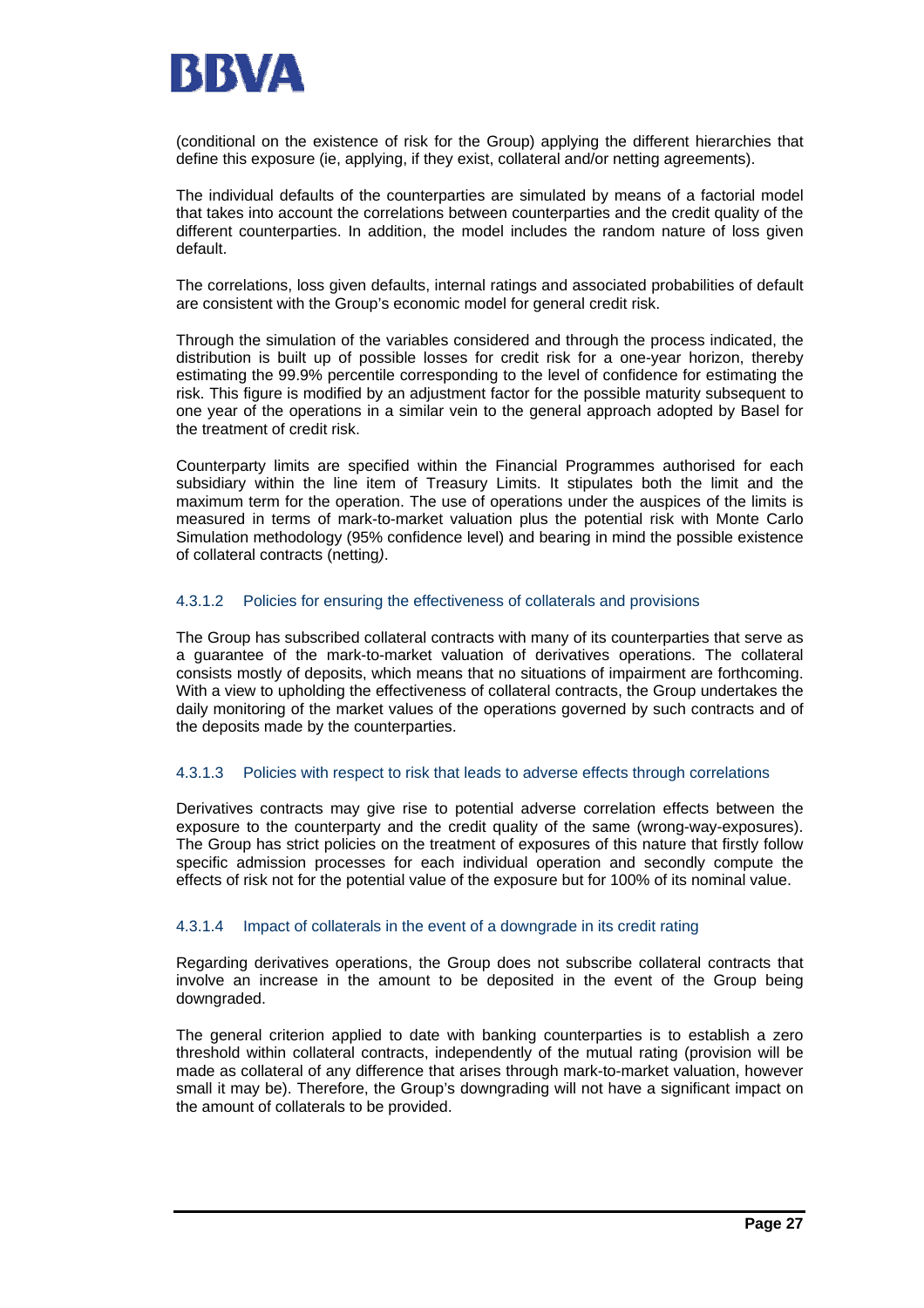

## 4.3.2 Amounts of Counterparty Risk

The calculation of the Original Exposure for the counterparty risk of derivatives, according to Rule Seventy-one in the Banco de España Circular 3/2008, can be made by means of the following methods: original risk, mark-to-market valuation, standardised and internal models.

The Group calculates solely the value of exposure to risk through the mark-to-market method obtained as the aggregate of the positive mark-to-market value after contractual netting agreements plus the potential future risk of each transaction or instrument.

There follows a specification of the amounts involved in the counterparty risk of derivatives:

- $✓$  Gross positive fair value of the contracts:  $€41,464$  million.
- $✓$  Positive effects arising from netting agreements:  $€30,510$  million.
- $\checkmark$  Collateral assigned: €1,635 million.
- $\checkmark$  Credit exposure in derivatives after considering netting agreements and collateral: €28,231 million.

By adding all the other counterparty risk (basically assets and liabilities acquired under repurchase agreements) to the derivatives, the Original Exposure amounts to  $E$ 71,586 million.

### 4.3.2.1 Credit derivative transactions

The notional amount of the credit derivatives purchased and sold used in intermediation activities is €29,113 million and €26,838 million, respectively. The main types of derivatives used are credit default swaps (CDS) on individual names and CDS on indexes. The Group does not currently have credit derivatives used for its own lending portfolio.

### **4.4 Information on the Standardised Approach**

### 4.4.1 Identification of external rating agencies

The external credit assessment institutions (ECAIs) appointed by the Group to determine the risk weightings applicable to its exposures are the following: Standard & Poor's, Moody's and Fitch.

The exposures for which the ratings of each ECAI are used are those corresponding to the wholesale portfolios, basically those involving Central Governments and Central Banks. Likewise, for the categories of Financial and Public Institutions country exposure ratings are applied, as stipulated in the Solvency Circular.

In those cases in which a counterparty has ratings by different ECAIs, the Group follows the procedure laid down in Rule Twenty-one in the Solvency Circular, in which specification is made of the order of priority to be used in the assignment of ratings. On the one hand, when two different credit ratings made by nominated ECAIs are available for a rated exposure, application is to be made of the higher risk weighting. On the other hand, when there are more than two credit ratings for the same rated exposure, use is to be made of the two credit ratings that provide the lowest risk weightings. If the two lowest risk weightings coincide, then that weighting will be applied; if they do not coincide, the higher of the two will be applied.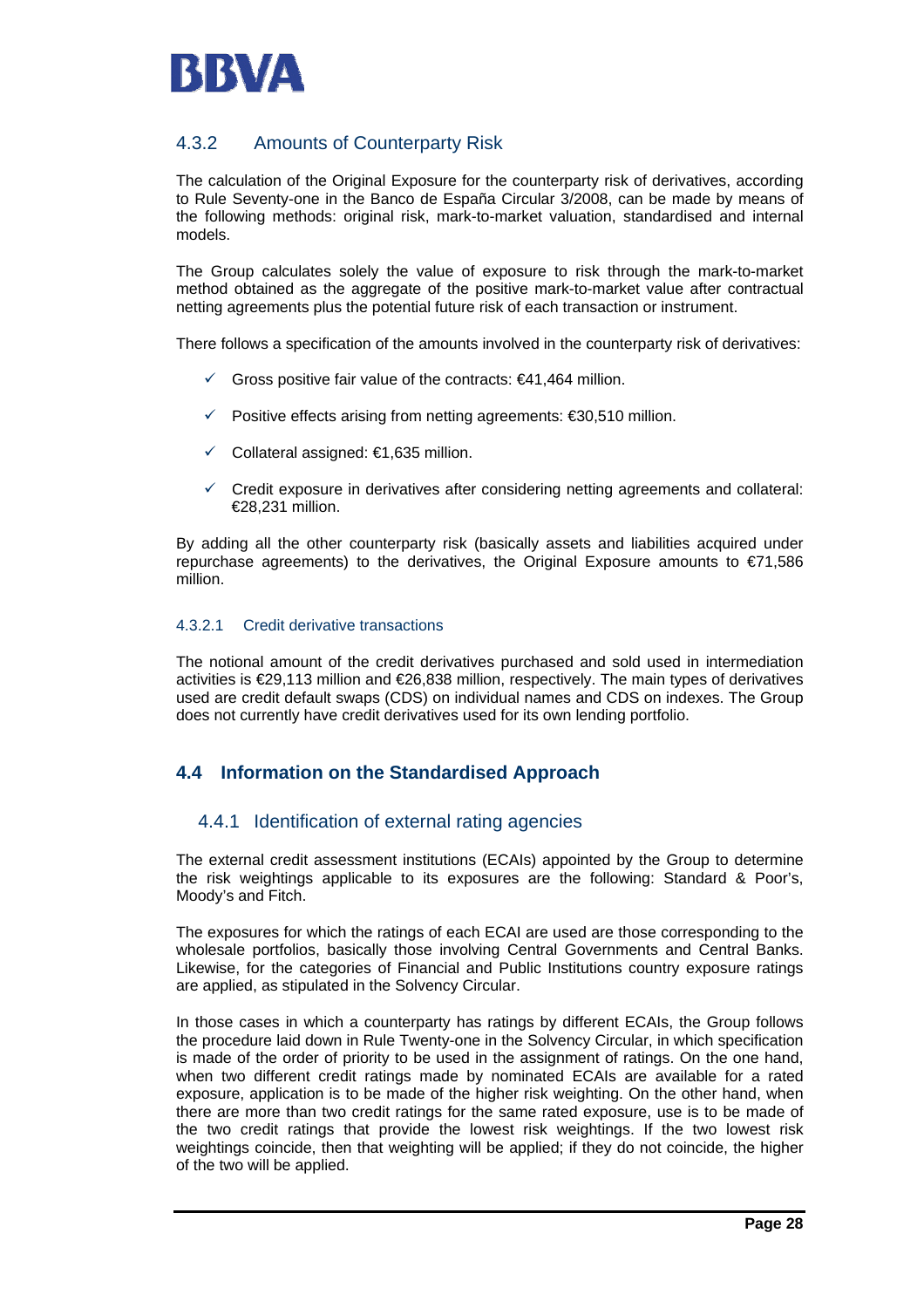

### 4.4.2 Assignment of the credit ratings of public share issues

The number of cases and amount of these assignments is insignificant in the Group.

### 4.4.3 Exposure values before and after the application of credit risk mitigation techniques

The following table presents the amounts for net exposure, prior to the application of credit risk mitigation techniques, for different risk weightings and for the different categories of risk that correspond to the Standardised Method, excluding securitisation positions:

| Million euros                                        |                                   |          |             |                 |                |          |          | 12/31/2008 |
|------------------------------------------------------|-----------------------------------|----------|-------------|-----------------|----------------|----------|----------|------------|
|                                                      | <b>Exposure Net of Provisions</b> |          |             |                 |                |          |          |            |
| Category of exposure (1)                             |                                   |          |             | Risk weightings |                |          |          | Total      |
|                                                      | 0%                                | 20%      | 35%         | 50%             | 75%            | 100%     | 150%     |            |
| Central Governments and Central Banks                | 22,322                            | 20,402   | $\Omega$    | 613             | $\Omega$       | 8,317    | 15       | 51,669     |
| Regional Governments and Local Authorities           | 11                                | 3,112    | 0           | 1,408           | 0              | 768      | 4        | 5,302      |
| Public Sector Institutions and other Public Entities | 458                               | 222      | $\Omega$    | $\Omega$        | $\overline{7}$ | 242      | $\Omega$ | 929        |
| Multilateral Development Banks                       | 0                                 | 3        | 0           | 0               | 0              | $\Omega$ | $\Omega$ | 3          |
| International Organisations                          | 16                                | $\Omega$ | $\Omega$    | $\Omega$        | $\Omega$       | $\Omega$ | $\Omega$ | 16         |
| Institutions                                         | $\Omega$                          | 14.829   | $\Omega$    | 361             | $\Omega$       | 562      |          | 15,752     |
| Corporates                                           | $\Omega$                          | 558      | 0           | 1.731           | 0              | 87.547   | 411      | 90,248     |
| Retail                                               | $\Omega$                          | 0        | $\mathbf 0$ | 0               | 44,817         | $\Omega$ | 0        | 44,817     |
| Collateralised with real estate property             | $\Omega$                          | 0        | 26,189      | 280             | $\Omega$       | 3,948    | 810      | 31,227     |
| Default status                                       | $\Omega$                          | $\Omega$ | $\Omega$    | 58              | $\Omega$       | 3,247    | 496      | 3,801      |
| High risk                                            | $\Omega$                          | $\Omega$ | $\Omega$    |                 | $\Omega$       | 135      | 880      | 1,016      |
| Short-term to institutions and corporates            | $\Omega$                          | 95       | $\Omega$    | $\Omega$        | $\Omega$       | $\Omega$ | $\Omega$ | 95         |
| Mutual funds                                         | $\Omega$                          | $\Omega$ | $\Omega$    | $\Omega$        | $\Omega$       | 59       | $\Omega$ | 59         |
| Other Exposures                                      | 17,724                            | 161      | $\Omega$    | $\overline{2}$  | 53             | 9,805    | 144      | 27,890     |
| TOTAL CREDIT RISK STANDARDISED APPROACH<br>(2)       | 40,531                            | 39,382   | 26,189      | 4,454           | 44,876         | 114,631  | 2,762    | 272,825    |

**Notes**

**(1)** Segmentation by category of exposure is undertaken according to section 1 of Rule Fourteen in the Solvency Circular.

**(2)** It does not include securitisation positions.

There follows a presentation of exposure amounts, after the application of credit risk mitigation techniques, for different risk weightings and for the different categories of risk that correspond to the Standardised Method, excluding securitisation positions.

| Million euros                                        |                             |          |          |          |                | 31/12/2008 |          |         |
|------------------------------------------------------|-----------------------------|----------|----------|----------|----------------|------------|----------|---------|
|                                                      | Net Exposure Reassigned (2) |          |          |          |                |            |          |         |
| Category of exposure (1)                             | <b>Risk weightings</b>      |          |          |          |                |            |          | Total   |
|                                                      | 0%                          | 20%      | 35%      | 50%      | 75%            | 100%       | 150%     |         |
| Central Governments and Central Banks                | 23,295                      | 20,381   | 0        | 613      | 0              | 8,308      | 15       | 52,612  |
| Regional Governments and Local Authorities           | 11                          | 3,121    | 0        | 1,408    | 0              | 768        |          | 5,312   |
| Public Sector Institutions and other Public Entities | 459                         | 222      | 0        | $\Omega$ | $\overline{7}$ | 239        | $\Omega$ | 926     |
| Multilateral Development Banks                       | 0                           | 3        | $\Omega$ | $\Omega$ | $\Omega$       | $\Omega$   | $\Omega$ | 3       |
| International Organisations                          | 16                          | $\Omega$ | $\Omega$ | $\Omega$ | $\Omega$       | $\Omega$   | O        | 16      |
| Institutions                                         | 0                           | 14.924   | $\Omega$ | 364      | $\Omega$       | 573        |          | 15,862  |
| Corporates                                           | 0                           | 560      | 0        | 1,737    | 0              | 87,061     | 411      | 89,769  |
| Retail                                               | U                           | 0        | $\Omega$ | 0        | 44,407         |            | $\Omega$ | 44,407  |
| Collateralised with real estate property             | 0                           | 0        | 26,127   | 280      | 0              | 3,919      | 804      | 31,130  |
| Default status                                       | U                           | 0        | 0        | 57       | 0              | 3,188      | 496      | 3,741   |
| High risk                                            | U                           | 0        | $\Omega$ |          | $\Omega$       | 171        | 803      | 975     |
| Short-term to institutions and corporates            | U                           | 95       | $\Omega$ | 0        | $\Omega$       | $\Omega$   | C        | 95      |
| Mutual funds                                         | U                           | $\Omega$ | $\Omega$ | U        | $\Omega$       | 59         | 0        | 59      |
| Other Exposures                                      | 18,363                      | 160      | 68       | 2        | 53             | 9,786      | 150      | 28,583  |
| TOTAL CREDIT RISK STANDARDISED APPROACH<br>(3)       | 42,144                      | 39,468   | 26,195   | 4,462    | 44,466         | 114,073    | 2,684    | 273,491 |

**Notes**

**(1)** Segmentation by category of exposure is undertaken according to section 1 of Rule Fourteen in the Solvency Circular.

**(2)** It is defined as the value of the exposure net of provisions, following the application of risk mitigation techniques.

**(3)** It does not include securitisation positions.

Following the application of risk mitigation techniques, exposure is greater than before the application of such techniques given that the categories of the Standardised Method,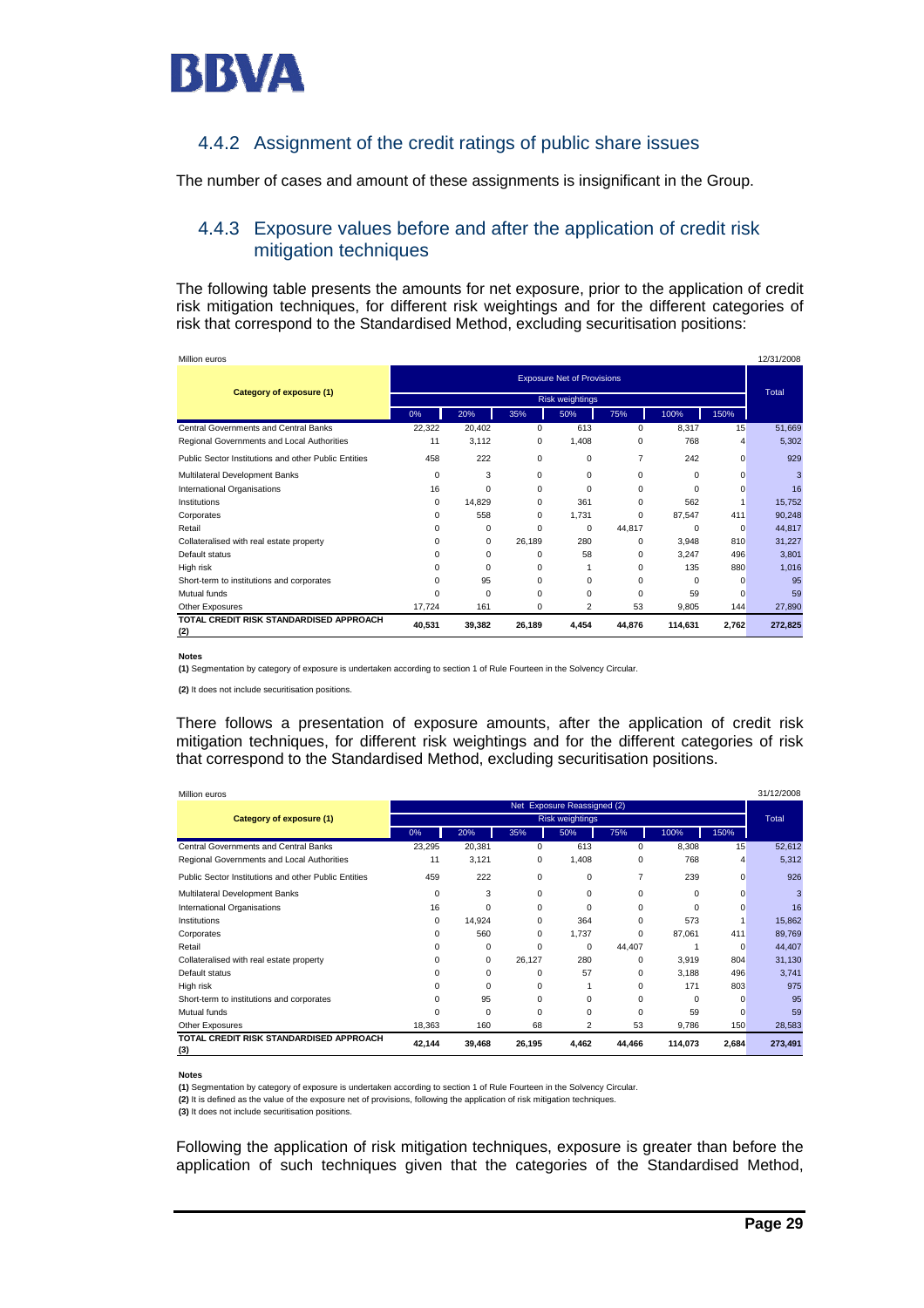

mainly central governments and central banks, are guaranteeing advanced model exposures.

## **4.5 Information on the IRB Method**

### 4.5.1 General information

#### 4.5.1.1 Authorisation by Banco de España for the use of the IRB Method

The following is a list of the models authorised by Banco de España for the purpose of their use in the calculation of capital requirements.

| <b>Institution</b>                                  | Portfolio                     |  |  |
|-----------------------------------------------------|-------------------------------|--|--|
|                                                     | <b>Financial Institutions</b> |  |  |
|                                                     | <b>Public Institutions</b>    |  |  |
| <b>BBVA SA</b>                                      | Corporates                    |  |  |
| Banco de Crédito Local<br>Finanzia Banco de Crédito | <b>SMFs</b>                   |  |  |
| Uno-E Bank                                          | Developers                    |  |  |
|                                                     | <b>Retail Mortgages</b>       |  |  |
|                                                     | <b>Specialist Finance</b>     |  |  |
| Finanzia Banco de Crédito                           | Autos Finanzia                |  |  |
| <b>BBVA Ireland</b>                                 | Corporates                    |  |  |
|                                                     | <b>Financial Institutions</b> |  |  |
| <b>BBVA Group</b>                                   | Equity portfolios             |  |  |

The approval of the models by Banco de España includes both own estimations of the probability of default (PD), loss given default (LGD) and the internal estimation of credit conversion factors (CCFs).

The Group is in the final stages for receiving approval for additional Advanced Internal Models in different types of risks and geographical areas.

#### 4.5.1.2 Structure of internal rating systems and relationship between internal and external ratings

The Group has rating tools for each one of the exposure categories listed in the Basel Accord.

The retail portfolio has scoring tools for determining the credit quality of transactions on the basis of information on the transaction itself and on the customer. The scoring models are algorithms estimated using statistical methods that score each transaction. This score reflects the transaction's level of risk and is in direct relation to its probability of default (PD).

These decision models are the basic tool for deciding on who should receive a loan and the amount to be granted, thereby contributing to both the arrangement and management of retail type loans.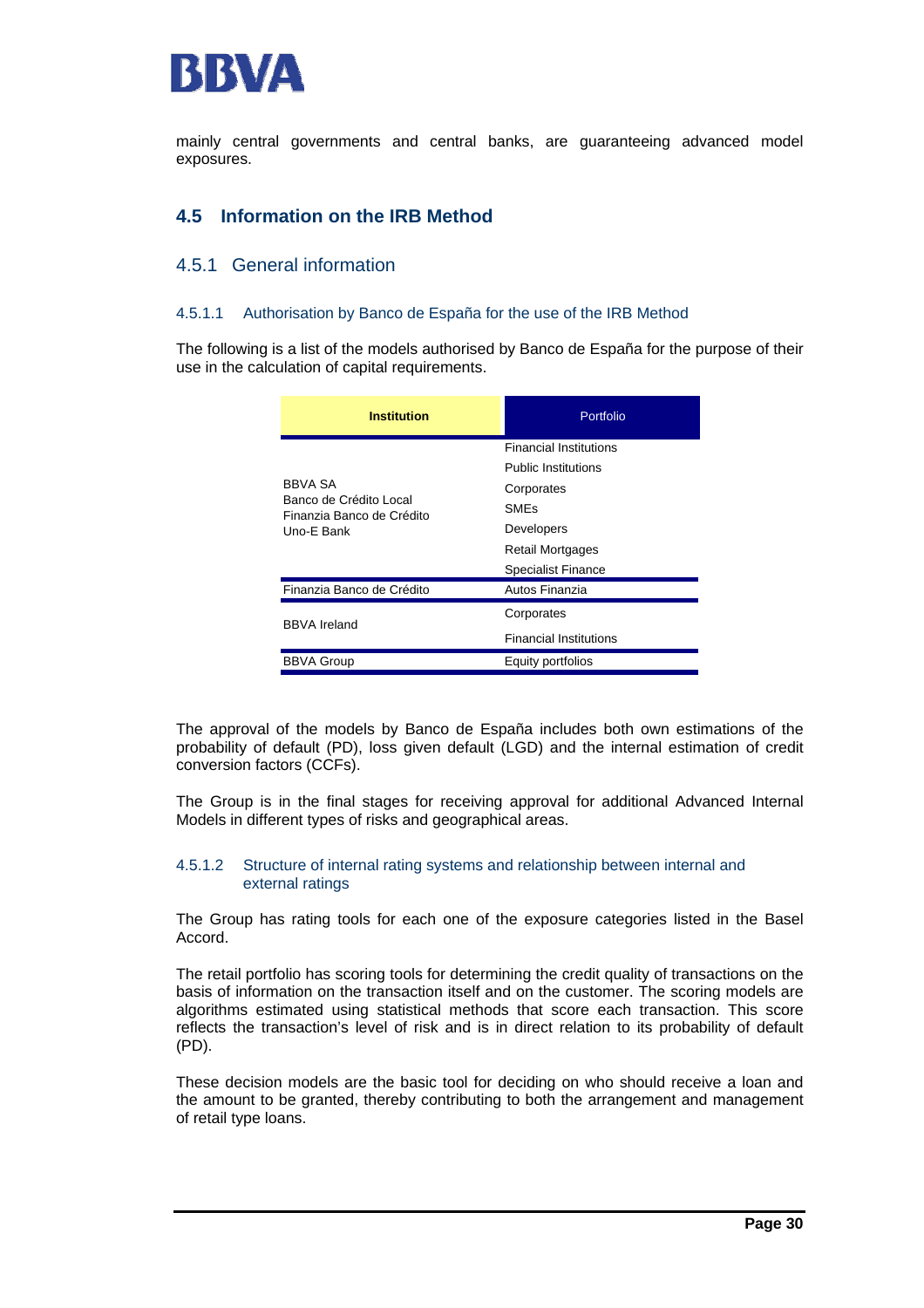

For the wholesale portfolio, the Group has rating tools that, as opposed to scorings, do not assess transactions but customers instead. The Group has different tools for rating the various customer segments: SMEs, corporates, public administrations, etc.

In those wholesale portfolios in which the number of defaults is very low (sovereign risks, corporates, financial institutions) the internal information is supplemented by the benchmarks of external rating agencies. The PD estimations made by the Group are transferred to the Group's Master Scale, enabling a comparison to be made with the scales used by external agencies.

#### 4.5.1.3 Use of internal estimations for purposes other than the calculation of capital requirements

The Group's internal estimations are a vital component of management based on value creation, giving rise to criteria for assessing the risk-return trade-off.

These measures have a broad range of uses, from the adoption of strategic business decisions through to the individual admission of transactions.

Specifically, internal estimations are used in everyday business in support of credit risk management through their inclusion in admission and monitoring processes, as well as in the pricing of transactions.

The management use of performance metrics that consider expected loss, economic capital and risk-adjusted return is allowing the monitoring of portfolios and the assessment of non-performing positions, amongst others.

#### 4.5.1.4 Process for managing and recognising the effects of credit risk mitigation

The Group uses risk mitigation techniques for exposures pertaining to the wholesale portfolio by replacing the obligor's PD with that of the guarantor, in those cases in which the latter is eligible and their PD is lower than the obligor's.

Regarding processes of retail admission, the scoring contains the effect of the guarantor, and the recovery flows that are forthcoming throughout the cycle reflect the recoveries related to the guarantees associated with the contracts. This means that the effect of the guarantees is taken into account in the actual estimation of the loss given default for retail portfolios.

#### 4.5.1.5 Mechanisms used for controlling internal rating systems

Access to internal rating repository is based on IT system authorised profiles ensuring that only the customer's loan management supervisors can see the scoring and rating.

Control of the capital process is performed by Risk Units that are independent of the units that calculate the scoring and rating and which, therefore, are users of the internal rating system. These control mechanisms are established at different levels of the process, such as at input, execution and final outputs, and involve both the integrity of the data and their accuracy and correctness.

#### 4.5.1.6 Description of the internal rating process

There follows a description of the internal classification processes according to each customer category: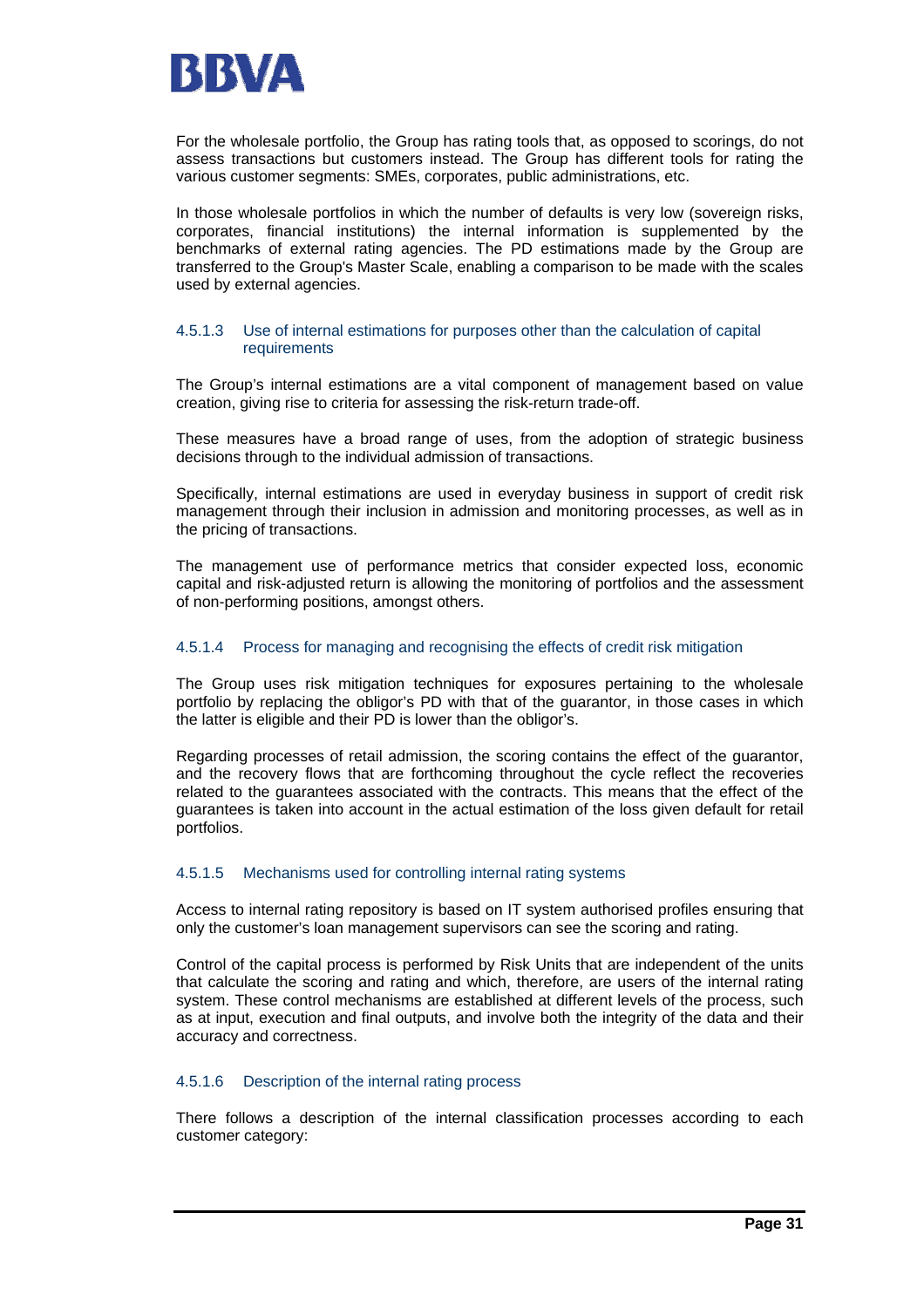

- 9 **Central banks and central governments:** The assignment of sovereign risk ratings is made by the Risk Units nominated accordingly, which periodically analyse customers of this nature, rating them according to the parameters included in the corresponding rating model.
- $\checkmark$  Institutions: The rating of Public Institutions is generally provided by the Risk Units responsible for their approval, on a yearly basis, coinciding with the review of customer risk or with the reporting of their accounts.

 In the case of Financial Institutions, the Risk Unit responsible makes a regular assessment of this type of customers, continuously monitoring their evolution on domestic and international markets.

9 **Corporates:** This includes exposures with SMEs, specialised lending and collection rights. Corporate customers are classified according to which one of the different segments in this portfolio they belong to. The responsibility for the assessment may befall either the Units originating the risk or those approving it.

Furthermore, for the assessment and arrangement of specialised lending, the Group has chosen to apply the supervisory slotting criteria approach, as featured in the Basel Accord of June 2004 and in the Solvency Circular.

**Retail:** It has been broken down into each one of the exposure categories referred to by the correlations foreseen in the sections defined in the Solvency Circular.

One of the most important processes in which scoring is fully integrated at the highest level and in all decision-making areas is the Group's process for approving retail transactions. Scoring is an important factor for the analysis and resolution of transactions and it is a mandatory requirement to include it in decision-making on risk in those segments for which it has been designed. In the process of marketing and approving retail transactions, the manager is responsible for marketing management, the quality of the risk and the return; in other words, the customer's comprehensive management, attending to the processes of admission, monitoring and control.

**Equity:** For its portfolio position registered as equity, the Group is applying the rating obtained for the customer as a result of their classification in the lending process.

### 4.5.1.7 Definitions, methods and data for estimation and validation of PD

The estimation of the parameters is based on the uniform definition of default used in the Group.

For the purpose of both considering default and estimating parameters, there are two different approaches in the Group:

- The contract approach is applied within the sphere of retail risk. Each customer transaction is treated as a separate unit in terms of credit risk, whereby the fact that a customer defaults on one of their transactions does not mean that their other transactions are considered to have defaulted.
- $\checkmark$  The customer approach is applied to the remainder of the portfolio. The significant unit - when defining default - is the customer's sum of contracts, which enter a situation of default en masse when the customer defaults.

The Group considers a contract or customer to be in default status when the situation described in 4.1.1 arises.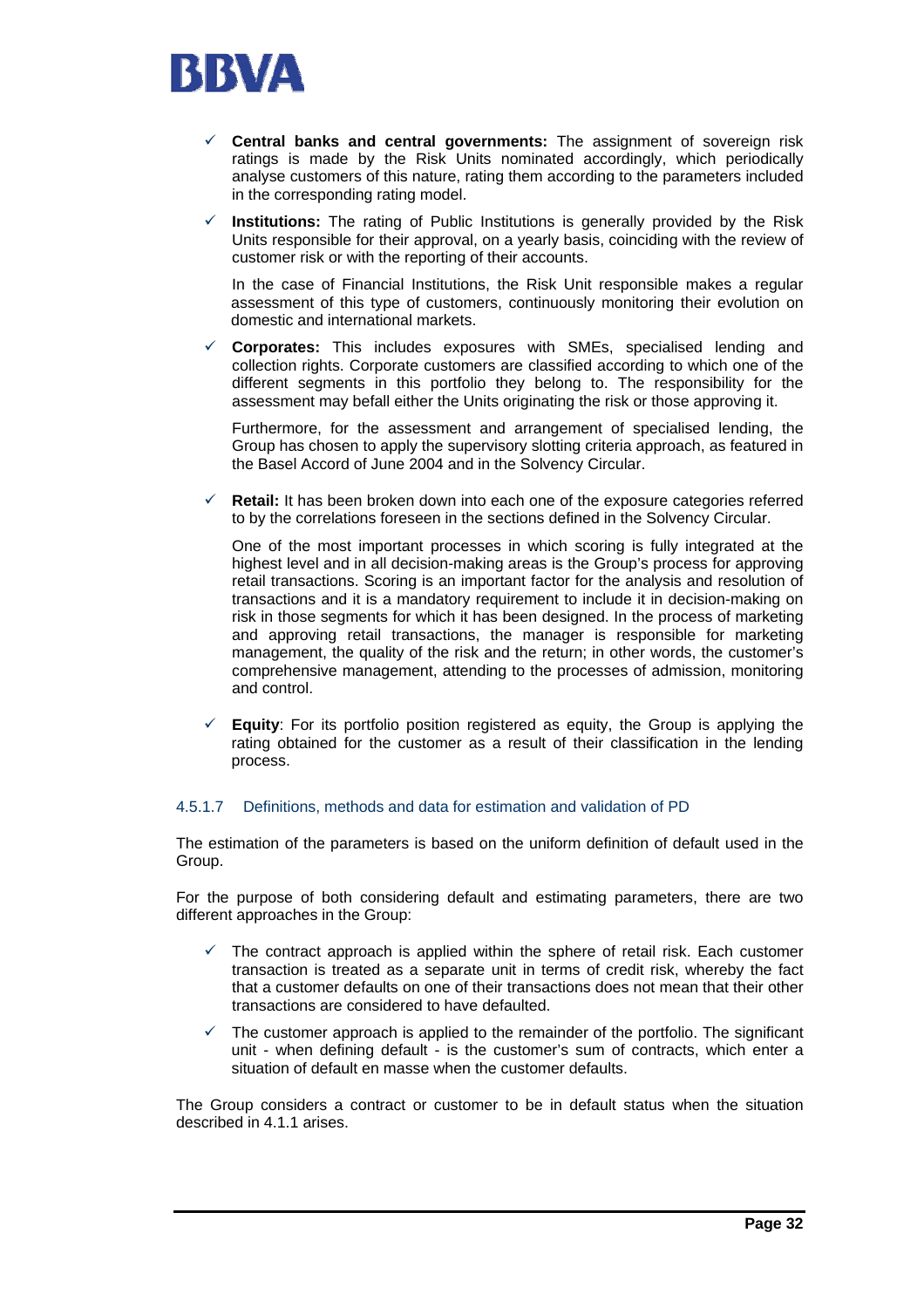

In addition, to avoid including defaults for small amounts in the estimations, defaulted volumes are to pass through a materiality filter that depends on the type of customer and transaction.

Therefore, there are no deviations regarding the rules on the definition of default.

### **Estimating parameters**

The Group has an information system called RAR (Risk-Adjusted Return) that reflects the information on each exposure to credit risk in the Group's various portfolios and is used for providing historical data that are used both for estimating the parameters and for obtaining the latest information on the figures for capital and expected loss.

The sources of information used for estimating the risk parameters are the outputs of historical data that are integrated within the Risk-Adjusted Return (RAR) system, which were designed specifically for this purpose.

By and large, estimates of the risk parameters probability of default (PD), loss given default (LGD) and credit conversion factors (CCF) are generated on the basis of historical data recorded by the Group. In the case of low default portfolios (LDP), in which the number of defaults tends to be insufficient for obtaining empirical estimates, use is made of data from external agencies that are merged with the internal information available and expert criteria.

Internal estimations of the PD, LGD and CCF parameters are made for all the Group's portfolios.

There follows a detail of the estimation methodologies used for the PD, LGD and CCF risk parameters.

### a. Probability of default (PD)

The methodology used for estimating the PD in those cases that have a mass of internal data of sufficient size is based on the creation of pools of exposures. The groups proposed with a view to calibration are defined by pooling contracts together seeking to achieve intragroup uniformity in terms of credit quality and differentiation with all the other risk groups. The largest possible number of pools is defined in order to allow a suitable discrimination of risk. The basic metric used for making these groupings is the score, being supplemented by other relevant metrics regarding PD that are proven to be sufficiently distinguishable depending on the portfolio.

Once the pools of exposures have been defined, the average empirical PD recorded for each one is obtained and adjusted to the cycle. This metric provides stable estimates over the course of the economic cycle, referred to as PD-TTC (Through the Cycle). This calculation considers the portfolio's track record and provides long-term levels of PD.

The PD estimates made in the Group are transferred to the Group's Master Scale, which is no more than a uniform and readily understandable adjustment of the different levels of credit quality, whereby a comparison can be made in terms of credit quality between different portfolios and which, moreover, is comparable with the scales used by external agencies.

In those cases in which there is insufficient data available in the databases of historical records for making an empirical estimate, use is made of data provided by external rating agencies. This method is applied to low default portfolios (LDP) and to those for which there is not expected to be a sufficient number of future defaults for making sufficiently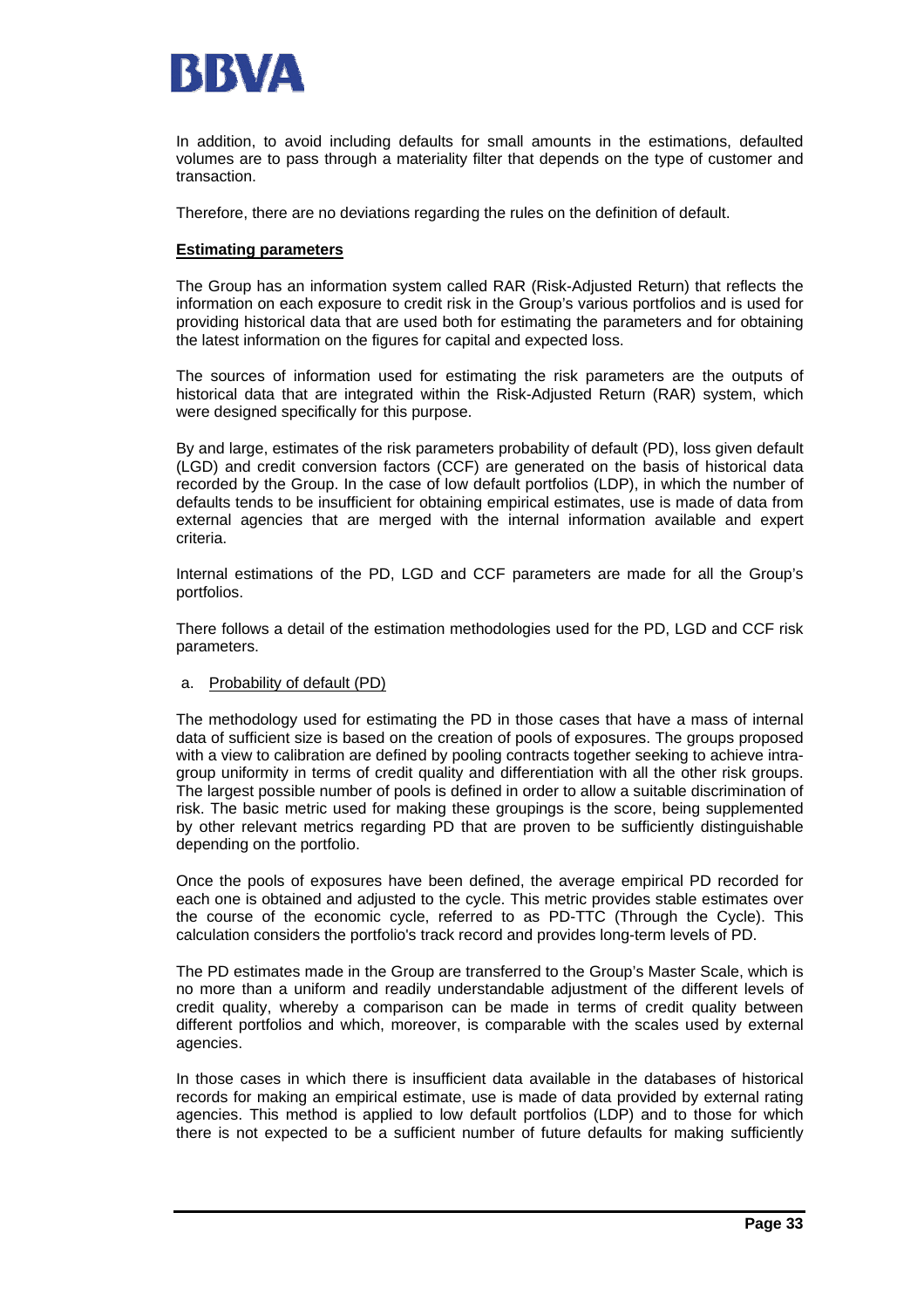

reliable estimates. This process involves the empirical PDs observed by External Credit Assessment Institutions for obtaining the PD of internal risk groups.

#### b. Loss given default (LGD)

As a general rule, the method used for estimating loss given default is referred to as Workout LGD. Here, LGD is obtained as a quotient of the sum of all the financial flows recorded during the recovery process that takes place when a transaction defaults and the transaction's exposure at the time of the default.

This estimate is made by considering all the historical data recorded in internal systems. When making the estimates there are transactions that have already defaulted but for which the recovery process is still ongoing, whereby the loss given default recorded at the time of the estimate is higher than it will ultimately be. The necessary adjustments are made for these so as not to distort the estimate.

These estimates are made by defining uniform risk groups in terms of the nature of the operations that determine loss given default. They are made in such a way that there are enough groups for each one to be distinguishable and receive a different estimate.

In keeping with the guidelines set out by the rules, the estimates are made by distinguishing between wholesale and retail type exposures.

Regarding low default portfolios (LDP), there is insufficient historical experience to make a reliable estimation using the Workout LGD method, so use is made of external sources of information that are combined with internal data to provide the portfolio with a representative rate of loss given default.

The loss given default rates estimated according to the internal databases the Group holds are conditioned to the moment of the cycle of the data window used, given that loss given default varies over the economic cycle. Accordingly, two concepts are defined: long-term loss given default, referred to as Long-Run LGD (LRLGD), and loss given default at the worst moment in the cycle, called Downturn LGD (DLGD).

LRLGD is calculated by making an adjustment to capture the difference between the loss given default obtained empirically with the available sample and the average loss given default observed throughout the economic cycle.

In addition, an estimate is made to reflect the loss given default that would be observed at the worst moment in the next economic cycle (DLGD). This involves an internal model that loads the empirical estimations of loss given default up to the level expected at the worst moment in the cycle.

These estimates are made for those portfolios whose loss given default is noticeably sensitive to the cycle. Determination is made for each portfolio of the different ways the recovery cycles can conclude, differentiating solely those that lead to significantly different estimations of loss given default, with an estimate of the level those parameters would have in a downturn situation.

#### c. Credit conversion factor (CCF)

As with the two preceding parameters, the exposure at the moment of default is another of the necessary inputs for calculating expected loss and regulatory capital. A contract's exposure usually coincides with its balance. However, this does not hold true in all cases. For example, for those products with explicit limits, such as cards or credit lines, the exposure should incorporate the potential increase in the balance that may be recorded at the time of default.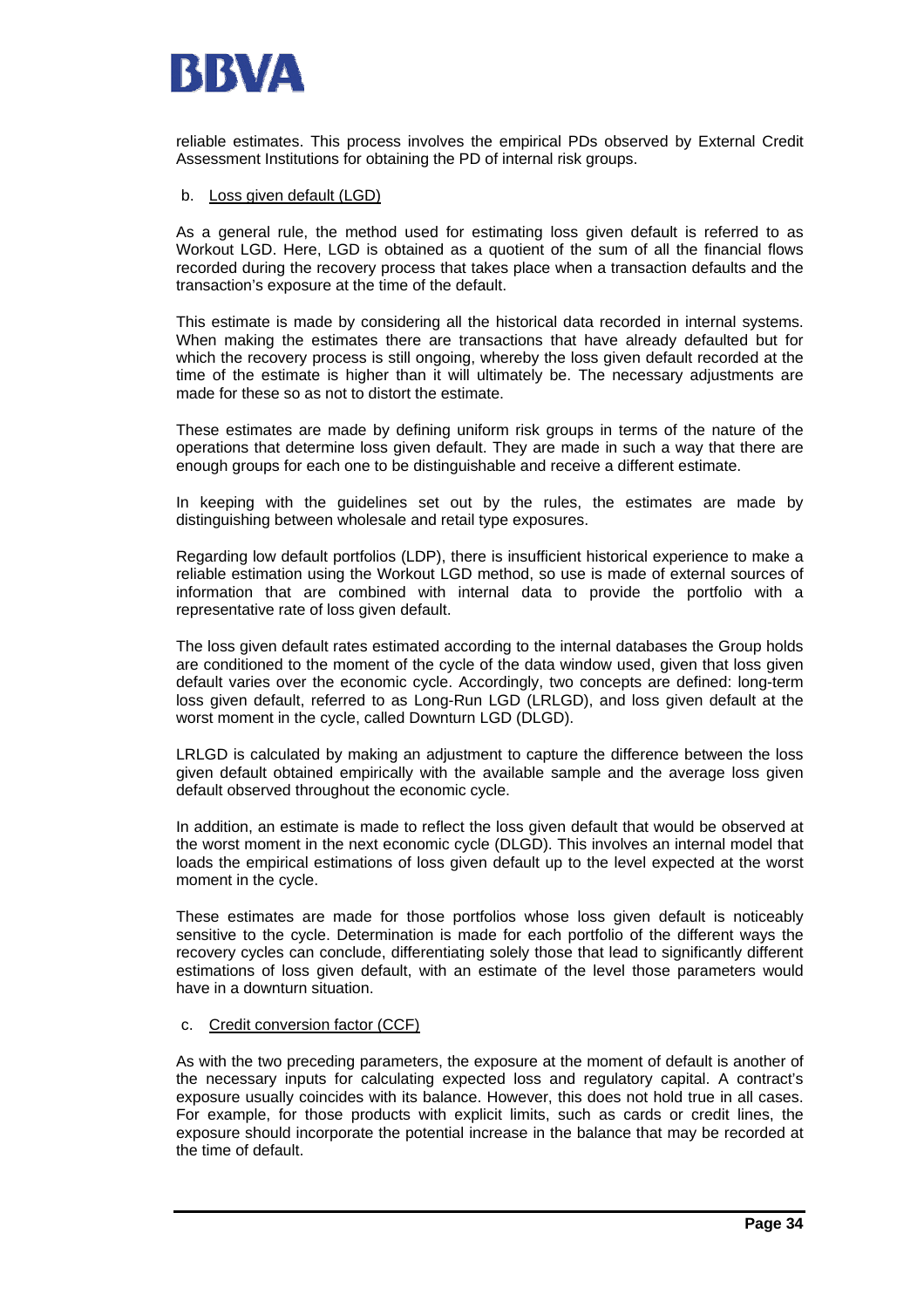

In observance of regulatory requirements, exposure is calculated as the Drawn Balance, which is the real risk at any specific moment, plus a percentage (CCF) of the Undrawn Balance, which is the part that the customer can still use until the available limit is reached. Therefore, the CCF is defined as the percentage of the Undrawn Balance that is expected to be used before default occurs.

CCF is estimated by using the cohort approach, analysing how the exposure varies from a pre-established reference date through to the moment of default, obtaining the average performance according to the relevant metrics.

Different approaches are used for wholesale and retail type exposures. The contract approach analyses the exposure's evolution until the contract's moment of default, whereas the customer approach analyses the exposure's evolution through to the moment of default by the customer.

Once again, low default portfolios (LDP) record few instances of default, which means there is insufficient historical experience for making a reliable estimation with the Workout LGD method. In this case, too, use is made of external sources that are combined with internal data to provide a representative CCF of the portfolio.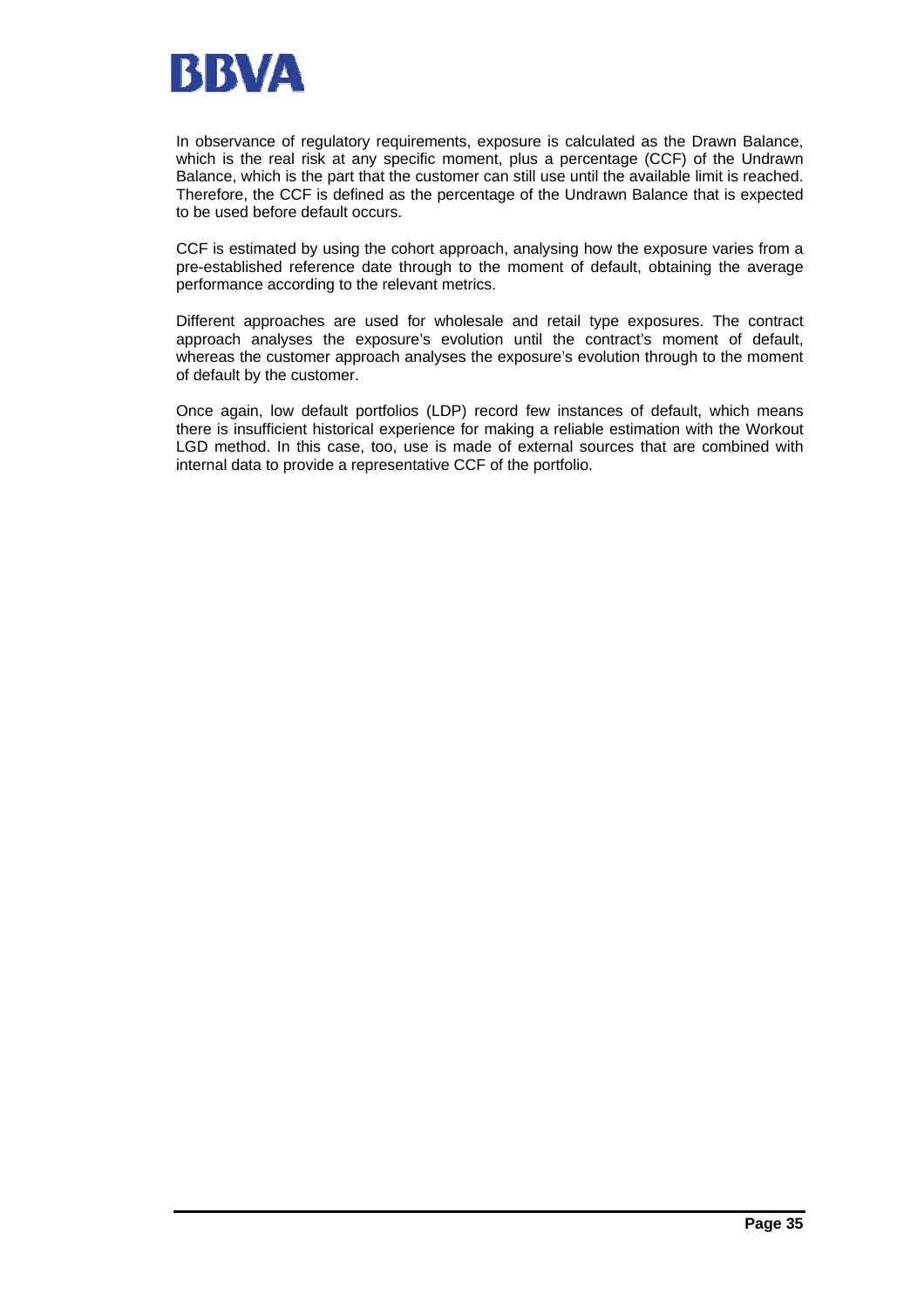

### 4.5.2 Exposure values by category and obligor grade

The following table presents the information on credit risk by method of internal classifications (IRB) by obligor grade for the different categories of exposure. The information shown is Balance-sheet Volume, Off-balance-sheet Volume, Exposure, EAD, PD-TTC and Downturn LGD (internal estimates approved by Banco de España):

| Million euros                                                 |            |                                                             |                                                            |                         |                 |                  | 12/31/2008      |
|---------------------------------------------------------------|------------|-------------------------------------------------------------|------------------------------------------------------------|-------------------------|-----------------|------------------|-----------------|
| <b>Categories of Exposure</b>                                 |            | <b>DRIRING: ON</b><br><b>Balance</b><br><b>Sheet</b><br>(1) | <b>DAIANCE ON</b><br><b>Balance</b><br><b>Sheet</b><br>(2) | Exposure (3)<br>$(1+2)$ | EAD(4)          | PD-TTC<br>$(\%)$ | <b>DLGD (%)</b> |
| Institutions                                                  |            | 66,650                                                      | 10,046                                                     | 76,696                  | 72,176          | 0.1634           | 28.73           |
|                                                               | AAA/AA     | 38,028                                                      | 4,016                                                      | 42,044                  | 40,378          | 0.0339           | 29.57           |
|                                                               | Α          | 20,311                                                      | 4,299                                                      | 24,610                  | 22,539          | 0.0643           | 26.78           |
|                                                               | <b>BBB</b> | 5,911                                                       | 1,432                                                      | 7,343                   | 6,665           | 0.1774           | 30.51           |
|                                                               | <b>BB</b>  | 2,283                                                       | 277                                                        | 2,559                   | 2,462           | 0.8714           | 26.64           |
|                                                               | В          | 58                                                          | 8                                                          | 66                      | 65              | 3.8946           | 44.76           |
|                                                               | C          | 13                                                          | 8                                                          | 21                      | 17              | 21.2222          | 44.89           |
|                                                               | D          | 47                                                          | 5                                                          | 52                      | 50              | 100.0000         | 75.90           |
| Corporates                                                    |            | 116,712                                                     | 73,213                                                     | 189,926                 | 157,425         | 2.0761           | 37.27           |
| Of which: total exposures assigned to obligor grades or pools |            |                                                             |                                                            |                         |                 |                  |                 |
| of exposures.                                                 |            | 111,386                                                     | 69,549                                                     | 180,935                 | 150,123         | 2.0761           | 37.27           |
|                                                               | AAA/AA     | 13,371                                                      | 7,890                                                      | 21,261                  | 17,535          | 0.0328           | 29.17           |
|                                                               | Α          | 21,730                                                      | 18,520                                                     | 40,250                  | 32,122          | 0.0725           | 40.27           |
|                                                               | <b>BBB</b> | 31,087                                                      | 24,874                                                     | 55,961                  | 45,382          | 0.1941           | 40.25           |
|                                                               | BB         | 33,061                                                      | 14,405                                                     | 47,465                  | 40,861          | 0.8675           | 35.67           |
|                                                               | B          | 10,087                                                      | 3,396                                                      | 13,483                  | 11,910          | 3.5555           | 33.91           |
|                                                               | C          | 90                                                          | 32                                                         | 122                     | 115             | 20.1031          | 33.06           |
|                                                               | D          | 1,960                                                       | 433                                                        | 2,393                   | 2,199           | 100.0000         | 44.71           |
| Retail                                                        |            |                                                             |                                                            |                         |                 |                  |                 |
|                                                               |            | 67,503                                                      | 204                                                        | 67,707                  | 67,544          | 4.8004           | 11.22           |
| Of which: Secured by real estate collateral                   | A          | 64,251<br>2,161                                             | 191<br>17                                                  | 64,442<br>2,177         | 64,285<br>2,164 | 4.6060<br>0.0961 | 10.22<br>9.89   |
|                                                               | <b>BBB</b> | 3,932                                                       | 35                                                         | 3,967                   | 3,938           | 0.2384           | 13.89           |
|                                                               | BB         | 21,743                                                      | 90                                                         | 21,833                  | 21,760          | 1.0175           | 9.99            |
|                                                               | B          | 33,392                                                      | 50                                                         | 33,443                  | 33,401          | 3.7103           | 9.24            |
|                                                               | C          | 1,876                                                       | 0                                                          | 1,876                   | 1,876           | 18.2623          | 14.10           |
|                                                               | D          | 1,146                                                       | ÷,                                                         | 1,146                   | 1,146           | 100.0000         | 24.35           |
| Of which: Other retail                                        |            | 3,252                                                       | 13                                                         | 3,264                   | 3,259           | 10.1277          | 30.84           |
|                                                               | AA         | 673                                                         | ÷                                                          | 673                     | 673             | 0.0300           | 44.98           |
|                                                               | <b>BBB</b> | 9                                                           | $\overline{\phantom{a}}$                                   | 9                       | 9               | 0.3198           | 45.00           |
|                                                               | <b>BB</b>  | 340                                                         | 8                                                          | 348                     | 344             | 1.1967           | 25.72           |
|                                                               | B          | 1,790                                                       | 4                                                          | 1,794                   | 1,793           | 5.7251           | 24.41           |
|                                                               | C          | 250                                                         | $\overline{a}$                                             | 250                     | 250             | 13.1373          | 23.31           |
|                                                               | D          | 190                                                         |                                                            | 190                     | 190             | 100.0000         | 59.92           |
|                                                               |            |                                                             |                                                            |                         |                 |                  |                 |
| Equity                                                        |            | 9,469                                                       | $\blacksquare$                                             | 9,469                   | 9,469           | ÷,               |                 |
| Of which: PD/LGD Method                                       |            | 6,380                                                       |                                                            | 6,380                   | 6,380           | 0.1310           | 65.21           |
|                                                               | AA         | 300                                                         |                                                            | 300                     | 300             | 0.0900           | 65.00           |
|                                                               | Α          | 4,320                                                       |                                                            | 4,320                   | 4,320           | 0.0999           | 87.18           |
|                                                               | <b>BBB</b> | 1,733                                                       |                                                            | 1,733                   | 1,733           | 0.2000           | 90.00           |
|                                                               | BB         | 23                                                          |                                                            | 23                      | 23              | 0.9152           | 65.03           |
|                                                               | B          | $\overline{4}$                                              |                                                            | 4                       | $\overline{4}$  | 2.5493           | 65.00           |
| Of which: Simple Method                                       |            | 2,560                                                       |                                                            | 2,560                   | 2,560           |                  |                 |
| Of which: Advanced Method                                     |            | 530                                                         |                                                            | 530                     | 530             |                  |                 |
|                                                               |            |                                                             |                                                            |                         |                 |                  |                 |
| TOTAL CREDIT RISK ADVANCED METHOD                             |            | 260.334                                                     | 83.463                                                     | 343,797                 | 306,615         |                  |                 |

**Notes**

**(1)** Segmentation by category of exposure is undertaken according to section 1 of Rule Fourteen in the Solvency Circular.

**(2)** Amount not used included in memorandum accounts corresponding mainly to sums undrawn from credit lines and cards, as well as exposures in letters of credit and documentary credits.

**(3)** This refers to exposure following the application of risk mitigation techniques.

**(4)** Value of the exposure in the event of default.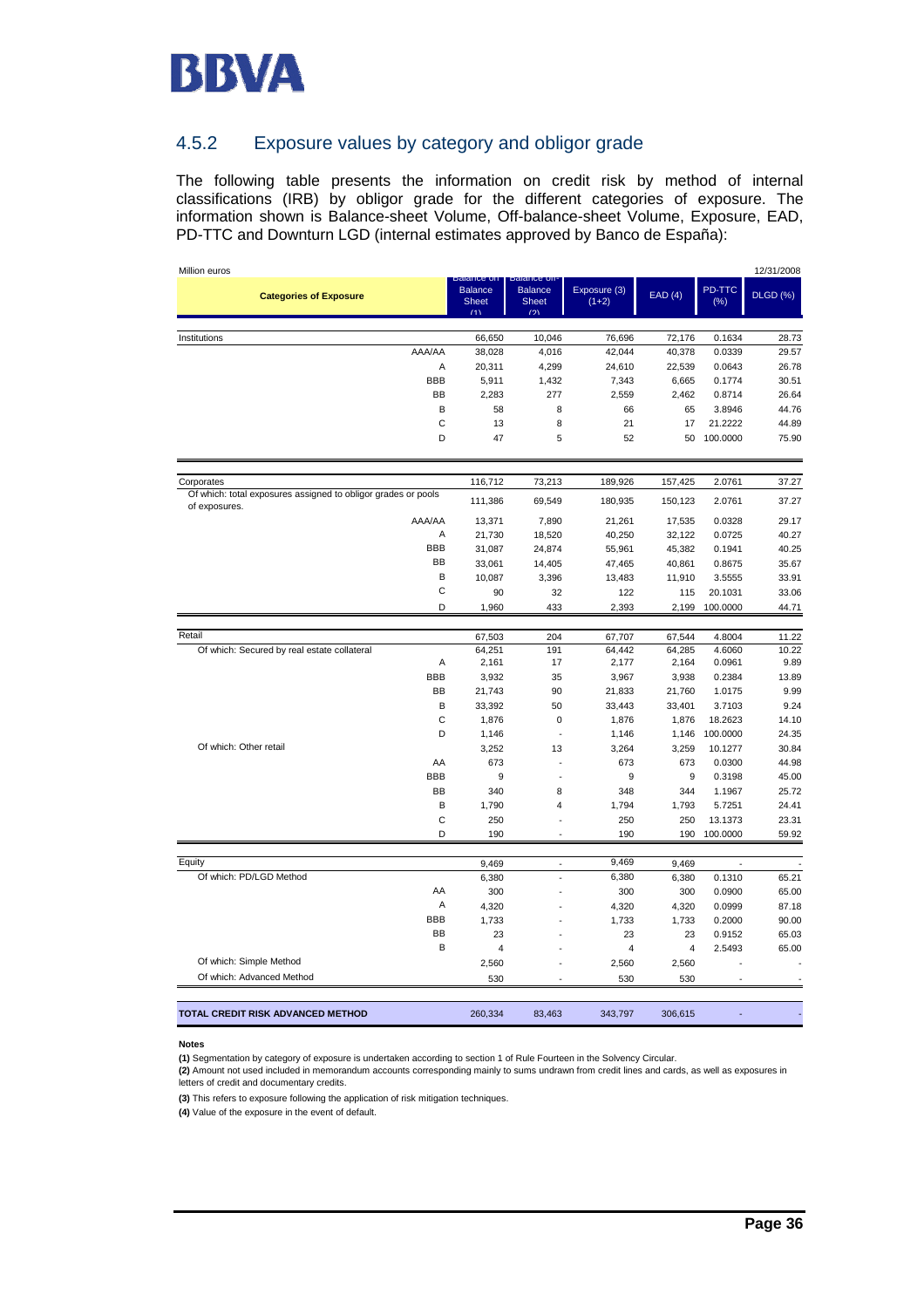

### 4.5.3 Comparative analysis of the estimates made

The following graphs compare the expected loss adjusted to the cycle calculated according to the Group's internal models approved by Banco de España, with the effective loss incurred between 2001 and 2008. They also present the average effective loss between 2000 and 2008 in accordance with the following:

 Estimated expected loss calculated with the internal models calibrated to 2008, and adjusted to the economic cycle (light blue line), that is, the annual average expected loss in an economic cycle.

 Effective loss, calculated as the ratio of new non-performing loans over the average exposure recorded (2000-2008) multiplied by the stressed LGD (red line), is the average loss incurred and which should be lower than the expected loss in the best years of an economic cycle, and higher in the bad years.

 Average effective loss (2001-2008) calculated as the average effective PD multiplied by the stressed LGD in the last year (dark blue line).

The comparison has been made for the portfolios of Retail mortgages, SMEs and Developers and Autos Finanzia. Regarding the categories of Institutions (Public and Financial Institutions) and Corporate, historical experience shows that there is such a small number of defaulted exposures (Low Default Portfolios) that it is not statistically significant, and hence the reason the comparison is not shown.

| <b>CATEGORIES</b>       | <b>EXPOSURE</b><br>% over total credit risk<br><b>Advanced method</b> |
|-------------------------|-----------------------------------------------------------------------|
| <b>RETAIL MORTGAGES</b> | 22%                                                                   |
| SMES AND RE DEVELOPERS  | 15%                                                                   |
| <b>AUTOS FINANZIA</b>   | 1%                                                                    |

#### **Retail mortgages**

Despite the downturn in the economic environment, the effective loss in 2008 is below the estimated annual average expected loss for an entire economic cycle. This is due to the conservative criteria included in the internal models and to the risk management approach pursued within the Group.



EFFECTIVE LOSS <sub>A</sub>— ESTIMATED LOSS 2008 <sub>→</sub> AVERAGE EFFECTIVE LOSS 2001-2008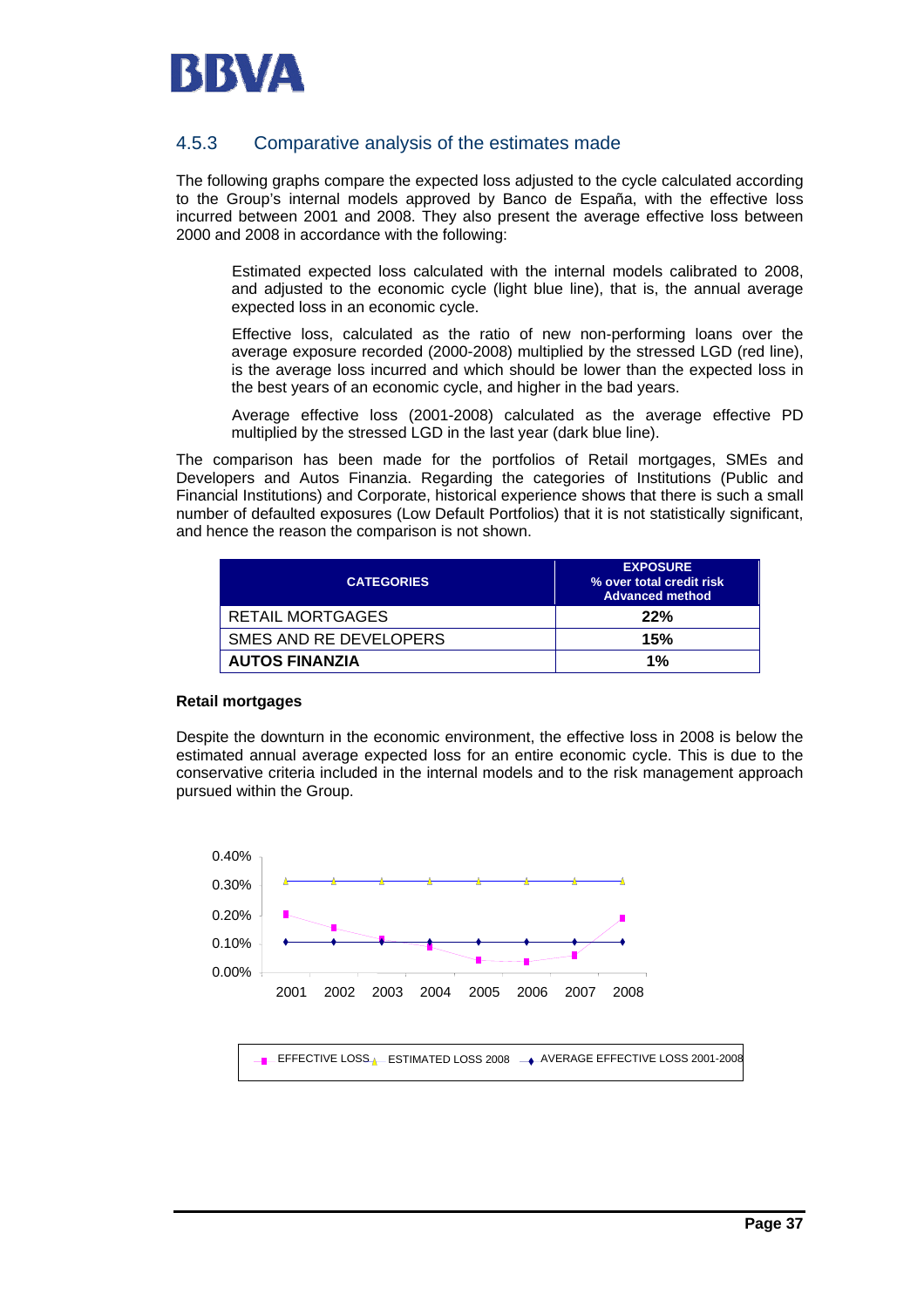

### **SMEs and RE Developers**

Just as in those years of highest economic growth the effective loss was lower than the average expected loss for an economic cycle calculated according to internal models, the opposite occurs in 2008, which is consistent with the sharp economic slowdown recorded and with the financial difficulties businesses had to cope with in 2008.



#### **Autos Finanzia**

With a very low exposure to this portfolio (less than  $\epsilon$ 2,500 million), we note that the effective loss over the period 2001-2006 was below the average expected loss for the cycle. However, this level is exceeded in 2008 as the situation of household finances deteriorates due to a sharp rise in interest rates, the credit crunch and the weakening of business activity that led to a rise in unemployment.

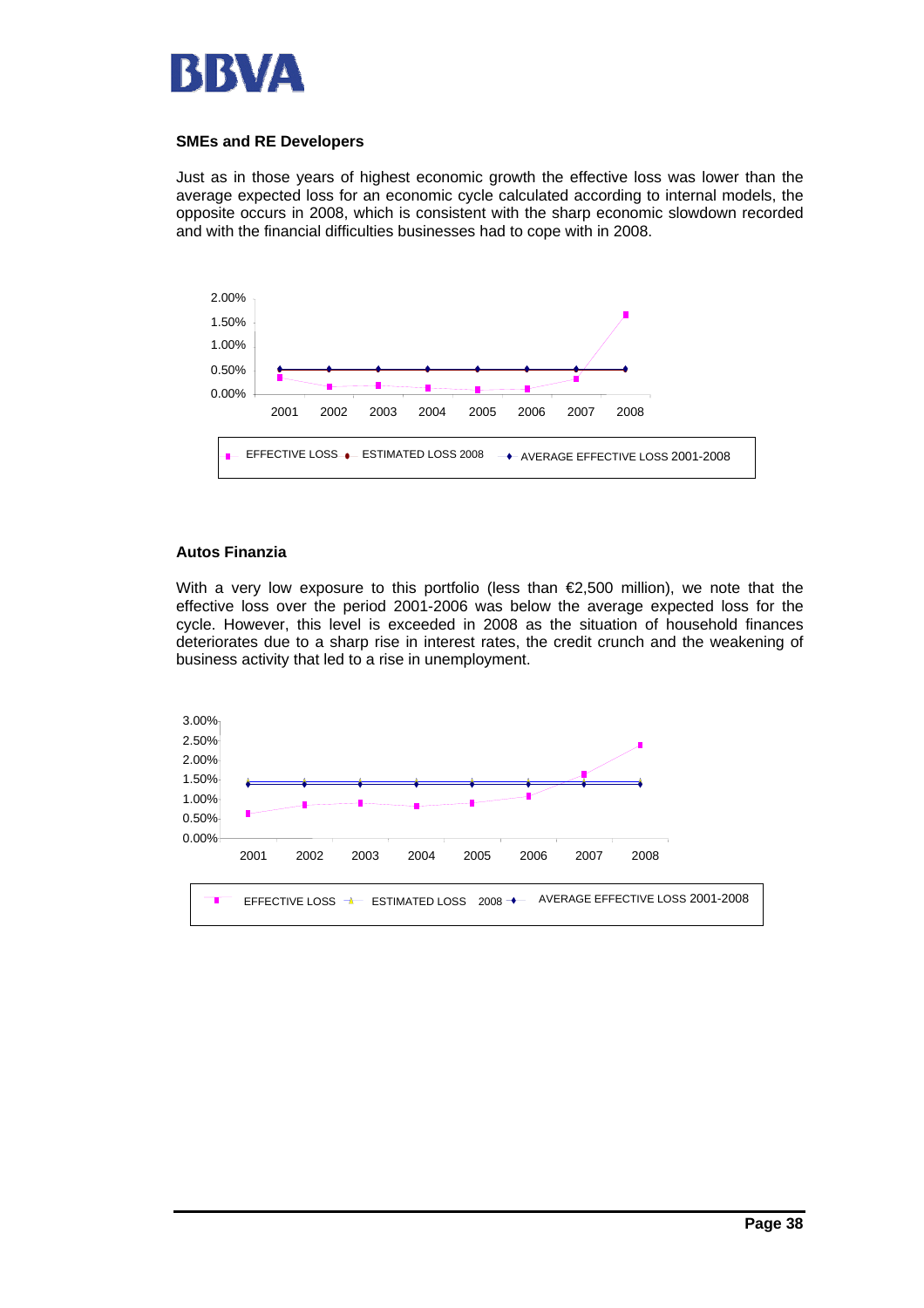

#### **Trends in impairment losses**

There follows a presentation of the impairment losses of financial assets and contingent exposures and commitments, which when compared to the preceding period reflect the evolution of the quality of the credit risk that has been characterised by an extremely challenging economic environment in which there has been a sharp rise in defaults and insolvency filings especially in the real estate industry, and in which the Group has continued to apply criteria of maximum prudence.

| <b>Items</b>                                    | 2008  | 2007  |
|-------------------------------------------------|-------|-------|
| <b>Financial assets</b>                         | 2.926 | 1.903 |
| Of which:                                       |       |       |
| Recovery of written off assets                  | 192   | 226   |
| Contingent exposure and commitments (recoveris) | (119) | 48    |
| <b>Total impairment losses</b>                  | 2.807 | 1.951 |

### 4.5.4 Risk-weighted value of specialised lending exposures

The Solvency Circular stipulates that the consideration of specialised lending companies is to apply to those legal entities with the following characteristics:

- $\checkmark$  That the exposure is to an entity created specifically to finance and/or operate physical assets
- That the contractual arrangements give the lender a substantial degree of control over the assets and income they generate
- $\checkmark$  That the primary source of repayment of the obligation is the income generated by the assets being financed, rather than in the independent capacity of the borrower.

The following table presents the exposures assigned to each one of the risk weightings, when calculation is made of the risk-weighted value of the specialised lending exposures:

| Million euros         |        | 12/31/2008               |
|-----------------------|--------|--------------------------|
| <b>Risk weighting</b> | Factor | Original Exposure (1)    |
| 1                     | 50%    | 290                      |
|                       | 70%    | $\overline{\phantom{a}}$ |
| 2                     | 70%    | 3,245<br>5,434           |
|                       | 90%    |                          |
| 3                     | 115%   |                          |
| 4                     | 250%   | 21                       |
| 5                     | 0%     |                          |
| <b>TOTAL</b>          |        | 8,991                    |

**Note**

**(1)** Gross exposure before risk mitigation ,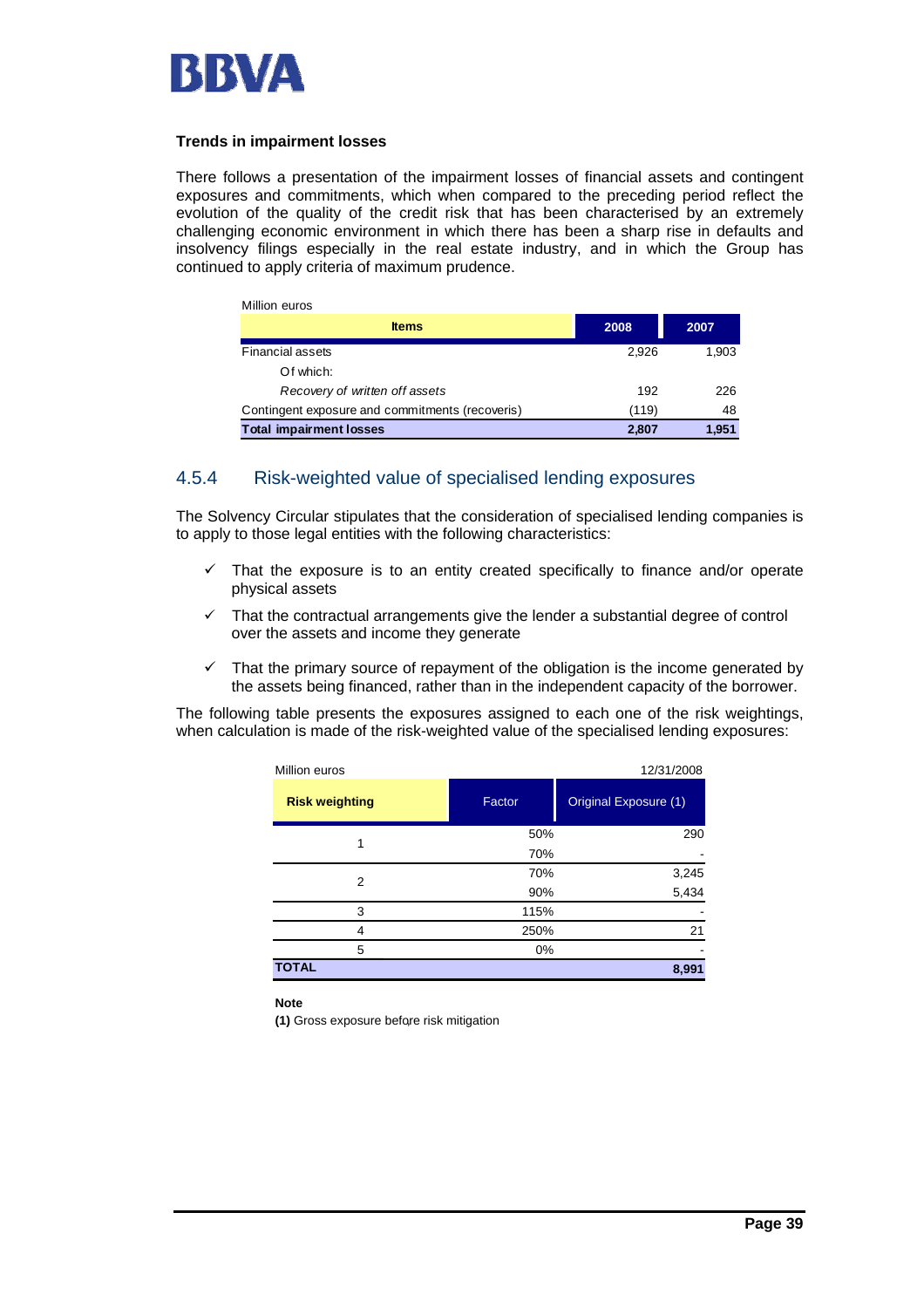

## **4.6 Information on Securitisations**

### 4.6.1 General characteristics of Securitisations

### 4.6.1.1 Purpose of Securitisation

The Group's current policy on securitisation involves a programme of recurrent issue, with an intended diversification of securitised assets, adjusting their volume to the bank's capital requirements and to market conditions.

This programme is complemented by all the other finance and equity instruments, thereby diversifying the need to resort to wholesale markets.

The definition of the strategy and the execution of the operations, as with all other wholesale finance and capital management, is supervised by the Assets & Liabilities Committee, obtaining the pertinent internal authorisations directly from the Board of Directors or, instead, from the Executive Committee.

The main purpose of securitisation is to act as an instrument for efficient balance sheet management, as a source of:

- Liquidity at an efficient cost, complementing all the other finance instruments
- $\checkmark$  Freeing up regulatory capital, through the transfer of risk
- Freeing up potential excesses of generic provisions, provided that the volume of the first-loss tranche and the effective risk transfer so permit



### 4.6.1.2 Functions pursued in the securitisation process and degree of involvement

The Group's degree of involvement in its securitisation funds is not normally restricted to the mere role of assignor and administrator of the securitised portfolio.

The Group has commonly assumed such additional roles as: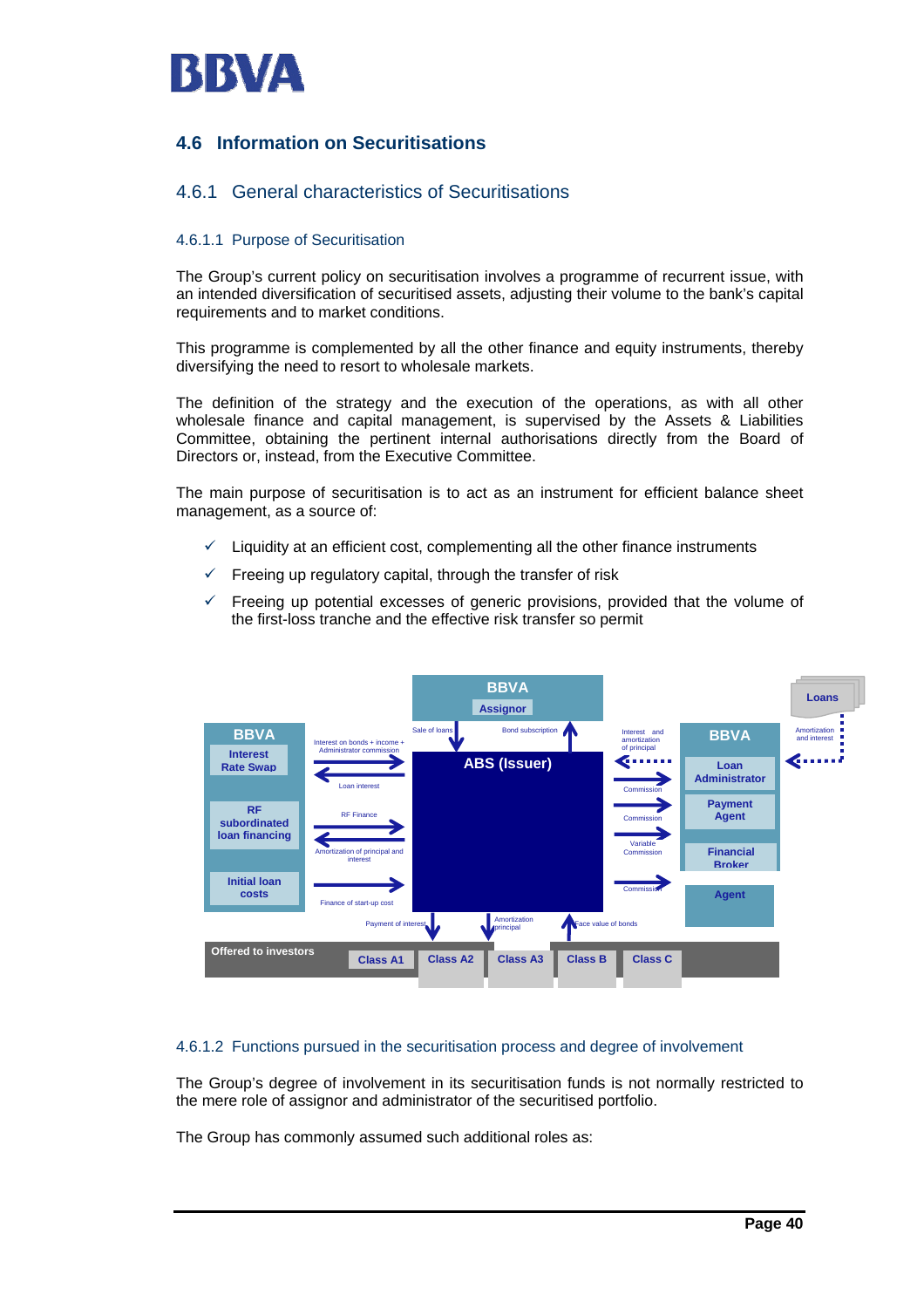

- Direct counterparty of the swap, given that the Group's rating permits this through the Spanish Banking Association's Framework Contractual Agreements for Financial Operations (*CMOF*) with the securitisation fund
- $\checkmark$  Payment Agent
- $\checkmark$  Provider of the treasury account
- 9 Provider of the subordinated loan and of the loan for start-up costs, with the former being the one that finances the first-loss tranche, and the latter financing the fund's fixed expenditure
- $\checkmark$  Administrative agent of the securitised portfolio

The Group has not assumed the role of sponsor of securitisations originated by third-party institutions.

The Group's balance sheet maintains the first-loss tranches of all securitisations performed.

It is worth noting that the Group has not modified its model for the generation of securitisation operations since the credit crunch, which began in July 2007. Accordingly:

- There has been no transfer of risk through synthetic securitisations. All operations have involved traditional securitisations with simple structures in which the underlying assets were loans or financial leasing.
- It has not been involved in recurrent structures such as conduits or SIVs, but instead all its issues have been one-offs, with no mandatory commitments for asset repackaging or the replacement of loans.

#### 4.6.1.3 Methods used for the calculation of risk-weighted exposures in its securitisation activity

The methods used to calculate the risk-weighted exposures in securitisations are:

- The securitisation standardised approach: when this method is used for fully securitised exposures, in full or in a predominant manner if it involves a mixed portfolio.
- The securitisation IRB approach: when internal models are used for securitised exposures, in full or in a predominant manner. Within the alternatives of the IRB approach, use is made of the model based on external ratings.

### 4.6.2 Risk transfer in securitisation activities

A securitisation fulfils the criterion of significant and effective transfer of risk, and therefore falls within the solvency framework of the securitisations, when it upholds the conditions laid down in Rules Fifty-five and Fifty-six in the Solvency Circular.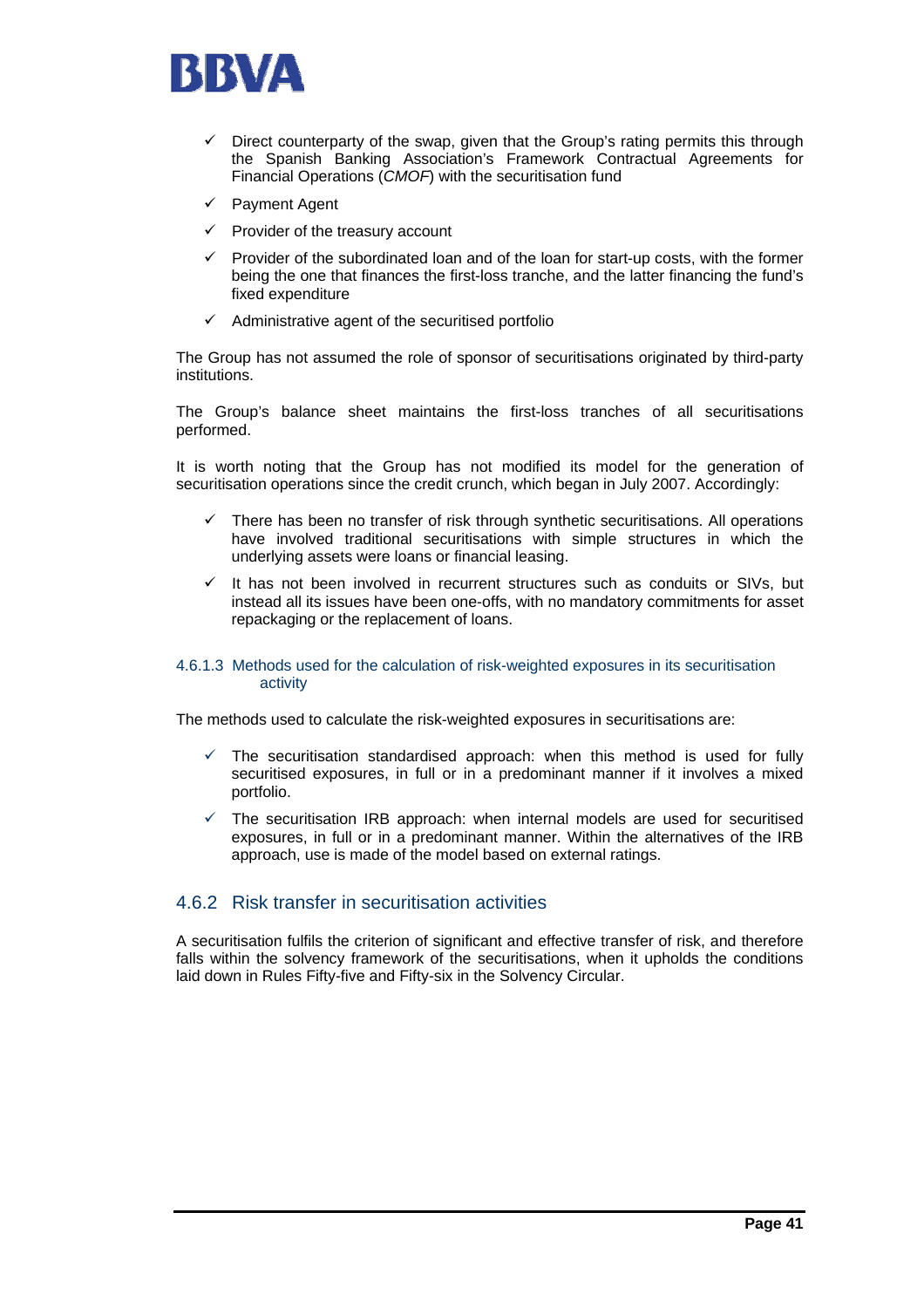

### 4.6.3 Investment or retained securitisations

The following table presents the amounts in terms of EAD of investment and retained securitisations by type of exposure, tranche and weighting ranges that correspond to securitisations that, in the case of those originated in the Group, fulfil the criteria of risk transfer:

| Million euros |                                                                                           |                |  |                                  |                          |                 |              | 12/31/2008 |  |  |  |  |
|---------------|-------------------------------------------------------------------------------------------|----------------|--|----------------------------------|--------------------------|-----------------|--------------|------------|--|--|--|--|
|               |                                                                                           |                |  | EAD broken down by tranches ECAI |                          |                 |              |            |  |  |  |  |
|               | Security Type:Exposure Type                                                               | <b>Tranche</b> |  | Standard<br>Advanced             |                          | <b>Standard</b> | Advanced     |            |  |  |  |  |
|               |                                                                                           |                |  | 20%                              | 6-10%; 12-18%;<br>20-35% | 50%; 100%       | 50-75%; 100% | 1250%      |  |  |  |  |
|               |                                                                                           | Preferential   |  |                                  | 1,668                    |                 |              |            |  |  |  |  |
|               | Balance-sheet<br>exposure                                                                 | Intermediate   |  |                                  | 36                       |                 | 26           |            |  |  |  |  |
|               | First-loss<br>Investment<br>Preferential<br>Off-balance-sheet<br>Intermediate<br>exposure |                |  |                                  |                          |                 |              | 6          |  |  |  |  |
|               |                                                                                           |                |  |                                  |                          |                 |              |            |  |  |  |  |
|               |                                                                                           |                |  |                                  |                          |                 |              |            |  |  |  |  |
|               | First-loss                                                                                |                |  |                                  |                          |                 |              |            |  |  |  |  |
| <b>TOTAL</b>  |                                                                                           |                |  | $\bf{0}$                         | 1,704                    |                 | 26           | 6          |  |  |  |  |
|               | Balance-sheet                                                                             | Preferential   |  | 1,146                            | 525                      |                 |              |            |  |  |  |  |
|               | exposure                                                                                  | Intermediate   |  |                                  |                          | 5               | ٠            |            |  |  |  |  |
| Retained      |                                                                                           | First-loss     |  |                                  | $\overline{\phantom{a}}$ | ٠               | ٠            | 227        |  |  |  |  |
|               |                                                                                           | Preferential   |  |                                  | ۰                        |                 | ٠            |            |  |  |  |  |
|               | Off-balance-sheet<br>Intermediate<br>exposure                                             |                |  |                                  | ٠                        |                 |              |            |  |  |  |  |
|               |                                                                                           | First-loss     |  |                                  |                          |                 | ٠            | 23         |  |  |  |  |
| <b>TOTAL</b>  |                                                                                           |                |  | 1,146                            | 525                      | 5               | ٠            | 251        |  |  |  |  |

## 4.6.4 Originated securitisations

#### 4.6.4.1 Rating agencies used

Regarding those issues made in the Group, the rating agencies that have been involved in the issues that fulfil the criteria of risk transfer and fall within the securitisations' solvency framework are, on a general basis, Fitch, Moody's and S&P's.

In all the SSPEs, the agencies have assessed the risk of the entire issuance structure:

- $\checkmark$  Awarding ratings to all bond tranches
- $\checkmark$  Establishing the volume of the credit enhancement
- $\checkmark$  Establishing the necessary triggers (early termination of the restitution period, prorata amortisation of AAA classes, pro-rata amortisation of series subordinated to AAA and amortisation of the reserve fund, amongst others)

In each and every one of the issues, in addition to the initial rating, the agencies carry out regular quarterly monitoring.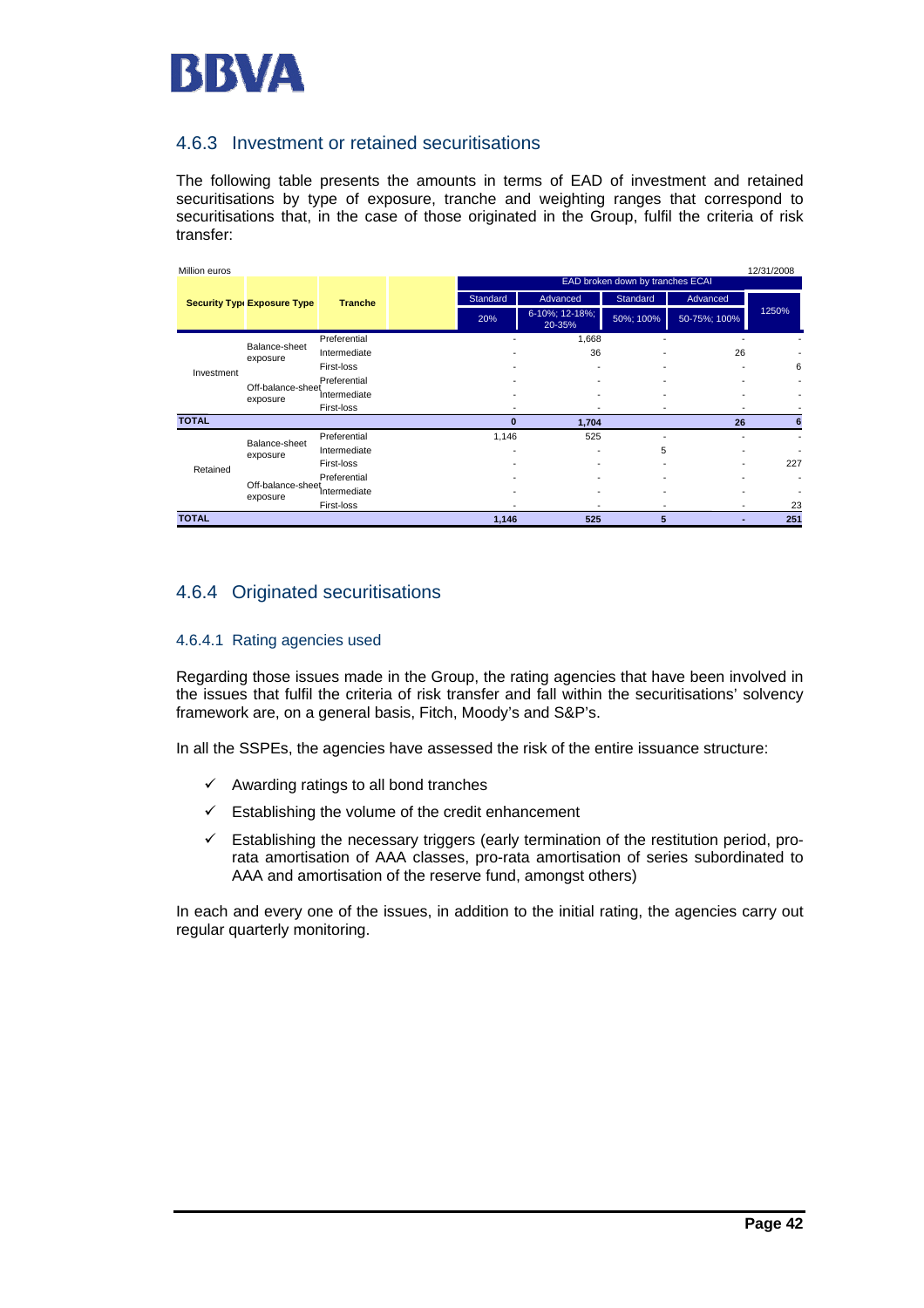

### 4.6.4.2 Breakdown of securitised balances by Type of Asset

There follows a table with the current balance, non-performing exposures and provisions corresponding to the underlying assets of originated securitisations, in which risk transfer criteria are fulfilled, by type of asset:

| Million euros                           |                        |                                                      | 12/31/2008        |
|-----------------------------------------|------------------------|------------------------------------------------------|-------------------|
| <b>Type of asset</b>                    | <b>Current balance</b> | which:<br>- Non<br>Of<br>Performing<br>Exposures (1) | <b>Provisions</b> |
| Commercial and residential<br>mortgages | 7,567                  | 175                                                  | $-102$            |
| Credit cards                            |                        |                                                      |                   |
| Financial leasing                       | 2,311                  | 44                                                   | -42               |
| Lending to corporates or SMEs           | 2,609                  |                                                      | -66               |
| Consumer lending                        | 4,172                  | 175                                                  | $-94$             |
| Receivables                             |                        | -                                                    |                   |
| Securitisation balances                 |                        | -                                                    |                   |
| <b>Others</b>                           |                        |                                                      |                   |
| <b>TOTAL</b>                            | 16,659                 | 394                                                  | $-304$            |

#### **Notes**

(1) It includes all exposures impaired for reasons of default or for other reasons.

The securitisations originated in 2008, which fulfil the transfer criteria as per the requirements of the Solvency Circular correspond to a series of securitisations on residential mortgage assets in Mexico amounting at the year-end to €595 million.

Regarding the recognition of income in the case of removal of assets from the balance sheet, the Group applies the accounting criteria previously described in section 4.1.4.

## **4.7 Information on Credit Risk Mitigation Techniques**

### 4.7.1 Hedging based on netting operations on and off the balance sheet

Within the limits established by the rules on netting in each one of its operating countries, the Group negotiates with its customers the assignment of the derivatives business to master agreements (eg, ISDA or CMOF) that include the netting of off-balance sheet transactions.

The text of each agreement in each case determines the transactions subject to netting.

The mitigation of counterparty risk exposure stemming from the use of mitigation techniques (netting plus the use of collateral agreements) leads to a reduction in overall exposure (current market value plus potential risk).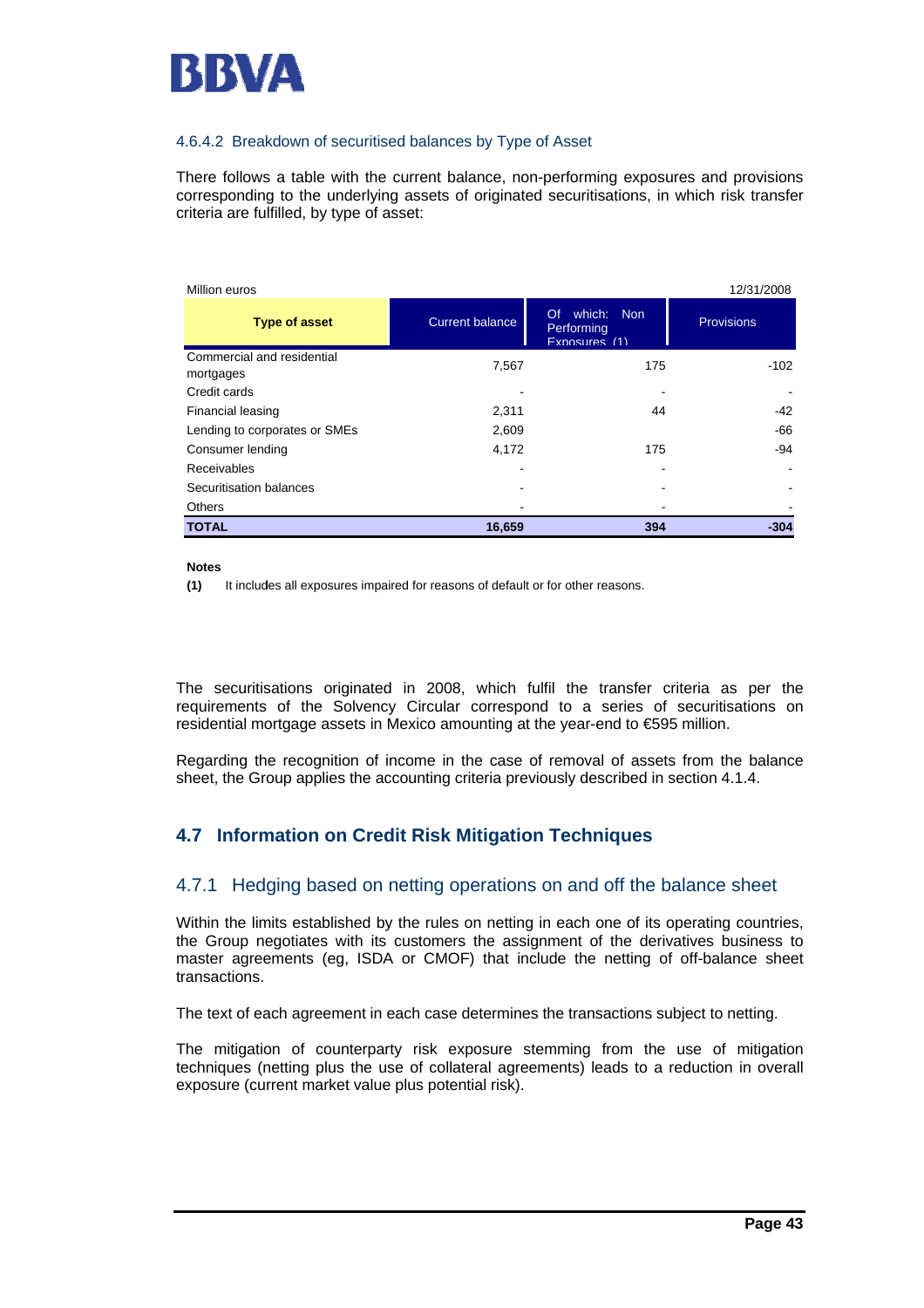

### 4.7.2 Hedging based on collaterals

#### 4.7.2.1 Management and valuation policies and procedures

The procedures for the management and valuation of collaterals are set out in the internal Manual on Credit Risk Management Policies, which the Group actively uses in the arrangement of transactions and in the monitoring of both these and customers.

This Manual lays down the basic principles of credit risk management, which includes the management of the collaterals assigned in transactions with customers. Accordingly, the risk management model jointly values the existence of a suitable cash flow generation by the obligor that enables them to service the debt, together with the existence of suitable and sufficient guarantees that ensure the recovery of the credit when the obligor's circumstances render them unable to meet their obligations.

The procedures used for the valuation of the collateral are consistent with the market's best practices, which involve the use of appraisal for real estate guarantees, market price for shares, quoted value of shares in a mutual fund, etc.

All collaterals assigned are to be properly instrumented and recorded in the corresponding register, as well as receive the approval of the Group's Legal Units.

#### 4.7.2.2 Types of collaterals

As collateral for the purpose of calculating equity, the Group uses the coverage established in the Solvency Circular. At 31 December 2008, the fair value of all the collaterals taken exceeded the assets covered. There follows a detail of the main collaterals available in the Group:

**Real estate mortgage:** the collateral is the residential property upon which the loan is arranged.

The average value of mortgage guarantees over the value of the total exposure in mortgage lending is 145% (Loan to Value of 55%), with this being the main type of collateral.

**Financial collaterals:** their object is any one of the following financial assets, as per the specifications of Rule Thirty-nine in the Solvency Circular:

- $\checkmark$  Cash deposits, deposit certificates or similar securities
- $\checkmark$  Debt securities issued for the different categories
- Shares or convertible bonds

The sum of financial collaterals amounts to €58,094 million.

**Other property and rights used as collateral**. The following property and rights are considered to be acceptable as collateral:

- Cash deposits, deposit certificates or similar instruments held in third-party institutions other than the lending credit institution, when these are pledged in favour of the latter
- $\checkmark$  Life assurance policies pledged in favour of the lending credit institution
- $\checkmark$  Debt securities issued by other institutions, provided that these securities are to be repurchased at a pre-set price by the issuing institutions at the request of the holder of the securities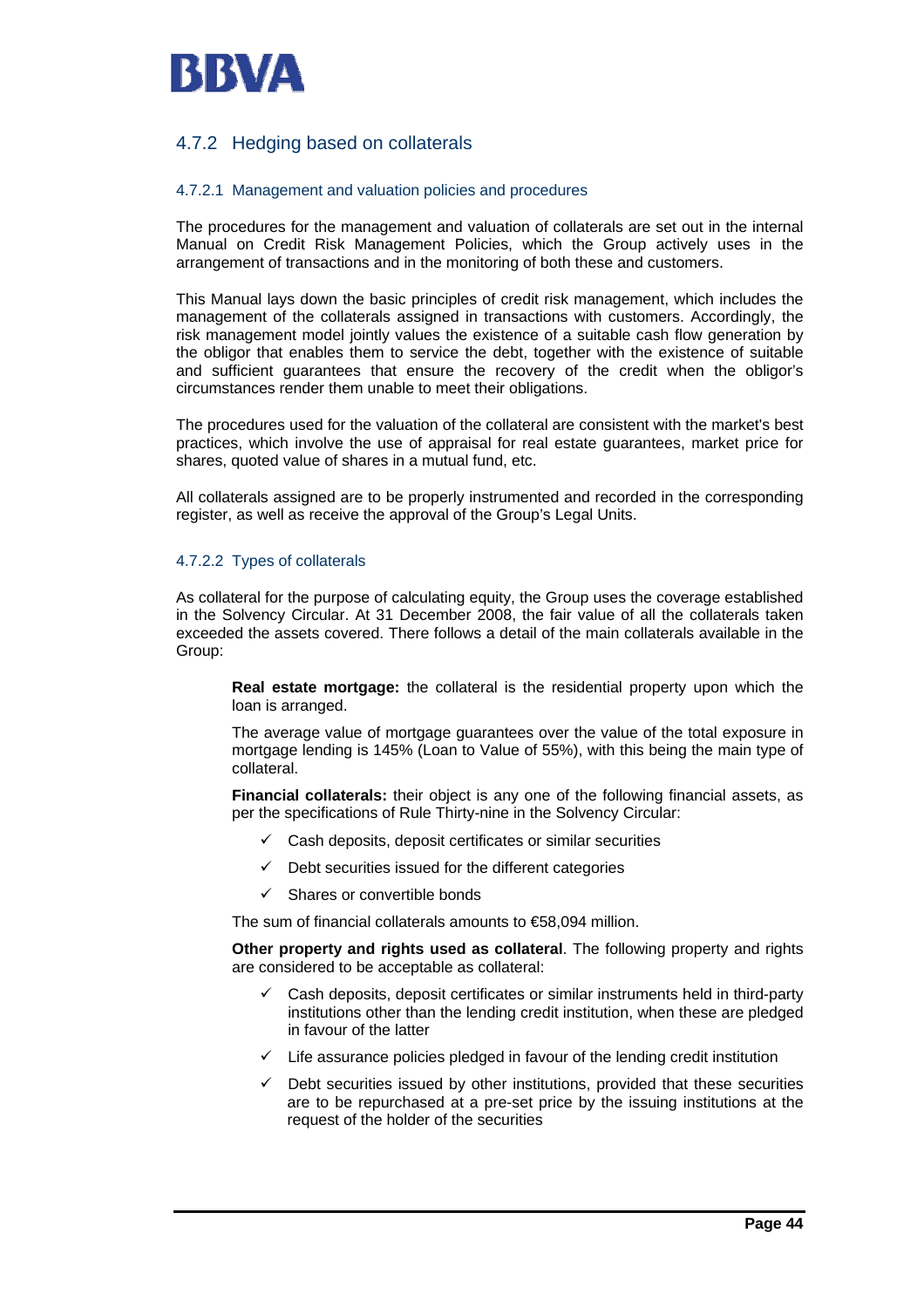

The sum of the guarantees of other property and rights used as collateral guarantees amounts to €17,192 million.

### 4.7.3 Hedging based on personal guarantees

According to the Solvency Circular, **guarantees** are those personal guarantees, including those arising from credit insurances, that have been awarded by the providers of coverage defined in Rule Forty in the Solvency Circular.

The Group does not currently have credit derivatives used to hedge positions either in its loan-book or in equity instruments not included as financial assets held for trading.

In the category of Retail exposure under the advanced approach, guarantees impact on the PD, not reducing the amount of the credit risk in EAD.

The sum of the guarantees held by the Group amounts to €10,029 million.

### 4.7.4 Risk concentration

Within the context of credit risk mitigation operations, there are no concentrations of counterparty risk, given the risk management policies applied and the netting and collateral agreements entered into with the main counterparties.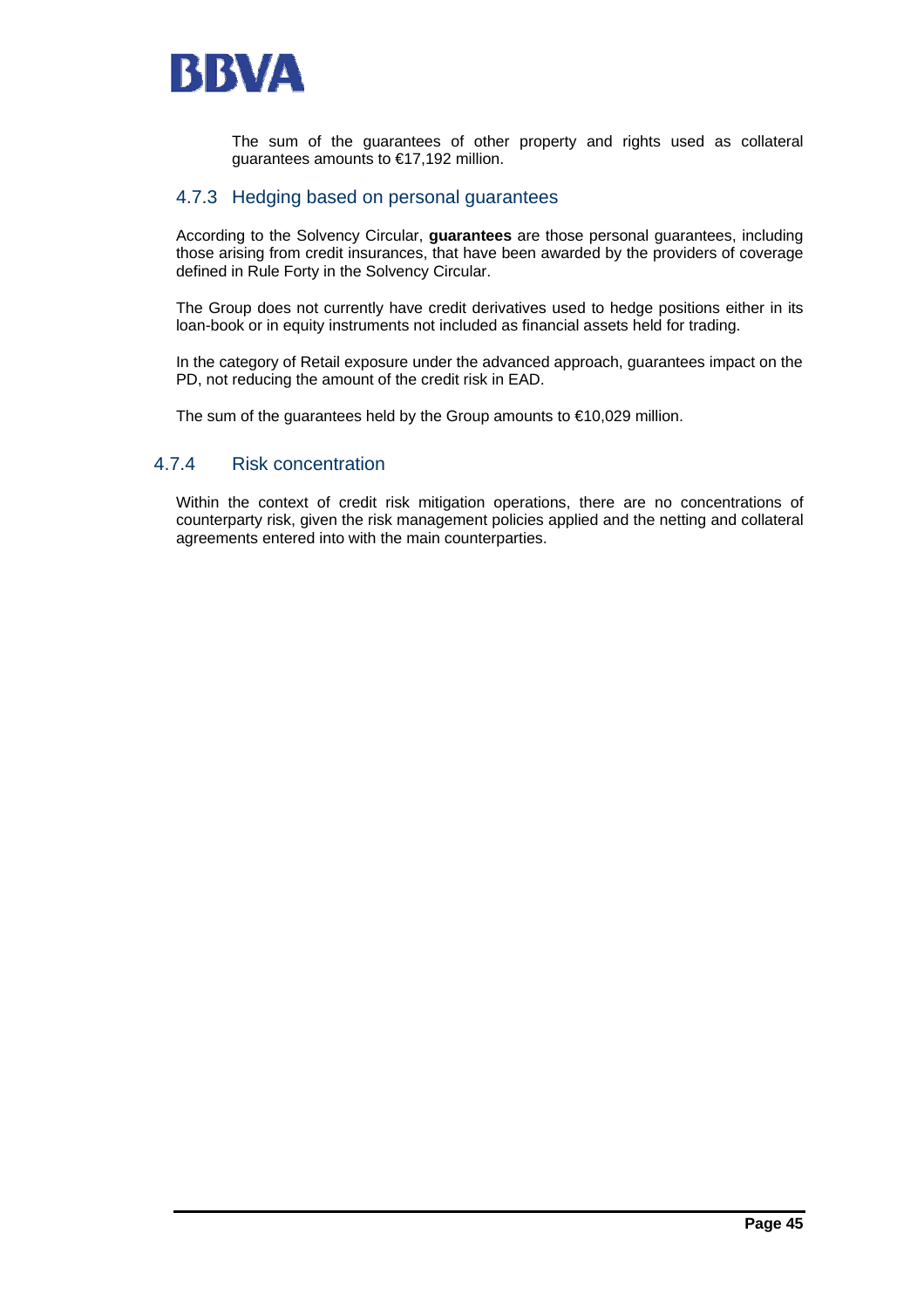

# 5 Market risk in trading book activities

### **5.1 Differences in the Trading Book for the purposes of applying the Solvency and the Accounting Circular**

Regulatory trading book activities include the positions managed by the Group's Trading units, for which market risk limits are set and these are monitored daily. Moreover, they comply with the other requirements defined in the solvency regulations.

The trading book as an accounting concept is not confined to any business area, but rather follows the true reflection criteria laid down in the accounting regulations. Hence, for example, all derivatives are booked as accounting trading book unless they are hedging derivates, regardless of whether or not they are part of the Trading units' exposure or they come from other business areas.

### **5.2 Internal Models**

### 5.2.1 Scope of application

For the purposes of calculating own funds, the scope of application of the internal model for market risk extends to BBVA S.A. and BBVA Bancomer Trading Floors.

Banco de España has authorised the use of the internal model for measuring price risk for the purposes of calculating own funds requirements, commodity positions and/or exchange rate and gold risk in trading book activities held by the Group in its operations in Spain and Mexico.

### 5.2.2 Features of the models used

Value at Risk (VaR) is the basic variable for measuring and controlling the Group's market risk. This risk metric estimates the maximum loss that may occur in a portfolio's market positions for a particular time horizon and given confidence level. VaR is calculated in the Group at a 99% confidence level and a 1-day time horizon.

In BBVA and BBVA Bancomer VaR is estimated using the Historic Simulation methodology. This methodology consists of observing how the profits and losses of the current portfolio would perform if the market conditions from a particular historic period were in force, and from that information to infer the maximum loss at a certain confidence level. It offers the advantage of accurately reflecting the historical multivariate probability distribution of the market variables and of not requiring any specific distribution assumption. The historic period used is one of two years.

VaR figures are estimated following two methodologies:

9 VaR without smoothing, which awards equal weight to the daily information for the immediately preceding last two years. This is currently the official methodology for measuring market risks vis-à-vis limits compliance.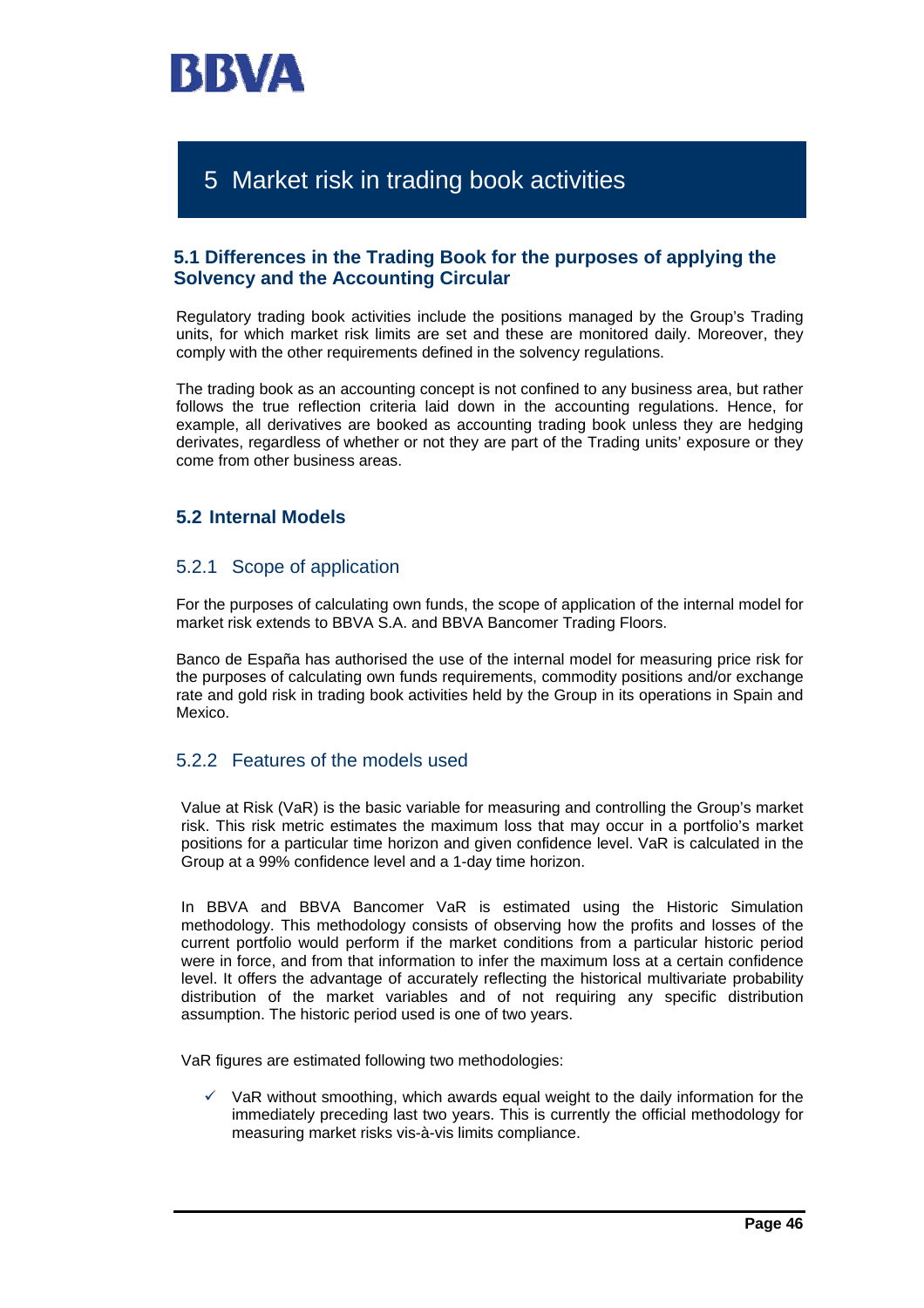

VaR with smoothing, which weights more recent market information more heavily. This is a metric which supplements the previous one.

VaR with smoothing adapts itself more swiftly to the changes in financial market conditions, whereas VaR without smoothing is, in general, a more stable metric that will tend to exceed VaR with smoothing when the markets show less volatile trends, while it will tend to be lower when they present upturns in uncertainty.

### 5.2.3 Stress testing

All the tasks associated with stress, methodologies, scenarios of market variables or reports are undertaken in co-ordination with the Group's Risk Areas.

The Group is currently performing stress testing on historical and economic crisis scenarios supplied by the Economic Research Department.

- Historical crisis scenarios: Once the critical periods that are to be used have been defined, the development of the risk factors is applied to revalue the current portfolio in order to estimate the loss that would be incurred if this market situation were to be repeated.
- 9 Economic crisis scenarios: Unlike the former, economic stress scenarios vary over time. It is the Market Stress Committee which decides which are the scenarios to be taken into account. This committee's ultimate aim is to enable the most significant market risk positions in the Group's trading market activities to be identified, assessing the impact certain movements in their risk drivers will have on them, a task which is performed by the Market Risk areas in the various units in the Group. To do so, the Stress Committee must identify and quantify foreseeable crisis scenarios in the financial markets, and this is achieved thanks to the participation of the Economic Research Department.

### 5.2.4 Back-testing

The Group's market risk measurement model needs to have a back-testing or selfvalidation programme, which assures that the risk measurements being made are suitable.

The Global Markets Risk Unit (*UCRAM,* after its Spanish initials) periodically approves the risk measurement models used to estimate the maximum loss that could be incurred in the positions assessed with a certain level of probability, given that the principles or assumptions on which they are based may become obsolete due to variations in market conditions.

The approval of the VaR measurement system is performed by comparing the ex-ante risk levels provided daily by the model with the real, ex-post management results calculated by the Finance Department from the business units' management systems. It is verified that the resulting risk level is consistent with the results obtained.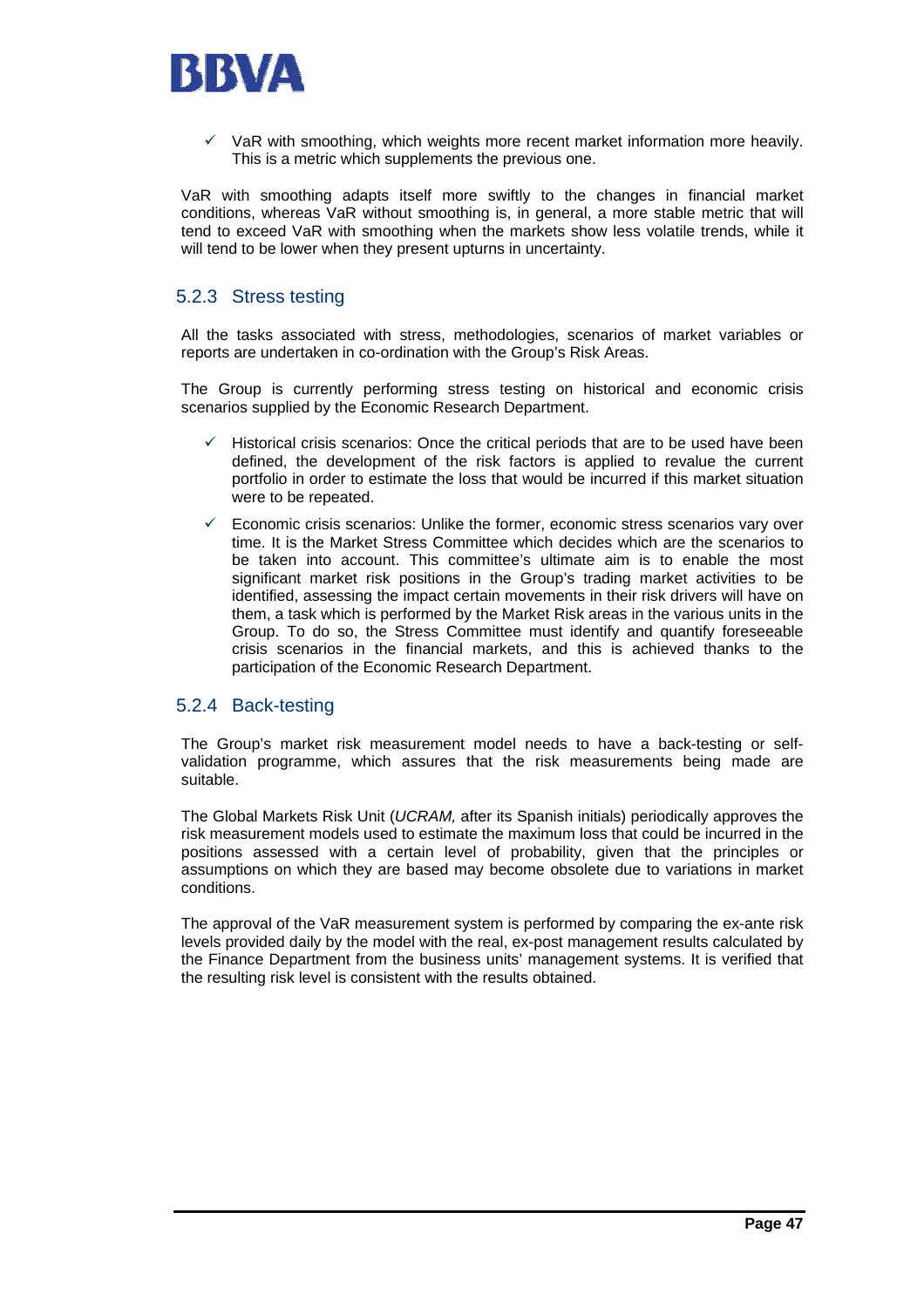



The Group has a risk management system that is appropriate to the volume of risks managed, in compliance with the conditions laid out in Rule Ninety-three.

- $\checkmark$  Integration of the daily risk calculations into the Group's risk management
- $\checkmark$  A Risk unit that is independent of the business units
- $\checkmark$  Active participation of Senior Management in the risk control process
- $\checkmark$  Sufficient human resources to employ the model
- Existence of written procedures that assure the global precision of the internal model used for calculating VaR
- $\checkmark$  Existence of a stress programme
- $\checkmark$  Periodic internal audits performed on the risk measurement system

The Group employs a back-testing programme that ensures that the risk measurements are carried out are appropriate.

The Group uses internal validation procedures for the model that are independent of the model development process.

VaR is calculated at a 99% confidence level and a 1-day time horizon. In order to extrapolate to the regulatory 10-day horizon, the figures are multiplied by square root of 10. A historical period of 2 years is used for risk factor observation.

The market risks model has a sufficiently large number of risk factors depending on the business volume in the various financial markets.

For the purposes of calculating own funds requirements for specific private placement and equity price risk, the Group is in the process of building in event and default risk, in compliance with more recent directives from the regulators, and incremental default risk charge.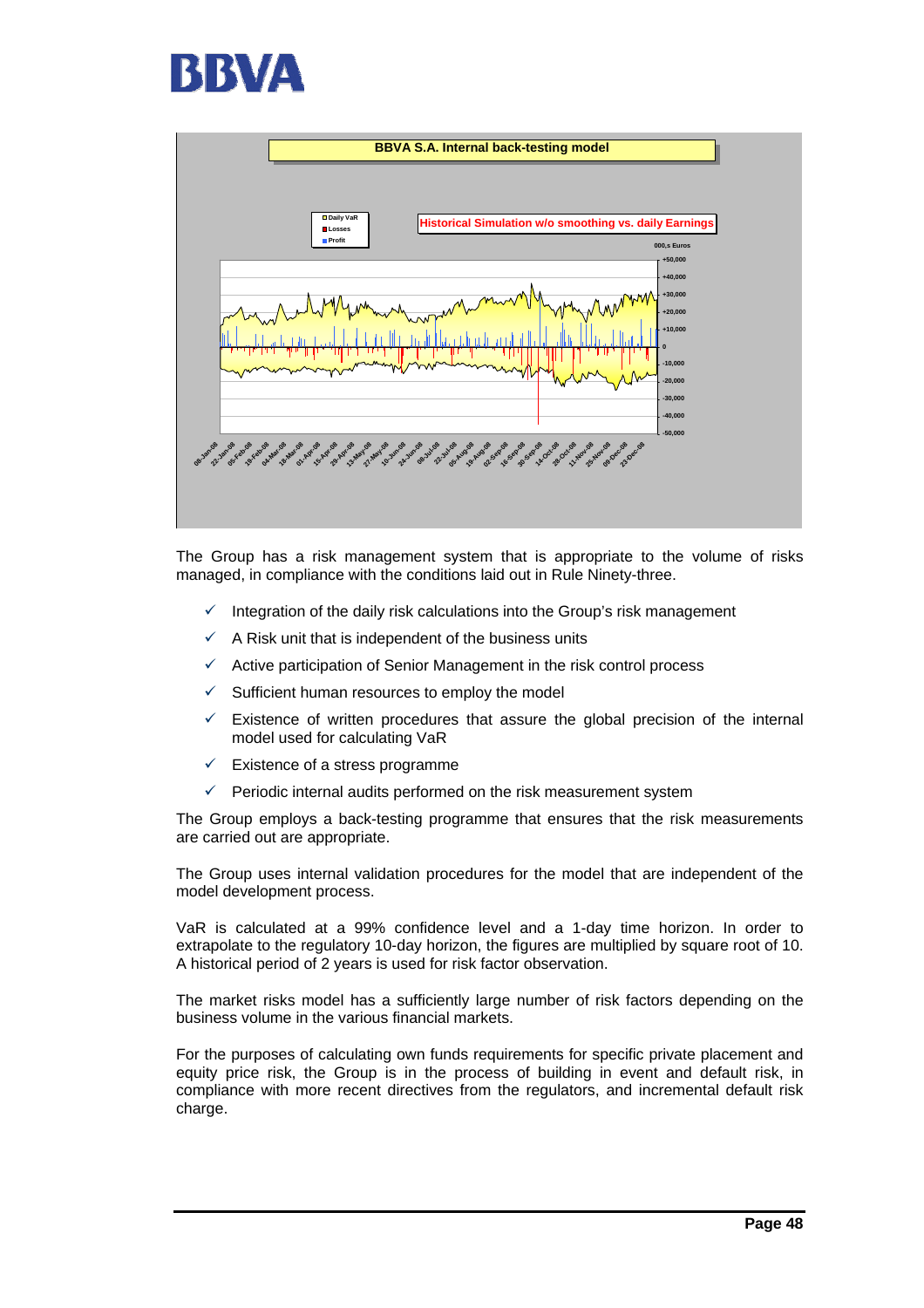

# 6 Operational risk

### **6.1 Methods employed**

The calculation of Regulatory Capital for operational risk for Pillar I has been carried out by applying the Foundation or Standardised model, as appropriate, to relevant consolidated income from the institutions in the Group's banking perimeter, in keeping with what is laid out in the Solvency Circular.

The Group has an advanced internal model for calculating capital for operational risk, which is currently in the process of being approved by Banco de España.

Following the Loss Distribution Approach (LDA) methodology, said model calculates economic capital for operational risk for a highly significant part of the Spain and Mexico business areas.

LDA methodology estimates the distribution of losses by operational event by convoluting the frequency distribution and the loss given default distribution of said events.

The calculations have been made using internal data on the Group's historic losses as its main source of information. External databases (ORX consortium) have been employed to enrich the data from this internal database and to take account of the impact of possible events not yet considered therein, and scenario simulations have been included using information from the Group's operational risk self-assessment tool (Ev-Ro).

An individual estimate is made of loss distribution for each of the risk aggregations, which are defined as per Basel Accord cells, ie, a cross between business line and risk class (in those cases where there is not sufficient data for a sound analysis, it becomes necessary to undertake cell aggregations, and to do so the business line is chosen as the axis.

Lastly, economic capital for operational risk is defined from the aggregate losses, taking account of the dependency structure between the various risk aggregations.

Current estimates do not include the mitigation effect provided by insurance activities, however an analysis is being made of whether said effect should be included in the future.

In conclusion, it should be highlighted that the calculation driver used is the Opvision tool developed by QRR, Indra and the Group.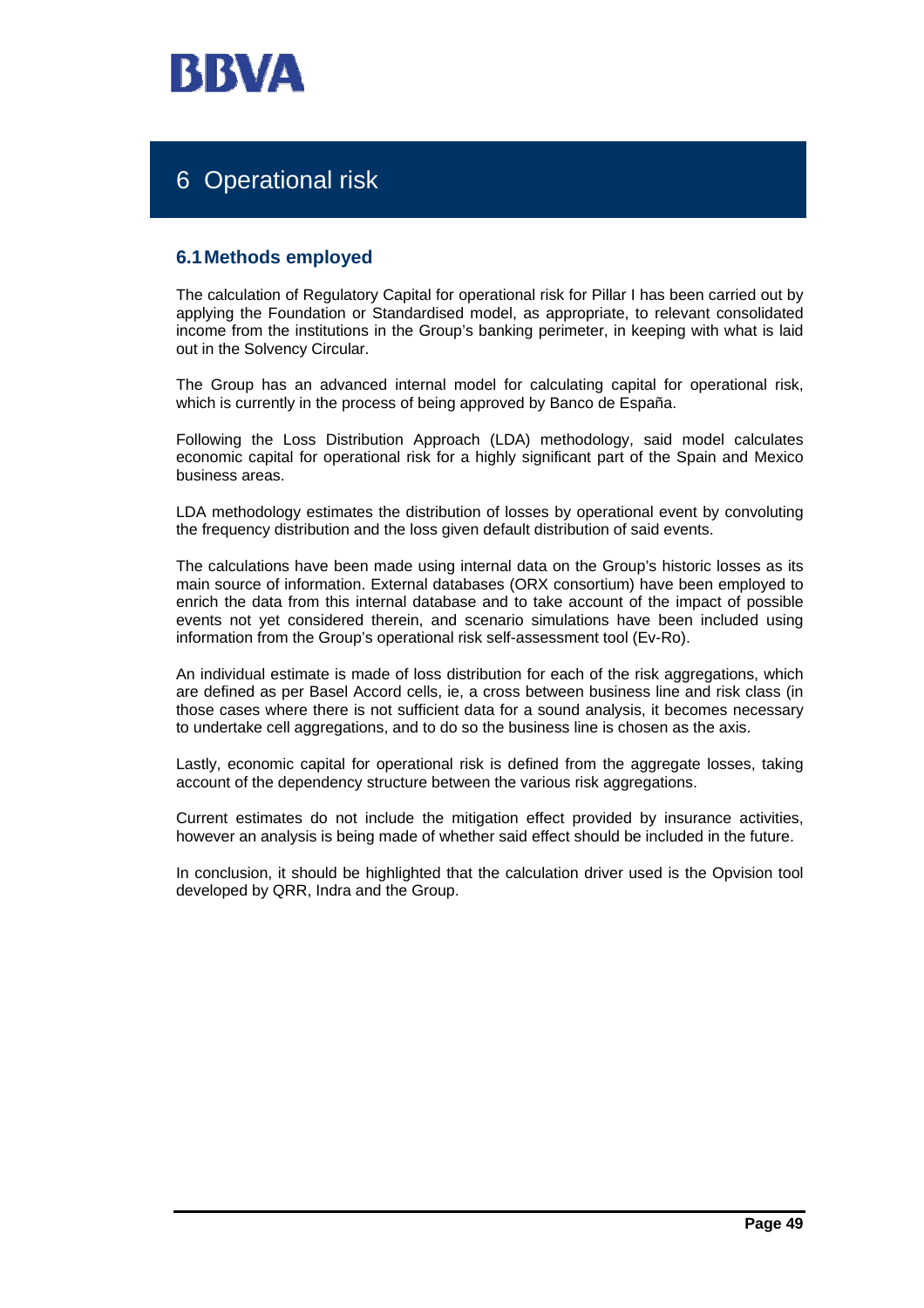

7 Investments in capital instruments not included in the trading book

### **7.1 Differentiation between portfolios held for sale and those held for strategic purposes**

### 7.1.1 Portfolios held for sale

The portfolio held for sale is reflected in accounting terms by the entry entitled *availablefor-sale assets*. Said portfolio will include debt securities as long as they are not classified as: a) Strategic investments, as per the definition given of these in the following section; b) Held-to-maturity investments or fair value through profit or loss investments; or c) Capital instruments of institutions that are not one of the Group's subsidiaries, associates or jointlycontrolled entities that have not been included in the fair value through profit or loss category.

### 7.1.2 Portfolios held for strategic purposes

As in the previous section, the portfolio held for strategic purposes is included for accounting purposes under the heading of available-for-sale financial assets. However, an investment in capital instruments is considered strategic when it has been made with the intent of setting up or maintaining a long-term operating relationship with the subsidiary.

The following situations, amongst others, indicate a significant influence is exercised:

- $\checkmark$  Representation on the board of directors or equivalent management body in the subsidiary
- $\checkmark$  Participation in the policy setting process, including those related to dividends and other payouts
- $\checkmark$  The existence of significant transactions between the investing institution and the subsidiary
- $\checkmark$  The exchange of senior management staff
- $\checkmark$  The supply of expert information of an essential nature

### **7.2 Accounting policies and instrument valuation**

### A description of accounting policies and capital instrument valuation methods

The financial instruments contained in the available-for-sale financial assets portfolio are valued at their fair value both in their initial entry and on subsequent valuations. Said changes are recorded in equity unless objective evidence exists that the fall in value is due to asset impairment where the amounts recorded will be written-off from equity and they will be taken directly to the income account.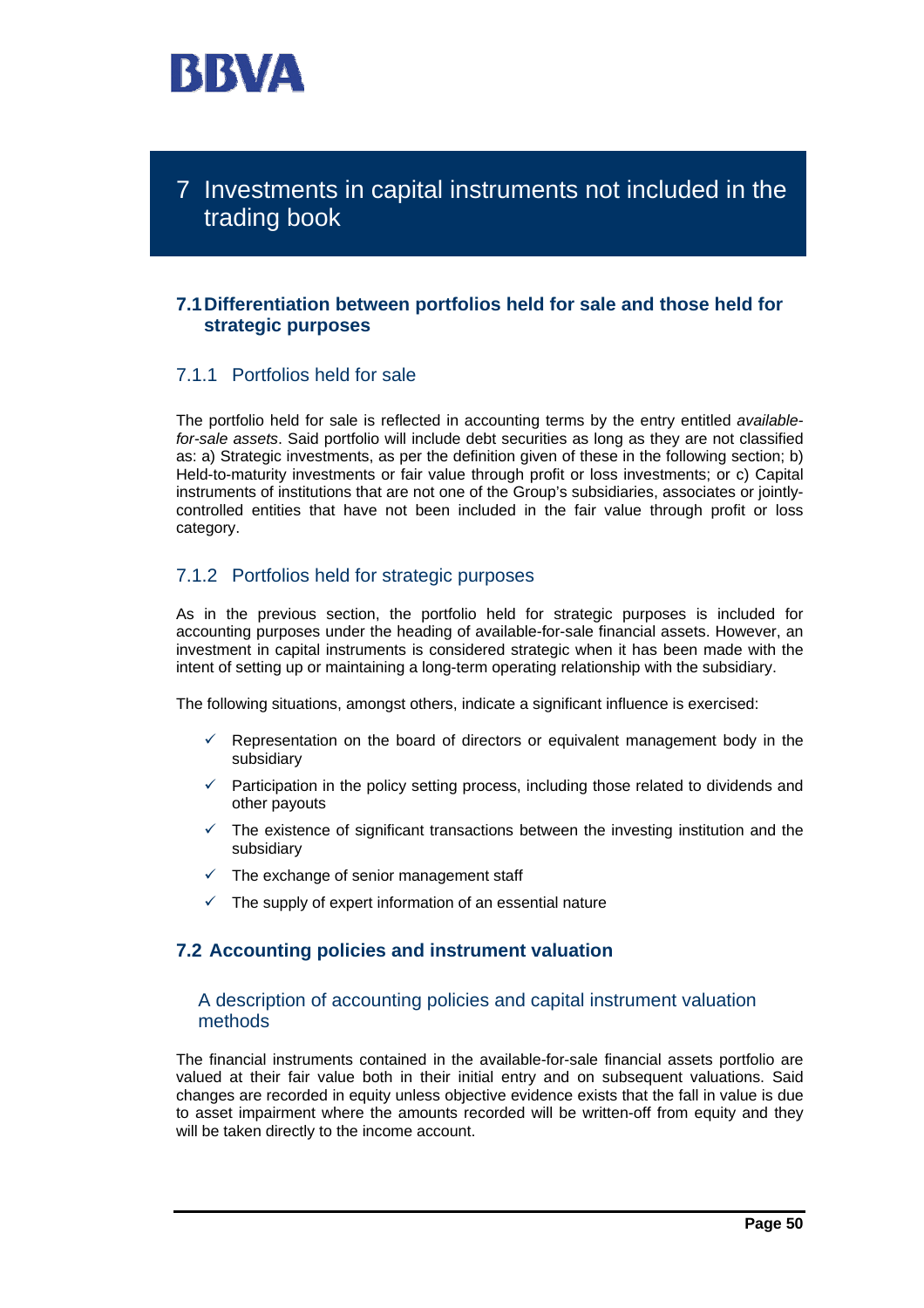

The fair value is the amount for which an asset could be made over or a liability cancelled, between duly informed interested parties in a transaction carried out in conditions of mutual independence. The fair value is reached without making any deduction for transaction costs that might be incurred due to conveyance or disposal by other means.

In the initial entry, the best evidence of fair value is the listing price on an active market. When these prices are not available, recent transactions on the same instrument will be consulted or valuation techniques based solely on data observable in the market will be used.

In subsequent valuations, fair value will be obtained by one of the following methods:

- $\checkmark$  Prices quoted on active markets for the same instrument, ie, without modification or reorganising in any way
- $\checkmark$  Prices quoted on active markets for similar instruments or other valuation techniques in which all the meaningful inputs are used based on directly or indirectly observable market data
- $\checkmark$  Valuation techniques in which some meaningful input is not based on observable market data

When it is not possible to reliably estimate a capital instrument's fair value, it will be valued at its cost price.

### **7.3 Book value of equity investments**

The accompanying table shows the book values of portfolios held for sale and those held for strategic purposes.

| Million euros      |                                          |                                                |                                                  | 12/31/2008 |  |  |  |  |
|--------------------|------------------------------------------|------------------------------------------------|--------------------------------------------------|------------|--|--|--|--|
| <b>Item</b>        | <b>Book Value</b>                        |                                                |                                                  |            |  |  |  |  |
|                    | <b>Permanent Investment</b><br>Portfolio | <b>Financial available-</b><br>for-sale assets | Other financial<br>assets with changes<br>in P&L | Total      |  |  |  |  |
| Equity investments | 3.455                                    | 7.853                                          | 292                                              | 11.599     |  |  |  |  |

The fair value of the permanent investment portfolio, calculated on the basis of the official listing price of the listed companies is €31 million above the book value.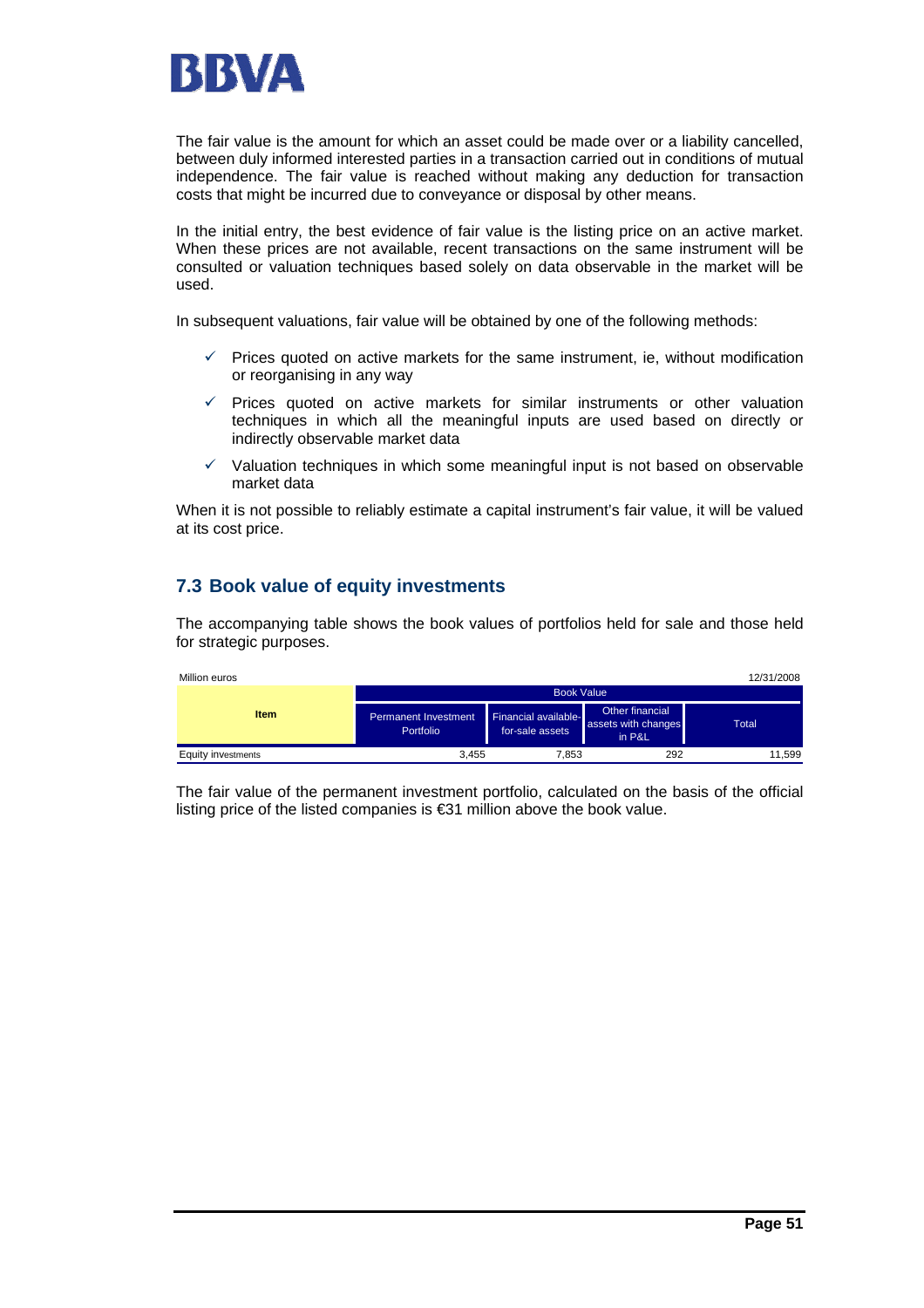

## **7.4 Exposure in equity investments**

The accompanying table shows the types, nature and amounts of the original exposures in equity investments listed or unlisted on a stock market, with an item differentiating sufficiently diversified portfolios and other unlisted instruments.

| Million euros                                   |                     | 12/31/2008         |
|-------------------------------------------------|---------------------|--------------------|
|                                                 | Type of Exposure(1) |                    |
| <b>Item</b>                                     | Non-derivatives     | <b>Derivatives</b> |
| <b>Exchange Traded Instruments</b>              | 7.894               | $-105$             |
| Non Exchange Traded Instruments                 | 1,680               |                    |
| Included in sufficiently diversified portfolios | 1,680               |                    |
| Other instruments                               |                     |                    |
| <b>TOTAL POSITIONS IN EQUITY</b>                | 9.574               | $-105$             |

#### **Notes**

**(1)** Depending on their nature, equity instruments not included in Trading Book Activity will be separated into derivatives and non-derivatives. The amount shown refers to Original Exposure, i.e. gross exposure of value corrections through asset impairment and provisions, before applying risk mitigation techniques.

Furthermore, the amount of profits recorded through the sale or cancellation of capital instruments or equity investments is €686 million. Likewise, the amount of profits recorded in equity is €1,066 million.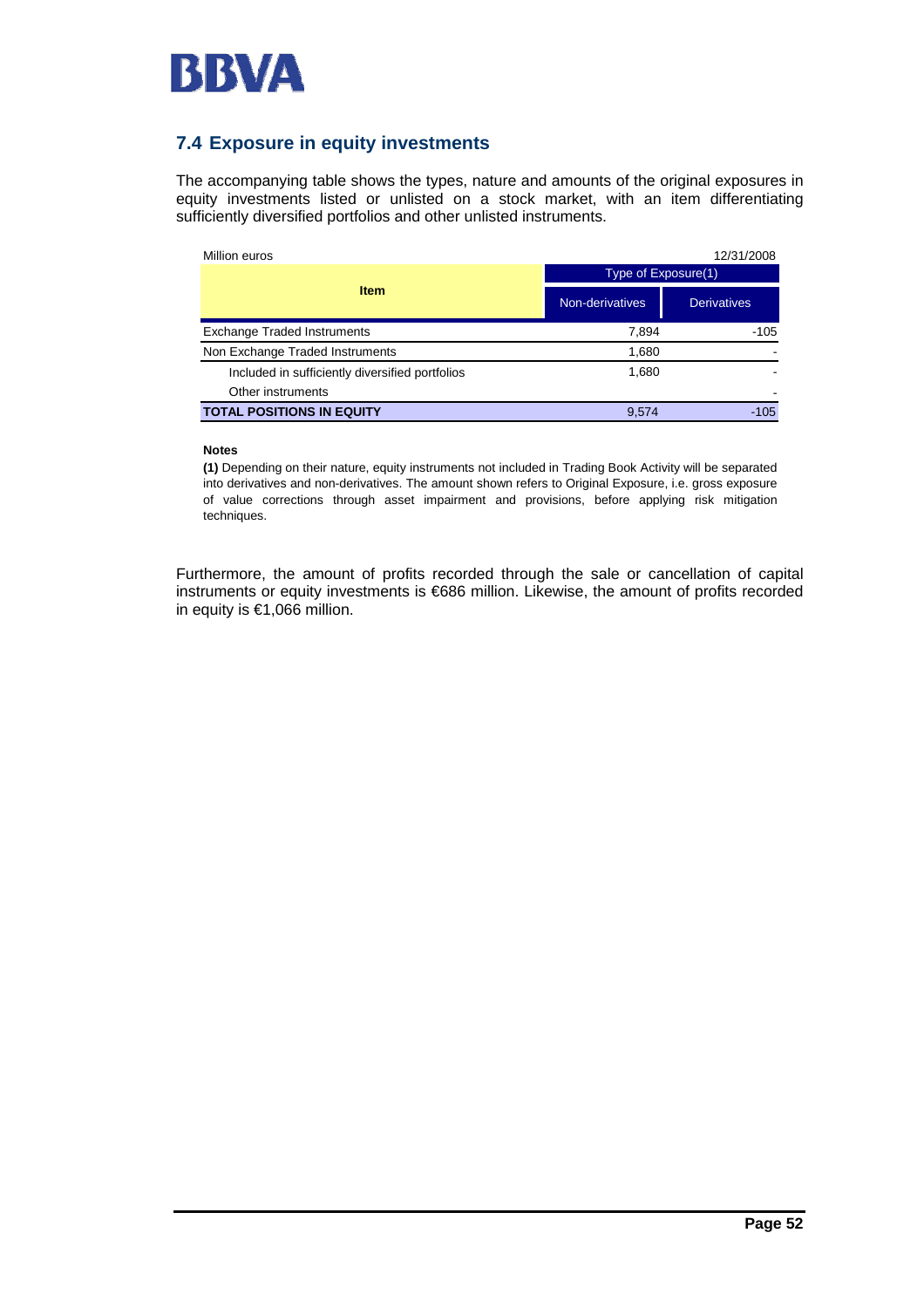

## 8 Interest rate risk

### **8.1 Nature of interest rate risk and key hypotheses**

The Group's exposure to variations in market interest rates is one of the main financial risks linked to the pursuit of its banking operations. The risk of repricing, which stems from the difference between the periods for reviewing interest rates or the maturity of investment transactions vis-à-vis their financing, constitutes the basic interest rate risk to be considered. Nonetheless, other risks such as the exposure to changes in the slope and shape of interest rate curves and the risk of optionality present in certain banking transactions are also taken into consideration by risk control mechanisms.

The sensitivity measurements of the Group's net interest income and economic value in the face of variations in market interest rates are complemented by provisional scenarios and risk measurements using curve simulation processes, thereby allowing an assessment of the impact changes have on the slope, curvature and parallel movements of varying magnitude.

Especially important in the measurement of structural interest rate risk is the establishment of hypotheses on the evolution and performance of certain items on the balance sheet, especially those involving products with no explicit or contractual due date.

The more significant of these hypotheses are those established on current and savings accounts, since they largely condition risk levels given the volume they represent within the liabilities of the Group's financial institutions.

A prior step to the study of these liabilities necessarily involves "account segmentation". To do so, the balances on the balance sheet are broken down by products, analysed separately and subsequently grouped according to their common features, especially regarding the criteria on the remuneration of each account and independently of the accounting standards on grouping.

A first stage involves analysing the relationship between the trends in market interest rates and the interest rates of those accounts with no contractual due date. This relationship is established by means of models that show whether the account's remuneration can be considered a fixed-rate one (there is no relationship between the two variables) or a variable-rate one. In this latter case, an assessment is made of whether this relationship is produced with some form of delay and what the percentage impact of the variations in market interest rates is on the account's interest rate.

Subsequently, an analysis is made of the evolution over time of the balances in each category in order to establish their trend, as regards the seasonal variations in the balance. It is assumed that these seasonal variations mature in the very short term, whereas the trend in the balance is given a long-term maturity. This avoids oscillations in the level of risks caused by momentary variations in balances, favouring the stability of balance-sheet management. This breakdown of amounts is made by the regressions that best adjust the balance's evolution over time.

Group companies have opted for different procedures to determine the maturity of transactional liabilities, taking into account the varying nature of markets and the availability of historical data. In the Group's case, calculation is made of the average period of effectiveness of the accounts through a descriptive analysis of the data. An analysis is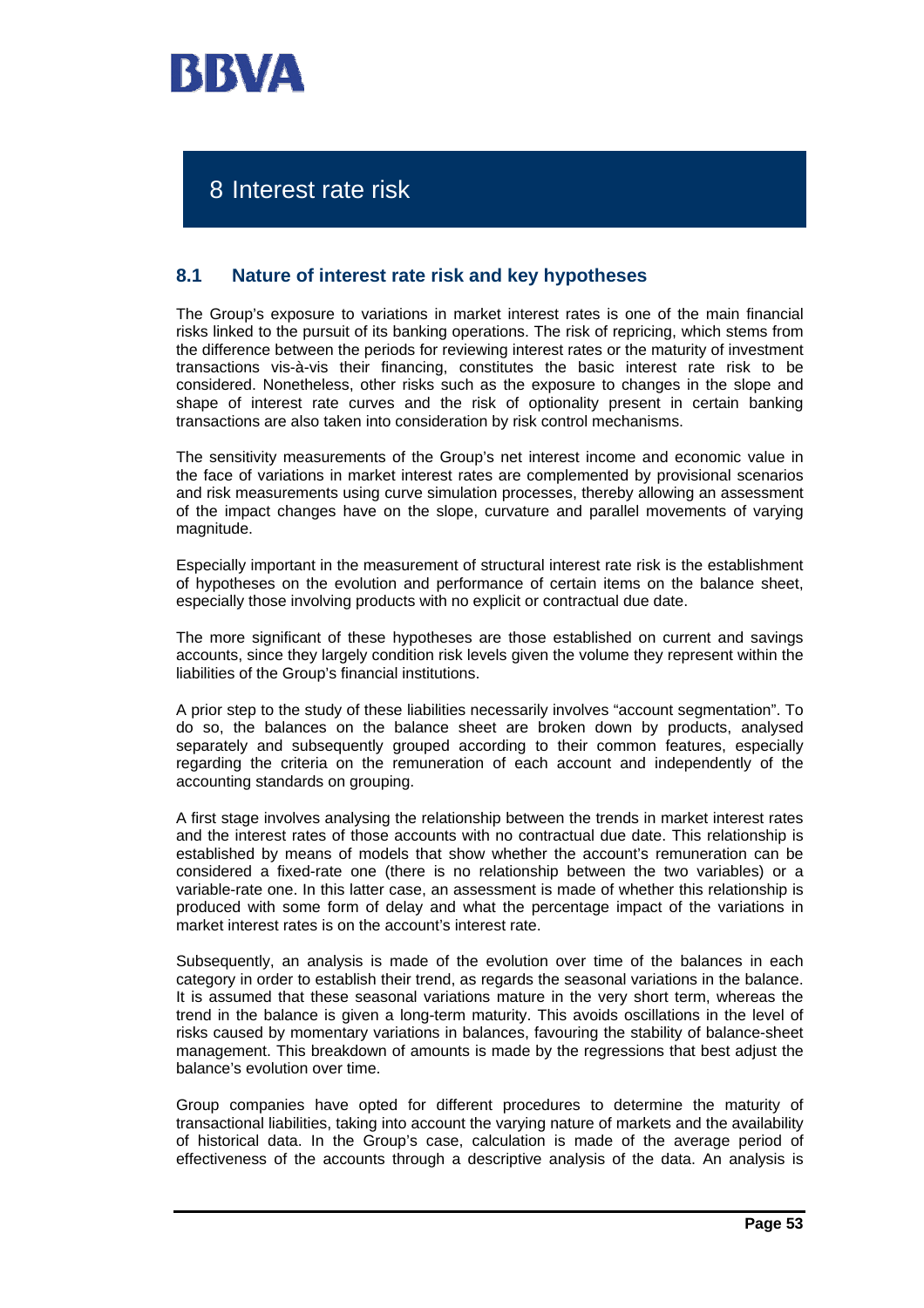

made of the distribution of the accounts that make up a product by "contractual period" and establishment is made of the "average life" of the accounts that make up said product. On the basis of the "average contractual period", the "maturity" of the trend in the balance is ascertained for the product.

A further aspect to be considered in the model's hypotheses is the analysis of the prepayments associated with certain positions, especially with the loan-book and mortgage portfolios. The evolution of market interest rates conditions the incentive that the bank's customer has to proceed to the early repayment of the loan granted, modifying the calendar of payments initially specified in the contract.

The analysis of historical data on the early repayment of loans, and their relationship with market interest rates at any given moment, allows establishment to be made of the function used to estimate future early repayments, in the light of a given interest rate scenario.

### **8.2 Variations in interest rates**

The following tables present the average levels of interest rate risk in terms of the sensitivity of net interest income and economic value for the Group's main financial institutions in 2008:

(Data in million euros)

|                               |             |                              | Average impact net interest income |        |              |
|-------------------------------|-------------|------------------------------|------------------------------------|--------|--------------|
| <b>SUBSIDIARIES</b>           |             | Increase of 100 basis points | Decrease of 100<br>basis points    |        |              |
|                               | <b>Euro</b> | <b>Dollar</b>                | <b>Rest</b>                        | Total  | <b>TOTAL</b> |
| Europe                        | -89         | -30                          | $+1$                               | $-115$ | $+137$       |
| <b>BBVA Bancomer</b>          |             | $+18$                        | $+25$                              | $+43$  | $-43$        |
| <b>BBVA Puerto Rico</b>       |             | $+2$                         |                                    | $+2$   | -3           |
| <b>BBVA Compass</b>           |             | -8                           |                                    | -8     | +5           |
| <b>BBVA Chile</b>             |             | $+0$                         | -1                                 | -0     | +0           |
| <b>BBVA Colombia</b>          |             | -0                           | +9                                 | $+9$   | -9           |
| <b>BBVA Banco Continental</b> |             | $-1$                         | +3                                 | $+2$   | $-2$         |
| <b>BBVA Banco Provincial</b>  |             | $+1$                         | $-1$                               | -0     | +0           |
| <b>BBVA Banco Francés</b>     |             | -0                           | +0                                 | +0     | -0           |

#### **Average Impact Net Interest Income**

#### **Average Impact Economic Value**

| <b>SUBSIDIARIES</b>           |        | Increase of 100 basis points | Decrease of 100<br>basis points |        |              |
|-------------------------------|--------|------------------------------|---------------------------------|--------|--------------|
|                               | Euro,  | <b>Dollar</b>                | <b>Rest</b>                     | Total  | <b>TOTAL</b> |
| Europe                        | $+141$ | $+14$                        | -1                              | $+153$ | $-196$       |
| <b>BBVA Bancomer</b>          |        | $+56$                        | $-402$                          | $-346$ | $+331$       |
| <b>BBVA Puerto Rico</b>       |        | +6                           |                                 | +6     | $-19$        |
| <b>BBVA Compass</b>           |        | $-127$                       |                                 | $-127$ | $+45$        |
| <b>BBVA Chile</b>             |        | $+3$                         | -54                             | $-51$  | $+40$        |
| <b>BBVA Colombia</b>          |        | -1                           | $-10$                           | $-10$  | $+11$        |
| <b>BBVA Banco Continental</b> |        | $-24$                        | $-16$                           | $-40$  | $+42$        |
| <b>BBVA Banco Provincial</b>  |        | $-13$                        | $+2$                            | $-11$  | $+12$        |
| <b>BBVA Banco Francés</b>     |        | $+0$                         | -9                              | -9     | $+10$        |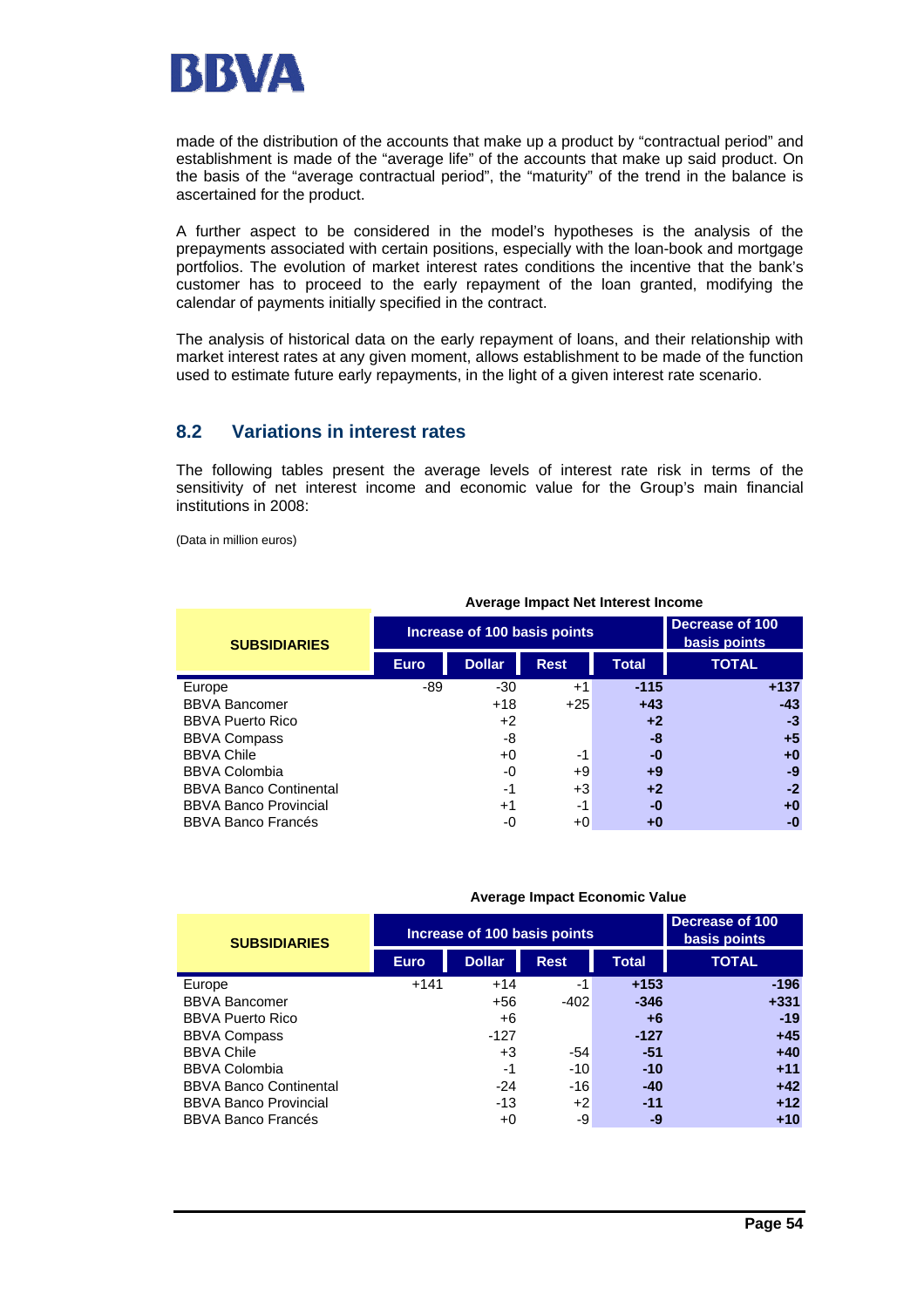

# Annex I: Entities within the Consolidation Perimeter of the Solvency Circular

There follows a list of the entities that comprise the Consolidated Group determined by the Solvency Circular, according to their treatment for capital requirements:

| <b>COMPOSING THE BBVA GROUP, AS PER THE SOLVENCY CIRCULAR</b>                                   |                                |                                                |                                              | % of Voting Rights         |            | Thous and euros ( * )<br>Subsidiary data |                          |  |
|-------------------------------------------------------------------------------------------------|--------------------------------|------------------------------------------------|----------------------------------------------|----------------------------|------------|------------------------------------------|--------------------------|--|
|                                                                                                 |                                |                                                |                                              | controlled by the Bank     |            |                                          |                          |  |
| Company                                                                                         | Location                       | Activity                                       | <b>Direct</b>                                | Indirect                   | Total      | <b>Net Carrying</b><br>Amount            | Assets as of<br>31.12.08 |  |
| ADMINISTRAD. DE FONDOS PARA EL RETIRO-BANCOMER,S.A DE C.V.                                      | MEXICO                         | <b>PENSIONS</b>                                | 18                                           | 83                         | 100        | 302,164                                  | 151,825                  |  |
| ADMINISTRADORA DE FONDOS DE PENSIONES PROVIDA(AFP PROVIDA) CHILE                                |                                | <b>PENSIONS</b>                                | 13                                           | 52                         | -64        | 191,473                                  | 340,987                  |  |
| AFP GENESIS ADMINISTRADORA DE FONDOS, S.A.                                                      | <b>ECUADOR</b>                 | <b>PENSIONS</b>                                | $\mathbf{0}$                                 | 100                        | 100        | 3,249                                    | 5,747                    |  |
| AFP HORIZONTE, S.A.<br>AFP PREVISION BBV-ADM.DE FONDOS DE PENSIONES S.A.                        | PERU                           | <b>PENSIONS</b>                                | 25<br>75                                     | <u>75</u>                  | 100        | 33,616                                   | 56,826                   |  |
| ALMACENES GENERALES DE DEPOSITO, S.A.E. DE                                                      | <b>BOLIVIA</b><br><b>SPAIN</b> | <b>PENSIONS</b><br><b>PORTFOLIO</b>            | 84                                           | 5<br>16                    | 80<br>100  | 2,063<br>12.649                          | 12,687<br>113.131        |  |
| ALTITUDE INVESTMENTS LIMITED                                                                    | UNITED KINGDOM FINANCIAL SERV. |                                                | 51                                           | $\bf{0}$                   | 51         | 225                                      | 992                      |  |
| ALTURA MARKETS, SOCIEDAD DE VALORES, S.A.                                                       | <b>SPAIN</b>                   | <b>SECURITIES</b>                              | 50                                           | $\overline{0}$             | 50         | 5,000                                    | 1,491,084                |  |
| ANIDA CARTERA SINGULAR. S.L                                                                     | <b>SPAIN</b>                   | <b>PORTFOLIO</b>                               | $\overline{0}$                               | 100                        | 100        | $\overline{0}$                           | 260                      |  |
| ANIDA GRUPO INMOBILIARIO, S.I<br>ANIDA INMOBILIARIA, S.A. DE C.V                                | <b>SPAIN</b><br>MEXICO         | <b>PORTFOLIO</b><br><b>PORTFOLIO</b>           | 100<br>$\bf{0}$                              | $\Omega$<br>100            | 100<br>100 | 198.357<br>91,316                        | 667,126<br>72,965        |  |
| APLICA SOLUCIONES ARGENTINAS, S.A.                                                              | <b>ARGENTINA</b>               | <b>SERVICES</b>                                | $\overline{0}$                               | 100                        | 100        | 1,538                                    | 3,639                    |  |
| APLICA SOLUCIONES GLOBALES, S.L.                                                                | <b>SPAIN</b>                   | <b>SERVICES</b>                                | 95                                           | 5                          | 100        | 60                                       | 66,128                   |  |
| APLICA TECNOLOGIA AVANZADA, S.A. DE C.V.                                                        | MEXICO                         | <b>SERVICES</b>                                | 100                                          | $\mathbf{0}$               | 100        | $\overline{4}$                           | 38,817                   |  |
| ARAGON CAPITAL, S.L.                                                                            | SPAIN<br><b>UNITED STATES</b>  | <b>PORTFOLIO</b>                               | 100                                          | $\overline{0}$<br>100      | 100<br>100 | 37,925<br>661.400                        | 32,901<br>666,141        |  |
| ARIZONA FINANCIAL PRODUCTS, INC<br>AUTOMERCANTIL-COMERCIO E ALUGER DE VEICULOS AUTOM., LDA.     | PORTUGAL                       | <b>FINANCIAL SERV</b><br>FINANCIAL SERV.       | $\mathbf{0}$                                 | 100                        | 100        | 7,209                                    | 60,301                   |  |
| BANCO BILBAO VIZCAYA ARGENTARIA (PANAMA), S.A                                                   | <b>PANAMA</b>                  | <b>BANKING</b>                                 | 54                                           | 45                         | 99         | 19,464                                   | 1,193,426                |  |
| BANCO BILBAO VIZCAYA ARGENTARIA (PORTUGAL), S.A                                                 | <b>PORTUGAL</b>                | <b>BANKING</b>                                 | 10                                           | 90                         | 100        | 278.916                                  | 6.903.307                |  |
| BANCO BILBAO VIZCAYA ARGENTARIA CHILE, S.A                                                      | <b>CHILE</b>                   | <b>BANKING</b>                                 | 56                                           | 12                         | 68         | 303.531                                  | 8,587,405                |  |
| BANCO BILBAO VIZCAYA ARGENTARIA PUERTO RICO<br>BANCO BILBAO VIZCAYA ARGENTARIA URUGUAY, S.A     | PUERTO RICO<br><b>URUGUAY</b>  | <b>BANKING</b><br><b>BANKING</b>               | $\bf{0}$<br>100                              | 100<br>$\overline{0}$      | 100<br>100 | 99,693<br>17,049                         | 4,317,976<br>489,055     |  |
| BANCO CONTINENTAL, S.A.                                                                         | PERU                           | <b>BANKING</b>                                 | $\bf{0}$                                     | 92                         | 92         | 470,732                                  | 7.698.528                |  |
| BANCO DE CREDITO LOCAL, S.A                                                                     | <b>SPAIN</b>                   | <b>BANKING</b>                                 | 100                                          | $\mathbf{0}$               | 100        | 509,594                                  | 11.311.890               |  |
| BANCO DE PROMOCIÓN DE NEGOCIOS, S.A                                                             | SPAIN                          | <b>BANKING</b>                                 | $\bf{0}$                                     | 100                        | 100        | 15,151                                   | 33,869                   |  |
| BANCO DEPOSITARIO BBVA, S.A                                                                     | <b>SPAIN</b>                   | <b>BANKING</b>                                 | $\bf{0}$                                     | 100                        | 100        | 1.595                                    | 898.558                  |  |
| BANCO INDUSTRIAL DE BILBAO, S.A.<br>BANCO OCCIDENTAL, S.A                                       | <b>SPAIN</b><br><b>SPAIN</b>   | <b>BANKING</b><br><b>BANKING</b>               | $\mathbf{0}$<br>49                           | 100<br>51                  | 100<br>100 | 97.220<br>15,812                         | 291,669<br>17,423        |  |
|                                                                                                 | <b>NETHERLANDS</b>             |                                                |                                              |                            |            |                                          |                          |  |
| BANCO PROVINCIAL OVERSEAS N.V.<br>BANCO PROVINCIAL S.A. - BANCO UNIVERSAL                       | <b>ANTILLES</b><br>VENEZUELA   | <b>BANKING</b><br><b>BANKING</b>               | $\boldsymbol{0}$<br>$\overline{\mathcal{L}}$ | 100<br>54                  | 100<br>56  | 26,801<br>153,859                        | 426,998<br>9,495,115     |  |
| BANCOMER FINANCIAL SERVICES ING                                                                 | UNITED STATES                  | <b>FINANCIAL SERV</b>                          | $\boldsymbol{0}$                             | 100                        | 100        | 1.90 <sup>3</sup>                        | 663                      |  |
| BANCOMER FOREIGN EXCHANGE INC                                                                   | UNITED STATES                  | <b>FINANCIAL SERV</b>                          | $\overline{0}$                               | 100                        | 100        | 4,201                                    | 5,772                    |  |
| BANCOMER PAYMENT SERVICES INC                                                                   | <b>UNITED STATES</b>           | <b>FINANCIAL SERV</b>                          | $\Omega$                                     | 100                        | 100        | 38                                       | 28                       |  |
| BANCOMER TRANSFER SERVICES, INC                                                                 | UNITED STATES                  | FINANCIAL SERV.                                | $\bf{0}$                                     | 100                        | 100        | 17,228                                   | 68,836                   |  |
| BANKERS INVESTMENT SERVICES, INC<br><b>BBV AMERICA, S.L</b>                                     | <b>UNITED STATES</b><br>SPAIN  | FINANCIAL SERV.<br><b>PORTFOLIO</b>            | $\overline{0}$<br>100                        | 100<br>$\overline{0}$      | 100<br>100 | 637<br>479,328                           | $-679$<br>889,260        |  |
| BBV SECURITIES HOLDINGS, S.A.                                                                   | <b>SPAIN</b>                   | <b>PORTFOLIO</b>                               | 100                                          | $\overline{0}$             | 100        | 13,327                                   | 47.941                   |  |
| BBVA & PARTNERS ALTERNATIVE INVESTMENT A.V., S.A.<br>BBVA ADMINISTRADORA GENERAL DE FONDOS S.A. | SPAIN                          | SECURITIES                                     | 70                                           | $\overline{0}$             | 70         | 1,331                                    | 12,592                   |  |
|                                                                                                 | <b>CHILE</b>                   | FINANCIAL SERV.                                | $\theta$                                     | 100                        | 100        | 18,388                                   | 19,309                   |  |
| BBVA ASESORIAS FINANCIERAS, S.A<br>BBVA ASSET MANAGEMENT, S.A., SGIIC                           | <b>CHILE</b><br><b>SPAIN</b>   | <b>FINANCIAL SERV</b><br><b>FINANCIAL SERV</b> | $\mathbf{0}$<br>17                           | 00<br>83                   | 99<br>100  | 13.973<br>11.436                         | 14,531<br>209.515        |  |
| BBVA BANCO DE FINANCIACION S.A.                                                                 | SPAIN                          | <b>BANKING</b>                                 | $\overline{0}$                               | 100                        | 100        | 64,200                                   | 5,765,224                |  |
| <b>BBVA BANCO FRANCES, S.A</b>                                                                  | <b>ARGENTINA</b>               | <b>BANKING</b>                                 | 46                                           | 30                         | 76         | 40.139                                   | 4.486.157                |  |
| BBVA BANCOMER ASSET MANAGEMENT INC                                                              | <b>UNITED STATES</b>           | FINANCIAL SERV.                                | $\bf{0}$                                     | 100                        | 100        |                                          |                          |  |
| BBVA BANCOMER FINANCIAL HOLDINGS, INC.                                                          | <b>UNITED STATES</b>           | PORTFOLIO                                      | $\bf{0}$                                     | 100                        | 100        | 40,350                                   | 37,567                   |  |
| BBVA BANCOMER GESTION, S.A. DE C.V<br>BBVA BANCOMER HOLDINGS CORPORATION                        | MEXICO<br>UNITED STATES        | <b>FINANCIAL SERV</b><br><b>PORTFOLIO</b>      | $\bf{0}$<br>$\bf{0}$                         | 100<br>100                 | 100<br>100 | 22,245<br>9,835                          | 37,892<br>9,835          |  |
| BBVA BANCOMER OPERADORA, S.A. DE C.V                                                            | MEXICO                         | <b>SERVICES</b>                                | $\overline{0}$                               | 100                        | 100        | 108,236                                  | 280,141                  |  |
| BBVA BANCOMER SERVICIOS ADMINISTRATIVOS, S.A. DE C.V.                                           | MEXICO                         | FINANCIAL SERV.                                | $\bf{0}$                                     | 100                        | 100        | 954                                      | 6,155                    |  |
| BBVA BANCOMER SERVICIOS, S.A                                                                    | MEXICO                         | <b>BANKING</b>                                 | $\mathbf{0}$                                 | 100                        | 100        | 453,310                                  | 475.676                  |  |
| BB VA BANCOMER USA<br>BBVA BANCOMER, S.A. DE C.V.                                               | UNITED STATES<br>MEXICO        | <b>BANKING</b><br><b>BANKING</b>               | $\overline{0}$<br>$\mathbf{0}$               | 100<br>100                 | 100<br>100 | 7.103<br>4.181.301                       | 93,620<br>59,174,003     |  |
| BBVA BRASIL BANCO DE INVESTIMENTO, S.A                                                          | <b>BRAZIL</b>                  | <b>BANKING</b>                                 | 100                                          | $\Omega$                   | 100        | 16.166                                   | 30.830                   |  |
| BBVA BROKER, CORREDURIA DE SEGUROS Y REASEGUROS, S.A                                            | <b>SPAIN</b>                   | FINANCIAL SERV                                 | 100                                          | $\bf{0}$                   | 100        | 297                                      | 23,116                   |  |
| BB VA CAPITAL FINANCE, S.A.                                                                     | <b>SPAIN</b>                   | <b>FINANCIAL SERV</b>                          | 100                                          | 0                          | 100        | 60                                       | 3,001,677                |  |
| <u>BBVA CAPITAL FUNDING, LTD</u>                                                                | CAYMAN ISLANDS                 | <b>FINANCIAL SERV</b>                          | 100                                          | $\overline{0}$             | 100<br>100 | $\mathbf{0}$                             | 1.174,864                |  |
| BBVA CARTERA DE INVERSIONES SICAV, S.A<br>BBVA COLOMBIA, S.A                                    | <b>SPAIN</b><br>COLOMBIA       | <b>VARIABLE CAPITAL</b><br><b>BANKING</b>      | 100<br>76                                    | $\bf{0}$<br>19             | 95         | 118,445<br>263,965                       | 111,651<br>6,505,196     |  |
| BB VA COMERCIALIZADORA LTDA.                                                                    | <b>CHILE</b>                   | FINANCIAL SERV.                                | $\overline{0}$                               | 100                        | 100        | $-282$                                   | 195                      |  |
| BBVA CORREDORA TECNICA DE SEGUROS BHIF LTDA                                                     | <b>CHILE</b>                   | FINANCIAL SERV                                 | $\overline{0}$                               | 100                        | 100        | 21,994                                   | 23,626                   |  |
| BBVA CORREDORES DE BOLSA, S.A                                                                   | CHILE                          | <b>SECURITIES</b>                              | $\Omega$                                     | 100                        | 100        | 22,740                                   | 160,243                  |  |
| BBVA DINERO EXPRESS, S.A.U<br>BBVA E-COMMERCE, S.A                                              | SPAIN<br><b>SPAIN</b>          | FINANCIAL SERV.<br><b>SERVICES</b>             | 100<br>100                                   | $\Omega$<br>$\overline{0}$ | 100<br>100 | 2,186<br>30.879                          | 9,658<br>35.235          |  |
| BBVA FACTORING E.F.C., S.A                                                                      | <b>SPAIN</b>                   | <b>FINANCIAL SERV</b>                          | $\Omega$                                     | 100                        | 100        | 126,447                                  | 6,786,041                |  |
| BB VA FACTORING LIMITADA                                                                        | <b>CHILE</b>                   | FINANCIAL SERV.                                | $\Omega$                                     | 100                        | 100        | 2,807                                    | 17,326                   |  |
| BBVA FIDUCIARIA , S.A                                                                           | COLOMBIA                       | FINANCIAL SERV.                                | $\overline{0}$                               | 100                        | 100        | 9,956                                    | 11,305                   |  |
| BB VA FINANCE (UK), LTD.                                                                        | UNITED KINGDOM FINANCIAL SERV. |                                                | $\Omega$                                     | 100                        | 100        | 3,324                                    | 23,168                   |  |
| BBVA FINANCE SPA<br>BBVA FINANCIAMIENTO AUTOMOTRIZ, S.A.                                        | <b>ITALY</b><br>CHILE          | FINANCIAL SERV<br><b>PORTFOLIO</b>             | 100                                          | $\bf{0}$<br>100            | 100<br>100 | 4,648<br>85,607                          | 5,460<br>85,696          |  |
|                                                                                                 |                                |                                                |                                              |                            |            |                                          |                          |  |

BBVA FINANZIA, S.P.A ITALY FINANCIAL SERV. 50 50 100 36,465 447,794 BBVA FUNDOS, S.G. DE FUNDOS DE PENSOES, S.A. PORTUGAL FINANCIAL SERV. 0 100 100 998 5,525

**ANNEX I ADDITIONAL INFORMATION ON CONSOLIDATED SUBSIDIARIES**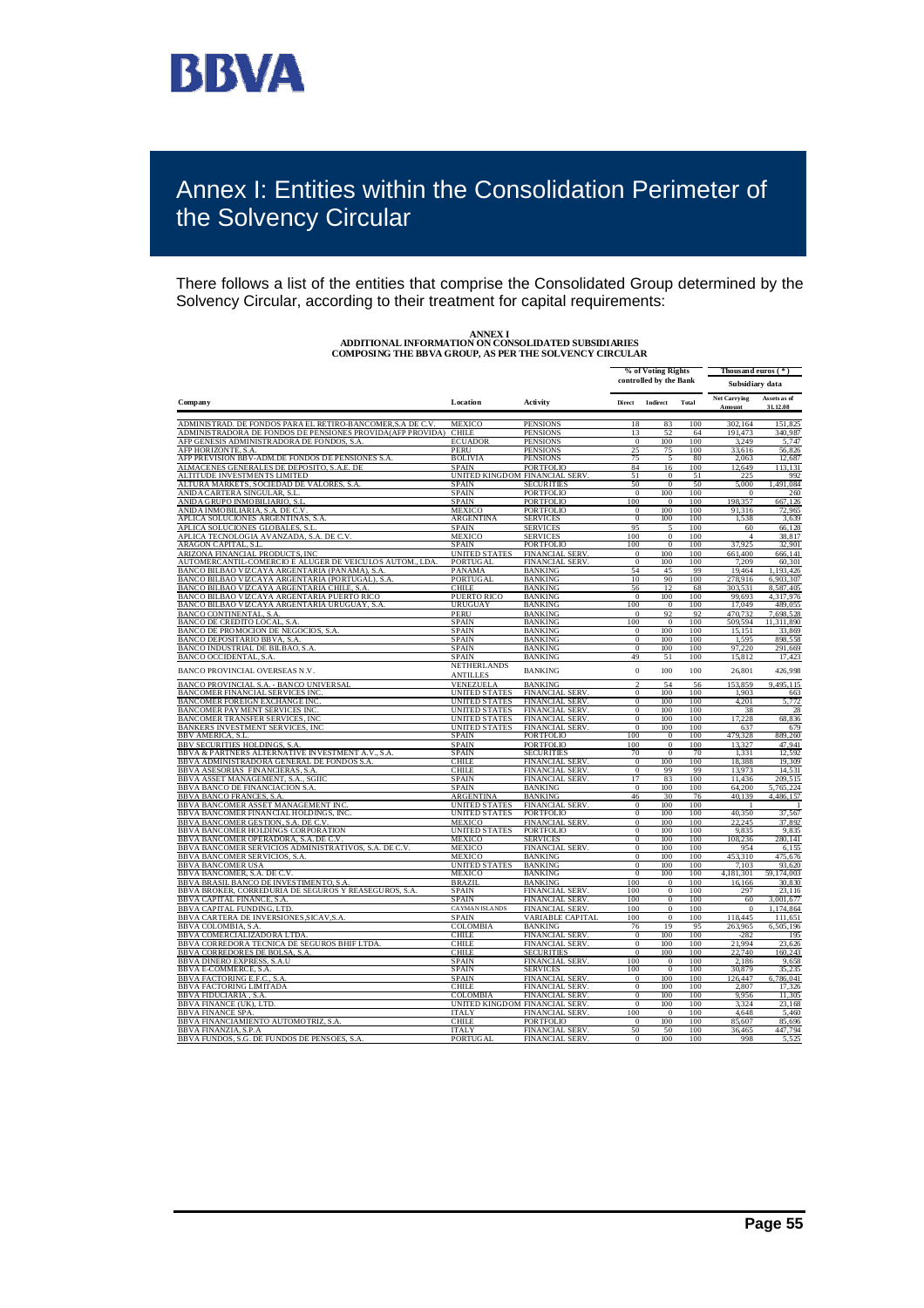

### **ANNEX I ADDITIONAL INFORMATION ON CONSOLIDATED SUBSIDIARIES COMPOSING THE BBVA GROUP, AS PER THE SOLVENCY CIRCULAR**

|                                                                                      |                            |                                    |                            | % of Voting Rights   |                 | Thousand euros (*)            |                     |  |
|--------------------------------------------------------------------------------------|----------------------------|------------------------------------|----------------------------|----------------------|-----------------|-------------------------------|---------------------|--|
|                                                                                      |                            |                                    | controlled by the Bank     |                      | Subsidiary data |                               |                     |  |
| Company                                                                              | Location                   | Acti vit v                         | <b>Direct</b>              | Indirect             | Total           | <b>Net Carrying</b><br>Amount | 31.12.08            |  |
| BBVA GEST, S.G. DE FUNDOS DE INVESTIMENTO MOBILIARIO, S.A.                           | <b>PORTUGAL</b>            | FINANCIAL SERV.                    | $\Omega$                   | 100                  | 100             | 998                           | 6.842               |  |
| <b>BBVA GLOBAL FINANCE LTD</b>                                                       | <b>CAYMAN ISLANDS</b>      | FINANCIAL SERV.                    | 100                        | $\mathbf{0}$         | 100             | $\Omega$                      | 586,894             |  |
| BBVA GLOBAL MARKETS RESEARCH, S.A.                                                   | <b>SPAIN</b>               | FINANCIAL SERV.                    | 100                        | $\overline{0}$       | 100             | 501                           | 4,728               |  |
| BBVA HORIZONTE PENSIONES Y CESANTIAS, S.A.                                           | COLOMBIA                   | <b>PENSIONS</b>                    | 79                         | 21                   | 100             | 36,879                        | 72,698              |  |
| BBVA INMOBILIARIA E INVERSIONES S.A.                                                 | <b>CHILE</b>               | REAL ESTATE INSTR.                 | $\Omega$                   | 68                   | 68              | 3.893                         | 21.428              |  |
| BBVA INSTITUICAO FINANCELCREDITO, S.A.                                               | PORTUGAL                   | FINANCIAL SERV.                    | $\overline{0}$             | 100                  | 100             | 43,626                        | 396.129             |  |
| BBVA INTERNATIONAL INVESTMENT CORPORATION                                            | PUERTO RICO                | FINANCIAL SERV.                    | 100                        | $\mathbf{0}$         | 100             | 2.769.952                     | 2.143.991           |  |
| <b>BBVA INTERNATIONAL LIMITED</b>                                                    | <b>CAYMAN ISLANDS</b>      | <b>FINANCIAL SERV</b>              | 100                        | $\overline{0}$       | 100             |                               | 509,587             |  |
| BBVA INTERNATIONAL PREFERRED, S.A.U.                                                 | <b>SPAIN</b>               | FINANCIAL SERV.                    | 100                        | $\Omega$             | 100             | 60                            | 1,929,850           |  |
| BBVA INVERSIONES CHILE, S.A.                                                         | <b>CHILE</b>               | FINANCIAL SERV.                    | 37                         | 63                   | 100             | 306,854                       | 374,617             |  |
| <b>BBVA INVESTMENTS, INC.</b>                                                        | <b>UNITED STATES</b>       | <b>FINANCIAL SERV</b>              | $\Omega$                   | 100                  | 100             | 10.921                        | 12.191              |  |
| BBVA IRELAND PUBLIC LIMITED COMPANY                                                  | <b>IRELAND</b>             | <b>FINANCIAL SERV.</b>             | 100                        | $\overline{0}$       | 100             | 180.381                       | 2,302,336           |  |
| BBVA LEASIMO - SOCIED ADE DE LOCAÇÃO FINANCEIRA, S.A.                                | <b>PORTUGAL</b>            | FINANCIAL SERV.                    | $\overline{0}$             | 100                  | 100             | 11,576                        | 42,560              |  |
| BBVA LEASING S.A. COMPAÑÍA DE FINANCIAMIENTO COMERCIAL                               | COLOMBIA                   | <b>FINANCIAL SERV.</b>             | $\Omega$                   | 100                  | 100             | 16.295                        | 52.254              |  |
| BBVA LUXINVEST, S.A.                                                                 | LUXEMBOURG                 | <b>PORTFOLIO</b>                   | 36                         | 64                   | 100             | 255,843                       | 1,529,677           |  |
| BBVA MEDIACION OPERADOR DE BANCA-SEGUROS VINCULADO, S.A.                             | <b>SPAIN</b>               | FINANCIAL SERV.                    | $\overline{0}$             | 100                  | 100             | 60                            | 89,356              |  |
| <b>BBVA PARAGUAY, S.A</b>                                                            | PARAGUAY                   | <b>BANKING</b>                     | 100                        | $\Omega$             | 100             | 22.598                        | 625,831             |  |
| BBVA PARTICIPACIONES INTERNACIONAL, S.L                                              | <b>SPAIN</b>               | <b>PORTFOLIO</b>                   | 93                         | 7                    | 100             | 273,365                       | 345,195             |  |
| BBVA PATRIMONIOS GESTORA SGIIC, S.A.                                                 | <b>SPAIN</b>               | FINANCIAL SERV.                    | 100                        | $\overline{0}$       | 100             | 3.907                         | 51,584              |  |
| BBVA PENSIONES, SA, ENTIDAD GESTORA DE FONDOS DE PENSIONES                           | <b>SPAIN</b>               | <b>PENSIONS</b>                    | 100                        | $\overline{0}$       | 100             | 12,922                        | 74,573              |  |
| BBVA PLANIFICACION PATRIMONIAL, S.L.                                                 | <b>SPAIN</b>               | <b>FINANCIAL SERV.</b>             | 80                         | 20                   | 100             |                               | 514                 |  |
| BBVA PRIVANZA (JERSEY), LTD.                                                         | CHANNEL ISLANDS            | NO ACTIVITY                        | $\mathbf{0}$               | 100                  | 100             | 20.610                        | 21,759              |  |
| BBVA PUERTO RICO HOLDING CORPORATION                                                 | PUERTO RICO                | <b>PORTFOLIO</b>                   | 100                        | $\overline{0}$       | 100             | 255,804                       | 100.177             |  |
| <b>BBVA RENTING, S.A.</b>                                                            | <b>SPAIN</b>               | FINANCIAL SERV.                    | $\overline{0}$             | 100                  | 100             | 20.976                        | 789,704             |  |
| BBVA SECURITIES INC.                                                                 | <b>UNITED STATES</b>       | FINANCIAL SERV.                    | $\overline{0}$             | 100                  | 100             | 30.267                        | 26,039              |  |
| BBVA SECURITIES OF PUERTO RICO, INC                                                  | PUERTO RICO                | FINANCIAL SERV.                    | 100                        | $\overline{0}$       | 100             | 4.726                         | 5.831               |  |
| <b>BBVA SEGUROS INC</b>                                                              | <b>PUERTO RICO</b>         | <b>FINANCIAL SERV</b>              | $\Omega$                   | 100                  | 100             | 180                           | 3.384               |  |
| BBVA SENIOR FINANCE, S.A.U                                                           | <b>SPAIN</b>               | FINANCIAL SERV.                    | 100                        | $\mathbf{0}$         | 100             | 60                            | 11,704,747          |  |
| BBVA SOCIEDAD DE LEASING INMOBILIARIO, S.A.                                          | <b>CHILE</b>               | FINANCIAL SERV.                    | $\overline{0}$             | 97                   | 97              | 9.063                         | 36,224              |  |
| BBVA SUBORDINATED CAPITAL S.A.U                                                      | <b>SPAIN</b>               | <b>FINANCIAL SERV.</b>             | 100                        | $\overline{0}$<br>60 | 100             | 130                           | 3.930.607           |  |
| BBVA SUIZA, S.A. (BBVA SWITZERLAND)                                                  | <b>SWITZERLAND</b>         | <b>BANKING</b>                     | 40                         |                      | 100             | 55,795                        | 951,366             |  |
| BBVA TRADE, S.A.<br>BBVA U.S.SENIOR S.A.U                                            | <b>SPAIN</b>               | <b>SERVICES</b><br>FINANCIAL SERV. | $\overline{0}$<br>100      | 100<br>$\mathbf{0}$  | 100<br>100      | 6,379<br>132                  | 19.177<br>5,061,163 |  |
|                                                                                      | <b>SPAIN</b>               |                                    | 100                        | $\overline{0}$       |                 | 9.417.869                     | 9,076,103           |  |
| <b>BBVA USA BANCSHARES, INC</b><br>BBVA VALORES COLOMBIA, S.A. COMISIONISTA DE BOLSA | <b>UNITED STATES</b>       | <b>PORTFOLIO</b>                   |                            | 100                  | 100<br>100      | 3.405                         | 3.991               |  |
| BBVA(SUIZA) S.A. OFICINA DE REPRESENTACION                                           | COLOMBIA<br><b>URUGUAY</b> | <b>SECURITIES</b><br>BANKING       | $\bf{0}$<br>$\overline{0}$ | 100                  | 100             | $\overline{11}$               | 2,264               |  |
| BCL INTERNATIONAL FINANCE, LTD.                                                      | <b>CAYMAN ISLANDS</b>      | FINANCIAL SERV.                    | $\overline{0}$             | 100                  | 100             | $\Omega$                      | 112,943             |  |
|                                                                                      | <b>SPAIN</b>               | NO ACTIVITY                        | $\overline{0}$             | 81                   | 81              | 9.352                         |                     |  |
| BEXCARTERA, SICAV S.A<br>BILBAO VIZCAY A AMERICA B.V.                                | NETHERLANDS                | <b>PORTFOLIO</b>                   | $\overline{0}$             | 100                  | 100             | 756,000                       | 13,526<br>483.360   |  |
| BILBAO VIZCAY A HOLDING, S.A.                                                        | <b>SPAIN</b>               | <b>PORTFOLIO</b>                   | 89                         | 11                   | 100             | 34,771                        | 201.339             |  |
| BLUE INDICO INVESTMENTS, S.L.                                                        | <b>SPAIN</b>               | <b>PORTFOLIO</b>                   | 100                        | $\mathbf{0}$         | 100             | 18.221                        | 51.060              |  |
| BROOKLINE INVESTMENTS, S.L.                                                          | <b>SPAIN</b>               | <b>PORTFOLIO</b>                   | 100                        | $\overline{0}$       | 100             | 33,969                        | 32,395              |  |
| <b>CBTRANSPORT JNC</b>                                                               | <b>UNITED STATES</b>       | <b>SERVICES</b>                    | $\Omega$                   | 100                  | 100             | 14.450                        | 17,862              |  |
|                                                                                      | <b>CHANNEL</b>             |                                    |                            |                      |                 |                               |                     |  |
| CANAL COMPANY, LTD.                                                                  | <b>ISLANDS</b>             | NO ACTIVITY                        | $\mathbf{0}$               | 100                  | 100             | 26                            | 793                 |  |
| CAPITAL INVESTMENT COUNSEL, INC                                                      | <b>UNITED STATES</b>       | <b>FINANCIAL SERV.</b>             | $\Omega$                   | 100                  | 100             | 19.439                        | 20.937              |  |
| CARTERA E INVERSIONES S.A., CIA DE                                                   | <b>SPAIN</b>               | <b>PORTFOLIO</b>                   | 100                        | $\mathbf{0}$         | 100             | 60.541                        | 217.651             |  |
| CASA DE BOLSA BBVA BANCOMER, S.A. DE C.V.                                            | <b>MEXICO</b>              | FINANCIAL SERV.                    | $\mathbf{0}$               | 100                  | 100             | 54.497                        | 67,976              |  |
| CENTRAL BANK OF THE SOUTH                                                            | <b>UNITED STATES</b>       | <b>BANKING</b>                     | $\overline{0}$             | 100                  | 100             | 1.176                         | 3.709               |  |
| CIA. GLOBAL DE MANDATOS Y REPRESENTACIONES. S.A.                                     | <b>URUGUAY</b>             | NO ACTIVITY                        | $\bf{0}$                   | 100                  | 100             | 108                           | 180                 |  |
| CIDESSA DOS, S.L.                                                                    | <b>SPAIN</b>               | <b>PORTFOLIO</b>                   | $\overline{0}$             | 100                  | 100             | 11,602                        | 11,925              |  |
| CIDESSA UNO. S.L                                                                     | <b>SPAIN</b>               | <b>PORTFOLIO</b>                   | $\Omega$                   | 100                  | 100             | 4.754                         | 690.939             |  |
| CIERVANA, S.L                                                                        | <b>SPAIN</b>               | <b>PORTFOLIO</b>                   | 100                        | $\Omega$             | 100             | 53,164                        | 68,947              |  |
| COMERCIALIZADORA CORPORATIVA SAC                                                     | PERU                       | FINANCIAL SERV.                    | $\Omega$                   | 100                  | 100             | 120                           | 272                 |  |
| COMERCIALIZADORA DE SERVICIOS FINANCIEROS, S.A.                                      | COLOMBIA                   | <b>SERVICES</b>                    | $\overline{0}$             | 100                  | 100             | 96                            | 206                 |  |
| COMPAÑIA CHILENA DE INVERSIONES, S.L                                                 | <b>SPAIN</b>               | <b>PORTFOLIO</b>                   | 100                        | $\Omega$             | 100             | 232.976                       | 173.294             |  |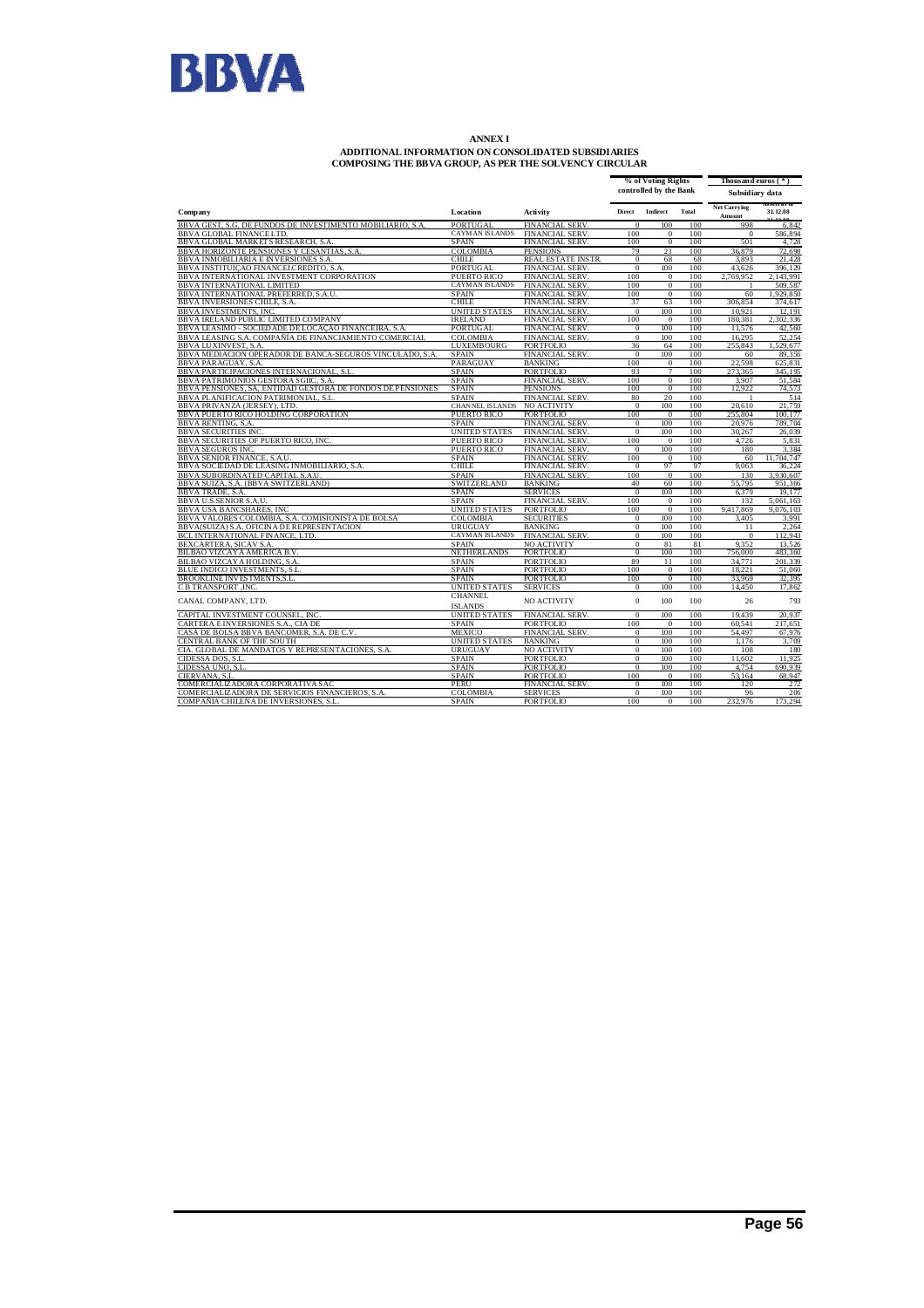

#### **ANNEX I ADDITIONAL INFORMATION ON CONSOLIDATED SUBSIDIARIES COMPOSING THE BBVA GROUP, AS PER THE SOLVENCY CIRCULAR**

|                                                                                                                               |                                              |                                           | % of Voting Rights<br>controlled by the Bank |                            | Thousand euros (*)<br>Subsidiary data |                            |                          |
|-------------------------------------------------------------------------------------------------------------------------------|----------------------------------------------|-------------------------------------------|----------------------------------------------|----------------------------|---------------------------------------|----------------------------|--------------------------|
| Company                                                                                                                       | Location                                     | Activity                                  | Direct                                       | Indirect                   | Total                                 | Net Carrying<br>Amount     | Assets as of<br>31.12.08 |
| COMPASS ASSET ACCEPTANCE COMPANY, LLC                                                                                         | <b>UNITED STATES</b>                         | FINANCIAL SERV.                           | $\mathbf{0}$                                 | 100                        | 100                                   | 341,239                    | 341,569                  |
| COMPASS AUTO RECEIVABLES CORPORATION                                                                                          | UNITED STATES                                | FINANCIAL SERV.                           | $\bf{0}$                                     | 100                        | 100                                   | 3,002                      | 3,003                    |
| COMPASS BANCSHARES, INC<br><b>COMPASS BANK</b>                                                                                | <b>UNITED STATES</b><br><b>UNITED STATES</b> | <b>PORTFOLIO</b><br><b>BANKING</b>        | $\mathbf{0}$<br>$\bf{0}$                     | 100<br>100                 | 100<br>100                            | 9.058.349<br>9,101,163     | 9,358,516<br>46,842,954  |
| COMPASS BROKERAGE, INC                                                                                                        | <b>UNITED STATES</b>                         | FINANCIAL SERV.                           | $\overline{0}$                               | 100                        | 100                                   | 22,919                     | 24,358                   |
| COMPASS CAPITAL MARKETS, INC                                                                                                  | <b>UNITED STATES</b>                         | <b>FINANCIAL SERV</b>                     | $\overline{0}$                               | 100                        | 100                                   | 5,138,466                  | 5,138,466                |
| COMPASS CONSULTING & BENEFITS, INC.                                                                                           | <b>UNITED STATES</b>                         | <b>FINANCIAL SERV</b>                     | $\Omega$                                     | 100                        | 100                                   | 12.121                     | 12,705                   |
| COMPASS FINANCIAL CORPORATION<br><b>COMPASS GP.INC</b>                                                                        | <b>UNITED STATES</b><br><b>UNITED STATES</b> | <b>FINANCIAL SERV</b><br><b>PORTFOLIO</b> | $\overline{0}$<br>$\overline{0}$             | 100<br>100                 | 100<br>100                            | 6,512<br>32.458            | 51,683<br>41,091         |
| COMPASS INSURANCE AGENCY, INC.                                                                                                | <b>UNITED STATES</b>                         | <b>FINANCIAL SERV</b>                     | $\overline{0}$                               | 100                        | 100                                   | 118.981                    | 132.232                  |
| COMPASS LIMITED PARTNER, INC.                                                                                                 | <b>UNITED STATES</b>                         | <b>PORTFOLIO</b>                          | $\mathbf{0}$                                 | 100                        | 100                                   | 4,444,607                  | 4,444,607                |
| COMPASS LOAN HOLDINGS TRS, INC                                                                                                | <b>UNITED STATES</b>                         | <b>FINANCIAL SERV</b>                     | $\overline{0}$                               | 100                        | 100                                   | 55,768                     | 58,210                   |
| <b>COMPASS MORTAGE CORPORATION</b>                                                                                            | <b>UNITED STATES</b>                         | <b>FINANCIAL SERV</b>                     | $\mathbf{0}$                                 | 100                        | 100                                   | 1.830,203                  | 1.831.372                |
| COMPASS MORTGAGE FINANCING, INC.<br>COMPASS MULTISTATE SERVICES CORPORATION                                                   | <b>UNITED STATES</b><br><b>UNITED STATES</b> | FINANCIAL SERV.<br><b>SERVICES</b>        | $\overline{0}$<br>$\overline{0}$             | 100<br>100                 | 100<br>100                            | 25<br>2.695                | 25<br>2,761              |
| COMPASS SOUTHWEST, LP                                                                                                         | <b>UNITED STATES</b>                         | <b>BANKING</b>                            | $\mathbf{0}$                                 | 100                        | 100                                   | 3,629,145                  | 3,630,558                |
| COMPASS TEXAS ACQUISITION CORPORATION                                                                                         | <b>UNITED STATES</b>                         | NO ACTIVITY                               | $\mathbf{0}$                                 | 100                        | 100                                   | 1.627                      | 1,643                    |
| COMPASS TEXAS MORTGAGE FINANCING, INC                                                                                         | <b>UNITED STATES</b>                         | FINANCIAL SERV.                           | $\Omega$                                     | 100                        | 100                                   | 25                         | 25                       |
| COMPASS TRUST II                                                                                                              | <b>UNITED STATES</b>                         | NO ACTIVITY                               | $\mathbf{0}$                                 | 100                        | 100                                   | $\mathbf{0}$               |                          |
| CONSOLIDAR A.F.J.P., S.A.                                                                                                     | <b>ARGENTINA</b>                             | <b>PENSIONS</b>                           | 46                                           | 54                         | 100                                   | 52,900                     | 58,868                   |
| CONSOLIDAR COMERCIALIZADORA, S.A.<br>CONTINENTAL BOLSA, SDAD, AGENTE DE BOLSA S.A.                                            | <b>ARGENTINA</b><br><b>PERU</b>              | FINANCIAL SERV.<br><b>SECURITIES</b>      | $\overline{0}$<br>$\mathbf{0}$               | 100<br>100                 | 100<br>100                            | 553<br>3.860               | 3,817<br>6.395           |
| CONTINENTAL DPR FINANCE COMPANY                                                                                               | <b>CAYMAN ISLANDS</b>                        | <b>FINANCIAL SERV</b>                     | $\mathbf{0}$                                 | 100                        | 100                                   | $\mathbf{0}$               | 182.651                  |
| CONTINENTAL S.A. SOCIEDAD ADMINISTRADORA DE FONDOS                                                                            | PERU                                         | <b>FINANCIAL SERV</b>                     | $\overline{0}$                               | 100                        | 100                                   | 5.021                      | 6,303                    |
| CONTINENTAL SOCIEDAD TITULIZADORA, S.A                                                                                        | PERU                                         | FINANCIAL SERV.                           | $\Omega$                                     | 100                        | 100                                   | 414                        | 453                      |
| CONTRATACION DE PERSONAL, S.A. DE C.V.                                                                                        | MEXICO                                       | <b>SERVICES</b>                           | $\mathbf{0}$                                 | 100                        | 100                                   | 1.280                      | 8,150                    |
| CORPORACION DE ALIMENTACION Y BEBIDAS, S.A.                                                                                   | <b>SPAIN</b>                                 | <b>PORTFOLIO</b>                          | $\overline{0}$                               | 100                        | 100                                   | 138,508                    | 164,531<br>1.432.107     |
| CORPORACION GENERAL FINANCIERA, S.A<br>CORPORACION INDUSTRIAL Y DE SERVICIOS, S.L                                             | <b>SPAIN</b><br><b>SPAIN</b>                 | <b>PORTFOLIO</b><br><b>PORTFOLIO</b>      | 100<br>$\mathbf{0}$                          | $\overline{0}$<br>100      | 100<br>100                            | 452.431<br>1,251           | 5,573                    |
| DESARROLLADORA Y VENDEDORA DE CASAS, S.A. DE C.V.                                                                             | MEXICO                                       | REAL ESTATE INSTR.                        | $\mathbf{0}$                                 | 100                        | 100                                   | 17                         | 17                       |
| DESITEL TECNOLOGIA Y SISTEMAS, S.A. DEC.V.                                                                                    | MEXICO                                       | <b>SERVICES</b>                           | $\overline{0}$                               | 100                        | 100                                   | 1,299                      | 1,345                    |
| DEUSTO, S.A. DE INVERSION MOBILIARIA                                                                                          | SPAIN                                        | <b>PORTFOLIO</b>                          | $\overline{0}$                               | 100                        | 100                                   | 11,492                     | 17,074                   |
| DINERO EXPRESS SERVICIOS GLOBALES, S.A.<br>ELANCHOVE, S.A.                                                                    | <b>SPAIN</b><br><b>SPAIN</b>                 | FINANCIAL SERV.<br>PORTFOLIO              | 100<br>100                                   | $\bf{0}$<br>$\overline{0}$ | 100<br>100                            | 10,421<br>1,500            | 3,807<br>3,878           |
| ESPANHOLA COMERCIAL E SERVICOS, LTDA                                                                                          | <b>BRAZII</b>                                | <b>FINANCIAL SERV</b>                     | 100                                          | $\overline{0}$             | 100                                   | $\overline{0}$             | 1.585                    |
| EUROPEA DE TITULIZACION, S.A., SDAD.GEST.DE FDOS.DE TITUL                                                                     | <b>SPAIN</b>                                 | <b>FINANCIAL SERV</b>                     | 86                                           | $\overline{0}$             | 86                                    | 1,815                      | 11,599                   |
| FIDEIC. Nº.711, EN BANCO INVEX, S.A. INSTITUCION DE BANCA                                                                     | MEXICO                                       | FINANCIAL SERV                            | $\bf{0}$                                     | 100                        | 100                                   | $\Omega$                   | 124,766                  |
| FIDEICOMISO 29764-8 SOCIO LIQUIDADOR POSICION DE TERCEROS                                                                     | MEXICO                                       | FINANCIAL SERV.                           | $\mathbf{0}$                                 | 100                        | 100                                   | 28,422                     | 28,970                   |
| FIDEICOMISO 474031 MANEJO DE GARANTIAS                                                                                        | MEXICO                                       | FINANCIAL SERV                            | $\mathbf{0}$                                 | 100                        | 100                                   |                            |                          |
| FIDEICOMISO BBVA BANCOMER SERVICIOS Nº F/47433-8, S.A.<br><b>FIDEICOMISO INVEX 228</b>                                        | MEXICO<br>MEXICO                             | FINANCIAL SERV.<br><b>FINANCIAL SERV</b>  | $\overline{0}$<br>$\mathbf{0}$               | 100<br>100                 | 100<br>100                            | 32,442<br>$\Omega$         | 51,540<br>$\mathbf{0}$   |
| FIDEICOMISO INVEX 367                                                                                                         | MEXICO                                       | FINANCIAL SERV                            | $\bf{0}$                                     | 100                        | 100                                   | $\mathbf{0}$               | $\overline{0}$           |
| FIDEICOMISO INVEX 393                                                                                                         | MEXICO                                       | FINANCIAL SERV                            | $\mathbf{0}$                                 | 100                        | 100                                   | $\mathbf{0}$               | $\bf{0}$                 |
| <b>FIDEICOMISO INVEX 411</b>                                                                                                  | <b>MEXICO</b>                                | <b>FINANCIAL SERV</b>                     | $\mathbf{0}$                                 | 100                        | 100                                   | $\mathbf{0}$               | $\overline{0}$           |
| FIDEICOMISO Nº.402900-5 ADMINISTRACION DE INMUEBLES                                                                           | <b>MEXICO</b>                                | <b>FINANCIAL SERV</b>                     | $\Omega$                                     | 100                        | 100                                   | 2.631                      | 2.580                    |
| FIDEICOMISO Nº.752 EN BANCO INVEX, S.A., INSTITUCION DE BANCA<br>FIDEICOMISO Nº.781en BANCO INVEX, S.A., INSTITUCION DE BANCA | MEXICO<br>MEXICO                             | FINANCIAL SERV.<br><b>FINANCIAL SERV</b>  | $\overline{0}$<br>$\overline{0}$             | 100<br>100                 | 100<br>100                            | $\bf{0}$<br>$\overline{0}$ | 55,999<br>287,718        |
| FIDEICOMISO Nº.847 EN BANCO INVEX, S.A., INSTITUCION DE BANCA                                                                 | MEXICO                                       | <b>FINANCIAL SERV</b>                     | $\overline{0}$                               | 100                        | 100                                   | 25                         | 301,319                  |
| FIDEICOMISO SOCIO LIQUIDADOR DE OP.FINANC.DERIVADAS                                                                           | MEXICO                                       | <b>FINANCIAL SERV</b>                     | $\overline{0}$                               | 100                        | 100                                   | 16.692                     | 17,476                   |
| FINANCIERA AYUDAMOS S.A. DE C.V., SOFOMER                                                                                     | MEXICO                                       | <b>FINANCIAL SERV</b>                     | $\overline{0}$                               | 100                        | 100                                   | 4.616                      | 4,960                    |
| FINANCIERA ESPAÑOLA, S.A                                                                                                      | <b>SPAIN</b>                                 | <b>PORTFOLIO</b>                          | 86                                           | 14                         | 100                                   | 4.522                      | 6,812                    |
| FINANZIA, BANCO DE CREDITO, S.A.<br>FRANCES ADMINISTRADORA DE INVERSIONES, S.A.                                               | <b>SPAIN</b><br><b>ARGENTINA</b>             | <b>BANKING</b><br><b>FINANCIAL SERV</b>   | $\overline{0}$<br>$\overline{0}$             | 100<br>100                 | 100<br>100                            | 56,203<br>5.912            | 7,403,407<br>9.52        |
| FRANCES VALORES SOCIEDAD DE BOLSA, S.A.                                                                                       | <b>ARGENTINA</b>                             | <b>FINANCIAL SERV</b>                     | $\overline{0}$                               | 100                        | 100                                   | 2.133                      | 2.652                    |
| <b>GENTE BBVA, S.A.</b>                                                                                                       | <b>CHILE</b>                                 | FINANCIAL SERV.                           | $\bf{0}$                                     | 100                        | 100                                   | $-243$                     | 5,790                    |
| GESTION DE PREVISION Y PENSIONES, S.A.                                                                                        | <b>SPAIN</b>                                 | <b>PENSIONS</b>                           | 60                                           | $\Omega$                   | 60                                    | 8,830                      | 26,532                   |
| <b>GESTION Y ADMINISTRACION DE RECIBOS, S.A.</b>                                                                              | <b>SPAIN</b>                                 | <b>SERVICES</b>                           | $\mathbf{0}$                                 | 100                        | 100                                   | 150                        | 2.763                    |
| <b>GRAN JORGE JUAN, S.A</b><br><b>GRANFIDUCIARIA</b>                                                                          | <b>SPAIN</b><br>COLOMBIA                     | <b>REAL ESTATE</b><br>FINANCIAL SERV.     | 100<br>$\bf{0}$                              | $\overline{0}$<br>90       | 100<br>90                             | 110.115<br>$\Omega$        | 494.296<br>245           |
| GRELAR GALICIA, S.A.                                                                                                          | <b>SPAIN</b>                                 | PORTFOLIO                                 | $\overline{0}$                               | 100                        | 100                                   | 4,500                      | 4,687                    |
| GRUPO FINANCIERO BBVA BANCOMER, S.A. DE C.V                                                                                   | MEXICO                                       | FINANCIAL SERV.                           | 49                                           | 51                         | 100                                   | 6,050,885                  | 5,603,415                |
| HIPOTECARIA NACIONAL MEXICANA INCORPORATED                                                                                    | <b>UNITED STATES</b>                         | REAL ESTATE INSTR.                        | $\boldsymbol{0}$                             | 100                        | 100                                   | 206                        | 315                      |
| HIPOTECARIA NACIONAL, S.A. DE C.V.                                                                                            | MEXICO                                       | FINANCIAL SERV.                           | $\overline{0}$                               | 100                        | 100                                   | 202,262                    | 219,458                  |
| HOLDING CONTINENTAL, S.A.<br>HOLDING DE PARTICIPACIONES INDUSTRIALES 2000, S.A.                                               | PERU<br><b>SPAIN</b>                         | <b>PORTFOLIO</b><br><b>PORTFOLIO</b>      | 50<br>$\overline{0}$                         | $\overline{0}$<br>100      | 50<br>100                             | 123,678<br>3,618           | 504,399<br>4,470         |
| HOMEOWNERS LOAN CORPORATION                                                                                                   | <b>UNITED STATES</b>                         | FINANCIAL SERV.                           | $\overline{0}$                               | 100                        | 100                                   | 7,684                      | 8.987                    |
| HUMAN RESOURCES PROVIDER                                                                                                      | <b>UNITED STATES</b>                         | <b>SERVICES</b>                           | $\overline{0}$                               | 100                        | 100                                   | 1.131.354                  | 1,131,402                |
| HUMAN RESOURCES SUPPORT, INC                                                                                                  | <b>UNITED STATES</b>                         | <b>SERVICES</b>                           | $\boldsymbol{0}$                             | 100                        | 100                                   | 1,130,007                  | 1,133,128                |
| HYDROX HOLDINGS, INC                                                                                                          | <b>UNITED STATES</b>                         | NO ACTIVITY                               | $\overline{0}$                               | 100                        | 100                                   |                            |                          |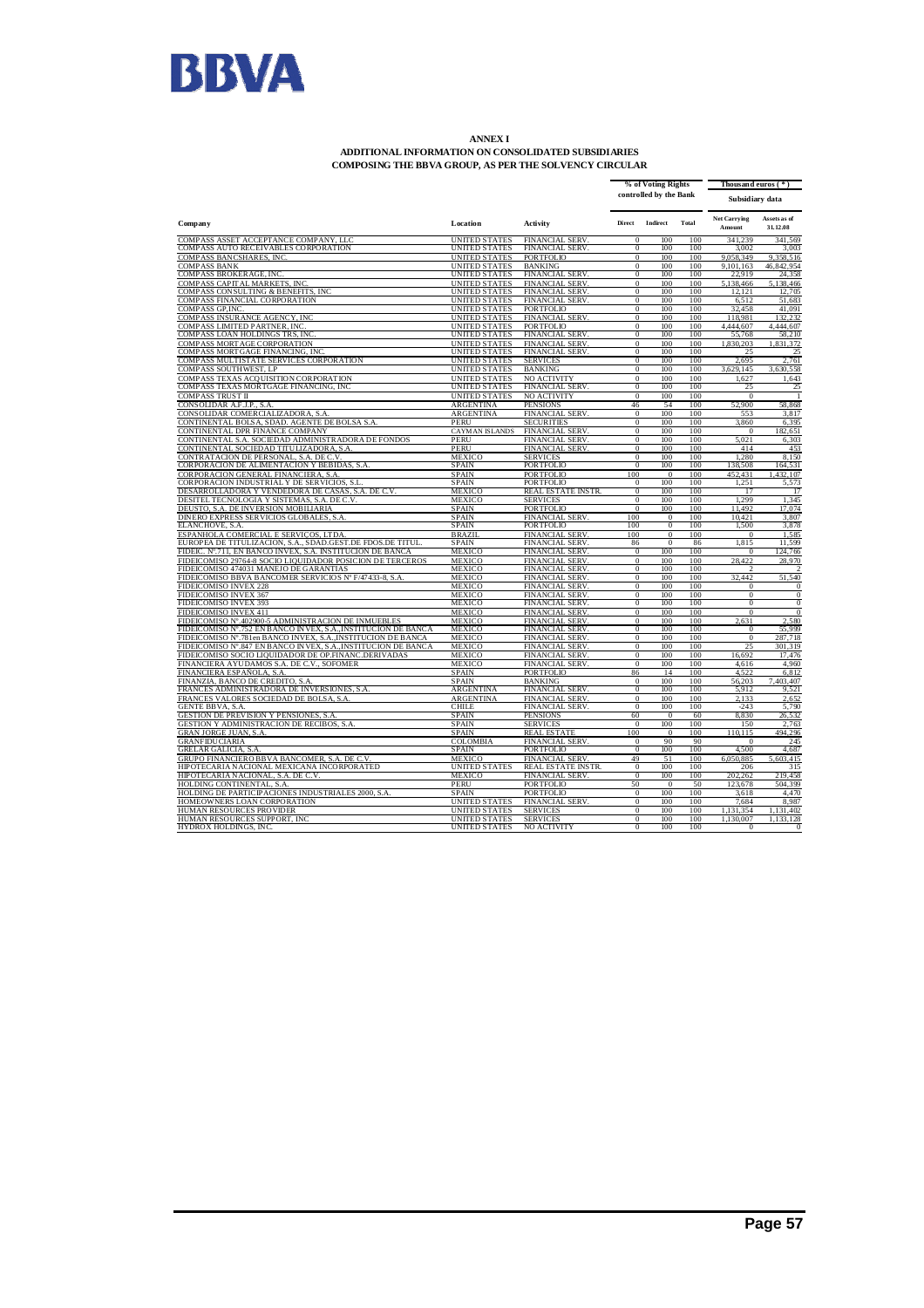

#### **ADDITIONAL INFORMATION ON CONSOLIDATED SUBSIDIARIES COMPOSING THE BBVA GROUP, AS PER THE SOLVENCY CIRCULAR ANNEX I**

| % of Voting Rights<br>Thousand euros $(*)$<br>controlled by the Bank<br>Subsidiary data<br><b>Net Carrying</b><br>Assets as of<br>Direct Indirect<br>Total<br>Location<br>Activity<br>Company<br>31.12.08<br>Amount<br>FINANCIAL SERV.<br><b>SPAIN</b><br>7.290<br>$\Omega$<br>84<br>84<br>9.641<br>1,737<br><b>IBERNEGOCIO DE TRADE, S.L.</b><br><b>SPAIN</b><br><b>SERVICES</b><br>$\Omega$<br>100<br>100<br>1,586<br>3,239<br>REAL ESTATE INSTR.<br>2,886<br>INMOBILIARIA ASUDI, S.A.<br><b>SPAIN</b><br>$\bf{0}$<br>100<br>100<br>7.252<br>INMUEBLES Y RECUPERACIONES CONTINENTAL, S.A.<br><b>REAL ESTATE INSTR.</b><br>3.586<br>PERU<br>$\overline{0}$<br>100<br>100<br>520<br><b>INVERAHORRO, S.L</b><br><b>SPAIN</b><br><b>PORTFOLIO</b><br>100<br>$\Omega$<br>100<br>474<br><b>NETHERLANDS</b><br>INVERSIONES BANPRO INTERNATIONAL INC. N.V.<br><b>PORTFOLIO</b><br>48<br>$\mathbf{0}$<br>48<br>11,390<br>29,312<br><b>ANTILLES</b><br>1.307<br>1.159<br><b>INVERSIONES BAPROBA, C.A.</b><br>VENEZUELA<br><b>FINANCIAL SERV</b><br>100<br>$\mathbf{0}$<br>100<br><b>INVERSORA OTAR, S.A</b><br>ARGENTINA<br><b>PORTFOLIO</b><br>100<br>100<br>2,156<br>40,876<br>$\Omega$<br>10,016<br>10,480<br>INVESCO MANAGEMENT Nº 1, S.A.<br><b>LUXEMBOURG</b><br>FINANCIAL SERV.<br>$\mathbf{0}$<br>100<br>100<br>11,334<br>INVESCO MANAGEMENT Nº 2, S.A.<br><b>LUXEMBOURG</b><br><b>FINANCIAL SERV</b><br>$\overline{0}$<br>100<br>100<br>$\Omega$<br>LIQUIDITY ADVISORS, L.P<br><b>UNITED STATES</b><br><b>FINANCIAL SERV</b><br>853,671<br>$\Omega$<br>100<br>100<br>851,032<br>MERCURY TRUST LIMITED<br><b>CAYMAN ISLANDS</b><br><b>FINANCIAL SERV</b><br>$\bf{0}$<br>100<br>100<br>3,786<br>3,820<br>4.184<br>$\Omega$<br>100<br>100<br>46<br>MILANO GESTIONI, SRL<br><b>ITALY</b><br><b>REAL ESTATE INSTR</b><br>17,890<br>MISAPRE, S.A. DE C.V.<br>MEXICO<br>FINANCIAL SERV.<br>$\overline{0}$<br>100<br>100<br>9,793<br>MULTIVAL, S.A.<br>SPAIN<br>PORTFOLIO<br>$\bf{0}$<br>100<br>100<br>67<br>234<br>9,950<br>100<br>100<br>OCCIVAL, S.A.<br><b>SPAIN</b><br>NO ACTIVITY<br>$\overline{0}$<br>8,211<br>REAL ESTATE INSTR.<br>100<br>49,153<br>53,520<br>OPCION VOLCAN, S.A.<br>MEXICO<br>100<br>$\mathbf{0}$<br>OPPLUS OPERACIONES Y SERVICIOS, S.A.<br>100<br>13,264<br><b>SPAIN</b><br><b>SERVICES</b><br>100<br>$\overline{0}$<br>1.067<br>1.191<br><b>OPPLUS S.A.C</b><br>PERU<br><b>SERVICES</b><br>$\mathbf{0}$<br>100<br>100<br>196<br>PALADIN BROKERAGE SOLUTIONS, INC<br>8,769<br><b>UNITED STATES</b><br>FINANCIAL SERV.<br>$\Omega$<br>100<br>100<br>8,454<br>PARTICIPACIONES ARENAL, S.L.<br>NO ACTIVITY<br>$\overline{0}$<br>100<br>6,458<br>7.922<br><b>SPAIN</b><br>100<br><b>UNITED STATES</b><br><b>FINANCIAL SERV</b><br>$\overline{0}$<br>100<br>100<br>571.034<br>589,469<br>13,732<br><b>UNITED STATES</b><br><b>FINANCIAL SERV</b><br>100<br>100<br>12,558<br>$\Omega$<br>53<br>PI HOLDINGS NO. 3. INC.<br><b>UNITED STATES</b><br><b>FINANCIAL SERV.</b><br>$\overline{0}$<br>100<br>100<br>53<br>PI HOLDINGS NO. 4, INC<br><b>UNITED STATES</b><br><b>FINANCIAL SERV</b><br>$\mathbf{0}$<br>100<br>100<br>2,466<br>2,143<br>PORT ARTHUR ABSTRACT & TITLE COMPANY<br>$\overline{0}$<br><b>UNITED STATES</b><br><b>FINANCIAL SERV</b><br>100<br>100<br>PREMEXSA, S.A. DE C.V.<br>MEXICO<br><b>FINANCIAL SERV</b><br>$\overline{0}$<br>100<br>100<br>375<br>679<br>PRESTACIONES ADMINISTRATIVAS LIMITADA - PROEX LIMITADA<br><b>FINANCIAL SERV</b><br>$\overline{0}$<br>100<br>100<br>80<br>635<br><b>CHILE</b><br>PROMOCION EMPRESARIAL XX, S.A.<br><b>SPAIN</b><br><b>PORTFOLIO</b><br>100<br>100<br>1.522<br>12.728<br>$\Omega$<br>29,520<br>PROVIDA INTERNACIONAL, S.A<br>100<br>100<br>29,453<br><b>CHILE</b><br><b>PENSIONS</b><br>$\Omega$<br>PROVINCIAL DE VALORES CASA DE BOLSA, C.A.<br>VENEZUELA<br><b>FINANCIAL SERV</b><br>90<br>90<br>10,550<br>$\overline{0}$<br>2,561<br>2,321<br>PROVINCIAL SDAD.ADMIN.DE ENTIDADES DE INV.COLECTIVA, C.A<br>VENEZUELA<br><b>FINANCIAL SERV</b><br>$\mathbf{0}$<br>100<br>100<br>2.336<br>2,284<br>$\overline{0}$<br>490<br>PROVIVIENDA, ENTIDAD RECAUDADORA Y ADMIN.DE APORTES, S.A.<br><b>BOLIVIA</b><br>S.G.F.PENSIONES<br>100<br>100<br>125<br>PROXIMA ALFA INVESTMENTS (IRELAND) LIMITED<br><b>FINANCIAL SERV</b><br>$\overline{0}$<br>100<br>100<br>125<br><b>IRELAND</b><br>PROXIMA ALFA INVESTMENTS (UK) LLP<br>UNITED KINGDOM FINANCIAL SERV<br>51<br>51<br>1,397<br>$\Omega$<br>$\Omega$<br>24,803<br>PROXIMA ALFA INVESTMENTS (USA) LLC<br><b>UNITED STATES</b><br>FINANCIAL SERV.<br>$\bf{0}$<br>100<br>100<br>$\bf{0}$<br>PROXIMA ALFA INVESTMENTS HOLDINGS (USA) II INC<br><b>UNITED STATES</b><br>PORTFOLIO<br>$\overline{0}$<br>100<br>100<br>$\overline{0}$<br>$\overline{4}$<br>390<br>PROXIMA ALFA INVESTMENTS HOLDINGS (USA) INC.<br><b>UNITED STATES</b><br><b>PORTFOLIO</b><br>$\mathbf{0}$<br>100<br>100<br>344<br>PROXIMA ALFA INVESTMENTS, SGIIC S.A<br>SPAIN<br><b>FINANCIAL SERV</b><br>100<br>$\bf{0}$<br>100<br>16,785<br>15,848<br>PROXIMA ALFA MANAGING MEMBER LLC<br>100<br><b>UNITED STATES</b><br>FINANCIAL SERV.<br>100<br>$\Omega$<br>-1<br>2.292<br>1,852<br>PROXIMA ALFA SERVICES LTD.<br>UNITED KINGDOM FINANCIAL SERV<br>$\overline{0}$<br>100<br>100<br><b>VENTURE CAPITAL</b><br>155,700<br>145,411<br><b>SPAIN</b><br>100<br>$\Omega$<br>100<br>100<br>SPAIN<br>PORTFOLIO<br>$\mathbf{0}$<br>100<br>3,148<br>8,327<br>RIVER OAKS BANK BUILDING, INC.<br>100<br>15,924<br><b>UNITED STATES</b><br>REAL ESTATE INSTR.<br>$\bf{0}$<br>100<br>14,977<br>7,454<br>RIVERWAY HOLDINGS CAPITAL TRUST I<br><b>UNITED STATES</b><br><b>FINANCIAL SERV</b><br>$\bf{0}$<br>100<br>100<br>223<br>S.GESTORA FONDO PUBL.REGUL.MERCADO HIPOTECARIO, S.A<br>FINANCIAL SERV<br>77<br>$\bf{0}$<br>77<br>138<br>213<br><b>SPAIN</b><br>3,661<br><b>BELGIUM</b><br>$\overline{0}$<br>100<br>100<br>3,416<br>SCALDIS FINANCE, S.A.<br><b>PORTFOLIO</b><br>SERVICIOS CORPORATIVOS BANCOMER, S.A. DE C.V<br>MEXICO<br><b>SERVICES</b><br>100<br>100<br>90<br>3.161<br>$\Omega$<br>SERVICIOS EXTERNOS DE APOYO EMPRESARIAL, S.A DE C.V.<br><b>MEXICO</b><br><b>SERVICES</b><br>$\overline{0}$<br>100<br>100<br>2.310<br>4,423<br>UNITED KINGDOM SERVICES<br>SMARTS PREAD LIMITED (UK)<br>$\Omega$<br>64<br>64<br>$\Omega$<br>$\overline{1}$<br>SOCIEDAD DE ESTUDIOS Y ANALISIS FINANC., S.A.<br>100<br>100<br>195,905<br>COMMERCIAL<br>$\overline{0}$<br>114518<br>SPAIN<br>SOUTHEAST TEXAS TITLE COMPANY<br><b>UNITED STATES</b><br><b>FINANCIAL SERV</b><br>938<br>$\Omega$<br>100<br>100<br>699<br>37,451<br>21.923<br>SPORT CLUB 18, S.A.<br><b>SPAIN</b><br><b>PORTFOLIO</b><br>100<br>$\overline{0}$<br>100<br>UNITED STATES<br><b>FINANCIAL SERV</b><br>100<br>100<br>3.653<br>3.816<br>$\overline{0}$<br>STATE NATIONAL CAPITAL TRUST I<br>UNITED STATES<br><b>FINANCIAL SERV</b><br>$\overline{0}$<br>100<br>100<br>338<br>11.117<br>STATE NATIONAL PROPERTIES LLC<br><b>UNITED STATES</b><br>FINANCIAL SERV.<br>$\bf{0}$<br>100<br>100<br>13<br>14<br>7,423<br>STATE NATIONAL STATUTORY TRUST II<br>100<br>100<br>223<br><b>UNITED STATES</b><br>FINANCIAL SERV<br>$\overline{0}$<br>20.363<br>21,152<br>STAVIS MARGOLIS ADVISORY SERVICES, INC.<br><b>UNITED STATES</b><br><b>FINANCIAL SERV</b><br>$\overline{0}$<br>100<br>100<br><b>UNITED STATES</b><br>NO ACTIVITY<br>$\mathbf{0}$<br>100<br>100<br>$\mathbf{1}$<br>$\overline{1}$<br>100<br>843.680<br>TEXAS LOAN SERVICES, LP.<br><b>UNITED STATES</b><br>FINANCIAL SERV.<br>$\overline{0}$<br>100<br>842.681<br>TEXAS REGIONAL STATUTORY TRUST I<br>UNITED STATES<br>37,117<br><b>FINANCIAL SERV</b><br>$\overline{0}$<br>100<br>100<br>1,114<br>TEXASBANC CAPITAL TRUST I<br>18,751<br><b>UNITED STATES</b><br><b>FINANCIAL SERV</b><br>100<br>$\mathbf{0}$<br>100<br>563<br>$\overline{0}$<br>100<br>2,674<br><b>TRANSITORY CO</b><br>PANAMA<br><b>REAL ESTATE INSTR</b><br>100<br>135<br><b>TSB PROPERTIES, INC</b><br><b>UNITED STATES</b><br>REAL ESTATE INSTR.<br>0<br>762<br>100<br>100<br>$-1,419$<br>TUCSON LOAN HOLDINGS, INC<br><b>UNITED STATES</b><br>FINANCIAL SERV.<br>$\overline{0}$<br>100<br>100<br>553,469<br>553,549<br>299<br><b>UNITED STATES</b><br>100<br>100<br>TWOENC, INC.<br><b>FINANCIAL SERV</b><br>$\mathbf{0}$<br>$-357$<br>UNIDAD DE AVALUOS MEXICO S.A. DE C.V<br>$\mathbf{0}$<br>100<br>100<br>1,593<br>MEXICO<br>FINANCIAL SERV<br>1,163<br>UNIVERSALIDAD - BANCO GRANAHORRAR<br>COLOMBIA<br><b>FINANCIAL SERV</b><br>$\overline{0}$<br>100<br>100<br>5,464<br>$\theta$<br>3.645<br>UNIVERSALIDAD "E5"<br><b>COLOMBIA</b><br><b>FINANCIAL SERV</b><br>$\bf{0}$<br>100<br>100<br>$\bf{0}$<br>174,751<br>1,296,768<br>67<br>33<br>100<br>UNO-E BANK, S.A.<br><b>SPAIN</b><br><b>BANKING</b><br>VALANZA CAPITAL RIESGO S.G.E.C.R. S.A. UNIPERSONAL<br>SPAIN<br><b>VENTURE CAPITAL</b><br>100<br>$\overline{0}$<br>100<br>1,200<br>8,863<br>VALLEY MORTGAGE COMPANY, INC.<br><b>UNITED STATES</b><br>NO ACTIVITY<br>100<br>100<br>$\Omega$<br>(*) Information on foreign companies at exchange rate on $31.12.08$ | COMI OSIAG THE BB VA GROUI, AS I ER THE SOLVEAUT UIRCULAR |  |  |  |  |  |  |
|----------------------------------------------------------------------------------------------------------------------------------------------------------------------------------------------------------------------------------------------------------------------------------------------------------------------------------------------------------------------------------------------------------------------------------------------------------------------------------------------------------------------------------------------------------------------------------------------------------------------------------------------------------------------------------------------------------------------------------------------------------------------------------------------------------------------------------------------------------------------------------------------------------------------------------------------------------------------------------------------------------------------------------------------------------------------------------------------------------------------------------------------------------------------------------------------------------------------------------------------------------------------------------------------------------------------------------------------------------------------------------------------------------------------------------------------------------------------------------------------------------------------------------------------------------------------------------------------------------------------------------------------------------------------------------------------------------------------------------------------------------------------------------------------------------------------------------------------------------------------------------------------------------------------------------------------------------------------------------------------------------------------------------------------------------------------------------------------------------------------------------------------------------------------------------------------------------------------------------------------------------------------------------------------------------------------------------------------------------------------------------------------------------------------------------------------------------------------------------------------------------------------------------------------------------------------------------------------------------------------------------------------------------------------------------------------------------------------------------------------------------------------------------------------------------------------------------------------------------------------------------------------------------------------------------------------------------------------------------------------------------------------------------------------------------------------------------------------------------------------------------------------------------------------------------------------------------------------------------------------------------------------------------------------------------------------------------------------------------------------------------------------------------------------------------------------------------------------------------------------------------------------------------------------------------------------------------------------------------------------------------------------------------------------------------------------------------------------------------------------------------------------------------------------------------------------------------------------------------------------------------------------------------------------------------------------------------------------------------------------------------------------------------------------------------------------------------------------------------------------------------------------------------------------------------------------------------------------------------------------------------------------------------------------------------------------------------------------------------------------------------------------------------------------------------------------------------------------------------------------------------------------------------------------------------------------------------------------------------------------------------------------------------------------------------------------------------------------------------------------------------------------------------------------------------------------------------------------------------------------------------------------------------------------------------------------------------------------------------------------------------------------------------------------------------------------------------------------------------------------------------------------------------------------------------------------------------------------------------------------------------------------------------------------------------------------------------------------------------------------------------------------------------------------------------------------------------------------------------------------------------------------------------------------------------------------------------------------------------------------------------------------------------------------------------------------------------------------------------------------------------------------------------------------------------------------------------------------------------------------------------------------------------------------------------------------------------------------------------------------------------------------------------------------------------------------------------------------------------------------------------------------------------------------------------------------------------------------------------------------------------------------------------------------------------------------------------------------------------------------------------------------------------------------------------------------------------------------------------------------------------------------------------------------------------------------------------------------------------------------------------------------------------------------------------------------------------------------------------------------------------------------------------------------------------------------------------------------------------------------------------------------------------------------------------------------------------------------------------------------------------------------------------------------------------------------------------------------------------------------------------------------------------------------------------------------------------------------------------------------------------------------------------------------------------------------------------------------------------------------------------------------------------------------------------------------------------------------------------------------------------------------------------------------------------------------------------------------------------------------------------------------------------------------------------------------------------------------------------------------------------------------------------------------------------------------------------------------------------------------------------------------------------------------------------------------------------------------------------------------------------------------------------------------------------------------------------------------------------------------------------------------------------------------------------------------------------------------------------------------------------------------------------------------------------------------------------------------------------------------------------------------------------------------------------------------------------------------------------------------------------------------------------------------------------------------------------------------------------------------------------------------------------------------------------------------------------------------------------------------------------------------------------------------------------------------------------------------------------------------------------------------------------------------------------------------------------------------------------------------------------------------------------------------------------------------------------------------------------------------|-----------------------------------------------------------|--|--|--|--|--|--|
|                                                                                                                                                                                                                                                                                                                                                                                                                                                                                                                                                                                                                                                                                                                                                                                                                                                                                                                                                                                                                                                                                                                                                                                                                                                                                                                                                                                                                                                                                                                                                                                                                                                                                                                                                                                                                                                                                                                                                                                                                                                                                                                                                                                                                                                                                                                                                                                                                                                                                                                                                                                                                                                                                                                                                                                                                                                                                                                                                                                                                                                                                                                                                                                                                                                                                                                                                                                                                                                                                                                                                                                                                                                                                                                                                                                                                                                                                                                                                                                                                                                                                                                                                                                                                                                                                                                                                                                                                                                                                                                                                                                                                                                                                                                                                                                                                                                                                                                                                                                                                                                                                                                                                                                                                                                                                                                                                                                                                                                                                                                                                                                                                                                                                                                                                                                                                                                                                                                                                                                                                                                                                                                                                                                                                                                                                                                                                                                                                                                                                                                                                                                                                                                                                                                                                                                                                                                                                                                                                                                                                                                                                                                                                                                                                                                                                                                                                                                                                                                                                                                                                                                                                                                                                                                                                                                                                                                                                                                                                                                                                                                                                                                                                                                                                                                                                                                                                                                                                                                                                                                                                                                                                                                                                                                                                                                                                                                                                                                                                                                                                                                                                                                      |                                                           |  |  |  |  |  |  |
|                                                                                                                                                                                                                                                                                                                                                                                                                                                                                                                                                                                                                                                                                                                                                                                                                                                                                                                                                                                                                                                                                                                                                                                                                                                                                                                                                                                                                                                                                                                                                                                                                                                                                                                                                                                                                                                                                                                                                                                                                                                                                                                                                                                                                                                                                                                                                                                                                                                                                                                                                                                                                                                                                                                                                                                                                                                                                                                                                                                                                                                                                                                                                                                                                                                                                                                                                                                                                                                                                                                                                                                                                                                                                                                                                                                                                                                                                                                                                                                                                                                                                                                                                                                                                                                                                                                                                                                                                                                                                                                                                                                                                                                                                                                                                                                                                                                                                                                                                                                                                                                                                                                                                                                                                                                                                                                                                                                                                                                                                                                                                                                                                                                                                                                                                                                                                                                                                                                                                                                                                                                                                                                                                                                                                                                                                                                                                                                                                                                                                                                                                                                                                                                                                                                                                                                                                                                                                                                                                                                                                                                                                                                                                                                                                                                                                                                                                                                                                                                                                                                                                                                                                                                                                                                                                                                                                                                                                                                                                                                                                                                                                                                                                                                                                                                                                                                                                                                                                                                                                                                                                                                                                                                                                                                                                                                                                                                                                                                                                                                                                                                                                                                      |                                                           |  |  |  |  |  |  |
|                                                                                                                                                                                                                                                                                                                                                                                                                                                                                                                                                                                                                                                                                                                                                                                                                                                                                                                                                                                                                                                                                                                                                                                                                                                                                                                                                                                                                                                                                                                                                                                                                                                                                                                                                                                                                                                                                                                                                                                                                                                                                                                                                                                                                                                                                                                                                                                                                                                                                                                                                                                                                                                                                                                                                                                                                                                                                                                                                                                                                                                                                                                                                                                                                                                                                                                                                                                                                                                                                                                                                                                                                                                                                                                                                                                                                                                                                                                                                                                                                                                                                                                                                                                                                                                                                                                                                                                                                                                                                                                                                                                                                                                                                                                                                                                                                                                                                                                                                                                                                                                                                                                                                                                                                                                                                                                                                                                                                                                                                                                                                                                                                                                                                                                                                                                                                                                                                                                                                                                                                                                                                                                                                                                                                                                                                                                                                                                                                                                                                                                                                                                                                                                                                                                                                                                                                                                                                                                                                                                                                                                                                                                                                                                                                                                                                                                                                                                                                                                                                                                                                                                                                                                                                                                                                                                                                                                                                                                                                                                                                                                                                                                                                                                                                                                                                                                                                                                                                                                                                                                                                                                                                                                                                                                                                                                                                                                                                                                                                                                                                                                                                                                      | <b>IBERDROLA SERVICIOS FINANCIEROS, E.F.C. S.A.</b>       |  |  |  |  |  |  |
|                                                                                                                                                                                                                                                                                                                                                                                                                                                                                                                                                                                                                                                                                                                                                                                                                                                                                                                                                                                                                                                                                                                                                                                                                                                                                                                                                                                                                                                                                                                                                                                                                                                                                                                                                                                                                                                                                                                                                                                                                                                                                                                                                                                                                                                                                                                                                                                                                                                                                                                                                                                                                                                                                                                                                                                                                                                                                                                                                                                                                                                                                                                                                                                                                                                                                                                                                                                                                                                                                                                                                                                                                                                                                                                                                                                                                                                                                                                                                                                                                                                                                                                                                                                                                                                                                                                                                                                                                                                                                                                                                                                                                                                                                                                                                                                                                                                                                                                                                                                                                                                                                                                                                                                                                                                                                                                                                                                                                                                                                                                                                                                                                                                                                                                                                                                                                                                                                                                                                                                                                                                                                                                                                                                                                                                                                                                                                                                                                                                                                                                                                                                                                                                                                                                                                                                                                                                                                                                                                                                                                                                                                                                                                                                                                                                                                                                                                                                                                                                                                                                                                                                                                                                                                                                                                                                                                                                                                                                                                                                                                                                                                                                                                                                                                                                                                                                                                                                                                                                                                                                                                                                                                                                                                                                                                                                                                                                                                                                                                                                                                                                                                                                      |                                                           |  |  |  |  |  |  |
|                                                                                                                                                                                                                                                                                                                                                                                                                                                                                                                                                                                                                                                                                                                                                                                                                                                                                                                                                                                                                                                                                                                                                                                                                                                                                                                                                                                                                                                                                                                                                                                                                                                                                                                                                                                                                                                                                                                                                                                                                                                                                                                                                                                                                                                                                                                                                                                                                                                                                                                                                                                                                                                                                                                                                                                                                                                                                                                                                                                                                                                                                                                                                                                                                                                                                                                                                                                                                                                                                                                                                                                                                                                                                                                                                                                                                                                                                                                                                                                                                                                                                                                                                                                                                                                                                                                                                                                                                                                                                                                                                                                                                                                                                                                                                                                                                                                                                                                                                                                                                                                                                                                                                                                                                                                                                                                                                                                                                                                                                                                                                                                                                                                                                                                                                                                                                                                                                                                                                                                                                                                                                                                                                                                                                                                                                                                                                                                                                                                                                                                                                                                                                                                                                                                                                                                                                                                                                                                                                                                                                                                                                                                                                                                                                                                                                                                                                                                                                                                                                                                                                                                                                                                                                                                                                                                                                                                                                                                                                                                                                                                                                                                                                                                                                                                                                                                                                                                                                                                                                                                                                                                                                                                                                                                                                                                                                                                                                                                                                                                                                                                                                                                      |                                                           |  |  |  |  |  |  |
|                                                                                                                                                                                                                                                                                                                                                                                                                                                                                                                                                                                                                                                                                                                                                                                                                                                                                                                                                                                                                                                                                                                                                                                                                                                                                                                                                                                                                                                                                                                                                                                                                                                                                                                                                                                                                                                                                                                                                                                                                                                                                                                                                                                                                                                                                                                                                                                                                                                                                                                                                                                                                                                                                                                                                                                                                                                                                                                                                                                                                                                                                                                                                                                                                                                                                                                                                                                                                                                                                                                                                                                                                                                                                                                                                                                                                                                                                                                                                                                                                                                                                                                                                                                                                                                                                                                                                                                                                                                                                                                                                                                                                                                                                                                                                                                                                                                                                                                                                                                                                                                                                                                                                                                                                                                                                                                                                                                                                                                                                                                                                                                                                                                                                                                                                                                                                                                                                                                                                                                                                                                                                                                                                                                                                                                                                                                                                                                                                                                                                                                                                                                                                                                                                                                                                                                                                                                                                                                                                                                                                                                                                                                                                                                                                                                                                                                                                                                                                                                                                                                                                                                                                                                                                                                                                                                                                                                                                                                                                                                                                                                                                                                                                                                                                                                                                                                                                                                                                                                                                                                                                                                                                                                                                                                                                                                                                                                                                                                                                                                                                                                                                                                      |                                                           |  |  |  |  |  |  |
|                                                                                                                                                                                                                                                                                                                                                                                                                                                                                                                                                                                                                                                                                                                                                                                                                                                                                                                                                                                                                                                                                                                                                                                                                                                                                                                                                                                                                                                                                                                                                                                                                                                                                                                                                                                                                                                                                                                                                                                                                                                                                                                                                                                                                                                                                                                                                                                                                                                                                                                                                                                                                                                                                                                                                                                                                                                                                                                                                                                                                                                                                                                                                                                                                                                                                                                                                                                                                                                                                                                                                                                                                                                                                                                                                                                                                                                                                                                                                                                                                                                                                                                                                                                                                                                                                                                                                                                                                                                                                                                                                                                                                                                                                                                                                                                                                                                                                                                                                                                                                                                                                                                                                                                                                                                                                                                                                                                                                                                                                                                                                                                                                                                                                                                                                                                                                                                                                                                                                                                                                                                                                                                                                                                                                                                                                                                                                                                                                                                                                                                                                                                                                                                                                                                                                                                                                                                                                                                                                                                                                                                                                                                                                                                                                                                                                                                                                                                                                                                                                                                                                                                                                                                                                                                                                                                                                                                                                                                                                                                                                                                                                                                                                                                                                                                                                                                                                                                                                                                                                                                                                                                                                                                                                                                                                                                                                                                                                                                                                                                                                                                                                                                      |                                                           |  |  |  |  |  |  |
|                                                                                                                                                                                                                                                                                                                                                                                                                                                                                                                                                                                                                                                                                                                                                                                                                                                                                                                                                                                                                                                                                                                                                                                                                                                                                                                                                                                                                                                                                                                                                                                                                                                                                                                                                                                                                                                                                                                                                                                                                                                                                                                                                                                                                                                                                                                                                                                                                                                                                                                                                                                                                                                                                                                                                                                                                                                                                                                                                                                                                                                                                                                                                                                                                                                                                                                                                                                                                                                                                                                                                                                                                                                                                                                                                                                                                                                                                                                                                                                                                                                                                                                                                                                                                                                                                                                                                                                                                                                                                                                                                                                                                                                                                                                                                                                                                                                                                                                                                                                                                                                                                                                                                                                                                                                                                                                                                                                                                                                                                                                                                                                                                                                                                                                                                                                                                                                                                                                                                                                                                                                                                                                                                                                                                                                                                                                                                                                                                                                                                                                                                                                                                                                                                                                                                                                                                                                                                                                                                                                                                                                                                                                                                                                                                                                                                                                                                                                                                                                                                                                                                                                                                                                                                                                                                                                                                                                                                                                                                                                                                                                                                                                                                                                                                                                                                                                                                                                                                                                                                                                                                                                                                                                                                                                                                                                                                                                                                                                                                                                                                                                                                                                      |                                                           |  |  |  |  |  |  |
|                                                                                                                                                                                                                                                                                                                                                                                                                                                                                                                                                                                                                                                                                                                                                                                                                                                                                                                                                                                                                                                                                                                                                                                                                                                                                                                                                                                                                                                                                                                                                                                                                                                                                                                                                                                                                                                                                                                                                                                                                                                                                                                                                                                                                                                                                                                                                                                                                                                                                                                                                                                                                                                                                                                                                                                                                                                                                                                                                                                                                                                                                                                                                                                                                                                                                                                                                                                                                                                                                                                                                                                                                                                                                                                                                                                                                                                                                                                                                                                                                                                                                                                                                                                                                                                                                                                                                                                                                                                                                                                                                                                                                                                                                                                                                                                                                                                                                                                                                                                                                                                                                                                                                                                                                                                                                                                                                                                                                                                                                                                                                                                                                                                                                                                                                                                                                                                                                                                                                                                                                                                                                                                                                                                                                                                                                                                                                                                                                                                                                                                                                                                                                                                                                                                                                                                                                                                                                                                                                                                                                                                                                                                                                                                                                                                                                                                                                                                                                                                                                                                                                                                                                                                                                                                                                                                                                                                                                                                                                                                                                                                                                                                                                                                                                                                                                                                                                                                                                                                                                                                                                                                                                                                                                                                                                                                                                                                                                                                                                                                                                                                                                                                      |                                                           |  |  |  |  |  |  |
|                                                                                                                                                                                                                                                                                                                                                                                                                                                                                                                                                                                                                                                                                                                                                                                                                                                                                                                                                                                                                                                                                                                                                                                                                                                                                                                                                                                                                                                                                                                                                                                                                                                                                                                                                                                                                                                                                                                                                                                                                                                                                                                                                                                                                                                                                                                                                                                                                                                                                                                                                                                                                                                                                                                                                                                                                                                                                                                                                                                                                                                                                                                                                                                                                                                                                                                                                                                                                                                                                                                                                                                                                                                                                                                                                                                                                                                                                                                                                                                                                                                                                                                                                                                                                                                                                                                                                                                                                                                                                                                                                                                                                                                                                                                                                                                                                                                                                                                                                                                                                                                                                                                                                                                                                                                                                                                                                                                                                                                                                                                                                                                                                                                                                                                                                                                                                                                                                                                                                                                                                                                                                                                                                                                                                                                                                                                                                                                                                                                                                                                                                                                                                                                                                                                                                                                                                                                                                                                                                                                                                                                                                                                                                                                                                                                                                                                                                                                                                                                                                                                                                                                                                                                                                                                                                                                                                                                                                                                                                                                                                                                                                                                                                                                                                                                                                                                                                                                                                                                                                                                                                                                                                                                                                                                                                                                                                                                                                                                                                                                                                                                                                                                      |                                                           |  |  |  |  |  |  |
|                                                                                                                                                                                                                                                                                                                                                                                                                                                                                                                                                                                                                                                                                                                                                                                                                                                                                                                                                                                                                                                                                                                                                                                                                                                                                                                                                                                                                                                                                                                                                                                                                                                                                                                                                                                                                                                                                                                                                                                                                                                                                                                                                                                                                                                                                                                                                                                                                                                                                                                                                                                                                                                                                                                                                                                                                                                                                                                                                                                                                                                                                                                                                                                                                                                                                                                                                                                                                                                                                                                                                                                                                                                                                                                                                                                                                                                                                                                                                                                                                                                                                                                                                                                                                                                                                                                                                                                                                                                                                                                                                                                                                                                                                                                                                                                                                                                                                                                                                                                                                                                                                                                                                                                                                                                                                                                                                                                                                                                                                                                                                                                                                                                                                                                                                                                                                                                                                                                                                                                                                                                                                                                                                                                                                                                                                                                                                                                                                                                                                                                                                                                                                                                                                                                                                                                                                                                                                                                                                                                                                                                                                                                                                                                                                                                                                                                                                                                                                                                                                                                                                                                                                                                                                                                                                                                                                                                                                                                                                                                                                                                                                                                                                                                                                                                                                                                                                                                                                                                                                                                                                                                                                                                                                                                                                                                                                                                                                                                                                                                                                                                                                                                      |                                                           |  |  |  |  |  |  |
|                                                                                                                                                                                                                                                                                                                                                                                                                                                                                                                                                                                                                                                                                                                                                                                                                                                                                                                                                                                                                                                                                                                                                                                                                                                                                                                                                                                                                                                                                                                                                                                                                                                                                                                                                                                                                                                                                                                                                                                                                                                                                                                                                                                                                                                                                                                                                                                                                                                                                                                                                                                                                                                                                                                                                                                                                                                                                                                                                                                                                                                                                                                                                                                                                                                                                                                                                                                                                                                                                                                                                                                                                                                                                                                                                                                                                                                                                                                                                                                                                                                                                                                                                                                                                                                                                                                                                                                                                                                                                                                                                                                                                                                                                                                                                                                                                                                                                                                                                                                                                                                                                                                                                                                                                                                                                                                                                                                                                                                                                                                                                                                                                                                                                                                                                                                                                                                                                                                                                                                                                                                                                                                                                                                                                                                                                                                                                                                                                                                                                                                                                                                                                                                                                                                                                                                                                                                                                                                                                                                                                                                                                                                                                                                                                                                                                                                                                                                                                                                                                                                                                                                                                                                                                                                                                                                                                                                                                                                                                                                                                                                                                                                                                                                                                                                                                                                                                                                                                                                                                                                                                                                                                                                                                                                                                                                                                                                                                                                                                                                                                                                                                                                      |                                                           |  |  |  |  |  |  |
|                                                                                                                                                                                                                                                                                                                                                                                                                                                                                                                                                                                                                                                                                                                                                                                                                                                                                                                                                                                                                                                                                                                                                                                                                                                                                                                                                                                                                                                                                                                                                                                                                                                                                                                                                                                                                                                                                                                                                                                                                                                                                                                                                                                                                                                                                                                                                                                                                                                                                                                                                                                                                                                                                                                                                                                                                                                                                                                                                                                                                                                                                                                                                                                                                                                                                                                                                                                                                                                                                                                                                                                                                                                                                                                                                                                                                                                                                                                                                                                                                                                                                                                                                                                                                                                                                                                                                                                                                                                                                                                                                                                                                                                                                                                                                                                                                                                                                                                                                                                                                                                                                                                                                                                                                                                                                                                                                                                                                                                                                                                                                                                                                                                                                                                                                                                                                                                                                                                                                                                                                                                                                                                                                                                                                                                                                                                                                                                                                                                                                                                                                                                                                                                                                                                                                                                                                                                                                                                                                                                                                                                                                                                                                                                                                                                                                                                                                                                                                                                                                                                                                                                                                                                                                                                                                                                                                                                                                                                                                                                                                                                                                                                                                                                                                                                                                                                                                                                                                                                                                                                                                                                                                                                                                                                                                                                                                                                                                                                                                                                                                                                                                                                      |                                                           |  |  |  |  |  |  |
|                                                                                                                                                                                                                                                                                                                                                                                                                                                                                                                                                                                                                                                                                                                                                                                                                                                                                                                                                                                                                                                                                                                                                                                                                                                                                                                                                                                                                                                                                                                                                                                                                                                                                                                                                                                                                                                                                                                                                                                                                                                                                                                                                                                                                                                                                                                                                                                                                                                                                                                                                                                                                                                                                                                                                                                                                                                                                                                                                                                                                                                                                                                                                                                                                                                                                                                                                                                                                                                                                                                                                                                                                                                                                                                                                                                                                                                                                                                                                                                                                                                                                                                                                                                                                                                                                                                                                                                                                                                                                                                                                                                                                                                                                                                                                                                                                                                                                                                                                                                                                                                                                                                                                                                                                                                                                                                                                                                                                                                                                                                                                                                                                                                                                                                                                                                                                                                                                                                                                                                                                                                                                                                                                                                                                                                                                                                                                                                                                                                                                                                                                                                                                                                                                                                                                                                                                                                                                                                                                                                                                                                                                                                                                                                                                                                                                                                                                                                                                                                                                                                                                                                                                                                                                                                                                                                                                                                                                                                                                                                                                                                                                                                                                                                                                                                                                                                                                                                                                                                                                                                                                                                                                                                                                                                                                                                                                                                                                                                                                                                                                                                                                                                      |                                                           |  |  |  |  |  |  |
|                                                                                                                                                                                                                                                                                                                                                                                                                                                                                                                                                                                                                                                                                                                                                                                                                                                                                                                                                                                                                                                                                                                                                                                                                                                                                                                                                                                                                                                                                                                                                                                                                                                                                                                                                                                                                                                                                                                                                                                                                                                                                                                                                                                                                                                                                                                                                                                                                                                                                                                                                                                                                                                                                                                                                                                                                                                                                                                                                                                                                                                                                                                                                                                                                                                                                                                                                                                                                                                                                                                                                                                                                                                                                                                                                                                                                                                                                                                                                                                                                                                                                                                                                                                                                                                                                                                                                                                                                                                                                                                                                                                                                                                                                                                                                                                                                                                                                                                                                                                                                                                                                                                                                                                                                                                                                                                                                                                                                                                                                                                                                                                                                                                                                                                                                                                                                                                                                                                                                                                                                                                                                                                                                                                                                                                                                                                                                                                                                                                                                                                                                                                                                                                                                                                                                                                                                                                                                                                                                                                                                                                                                                                                                                                                                                                                                                                                                                                                                                                                                                                                                                                                                                                                                                                                                                                                                                                                                                                                                                                                                                                                                                                                                                                                                                                                                                                                                                                                                                                                                                                                                                                                                                                                                                                                                                                                                                                                                                                                                                                                                                                                                                                      |                                                           |  |  |  |  |  |  |
|                                                                                                                                                                                                                                                                                                                                                                                                                                                                                                                                                                                                                                                                                                                                                                                                                                                                                                                                                                                                                                                                                                                                                                                                                                                                                                                                                                                                                                                                                                                                                                                                                                                                                                                                                                                                                                                                                                                                                                                                                                                                                                                                                                                                                                                                                                                                                                                                                                                                                                                                                                                                                                                                                                                                                                                                                                                                                                                                                                                                                                                                                                                                                                                                                                                                                                                                                                                                                                                                                                                                                                                                                                                                                                                                                                                                                                                                                                                                                                                                                                                                                                                                                                                                                                                                                                                                                                                                                                                                                                                                                                                                                                                                                                                                                                                                                                                                                                                                                                                                                                                                                                                                                                                                                                                                                                                                                                                                                                                                                                                                                                                                                                                                                                                                                                                                                                                                                                                                                                                                                                                                                                                                                                                                                                                                                                                                                                                                                                                                                                                                                                                                                                                                                                                                                                                                                                                                                                                                                                                                                                                                                                                                                                                                                                                                                                                                                                                                                                                                                                                                                                                                                                                                                                                                                                                                                                                                                                                                                                                                                                                                                                                                                                                                                                                                                                                                                                                                                                                                                                                                                                                                                                                                                                                                                                                                                                                                                                                                                                                                                                                                                                                      |                                                           |  |  |  |  |  |  |
|                                                                                                                                                                                                                                                                                                                                                                                                                                                                                                                                                                                                                                                                                                                                                                                                                                                                                                                                                                                                                                                                                                                                                                                                                                                                                                                                                                                                                                                                                                                                                                                                                                                                                                                                                                                                                                                                                                                                                                                                                                                                                                                                                                                                                                                                                                                                                                                                                                                                                                                                                                                                                                                                                                                                                                                                                                                                                                                                                                                                                                                                                                                                                                                                                                                                                                                                                                                                                                                                                                                                                                                                                                                                                                                                                                                                                                                                                                                                                                                                                                                                                                                                                                                                                                                                                                                                                                                                                                                                                                                                                                                                                                                                                                                                                                                                                                                                                                                                                                                                                                                                                                                                                                                                                                                                                                                                                                                                                                                                                                                                                                                                                                                                                                                                                                                                                                                                                                                                                                                                                                                                                                                                                                                                                                                                                                                                                                                                                                                                                                                                                                                                                                                                                                                                                                                                                                                                                                                                                                                                                                                                                                                                                                                                                                                                                                                                                                                                                                                                                                                                                                                                                                                                                                                                                                                                                                                                                                                                                                                                                                                                                                                                                                                                                                                                                                                                                                                                                                                                                                                                                                                                                                                                                                                                                                                                                                                                                                                                                                                                                                                                                                                      |                                                           |  |  |  |  |  |  |
|                                                                                                                                                                                                                                                                                                                                                                                                                                                                                                                                                                                                                                                                                                                                                                                                                                                                                                                                                                                                                                                                                                                                                                                                                                                                                                                                                                                                                                                                                                                                                                                                                                                                                                                                                                                                                                                                                                                                                                                                                                                                                                                                                                                                                                                                                                                                                                                                                                                                                                                                                                                                                                                                                                                                                                                                                                                                                                                                                                                                                                                                                                                                                                                                                                                                                                                                                                                                                                                                                                                                                                                                                                                                                                                                                                                                                                                                                                                                                                                                                                                                                                                                                                                                                                                                                                                                                                                                                                                                                                                                                                                                                                                                                                                                                                                                                                                                                                                                                                                                                                                                                                                                                                                                                                                                                                                                                                                                                                                                                                                                                                                                                                                                                                                                                                                                                                                                                                                                                                                                                                                                                                                                                                                                                                                                                                                                                                                                                                                                                                                                                                                                                                                                                                                                                                                                                                                                                                                                                                                                                                                                                                                                                                                                                                                                                                                                                                                                                                                                                                                                                                                                                                                                                                                                                                                                                                                                                                                                                                                                                                                                                                                                                                                                                                                                                                                                                                                                                                                                                                                                                                                                                                                                                                                                                                                                                                                                                                                                                                                                                                                                                                                      |                                                           |  |  |  |  |  |  |
|                                                                                                                                                                                                                                                                                                                                                                                                                                                                                                                                                                                                                                                                                                                                                                                                                                                                                                                                                                                                                                                                                                                                                                                                                                                                                                                                                                                                                                                                                                                                                                                                                                                                                                                                                                                                                                                                                                                                                                                                                                                                                                                                                                                                                                                                                                                                                                                                                                                                                                                                                                                                                                                                                                                                                                                                                                                                                                                                                                                                                                                                                                                                                                                                                                                                                                                                                                                                                                                                                                                                                                                                                                                                                                                                                                                                                                                                                                                                                                                                                                                                                                                                                                                                                                                                                                                                                                                                                                                                                                                                                                                                                                                                                                                                                                                                                                                                                                                                                                                                                                                                                                                                                                                                                                                                                                                                                                                                                                                                                                                                                                                                                                                                                                                                                                                                                                                                                                                                                                                                                                                                                                                                                                                                                                                                                                                                                                                                                                                                                                                                                                                                                                                                                                                                                                                                                                                                                                                                                                                                                                                                                                                                                                                                                                                                                                                                                                                                                                                                                                                                                                                                                                                                                                                                                                                                                                                                                                                                                                                                                                                                                                                                                                                                                                                                                                                                                                                                                                                                                                                                                                                                                                                                                                                                                                                                                                                                                                                                                                                                                                                                                                                      |                                                           |  |  |  |  |  |  |
|                                                                                                                                                                                                                                                                                                                                                                                                                                                                                                                                                                                                                                                                                                                                                                                                                                                                                                                                                                                                                                                                                                                                                                                                                                                                                                                                                                                                                                                                                                                                                                                                                                                                                                                                                                                                                                                                                                                                                                                                                                                                                                                                                                                                                                                                                                                                                                                                                                                                                                                                                                                                                                                                                                                                                                                                                                                                                                                                                                                                                                                                                                                                                                                                                                                                                                                                                                                                                                                                                                                                                                                                                                                                                                                                                                                                                                                                                                                                                                                                                                                                                                                                                                                                                                                                                                                                                                                                                                                                                                                                                                                                                                                                                                                                                                                                                                                                                                                                                                                                                                                                                                                                                                                                                                                                                                                                                                                                                                                                                                                                                                                                                                                                                                                                                                                                                                                                                                                                                                                                                                                                                                                                                                                                                                                                                                                                                                                                                                                                                                                                                                                                                                                                                                                                                                                                                                                                                                                                                                                                                                                                                                                                                                                                                                                                                                                                                                                                                                                                                                                                                                                                                                                                                                                                                                                                                                                                                                                                                                                                                                                                                                                                                                                                                                                                                                                                                                                                                                                                                                                                                                                                                                                                                                                                                                                                                                                                                                                                                                                                                                                                                                                      |                                                           |  |  |  |  |  |  |
|                                                                                                                                                                                                                                                                                                                                                                                                                                                                                                                                                                                                                                                                                                                                                                                                                                                                                                                                                                                                                                                                                                                                                                                                                                                                                                                                                                                                                                                                                                                                                                                                                                                                                                                                                                                                                                                                                                                                                                                                                                                                                                                                                                                                                                                                                                                                                                                                                                                                                                                                                                                                                                                                                                                                                                                                                                                                                                                                                                                                                                                                                                                                                                                                                                                                                                                                                                                                                                                                                                                                                                                                                                                                                                                                                                                                                                                                                                                                                                                                                                                                                                                                                                                                                                                                                                                                                                                                                                                                                                                                                                                                                                                                                                                                                                                                                                                                                                                                                                                                                                                                                                                                                                                                                                                                                                                                                                                                                                                                                                                                                                                                                                                                                                                                                                                                                                                                                                                                                                                                                                                                                                                                                                                                                                                                                                                                                                                                                                                                                                                                                                                                                                                                                                                                                                                                                                                                                                                                                                                                                                                                                                                                                                                                                                                                                                                                                                                                                                                                                                                                                                                                                                                                                                                                                                                                                                                                                                                                                                                                                                                                                                                                                                                                                                                                                                                                                                                                                                                                                                                                                                                                                                                                                                                                                                                                                                                                                                                                                                                                                                                                                                                      | PHOENIX LOAN HOLDINGS, INC.                               |  |  |  |  |  |  |
|                                                                                                                                                                                                                                                                                                                                                                                                                                                                                                                                                                                                                                                                                                                                                                                                                                                                                                                                                                                                                                                                                                                                                                                                                                                                                                                                                                                                                                                                                                                                                                                                                                                                                                                                                                                                                                                                                                                                                                                                                                                                                                                                                                                                                                                                                                                                                                                                                                                                                                                                                                                                                                                                                                                                                                                                                                                                                                                                                                                                                                                                                                                                                                                                                                                                                                                                                                                                                                                                                                                                                                                                                                                                                                                                                                                                                                                                                                                                                                                                                                                                                                                                                                                                                                                                                                                                                                                                                                                                                                                                                                                                                                                                                                                                                                                                                                                                                                                                                                                                                                                                                                                                                                                                                                                                                                                                                                                                                                                                                                                                                                                                                                                                                                                                                                                                                                                                                                                                                                                                                                                                                                                                                                                                                                                                                                                                                                                                                                                                                                                                                                                                                                                                                                                                                                                                                                                                                                                                                                                                                                                                                                                                                                                                                                                                                                                                                                                                                                                                                                                                                                                                                                                                                                                                                                                                                                                                                                                                                                                                                                                                                                                                                                                                                                                                                                                                                                                                                                                                                                                                                                                                                                                                                                                                                                                                                                                                                                                                                                                                                                                                                                                      | PI HOLDINGS NO. 1, INC.                                   |  |  |  |  |  |  |
|                                                                                                                                                                                                                                                                                                                                                                                                                                                                                                                                                                                                                                                                                                                                                                                                                                                                                                                                                                                                                                                                                                                                                                                                                                                                                                                                                                                                                                                                                                                                                                                                                                                                                                                                                                                                                                                                                                                                                                                                                                                                                                                                                                                                                                                                                                                                                                                                                                                                                                                                                                                                                                                                                                                                                                                                                                                                                                                                                                                                                                                                                                                                                                                                                                                                                                                                                                                                                                                                                                                                                                                                                                                                                                                                                                                                                                                                                                                                                                                                                                                                                                                                                                                                                                                                                                                                                                                                                                                                                                                                                                                                                                                                                                                                                                                                                                                                                                                                                                                                                                                                                                                                                                                                                                                                                                                                                                                                                                                                                                                                                                                                                                                                                                                                                                                                                                                                                                                                                                                                                                                                                                                                                                                                                                                                                                                                                                                                                                                                                                                                                                                                                                                                                                                                                                                                                                                                                                                                                                                                                                                                                                                                                                                                                                                                                                                                                                                                                                                                                                                                                                                                                                                                                                                                                                                                                                                                                                                                                                                                                                                                                                                                                                                                                                                                                                                                                                                                                                                                                                                                                                                                                                                                                                                                                                                                                                                                                                                                                                                                                                                                                                                      |                                                           |  |  |  |  |  |  |
|                                                                                                                                                                                                                                                                                                                                                                                                                                                                                                                                                                                                                                                                                                                                                                                                                                                                                                                                                                                                                                                                                                                                                                                                                                                                                                                                                                                                                                                                                                                                                                                                                                                                                                                                                                                                                                                                                                                                                                                                                                                                                                                                                                                                                                                                                                                                                                                                                                                                                                                                                                                                                                                                                                                                                                                                                                                                                                                                                                                                                                                                                                                                                                                                                                                                                                                                                                                                                                                                                                                                                                                                                                                                                                                                                                                                                                                                                                                                                                                                                                                                                                                                                                                                                                                                                                                                                                                                                                                                                                                                                                                                                                                                                                                                                                                                                                                                                                                                                                                                                                                                                                                                                                                                                                                                                                                                                                                                                                                                                                                                                                                                                                                                                                                                                                                                                                                                                                                                                                                                                                                                                                                                                                                                                                                                                                                                                                                                                                                                                                                                                                                                                                                                                                                                                                                                                                                                                                                                                                                                                                                                                                                                                                                                                                                                                                                                                                                                                                                                                                                                                                                                                                                                                                                                                                                                                                                                                                                                                                                                                                                                                                                                                                                                                                                                                                                                                                                                                                                                                                                                                                                                                                                                                                                                                                                                                                                                                                                                                                                                                                                                                                                      |                                                           |  |  |  |  |  |  |
|                                                                                                                                                                                                                                                                                                                                                                                                                                                                                                                                                                                                                                                                                                                                                                                                                                                                                                                                                                                                                                                                                                                                                                                                                                                                                                                                                                                                                                                                                                                                                                                                                                                                                                                                                                                                                                                                                                                                                                                                                                                                                                                                                                                                                                                                                                                                                                                                                                                                                                                                                                                                                                                                                                                                                                                                                                                                                                                                                                                                                                                                                                                                                                                                                                                                                                                                                                                                                                                                                                                                                                                                                                                                                                                                                                                                                                                                                                                                                                                                                                                                                                                                                                                                                                                                                                                                                                                                                                                                                                                                                                                                                                                                                                                                                                                                                                                                                                                                                                                                                                                                                                                                                                                                                                                                                                                                                                                                                                                                                                                                                                                                                                                                                                                                                                                                                                                                                                                                                                                                                                                                                                                                                                                                                                                                                                                                                                                                                                                                                                                                                                                                                                                                                                                                                                                                                                                                                                                                                                                                                                                                                                                                                                                                                                                                                                                                                                                                                                                                                                                                                                                                                                                                                                                                                                                                                                                                                                                                                                                                                                                                                                                                                                                                                                                                                                                                                                                                                                                                                                                                                                                                                                                                                                                                                                                                                                                                                                                                                                                                                                                                                                                      |                                                           |  |  |  |  |  |  |
|                                                                                                                                                                                                                                                                                                                                                                                                                                                                                                                                                                                                                                                                                                                                                                                                                                                                                                                                                                                                                                                                                                                                                                                                                                                                                                                                                                                                                                                                                                                                                                                                                                                                                                                                                                                                                                                                                                                                                                                                                                                                                                                                                                                                                                                                                                                                                                                                                                                                                                                                                                                                                                                                                                                                                                                                                                                                                                                                                                                                                                                                                                                                                                                                                                                                                                                                                                                                                                                                                                                                                                                                                                                                                                                                                                                                                                                                                                                                                                                                                                                                                                                                                                                                                                                                                                                                                                                                                                                                                                                                                                                                                                                                                                                                                                                                                                                                                                                                                                                                                                                                                                                                                                                                                                                                                                                                                                                                                                                                                                                                                                                                                                                                                                                                                                                                                                                                                                                                                                                                                                                                                                                                                                                                                                                                                                                                                                                                                                                                                                                                                                                                                                                                                                                                                                                                                                                                                                                                                                                                                                                                                                                                                                                                                                                                                                                                                                                                                                                                                                                                                                                                                                                                                                                                                                                                                                                                                                                                                                                                                                                                                                                                                                                                                                                                                                                                                                                                                                                                                                                                                                                                                                                                                                                                                                                                                                                                                                                                                                                                                                                                                                                      |                                                           |  |  |  |  |  |  |
|                                                                                                                                                                                                                                                                                                                                                                                                                                                                                                                                                                                                                                                                                                                                                                                                                                                                                                                                                                                                                                                                                                                                                                                                                                                                                                                                                                                                                                                                                                                                                                                                                                                                                                                                                                                                                                                                                                                                                                                                                                                                                                                                                                                                                                                                                                                                                                                                                                                                                                                                                                                                                                                                                                                                                                                                                                                                                                                                                                                                                                                                                                                                                                                                                                                                                                                                                                                                                                                                                                                                                                                                                                                                                                                                                                                                                                                                                                                                                                                                                                                                                                                                                                                                                                                                                                                                                                                                                                                                                                                                                                                                                                                                                                                                                                                                                                                                                                                                                                                                                                                                                                                                                                                                                                                                                                                                                                                                                                                                                                                                                                                                                                                                                                                                                                                                                                                                                                                                                                                                                                                                                                                                                                                                                                                                                                                                                                                                                                                                                                                                                                                                                                                                                                                                                                                                                                                                                                                                                                                                                                                                                                                                                                                                                                                                                                                                                                                                                                                                                                                                                                                                                                                                                                                                                                                                                                                                                                                                                                                                                                                                                                                                                                                                                                                                                                                                                                                                                                                                                                                                                                                                                                                                                                                                                                                                                                                                                                                                                                                                                                                                                                                      |                                                           |  |  |  |  |  |  |
|                                                                                                                                                                                                                                                                                                                                                                                                                                                                                                                                                                                                                                                                                                                                                                                                                                                                                                                                                                                                                                                                                                                                                                                                                                                                                                                                                                                                                                                                                                                                                                                                                                                                                                                                                                                                                                                                                                                                                                                                                                                                                                                                                                                                                                                                                                                                                                                                                                                                                                                                                                                                                                                                                                                                                                                                                                                                                                                                                                                                                                                                                                                                                                                                                                                                                                                                                                                                                                                                                                                                                                                                                                                                                                                                                                                                                                                                                                                                                                                                                                                                                                                                                                                                                                                                                                                                                                                                                                                                                                                                                                                                                                                                                                                                                                                                                                                                                                                                                                                                                                                                                                                                                                                                                                                                                                                                                                                                                                                                                                                                                                                                                                                                                                                                                                                                                                                                                                                                                                                                                                                                                                                                                                                                                                                                                                                                                                                                                                                                                                                                                                                                                                                                                                                                                                                                                                                                                                                                                                                                                                                                                                                                                                                                                                                                                                                                                                                                                                                                                                                                                                                                                                                                                                                                                                                                                                                                                                                                                                                                                                                                                                                                                                                                                                                                                                                                                                                                                                                                                                                                                                                                                                                                                                                                                                                                                                                                                                                                                                                                                                                                                                                      |                                                           |  |  |  |  |  |  |
|                                                                                                                                                                                                                                                                                                                                                                                                                                                                                                                                                                                                                                                                                                                                                                                                                                                                                                                                                                                                                                                                                                                                                                                                                                                                                                                                                                                                                                                                                                                                                                                                                                                                                                                                                                                                                                                                                                                                                                                                                                                                                                                                                                                                                                                                                                                                                                                                                                                                                                                                                                                                                                                                                                                                                                                                                                                                                                                                                                                                                                                                                                                                                                                                                                                                                                                                                                                                                                                                                                                                                                                                                                                                                                                                                                                                                                                                                                                                                                                                                                                                                                                                                                                                                                                                                                                                                                                                                                                                                                                                                                                                                                                                                                                                                                                                                                                                                                                                                                                                                                                                                                                                                                                                                                                                                                                                                                                                                                                                                                                                                                                                                                                                                                                                                                                                                                                                                                                                                                                                                                                                                                                                                                                                                                                                                                                                                                                                                                                                                                                                                                                                                                                                                                                                                                                                                                                                                                                                                                                                                                                                                                                                                                                                                                                                                                                                                                                                                                                                                                                                                                                                                                                                                                                                                                                                                                                                                                                                                                                                                                                                                                                                                                                                                                                                                                                                                                                                                                                                                                                                                                                                                                                                                                                                                                                                                                                                                                                                                                                                                                                                                                                      |                                                           |  |  |  |  |  |  |
|                                                                                                                                                                                                                                                                                                                                                                                                                                                                                                                                                                                                                                                                                                                                                                                                                                                                                                                                                                                                                                                                                                                                                                                                                                                                                                                                                                                                                                                                                                                                                                                                                                                                                                                                                                                                                                                                                                                                                                                                                                                                                                                                                                                                                                                                                                                                                                                                                                                                                                                                                                                                                                                                                                                                                                                                                                                                                                                                                                                                                                                                                                                                                                                                                                                                                                                                                                                                                                                                                                                                                                                                                                                                                                                                                                                                                                                                                                                                                                                                                                                                                                                                                                                                                                                                                                                                                                                                                                                                                                                                                                                                                                                                                                                                                                                                                                                                                                                                                                                                                                                                                                                                                                                                                                                                                                                                                                                                                                                                                                                                                                                                                                                                                                                                                                                                                                                                                                                                                                                                                                                                                                                                                                                                                                                                                                                                                                                                                                                                                                                                                                                                                                                                                                                                                                                                                                                                                                                                                                                                                                                                                                                                                                                                                                                                                                                                                                                                                                                                                                                                                                                                                                                                                                                                                                                                                                                                                                                                                                                                                                                                                                                                                                                                                                                                                                                                                                                                                                                                                                                                                                                                                                                                                                                                                                                                                                                                                                                                                                                                                                                                                                                      |                                                           |  |  |  |  |  |  |
|                                                                                                                                                                                                                                                                                                                                                                                                                                                                                                                                                                                                                                                                                                                                                                                                                                                                                                                                                                                                                                                                                                                                                                                                                                                                                                                                                                                                                                                                                                                                                                                                                                                                                                                                                                                                                                                                                                                                                                                                                                                                                                                                                                                                                                                                                                                                                                                                                                                                                                                                                                                                                                                                                                                                                                                                                                                                                                                                                                                                                                                                                                                                                                                                                                                                                                                                                                                                                                                                                                                                                                                                                                                                                                                                                                                                                                                                                                                                                                                                                                                                                                                                                                                                                                                                                                                                                                                                                                                                                                                                                                                                                                                                                                                                                                                                                                                                                                                                                                                                                                                                                                                                                                                                                                                                                                                                                                                                                                                                                                                                                                                                                                                                                                                                                                                                                                                                                                                                                                                                                                                                                                                                                                                                                                                                                                                                                                                                                                                                                                                                                                                                                                                                                                                                                                                                                                                                                                                                                                                                                                                                                                                                                                                                                                                                                                                                                                                                                                                                                                                                                                                                                                                                                                                                                                                                                                                                                                                                                                                                                                                                                                                                                                                                                                                                                                                                                                                                                                                                                                                                                                                                                                                                                                                                                                                                                                                                                                                                                                                                                                                                                                                      |                                                           |  |  |  |  |  |  |
|                                                                                                                                                                                                                                                                                                                                                                                                                                                                                                                                                                                                                                                                                                                                                                                                                                                                                                                                                                                                                                                                                                                                                                                                                                                                                                                                                                                                                                                                                                                                                                                                                                                                                                                                                                                                                                                                                                                                                                                                                                                                                                                                                                                                                                                                                                                                                                                                                                                                                                                                                                                                                                                                                                                                                                                                                                                                                                                                                                                                                                                                                                                                                                                                                                                                                                                                                                                                                                                                                                                                                                                                                                                                                                                                                                                                                                                                                                                                                                                                                                                                                                                                                                                                                                                                                                                                                                                                                                                                                                                                                                                                                                                                                                                                                                                                                                                                                                                                                                                                                                                                                                                                                                                                                                                                                                                                                                                                                                                                                                                                                                                                                                                                                                                                                                                                                                                                                                                                                                                                                                                                                                                                                                                                                                                                                                                                                                                                                                                                                                                                                                                                                                                                                                                                                                                                                                                                                                                                                                                                                                                                                                                                                                                                                                                                                                                                                                                                                                                                                                                                                                                                                                                                                                                                                                                                                                                                                                                                                                                                                                                                                                                                                                                                                                                                                                                                                                                                                                                                                                                                                                                                                                                                                                                                                                                                                                                                                                                                                                                                                                                                                                                      |                                                           |  |  |  |  |  |  |
|                                                                                                                                                                                                                                                                                                                                                                                                                                                                                                                                                                                                                                                                                                                                                                                                                                                                                                                                                                                                                                                                                                                                                                                                                                                                                                                                                                                                                                                                                                                                                                                                                                                                                                                                                                                                                                                                                                                                                                                                                                                                                                                                                                                                                                                                                                                                                                                                                                                                                                                                                                                                                                                                                                                                                                                                                                                                                                                                                                                                                                                                                                                                                                                                                                                                                                                                                                                                                                                                                                                                                                                                                                                                                                                                                                                                                                                                                                                                                                                                                                                                                                                                                                                                                                                                                                                                                                                                                                                                                                                                                                                                                                                                                                                                                                                                                                                                                                                                                                                                                                                                                                                                                                                                                                                                                                                                                                                                                                                                                                                                                                                                                                                                                                                                                                                                                                                                                                                                                                                                                                                                                                                                                                                                                                                                                                                                                                                                                                                                                                                                                                                                                                                                                                                                                                                                                                                                                                                                                                                                                                                                                                                                                                                                                                                                                                                                                                                                                                                                                                                                                                                                                                                                                                                                                                                                                                                                                                                                                                                                                                                                                                                                                                                                                                                                                                                                                                                                                                                                                                                                                                                                                                                                                                                                                                                                                                                                                                                                                                                                                                                                                                                      |                                                           |  |  |  |  |  |  |
|                                                                                                                                                                                                                                                                                                                                                                                                                                                                                                                                                                                                                                                                                                                                                                                                                                                                                                                                                                                                                                                                                                                                                                                                                                                                                                                                                                                                                                                                                                                                                                                                                                                                                                                                                                                                                                                                                                                                                                                                                                                                                                                                                                                                                                                                                                                                                                                                                                                                                                                                                                                                                                                                                                                                                                                                                                                                                                                                                                                                                                                                                                                                                                                                                                                                                                                                                                                                                                                                                                                                                                                                                                                                                                                                                                                                                                                                                                                                                                                                                                                                                                                                                                                                                                                                                                                                                                                                                                                                                                                                                                                                                                                                                                                                                                                                                                                                                                                                                                                                                                                                                                                                                                                                                                                                                                                                                                                                                                                                                                                                                                                                                                                                                                                                                                                                                                                                                                                                                                                                                                                                                                                                                                                                                                                                                                                                                                                                                                                                                                                                                                                                                                                                                                                                                                                                                                                                                                                                                                                                                                                                                                                                                                                                                                                                                                                                                                                                                                                                                                                                                                                                                                                                                                                                                                                                                                                                                                                                                                                                                                                                                                                                                                                                                                                                                                                                                                                                                                                                                                                                                                                                                                                                                                                                                                                                                                                                                                                                                                                                                                                                                                                      |                                                           |  |  |  |  |  |  |
|                                                                                                                                                                                                                                                                                                                                                                                                                                                                                                                                                                                                                                                                                                                                                                                                                                                                                                                                                                                                                                                                                                                                                                                                                                                                                                                                                                                                                                                                                                                                                                                                                                                                                                                                                                                                                                                                                                                                                                                                                                                                                                                                                                                                                                                                                                                                                                                                                                                                                                                                                                                                                                                                                                                                                                                                                                                                                                                                                                                                                                                                                                                                                                                                                                                                                                                                                                                                                                                                                                                                                                                                                                                                                                                                                                                                                                                                                                                                                                                                                                                                                                                                                                                                                                                                                                                                                                                                                                                                                                                                                                                                                                                                                                                                                                                                                                                                                                                                                                                                                                                                                                                                                                                                                                                                                                                                                                                                                                                                                                                                                                                                                                                                                                                                                                                                                                                                                                                                                                                                                                                                                                                                                                                                                                                                                                                                                                                                                                                                                                                                                                                                                                                                                                                                                                                                                                                                                                                                                                                                                                                                                                                                                                                                                                                                                                                                                                                                                                                                                                                                                                                                                                                                                                                                                                                                                                                                                                                                                                                                                                                                                                                                                                                                                                                                                                                                                                                                                                                                                                                                                                                                                                                                                                                                                                                                                                                                                                                                                                                                                                                                                                                      |                                                           |  |  |  |  |  |  |
|                                                                                                                                                                                                                                                                                                                                                                                                                                                                                                                                                                                                                                                                                                                                                                                                                                                                                                                                                                                                                                                                                                                                                                                                                                                                                                                                                                                                                                                                                                                                                                                                                                                                                                                                                                                                                                                                                                                                                                                                                                                                                                                                                                                                                                                                                                                                                                                                                                                                                                                                                                                                                                                                                                                                                                                                                                                                                                                                                                                                                                                                                                                                                                                                                                                                                                                                                                                                                                                                                                                                                                                                                                                                                                                                                                                                                                                                                                                                                                                                                                                                                                                                                                                                                                                                                                                                                                                                                                                                                                                                                                                                                                                                                                                                                                                                                                                                                                                                                                                                                                                                                                                                                                                                                                                                                                                                                                                                                                                                                                                                                                                                                                                                                                                                                                                                                                                                                                                                                                                                                                                                                                                                                                                                                                                                                                                                                                                                                                                                                                                                                                                                                                                                                                                                                                                                                                                                                                                                                                                                                                                                                                                                                                                                                                                                                                                                                                                                                                                                                                                                                                                                                                                                                                                                                                                                                                                                                                                                                                                                                                                                                                                                                                                                                                                                                                                                                                                                                                                                                                                                                                                                                                                                                                                                                                                                                                                                                                                                                                                                                                                                                                                      |                                                           |  |  |  |  |  |  |
|                                                                                                                                                                                                                                                                                                                                                                                                                                                                                                                                                                                                                                                                                                                                                                                                                                                                                                                                                                                                                                                                                                                                                                                                                                                                                                                                                                                                                                                                                                                                                                                                                                                                                                                                                                                                                                                                                                                                                                                                                                                                                                                                                                                                                                                                                                                                                                                                                                                                                                                                                                                                                                                                                                                                                                                                                                                                                                                                                                                                                                                                                                                                                                                                                                                                                                                                                                                                                                                                                                                                                                                                                                                                                                                                                                                                                                                                                                                                                                                                                                                                                                                                                                                                                                                                                                                                                                                                                                                                                                                                                                                                                                                                                                                                                                                                                                                                                                                                                                                                                                                                                                                                                                                                                                                                                                                                                                                                                                                                                                                                                                                                                                                                                                                                                                                                                                                                                                                                                                                                                                                                                                                                                                                                                                                                                                                                                                                                                                                                                                                                                                                                                                                                                                                                                                                                                                                                                                                                                                                                                                                                                                                                                                                                                                                                                                                                                                                                                                                                                                                                                                                                                                                                                                                                                                                                                                                                                                                                                                                                                                                                                                                                                                                                                                                                                                                                                                                                                                                                                                                                                                                                                                                                                                                                                                                                                                                                                                                                                                                                                                                                                                                      |                                                           |  |  |  |  |  |  |
|                                                                                                                                                                                                                                                                                                                                                                                                                                                                                                                                                                                                                                                                                                                                                                                                                                                                                                                                                                                                                                                                                                                                                                                                                                                                                                                                                                                                                                                                                                                                                                                                                                                                                                                                                                                                                                                                                                                                                                                                                                                                                                                                                                                                                                                                                                                                                                                                                                                                                                                                                                                                                                                                                                                                                                                                                                                                                                                                                                                                                                                                                                                                                                                                                                                                                                                                                                                                                                                                                                                                                                                                                                                                                                                                                                                                                                                                                                                                                                                                                                                                                                                                                                                                                                                                                                                                                                                                                                                                                                                                                                                                                                                                                                                                                                                                                                                                                                                                                                                                                                                                                                                                                                                                                                                                                                                                                                                                                                                                                                                                                                                                                                                                                                                                                                                                                                                                                                                                                                                                                                                                                                                                                                                                                                                                                                                                                                                                                                                                                                                                                                                                                                                                                                                                                                                                                                                                                                                                                                                                                                                                                                                                                                                                                                                                                                                                                                                                                                                                                                                                                                                                                                                                                                                                                                                                                                                                                                                                                                                                                                                                                                                                                                                                                                                                                                                                                                                                                                                                                                                                                                                                                                                                                                                                                                                                                                                                                                                                                                                                                                                                                                                      | PROYECTOS EMPRESARIALES CAPITAL RIESGO I.S.C.R.SIMP., S.A |  |  |  |  |  |  |
|                                                                                                                                                                                                                                                                                                                                                                                                                                                                                                                                                                                                                                                                                                                                                                                                                                                                                                                                                                                                                                                                                                                                                                                                                                                                                                                                                                                                                                                                                                                                                                                                                                                                                                                                                                                                                                                                                                                                                                                                                                                                                                                                                                                                                                                                                                                                                                                                                                                                                                                                                                                                                                                                                                                                                                                                                                                                                                                                                                                                                                                                                                                                                                                                                                                                                                                                                                                                                                                                                                                                                                                                                                                                                                                                                                                                                                                                                                                                                                                                                                                                                                                                                                                                                                                                                                                                                                                                                                                                                                                                                                                                                                                                                                                                                                                                                                                                                                                                                                                                                                                                                                                                                                                                                                                                                                                                                                                                                                                                                                                                                                                                                                                                                                                                                                                                                                                                                                                                                                                                                                                                                                                                                                                                                                                                                                                                                                                                                                                                                                                                                                                                                                                                                                                                                                                                                                                                                                                                                                                                                                                                                                                                                                                                                                                                                                                                                                                                                                                                                                                                                                                                                                                                                                                                                                                                                                                                                                                                                                                                                                                                                                                                                                                                                                                                                                                                                                                                                                                                                                                                                                                                                                                                                                                                                                                                                                                                                                                                                                                                                                                                                                                      | PROYECTOS INDUSTRIALES CONJUNTOS, S.A. DE                 |  |  |  |  |  |  |
|                                                                                                                                                                                                                                                                                                                                                                                                                                                                                                                                                                                                                                                                                                                                                                                                                                                                                                                                                                                                                                                                                                                                                                                                                                                                                                                                                                                                                                                                                                                                                                                                                                                                                                                                                                                                                                                                                                                                                                                                                                                                                                                                                                                                                                                                                                                                                                                                                                                                                                                                                                                                                                                                                                                                                                                                                                                                                                                                                                                                                                                                                                                                                                                                                                                                                                                                                                                                                                                                                                                                                                                                                                                                                                                                                                                                                                                                                                                                                                                                                                                                                                                                                                                                                                                                                                                                                                                                                                                                                                                                                                                                                                                                                                                                                                                                                                                                                                                                                                                                                                                                                                                                                                                                                                                                                                                                                                                                                                                                                                                                                                                                                                                                                                                                                                                                                                                                                                                                                                                                                                                                                                                                                                                                                                                                                                                                                                                                                                                                                                                                                                                                                                                                                                                                                                                                                                                                                                                                                                                                                                                                                                                                                                                                                                                                                                                                                                                                                                                                                                                                                                                                                                                                                                                                                                                                                                                                                                                                                                                                                                                                                                                                                                                                                                                                                                                                                                                                                                                                                                                                                                                                                                                                                                                                                                                                                                                                                                                                                                                                                                                                                                                      |                                                           |  |  |  |  |  |  |
|                                                                                                                                                                                                                                                                                                                                                                                                                                                                                                                                                                                                                                                                                                                                                                                                                                                                                                                                                                                                                                                                                                                                                                                                                                                                                                                                                                                                                                                                                                                                                                                                                                                                                                                                                                                                                                                                                                                                                                                                                                                                                                                                                                                                                                                                                                                                                                                                                                                                                                                                                                                                                                                                                                                                                                                                                                                                                                                                                                                                                                                                                                                                                                                                                                                                                                                                                                                                                                                                                                                                                                                                                                                                                                                                                                                                                                                                                                                                                                                                                                                                                                                                                                                                                                                                                                                                                                                                                                                                                                                                                                                                                                                                                                                                                                                                                                                                                                                                                                                                                                                                                                                                                                                                                                                                                                                                                                                                                                                                                                                                                                                                                                                                                                                                                                                                                                                                                                                                                                                                                                                                                                                                                                                                                                                                                                                                                                                                                                                                                                                                                                                                                                                                                                                                                                                                                                                                                                                                                                                                                                                                                                                                                                                                                                                                                                                                                                                                                                                                                                                                                                                                                                                                                                                                                                                                                                                                                                                                                                                                                                                                                                                                                                                                                                                                                                                                                                                                                                                                                                                                                                                                                                                                                                                                                                                                                                                                                                                                                                                                                                                                                                                      |                                                           |  |  |  |  |  |  |
|                                                                                                                                                                                                                                                                                                                                                                                                                                                                                                                                                                                                                                                                                                                                                                                                                                                                                                                                                                                                                                                                                                                                                                                                                                                                                                                                                                                                                                                                                                                                                                                                                                                                                                                                                                                                                                                                                                                                                                                                                                                                                                                                                                                                                                                                                                                                                                                                                                                                                                                                                                                                                                                                                                                                                                                                                                                                                                                                                                                                                                                                                                                                                                                                                                                                                                                                                                                                                                                                                                                                                                                                                                                                                                                                                                                                                                                                                                                                                                                                                                                                                                                                                                                                                                                                                                                                                                                                                                                                                                                                                                                                                                                                                                                                                                                                                                                                                                                                                                                                                                                                                                                                                                                                                                                                                                                                                                                                                                                                                                                                                                                                                                                                                                                                                                                                                                                                                                                                                                                                                                                                                                                                                                                                                                                                                                                                                                                                                                                                                                                                                                                                                                                                                                                                                                                                                                                                                                                                                                                                                                                                                                                                                                                                                                                                                                                                                                                                                                                                                                                                                                                                                                                                                                                                                                                                                                                                                                                                                                                                                                                                                                                                                                                                                                                                                                                                                                                                                                                                                                                                                                                                                                                                                                                                                                                                                                                                                                                                                                                                                                                                                                                      |                                                           |  |  |  |  |  |  |
|                                                                                                                                                                                                                                                                                                                                                                                                                                                                                                                                                                                                                                                                                                                                                                                                                                                                                                                                                                                                                                                                                                                                                                                                                                                                                                                                                                                                                                                                                                                                                                                                                                                                                                                                                                                                                                                                                                                                                                                                                                                                                                                                                                                                                                                                                                                                                                                                                                                                                                                                                                                                                                                                                                                                                                                                                                                                                                                                                                                                                                                                                                                                                                                                                                                                                                                                                                                                                                                                                                                                                                                                                                                                                                                                                                                                                                                                                                                                                                                                                                                                                                                                                                                                                                                                                                                                                                                                                                                                                                                                                                                                                                                                                                                                                                                                                                                                                                                                                                                                                                                                                                                                                                                                                                                                                                                                                                                                                                                                                                                                                                                                                                                                                                                                                                                                                                                                                                                                                                                                                                                                                                                                                                                                                                                                                                                                                                                                                                                                                                                                                                                                                                                                                                                                                                                                                                                                                                                                                                                                                                                                                                                                                                                                                                                                                                                                                                                                                                                                                                                                                                                                                                                                                                                                                                                                                                                                                                                                                                                                                                                                                                                                                                                                                                                                                                                                                                                                                                                                                                                                                                                                                                                                                                                                                                                                                                                                                                                                                                                                                                                                                                                      |                                                           |  |  |  |  |  |  |
|                                                                                                                                                                                                                                                                                                                                                                                                                                                                                                                                                                                                                                                                                                                                                                                                                                                                                                                                                                                                                                                                                                                                                                                                                                                                                                                                                                                                                                                                                                                                                                                                                                                                                                                                                                                                                                                                                                                                                                                                                                                                                                                                                                                                                                                                                                                                                                                                                                                                                                                                                                                                                                                                                                                                                                                                                                                                                                                                                                                                                                                                                                                                                                                                                                                                                                                                                                                                                                                                                                                                                                                                                                                                                                                                                                                                                                                                                                                                                                                                                                                                                                                                                                                                                                                                                                                                                                                                                                                                                                                                                                                                                                                                                                                                                                                                                                                                                                                                                                                                                                                                                                                                                                                                                                                                                                                                                                                                                                                                                                                                                                                                                                                                                                                                                                                                                                                                                                                                                                                                                                                                                                                                                                                                                                                                                                                                                                                                                                                                                                                                                                                                                                                                                                                                                                                                                                                                                                                                                                                                                                                                                                                                                                                                                                                                                                                                                                                                                                                                                                                                                                                                                                                                                                                                                                                                                                                                                                                                                                                                                                                                                                                                                                                                                                                                                                                                                                                                                                                                                                                                                                                                                                                                                                                                                                                                                                                                                                                                                                                                                                                                                                                      |                                                           |  |  |  |  |  |  |
|                                                                                                                                                                                                                                                                                                                                                                                                                                                                                                                                                                                                                                                                                                                                                                                                                                                                                                                                                                                                                                                                                                                                                                                                                                                                                                                                                                                                                                                                                                                                                                                                                                                                                                                                                                                                                                                                                                                                                                                                                                                                                                                                                                                                                                                                                                                                                                                                                                                                                                                                                                                                                                                                                                                                                                                                                                                                                                                                                                                                                                                                                                                                                                                                                                                                                                                                                                                                                                                                                                                                                                                                                                                                                                                                                                                                                                                                                                                                                                                                                                                                                                                                                                                                                                                                                                                                                                                                                                                                                                                                                                                                                                                                                                                                                                                                                                                                                                                                                                                                                                                                                                                                                                                                                                                                                                                                                                                                                                                                                                                                                                                                                                                                                                                                                                                                                                                                                                                                                                                                                                                                                                                                                                                                                                                                                                                                                                                                                                                                                                                                                                                                                                                                                                                                                                                                                                                                                                                                                                                                                                                                                                                                                                                                                                                                                                                                                                                                                                                                                                                                                                                                                                                                                                                                                                                                                                                                                                                                                                                                                                                                                                                                                                                                                                                                                                                                                                                                                                                                                                                                                                                                                                                                                                                                                                                                                                                                                                                                                                                                                                                                                                                      |                                                           |  |  |  |  |  |  |
|                                                                                                                                                                                                                                                                                                                                                                                                                                                                                                                                                                                                                                                                                                                                                                                                                                                                                                                                                                                                                                                                                                                                                                                                                                                                                                                                                                                                                                                                                                                                                                                                                                                                                                                                                                                                                                                                                                                                                                                                                                                                                                                                                                                                                                                                                                                                                                                                                                                                                                                                                                                                                                                                                                                                                                                                                                                                                                                                                                                                                                                                                                                                                                                                                                                                                                                                                                                                                                                                                                                                                                                                                                                                                                                                                                                                                                                                                                                                                                                                                                                                                                                                                                                                                                                                                                                                                                                                                                                                                                                                                                                                                                                                                                                                                                                                                                                                                                                                                                                                                                                                                                                                                                                                                                                                                                                                                                                                                                                                                                                                                                                                                                                                                                                                                                                                                                                                                                                                                                                                                                                                                                                                                                                                                                                                                                                                                                                                                                                                                                                                                                                                                                                                                                                                                                                                                                                                                                                                                                                                                                                                                                                                                                                                                                                                                                                                                                                                                                                                                                                                                                                                                                                                                                                                                                                                                                                                                                                                                                                                                                                                                                                                                                                                                                                                                                                                                                                                                                                                                                                                                                                                                                                                                                                                                                                                                                                                                                                                                                                                                                                                                                                      |                                                           |  |  |  |  |  |  |
|                                                                                                                                                                                                                                                                                                                                                                                                                                                                                                                                                                                                                                                                                                                                                                                                                                                                                                                                                                                                                                                                                                                                                                                                                                                                                                                                                                                                                                                                                                                                                                                                                                                                                                                                                                                                                                                                                                                                                                                                                                                                                                                                                                                                                                                                                                                                                                                                                                                                                                                                                                                                                                                                                                                                                                                                                                                                                                                                                                                                                                                                                                                                                                                                                                                                                                                                                                                                                                                                                                                                                                                                                                                                                                                                                                                                                                                                                                                                                                                                                                                                                                                                                                                                                                                                                                                                                                                                                                                                                                                                                                                                                                                                                                                                                                                                                                                                                                                                                                                                                                                                                                                                                                                                                                                                                                                                                                                                                                                                                                                                                                                                                                                                                                                                                                                                                                                                                                                                                                                                                                                                                                                                                                                                                                                                                                                                                                                                                                                                                                                                                                                                                                                                                                                                                                                                                                                                                                                                                                                                                                                                                                                                                                                                                                                                                                                                                                                                                                                                                                                                                                                                                                                                                                                                                                                                                                                                                                                                                                                                                                                                                                                                                                                                                                                                                                                                                                                                                                                                                                                                                                                                                                                                                                                                                                                                                                                                                                                                                                                                                                                                                                                      |                                                           |  |  |  |  |  |  |
|                                                                                                                                                                                                                                                                                                                                                                                                                                                                                                                                                                                                                                                                                                                                                                                                                                                                                                                                                                                                                                                                                                                                                                                                                                                                                                                                                                                                                                                                                                                                                                                                                                                                                                                                                                                                                                                                                                                                                                                                                                                                                                                                                                                                                                                                                                                                                                                                                                                                                                                                                                                                                                                                                                                                                                                                                                                                                                                                                                                                                                                                                                                                                                                                                                                                                                                                                                                                                                                                                                                                                                                                                                                                                                                                                                                                                                                                                                                                                                                                                                                                                                                                                                                                                                                                                                                                                                                                                                                                                                                                                                                                                                                                                                                                                                                                                                                                                                                                                                                                                                                                                                                                                                                                                                                                                                                                                                                                                                                                                                                                                                                                                                                                                                                                                                                                                                                                                                                                                                                                                                                                                                                                                                                                                                                                                                                                                                                                                                                                                                                                                                                                                                                                                                                                                                                                                                                                                                                                                                                                                                                                                                                                                                                                                                                                                                                                                                                                                                                                                                                                                                                                                                                                                                                                                                                                                                                                                                                                                                                                                                                                                                                                                                                                                                                                                                                                                                                                                                                                                                                                                                                                                                                                                                                                                                                                                                                                                                                                                                                                                                                                                                                      | ST. JOHNS INVESTMENTS MANAGMENT CO.                       |  |  |  |  |  |  |
|                                                                                                                                                                                                                                                                                                                                                                                                                                                                                                                                                                                                                                                                                                                                                                                                                                                                                                                                                                                                                                                                                                                                                                                                                                                                                                                                                                                                                                                                                                                                                                                                                                                                                                                                                                                                                                                                                                                                                                                                                                                                                                                                                                                                                                                                                                                                                                                                                                                                                                                                                                                                                                                                                                                                                                                                                                                                                                                                                                                                                                                                                                                                                                                                                                                                                                                                                                                                                                                                                                                                                                                                                                                                                                                                                                                                                                                                                                                                                                                                                                                                                                                                                                                                                                                                                                                                                                                                                                                                                                                                                                                                                                                                                                                                                                                                                                                                                                                                                                                                                                                                                                                                                                                                                                                                                                                                                                                                                                                                                                                                                                                                                                                                                                                                                                                                                                                                                                                                                                                                                                                                                                                                                                                                                                                                                                                                                                                                                                                                                                                                                                                                                                                                                                                                                                                                                                                                                                                                                                                                                                                                                                                                                                                                                                                                                                                                                                                                                                                                                                                                                                                                                                                                                                                                                                                                                                                                                                                                                                                                                                                                                                                                                                                                                                                                                                                                                                                                                                                                                                                                                                                                                                                                                                                                                                                                                                                                                                                                                                                                                                                                                                                      |                                                           |  |  |  |  |  |  |
|                                                                                                                                                                                                                                                                                                                                                                                                                                                                                                                                                                                                                                                                                                                                                                                                                                                                                                                                                                                                                                                                                                                                                                                                                                                                                                                                                                                                                                                                                                                                                                                                                                                                                                                                                                                                                                                                                                                                                                                                                                                                                                                                                                                                                                                                                                                                                                                                                                                                                                                                                                                                                                                                                                                                                                                                                                                                                                                                                                                                                                                                                                                                                                                                                                                                                                                                                                                                                                                                                                                                                                                                                                                                                                                                                                                                                                                                                                                                                                                                                                                                                                                                                                                                                                                                                                                                                                                                                                                                                                                                                                                                                                                                                                                                                                                                                                                                                                                                                                                                                                                                                                                                                                                                                                                                                                                                                                                                                                                                                                                                                                                                                                                                                                                                                                                                                                                                                                                                                                                                                                                                                                                                                                                                                                                                                                                                                                                                                                                                                                                                                                                                                                                                                                                                                                                                                                                                                                                                                                                                                                                                                                                                                                                                                                                                                                                                                                                                                                                                                                                                                                                                                                                                                                                                                                                                                                                                                                                                                                                                                                                                                                                                                                                                                                                                                                                                                                                                                                                                                                                                                                                                                                                                                                                                                                                                                                                                                                                                                                                                                                                                                                                      |                                                           |  |  |  |  |  |  |
|                                                                                                                                                                                                                                                                                                                                                                                                                                                                                                                                                                                                                                                                                                                                                                                                                                                                                                                                                                                                                                                                                                                                                                                                                                                                                                                                                                                                                                                                                                                                                                                                                                                                                                                                                                                                                                                                                                                                                                                                                                                                                                                                                                                                                                                                                                                                                                                                                                                                                                                                                                                                                                                                                                                                                                                                                                                                                                                                                                                                                                                                                                                                                                                                                                                                                                                                                                                                                                                                                                                                                                                                                                                                                                                                                                                                                                                                                                                                                                                                                                                                                                                                                                                                                                                                                                                                                                                                                                                                                                                                                                                                                                                                                                                                                                                                                                                                                                                                                                                                                                                                                                                                                                                                                                                                                                                                                                                                                                                                                                                                                                                                                                                                                                                                                                                                                                                                                                                                                                                                                                                                                                                                                                                                                                                                                                                                                                                                                                                                                                                                                                                                                                                                                                                                                                                                                                                                                                                                                                                                                                                                                                                                                                                                                                                                                                                                                                                                                                                                                                                                                                                                                                                                                                                                                                                                                                                                                                                                                                                                                                                                                                                                                                                                                                                                                                                                                                                                                                                                                                                                                                                                                                                                                                                                                                                                                                                                                                                                                                                                                                                                                                                      |                                                           |  |  |  |  |  |  |
|                                                                                                                                                                                                                                                                                                                                                                                                                                                                                                                                                                                                                                                                                                                                                                                                                                                                                                                                                                                                                                                                                                                                                                                                                                                                                                                                                                                                                                                                                                                                                                                                                                                                                                                                                                                                                                                                                                                                                                                                                                                                                                                                                                                                                                                                                                                                                                                                                                                                                                                                                                                                                                                                                                                                                                                                                                                                                                                                                                                                                                                                                                                                                                                                                                                                                                                                                                                                                                                                                                                                                                                                                                                                                                                                                                                                                                                                                                                                                                                                                                                                                                                                                                                                                                                                                                                                                                                                                                                                                                                                                                                                                                                                                                                                                                                                                                                                                                                                                                                                                                                                                                                                                                                                                                                                                                                                                                                                                                                                                                                                                                                                                                                                                                                                                                                                                                                                                                                                                                                                                                                                                                                                                                                                                                                                                                                                                                                                                                                                                                                                                                                                                                                                                                                                                                                                                                                                                                                                                                                                                                                                                                                                                                                                                                                                                                                                                                                                                                                                                                                                                                                                                                                                                                                                                                                                                                                                                                                                                                                                                                                                                                                                                                                                                                                                                                                                                                                                                                                                                                                                                                                                                                                                                                                                                                                                                                                                                                                                                                                                                                                                                                                      |                                                           |  |  |  |  |  |  |
|                                                                                                                                                                                                                                                                                                                                                                                                                                                                                                                                                                                                                                                                                                                                                                                                                                                                                                                                                                                                                                                                                                                                                                                                                                                                                                                                                                                                                                                                                                                                                                                                                                                                                                                                                                                                                                                                                                                                                                                                                                                                                                                                                                                                                                                                                                                                                                                                                                                                                                                                                                                                                                                                                                                                                                                                                                                                                                                                                                                                                                                                                                                                                                                                                                                                                                                                                                                                                                                                                                                                                                                                                                                                                                                                                                                                                                                                                                                                                                                                                                                                                                                                                                                                                                                                                                                                                                                                                                                                                                                                                                                                                                                                                                                                                                                                                                                                                                                                                                                                                                                                                                                                                                                                                                                                                                                                                                                                                                                                                                                                                                                                                                                                                                                                                                                                                                                                                                                                                                                                                                                                                                                                                                                                                                                                                                                                                                                                                                                                                                                                                                                                                                                                                                                                                                                                                                                                                                                                                                                                                                                                                                                                                                                                                                                                                                                                                                                                                                                                                                                                                                                                                                                                                                                                                                                                                                                                                                                                                                                                                                                                                                                                                                                                                                                                                                                                                                                                                                                                                                                                                                                                                                                                                                                                                                                                                                                                                                                                                                                                                                                                                                                      | TARUS, INC.                                               |  |  |  |  |  |  |
|                                                                                                                                                                                                                                                                                                                                                                                                                                                                                                                                                                                                                                                                                                                                                                                                                                                                                                                                                                                                                                                                                                                                                                                                                                                                                                                                                                                                                                                                                                                                                                                                                                                                                                                                                                                                                                                                                                                                                                                                                                                                                                                                                                                                                                                                                                                                                                                                                                                                                                                                                                                                                                                                                                                                                                                                                                                                                                                                                                                                                                                                                                                                                                                                                                                                                                                                                                                                                                                                                                                                                                                                                                                                                                                                                                                                                                                                                                                                                                                                                                                                                                                                                                                                                                                                                                                                                                                                                                                                                                                                                                                                                                                                                                                                                                                                                                                                                                                                                                                                                                                                                                                                                                                                                                                                                                                                                                                                                                                                                                                                                                                                                                                                                                                                                                                                                                                                                                                                                                                                                                                                                                                                                                                                                                                                                                                                                                                                                                                                                                                                                                                                                                                                                                                                                                                                                                                                                                                                                                                                                                                                                                                                                                                                                                                                                                                                                                                                                                                                                                                                                                                                                                                                                                                                                                                                                                                                                                                                                                                                                                                                                                                                                                                                                                                                                                                                                                                                                                                                                                                                                                                                                                                                                                                                                                                                                                                                                                                                                                                                                                                                                                                      |                                                           |  |  |  |  |  |  |
|                                                                                                                                                                                                                                                                                                                                                                                                                                                                                                                                                                                                                                                                                                                                                                                                                                                                                                                                                                                                                                                                                                                                                                                                                                                                                                                                                                                                                                                                                                                                                                                                                                                                                                                                                                                                                                                                                                                                                                                                                                                                                                                                                                                                                                                                                                                                                                                                                                                                                                                                                                                                                                                                                                                                                                                                                                                                                                                                                                                                                                                                                                                                                                                                                                                                                                                                                                                                                                                                                                                                                                                                                                                                                                                                                                                                                                                                                                                                                                                                                                                                                                                                                                                                                                                                                                                                                                                                                                                                                                                                                                                                                                                                                                                                                                                                                                                                                                                                                                                                                                                                                                                                                                                                                                                                                                                                                                                                                                                                                                                                                                                                                                                                                                                                                                                                                                                                                                                                                                                                                                                                                                                                                                                                                                                                                                                                                                                                                                                                                                                                                                                                                                                                                                                                                                                                                                                                                                                                                                                                                                                                                                                                                                                                                                                                                                                                                                                                                                                                                                                                                                                                                                                                                                                                                                                                                                                                                                                                                                                                                                                                                                                                                                                                                                                                                                                                                                                                                                                                                                                                                                                                                                                                                                                                                                                                                                                                                                                                                                                                                                                                                                                      |                                                           |  |  |  |  |  |  |
|                                                                                                                                                                                                                                                                                                                                                                                                                                                                                                                                                                                                                                                                                                                                                                                                                                                                                                                                                                                                                                                                                                                                                                                                                                                                                                                                                                                                                                                                                                                                                                                                                                                                                                                                                                                                                                                                                                                                                                                                                                                                                                                                                                                                                                                                                                                                                                                                                                                                                                                                                                                                                                                                                                                                                                                                                                                                                                                                                                                                                                                                                                                                                                                                                                                                                                                                                                                                                                                                                                                                                                                                                                                                                                                                                                                                                                                                                                                                                                                                                                                                                                                                                                                                                                                                                                                                                                                                                                                                                                                                                                                                                                                                                                                                                                                                                                                                                                                                                                                                                                                                                                                                                                                                                                                                                                                                                                                                                                                                                                                                                                                                                                                                                                                                                                                                                                                                                                                                                                                                                                                                                                                                                                                                                                                                                                                                                                                                                                                                                                                                                                                                                                                                                                                                                                                                                                                                                                                                                                                                                                                                                                                                                                                                                                                                                                                                                                                                                                                                                                                                                                                                                                                                                                                                                                                                                                                                                                                                                                                                                                                                                                                                                                                                                                                                                                                                                                                                                                                                                                                                                                                                                                                                                                                                                                                                                                                                                                                                                                                                                                                                                                                      |                                                           |  |  |  |  |  |  |
|                                                                                                                                                                                                                                                                                                                                                                                                                                                                                                                                                                                                                                                                                                                                                                                                                                                                                                                                                                                                                                                                                                                                                                                                                                                                                                                                                                                                                                                                                                                                                                                                                                                                                                                                                                                                                                                                                                                                                                                                                                                                                                                                                                                                                                                                                                                                                                                                                                                                                                                                                                                                                                                                                                                                                                                                                                                                                                                                                                                                                                                                                                                                                                                                                                                                                                                                                                                                                                                                                                                                                                                                                                                                                                                                                                                                                                                                                                                                                                                                                                                                                                                                                                                                                                                                                                                                                                                                                                                                                                                                                                                                                                                                                                                                                                                                                                                                                                                                                                                                                                                                                                                                                                                                                                                                                                                                                                                                                                                                                                                                                                                                                                                                                                                                                                                                                                                                                                                                                                                                                                                                                                                                                                                                                                                                                                                                                                                                                                                                                                                                                                                                                                                                                                                                                                                                                                                                                                                                                                                                                                                                                                                                                                                                                                                                                                                                                                                                                                                                                                                                                                                                                                                                                                                                                                                                                                                                                                                                                                                                                                                                                                                                                                                                                                                                                                                                                                                                                                                                                                                                                                                                                                                                                                                                                                                                                                                                                                                                                                                                                                                                                                                      |                                                           |  |  |  |  |  |  |
|                                                                                                                                                                                                                                                                                                                                                                                                                                                                                                                                                                                                                                                                                                                                                                                                                                                                                                                                                                                                                                                                                                                                                                                                                                                                                                                                                                                                                                                                                                                                                                                                                                                                                                                                                                                                                                                                                                                                                                                                                                                                                                                                                                                                                                                                                                                                                                                                                                                                                                                                                                                                                                                                                                                                                                                                                                                                                                                                                                                                                                                                                                                                                                                                                                                                                                                                                                                                                                                                                                                                                                                                                                                                                                                                                                                                                                                                                                                                                                                                                                                                                                                                                                                                                                                                                                                                                                                                                                                                                                                                                                                                                                                                                                                                                                                                                                                                                                                                                                                                                                                                                                                                                                                                                                                                                                                                                                                                                                                                                                                                                                                                                                                                                                                                                                                                                                                                                                                                                                                                                                                                                                                                                                                                                                                                                                                                                                                                                                                                                                                                                                                                                                                                                                                                                                                                                                                                                                                                                                                                                                                                                                                                                                                                                                                                                                                                                                                                                                                                                                                                                                                                                                                                                                                                                                                                                                                                                                                                                                                                                                                                                                                                                                                                                                                                                                                                                                                                                                                                                                                                                                                                                                                                                                                                                                                                                                                                                                                                                                                                                                                                                                                      |                                                           |  |  |  |  |  |  |
|                                                                                                                                                                                                                                                                                                                                                                                                                                                                                                                                                                                                                                                                                                                                                                                                                                                                                                                                                                                                                                                                                                                                                                                                                                                                                                                                                                                                                                                                                                                                                                                                                                                                                                                                                                                                                                                                                                                                                                                                                                                                                                                                                                                                                                                                                                                                                                                                                                                                                                                                                                                                                                                                                                                                                                                                                                                                                                                                                                                                                                                                                                                                                                                                                                                                                                                                                                                                                                                                                                                                                                                                                                                                                                                                                                                                                                                                                                                                                                                                                                                                                                                                                                                                                                                                                                                                                                                                                                                                                                                                                                                                                                                                                                                                                                                                                                                                                                                                                                                                                                                                                                                                                                                                                                                                                                                                                                                                                                                                                                                                                                                                                                                                                                                                                                                                                                                                                                                                                                                                                                                                                                                                                                                                                                                                                                                                                                                                                                                                                                                                                                                                                                                                                                                                                                                                                                                                                                                                                                                                                                                                                                                                                                                                                                                                                                                                                                                                                                                                                                                                                                                                                                                                                                                                                                                                                                                                                                                                                                                                                                                                                                                                                                                                                                                                                                                                                                                                                                                                                                                                                                                                                                                                                                                                                                                                                                                                                                                                                                                                                                                                                                                      |                                                           |  |  |  |  |  |  |
|                                                                                                                                                                                                                                                                                                                                                                                                                                                                                                                                                                                                                                                                                                                                                                                                                                                                                                                                                                                                                                                                                                                                                                                                                                                                                                                                                                                                                                                                                                                                                                                                                                                                                                                                                                                                                                                                                                                                                                                                                                                                                                                                                                                                                                                                                                                                                                                                                                                                                                                                                                                                                                                                                                                                                                                                                                                                                                                                                                                                                                                                                                                                                                                                                                                                                                                                                                                                                                                                                                                                                                                                                                                                                                                                                                                                                                                                                                                                                                                                                                                                                                                                                                                                                                                                                                                                                                                                                                                                                                                                                                                                                                                                                                                                                                                                                                                                                                                                                                                                                                                                                                                                                                                                                                                                                                                                                                                                                                                                                                                                                                                                                                                                                                                                                                                                                                                                                                                                                                                                                                                                                                                                                                                                                                                                                                                                                                                                                                                                                                                                                                                                                                                                                                                                                                                                                                                                                                                                                                                                                                                                                                                                                                                                                                                                                                                                                                                                                                                                                                                                                                                                                                                                                                                                                                                                                                                                                                                                                                                                                                                                                                                                                                                                                                                                                                                                                                                                                                                                                                                                                                                                                                                                                                                                                                                                                                                                                                                                                                                                                                                                                                                      |                                                           |  |  |  |  |  |  |
|                                                                                                                                                                                                                                                                                                                                                                                                                                                                                                                                                                                                                                                                                                                                                                                                                                                                                                                                                                                                                                                                                                                                                                                                                                                                                                                                                                                                                                                                                                                                                                                                                                                                                                                                                                                                                                                                                                                                                                                                                                                                                                                                                                                                                                                                                                                                                                                                                                                                                                                                                                                                                                                                                                                                                                                                                                                                                                                                                                                                                                                                                                                                                                                                                                                                                                                                                                                                                                                                                                                                                                                                                                                                                                                                                                                                                                                                                                                                                                                                                                                                                                                                                                                                                                                                                                                                                                                                                                                                                                                                                                                                                                                                                                                                                                                                                                                                                                                                                                                                                                                                                                                                                                                                                                                                                                                                                                                                                                                                                                                                                                                                                                                                                                                                                                                                                                                                                                                                                                                                                                                                                                                                                                                                                                                                                                                                                                                                                                                                                                                                                                                                                                                                                                                                                                                                                                                                                                                                                                                                                                                                                                                                                                                                                                                                                                                                                                                                                                                                                                                                                                                                                                                                                                                                                                                                                                                                                                                                                                                                                                                                                                                                                                                                                                                                                                                                                                                                                                                                                                                                                                                                                                                                                                                                                                                                                                                                                                                                                                                                                                                                                                                      |                                                           |  |  |  |  |  |  |
|                                                                                                                                                                                                                                                                                                                                                                                                                                                                                                                                                                                                                                                                                                                                                                                                                                                                                                                                                                                                                                                                                                                                                                                                                                                                                                                                                                                                                                                                                                                                                                                                                                                                                                                                                                                                                                                                                                                                                                                                                                                                                                                                                                                                                                                                                                                                                                                                                                                                                                                                                                                                                                                                                                                                                                                                                                                                                                                                                                                                                                                                                                                                                                                                                                                                                                                                                                                                                                                                                                                                                                                                                                                                                                                                                                                                                                                                                                                                                                                                                                                                                                                                                                                                                                                                                                                                                                                                                                                                                                                                                                                                                                                                                                                                                                                                                                                                                                                                                                                                                                                                                                                                                                                                                                                                                                                                                                                                                                                                                                                                                                                                                                                                                                                                                                                                                                                                                                                                                                                                                                                                                                                                                                                                                                                                                                                                                                                                                                                                                                                                                                                                                                                                                                                                                                                                                                                                                                                                                                                                                                                                                                                                                                                                                                                                                                                                                                                                                                                                                                                                                                                                                                                                                                                                                                                                                                                                                                                                                                                                                                                                                                                                                                                                                                                                                                                                                                                                                                                                                                                                                                                                                                                                                                                                                                                                                                                                                                                                                                                                                                                                                                                      |                                                           |  |  |  |  |  |  |
|                                                                                                                                                                                                                                                                                                                                                                                                                                                                                                                                                                                                                                                                                                                                                                                                                                                                                                                                                                                                                                                                                                                                                                                                                                                                                                                                                                                                                                                                                                                                                                                                                                                                                                                                                                                                                                                                                                                                                                                                                                                                                                                                                                                                                                                                                                                                                                                                                                                                                                                                                                                                                                                                                                                                                                                                                                                                                                                                                                                                                                                                                                                                                                                                                                                                                                                                                                                                                                                                                                                                                                                                                                                                                                                                                                                                                                                                                                                                                                                                                                                                                                                                                                                                                                                                                                                                                                                                                                                                                                                                                                                                                                                                                                                                                                                                                                                                                                                                                                                                                                                                                                                                                                                                                                                                                                                                                                                                                                                                                                                                                                                                                                                                                                                                                                                                                                                                                                                                                                                                                                                                                                                                                                                                                                                                                                                                                                                                                                                                                                                                                                                                                                                                                                                                                                                                                                                                                                                                                                                                                                                                                                                                                                                                                                                                                                                                                                                                                                                                                                                                                                                                                                                                                                                                                                                                                                                                                                                                                                                                                                                                                                                                                                                                                                                                                                                                                                                                                                                                                                                                                                                                                                                                                                                                                                                                                                                                                                                                                                                                                                                                                                                      |                                                           |  |  |  |  |  |  |
|                                                                                                                                                                                                                                                                                                                                                                                                                                                                                                                                                                                                                                                                                                                                                                                                                                                                                                                                                                                                                                                                                                                                                                                                                                                                                                                                                                                                                                                                                                                                                                                                                                                                                                                                                                                                                                                                                                                                                                                                                                                                                                                                                                                                                                                                                                                                                                                                                                                                                                                                                                                                                                                                                                                                                                                                                                                                                                                                                                                                                                                                                                                                                                                                                                                                                                                                                                                                                                                                                                                                                                                                                                                                                                                                                                                                                                                                                                                                                                                                                                                                                                                                                                                                                                                                                                                                                                                                                                                                                                                                                                                                                                                                                                                                                                                                                                                                                                                                                                                                                                                                                                                                                                                                                                                                                                                                                                                                                                                                                                                                                                                                                                                                                                                                                                                                                                                                                                                                                                                                                                                                                                                                                                                                                                                                                                                                                                                                                                                                                                                                                                                                                                                                                                                                                                                                                                                                                                                                                                                                                                                                                                                                                                                                                                                                                                                                                                                                                                                                                                                                                                                                                                                                                                                                                                                                                                                                                                                                                                                                                                                                                                                                                                                                                                                                                                                                                                                                                                                                                                                                                                                                                                                                                                                                                                                                                                                                                                                                                                                                                                                                                                                      |                                                           |  |  |  |  |  |  |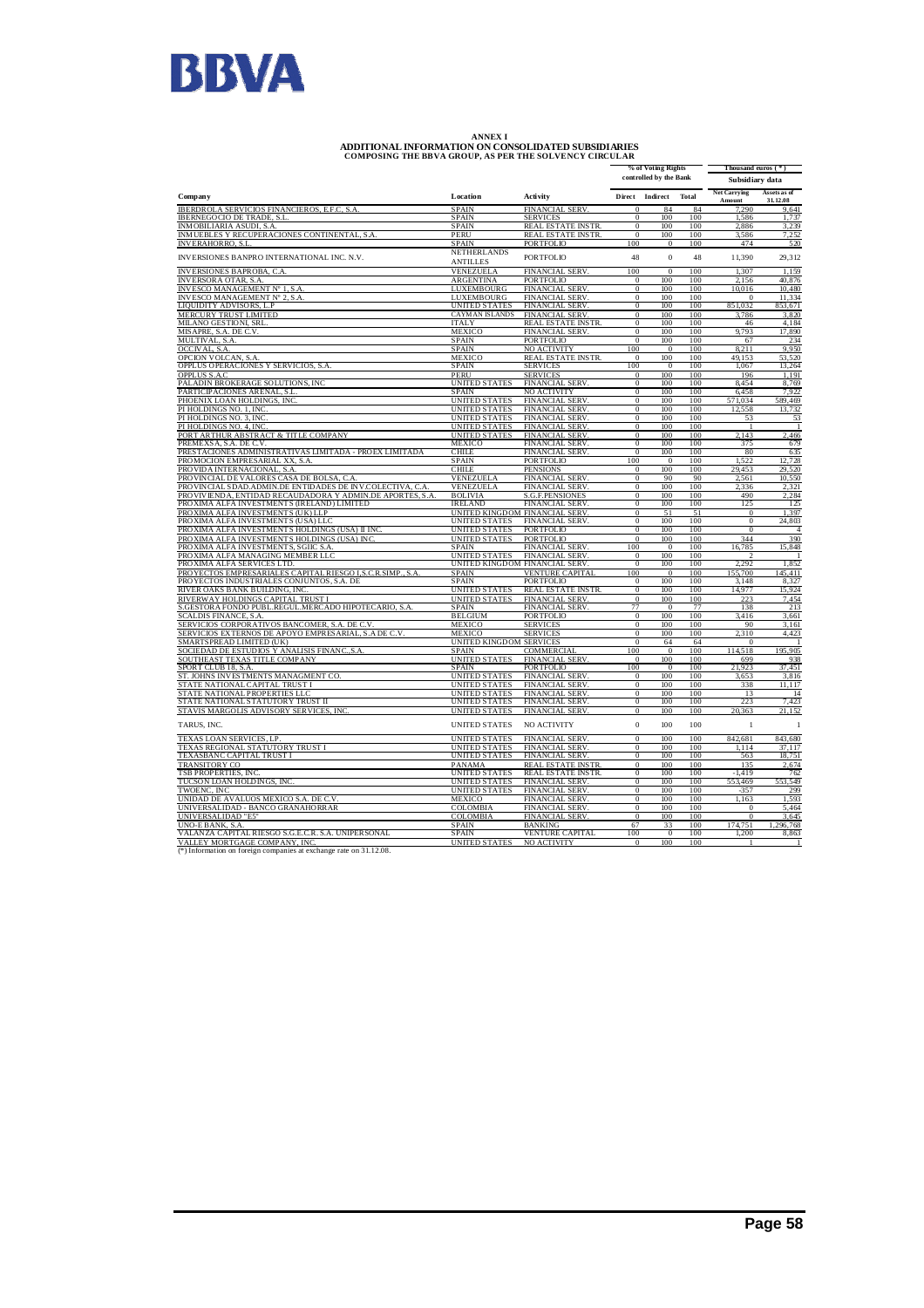

#### **ANNEX I ADDITIONAL INFORMATION ON JOINTLY-CONTROLLED COMPANIES CONSOLIDATED IN THE BBVA GROUP, AS PER THE SOLVENCY CIRCULAR**

|                                                    |                  |                        |               | % of Voting Rights<br>controlled by the Bank |       |                        | Thousand euros (*)<br>Subsidiary data |  |
|----------------------------------------------------|------------------|------------------------|---------------|----------------------------------------------|-------|------------------------|---------------------------------------|--|
| Company                                            | Location         | Activity               | <b>Direct</b> | <b>Indirect</b>                              | Total | Net Carrying<br>Amount | Assets as of<br>31.12.08              |  |
| ECASA, S.A.                                        | <b>CHILE</b>     | <b>FINANCIAL SERV.</b> | $\Omega$      | 51                                           | 51    | 5.469                  | 6,794                                 |  |
| FORUM DISTRIBUIDORA, S.A.                          | <b>CHILE</b>     | <b>FINANCIAL SERV.</b> | $\Omega$      | 51                                           | 51    | 4.723                  | 18,825                                |  |
| FORUM SERVICIOS FINANCIEROS, S.A.                  | <b>CHILE</b>     | <b>FINANCIAL SERV.</b> | $\Omega$      | 51                                           | 51    | 43.705                 | 474,870                               |  |
| <b>INVERSIONES PLATCO, C.A.</b>                    | VENEZUELA        | <b>FINANCIAL SERV.</b> |               | 50                                           | 50    | 1.004                  | 3,287                                 |  |
| PSA FINANCE ARGENTINA COMPAÑIA<br>FINANCIERA, S.A. | <b>ARGENTINA</b> | FINANCIAL SERV.        | $\Omega$      | 50                                           | 50    | 6.926                  | 92,089                                |  |

(\*) Information on foreign companies at exchange rate on 31.12.08.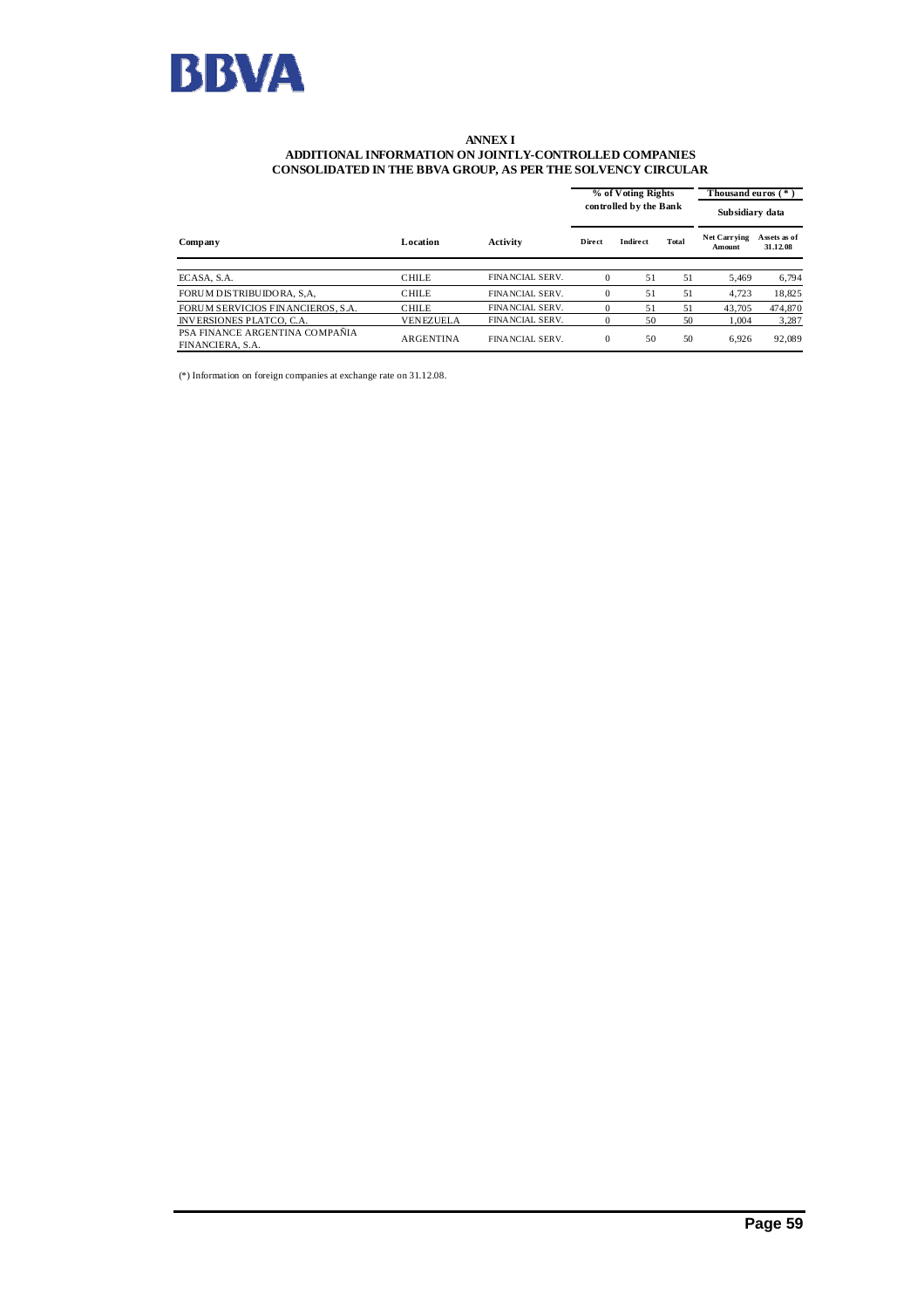

#### **ANNEX I**

#### **ADDITIONAL INFORMATION ON EQUITY HOLDINGS AND JOINTLY-CONTROLLED COMPANIES ACCOUNTED FOR USING THE EQUITY METHOD IN THE BBVA GROUP, AS PER THE SOLVENCY CIRCULAR**

|                                                                | % of Voting Rights                             |                           |                        |                  | Thousand euros ( * ) |                               |                          |  |
|----------------------------------------------------------------|------------------------------------------------|---------------------------|------------------------|------------------|----------------------|-------------------------------|--------------------------|--|
|                                                                |                                                |                           | controlled by the Bank |                  |                      |                               | Subsidiary data          |  |
| Company                                                        | Location                                       | <b>Activity</b>           | Direct                 | Indirect         | Total                | <b>Net Carrying</b><br>Amount | Assets as of<br>31.12.08 |  |
| AAI HOLDINGS, INC                                              | <b>UNITED STATES</b>                           | <b>NO ACTIVITY</b>        | $\mathbf{0}$           | 100              | 100                  | $\overline{1}$                | $\overline{1}$           |  |
| ADQUIRA ESPAÑA, S.A.                                           | <b>SPAIN</b>                                   | <b>SERVICES</b>           |                        | 40               | 40                   | 3,742                         | 10,679                   |  |
| ALMAGRARIO, S.A.                                               | <b>COLOMBIA</b>                                | <b>SERVICES</b>           |                        | 35               | 35                   | 6,222                         | 19,608                   |  |
| ANIDA DESARROLLOS INMOBILIARIOS, S.L.                          | <b>SPAIN</b>                                   | <b>REAL ESTATE</b>        | $\mathbf{0}$           | 100              | 100                  | 112,477                       | 250,890                  |  |
| ANIDA DESARROLLOS SINGULARES, S.L                              | <b>SPAIN</b>                                   | REAL ESTATE INSTR.        | $\mathbf{0}$           | 100              | 100                  | $\Omega$                      | 594.494                  |  |
| ANIDA GERMANIA IMMOBILIEN ONE, GMBH                            | <b>GERMANY</b>                                 | REAL ESTATE INSTR.        | $\overline{0}$         | 100              | 100                  | 4,099                         | 19,658                   |  |
| ANIDA OPERACIONES SINGULARES, S.L.                             | <b>SPAIN</b>                                   | REAL ESTATE INSTR.        | $\overline{0}$         | 100              | 100                  | 3                             | 1,649,249                |  |
| ANIDA PROYECTOS INMOBILIARIOS, S.A. DE<br>C.V                  | <b>MEXICO</b>                                  | REAL ESTATE INSTR.        | $\overline{0}$         | 100              | 100                  | 72,012                        | 102,069                  |  |
| ANIDA SERVICIOS INMOBILIARIOS, S.A. DE<br>C.V.                 | <b>MEXICO</b>                                  | REAL ESTATE INSTR.        | $\overline{0}$         | 100              | 100                  | 793                           | 1,008                    |  |
| APOYO MERCANTIL S.A. DE C.V.                                   | <b>MEXICO</b>                                  | <b>SERVICES</b>           | $\overline{0}$         | 100              | 100                  | 777                           | 120,708                  |  |
| ARIZONA KACHINA HOLDINGS, INC.                                 | <b>UNITED STATES</b>                           | <b>NO ACTIVITY</b>        | $\mathbf{0}$           | 100              | 100                  | $\overline{1}$                | $\overline{1}$           |  |
| ATREA HOMES IN SPAIN LTD                                       | UNITED KINGDOM NO ACTIVITY                     |                           | $\overline{0}$         | 100              | 100                  | $\overline{0}$                | 11                       |  |
| ATUEL FIDEICOMISOS, S.A.                                       | <b>ARGENTINA</b>                               | <b>SERVICES</b>           | $\theta$               | 100              | 100                  | 6.269                         | 6.288                    |  |
| AUREA, S.A. (CUBA)                                             | CUBA                                           | <b>REAL ESTATE</b>        |                        | 49               | 49                   | 4,168                         | 9,025                    |  |
| <b>BAHIA SUR RESORT, S.C.</b>                                  | <b>SPAIN</b>                                   | <b>NO ACTIVITY</b>        | 100                    | $\overline{0}$   | 100                  | 1.436                         | 1,438                    |  |
| BBVA CONSOLIDAR SEGUROS, S.A.                                  | <b>ARGENTINA</b>                               | <b>INSURANCE</b>          | 88                     | 12               | 100                  | 6,514                         | 39,656                   |  |
|                                                                | <b>SPAIN</b>                                   | <b>SERVICES</b>           | $\mathbf{0}$           | 100              | 100                  | 2.227                         | 2,186                    |  |
| BBVA CONSULTORIA, S.A.                                         | <b>SPAIN</b>                                   | <b>VENTURE CAPITAL</b>    | 45                     |                  | 45                   | 38,506                        | 81,703                   |  |
| BBVA ELCANO EMPRESARIAL II, S.C.R., S.A.                       | <b>SPAIN</b>                                   | <b>VENTURE CAPITAL</b>    | 45                     |                  | 45                   | 38.502                        |                          |  |
| BBVA ELCANO EMPRESARIAL, S.C.R.,S.A.<br>BBVA INSERVEX, S.A.    |                                                | <b>SERVICES</b>           | 100                    | $\boldsymbol{0}$ | 100                  | 1,205                         | 81,705<br>2,447          |  |
|                                                                | <b>SPAIN</b><br><b>UNITED KINGDOM SERVICES</b> |                           | 100                    | $\overline{0}$   | 100                  | $\Omega$                      |                          |  |
| BBVA NOMINEES LIMITED                                          | <b>SPAIN</b>                                   |                           | $\mathbf{0}$           | 96               | 96                   | 1,522,714                     | 1,655,365                |  |
| BBVA PROPIEDAD F.I.I.                                          |                                                | OTHR INVEST. ENTITIES     | $\overline{0}$         | 100              | 100                  |                               |                          |  |
| <b>BBVA RE LIMITED</b>                                         | <b>IRELAND</b>                                 | <b>INSURANCE</b>          | $\Omega$               |                  | 100                  | 656                           | 48,632                   |  |
| <b>BBVA RENTING, SPA</b>                                       | <b>ITALY</b>                                   | <b>SERVICES</b>           |                        | 100              |                      | 1,925                         | 36,750                   |  |
| <b>BBVA SEGUROS COLOMBIA, S.A.</b>                             | <b>COLOMBIA</b>                                | <b>INSURANCE</b>          | 94                     | 6                | 100                  | 9.259                         | 32,225                   |  |
| BBVA SEGUROS DE VIDA COLOMBIA, S.A.                            | <b>COLOMBIA</b>                                | <b>INSURANCE</b>          | 94                     | 6                | 100                  | 13,242                        | 183.692                  |  |
| BBVA SEGUROS DE VIDA, S.A.                                     | <b>CHILE</b>                                   | <b>INSURANCE</b>          | $\mathbf{0}$           | 100              | 100                  | 24,840                        | 308,595                  |  |
| BBVA SEGUROS, S.A., DE SEGUROS Y<br><b>REASEGUROS</b>          | <b>SPAIN</b>                                   | <b>INSURANCE</b>          | 94                     | 6                | 100                  | 414,525                       | 11,474,162               |  |
| <b>BBVA SERVICIOS, S.A.</b>                                    | <b>SPAIN</b>                                   | <b>SERVICES</b>           | $\Omega$               | 100              | 100                  | 354                           | 19,174                   |  |
| BIBJ MANAGEMENT, LTD.                                          | <b>CHANNEL</b><br><b>ISLANDS</b>               | <b>NO ACTIVITY</b>        | $\mathbf{0}$           | 100              | 100                  | $\mathbf{0}$                  | $\boldsymbol{0}$         |  |
| BIBJ NOMINEES, LTD.                                            | <b>CHANNEL</b><br><b>ISLANDS</b>               | <b>NO ACTIVITY</b>        | $\mathbf{0}$           | 100              | 100                  | $\mathbf{0}$                  | $\mathbf{0}$             |  |
| CAMARATE GOLF, S.A                                             | <b>SPAIN</b>                                   | <b>REAL ESTATE</b>        |                        | 26               | 26                   | 5.170                         | 40,948                   |  |
| CASA DE CAMBIO MULTIDIVISAS, S.A DEC.V.                        | <b>MEXICO</b>                                  | <b>NO ACTIVITY</b>        | $\mathbf{0}$           | 100              | 100                  | 145                           | 145                      |  |
| CITIC INTERNATION AL FINANCIAL HOLDINGS<br><b>LIMITED CIFH</b> | HONG-KONG                                      | <b>FINANCIAL SERVICES</b> | 30                     |                  | 30                   | 541,221                       | 590,966                  |  |
| COMPAÑIA ESPAÑOLA DE FINANCIACION DEL<br>DESARROLLO S.A.       | <b>SPAIN</b>                                   | <b>SERVICES</b>           | 22                     |                  | 22                   | 11,502                        | 52,727                   |  |
| COMPAÑIA MEXICANA DE PROCESAMIENTO,<br>S.A. DE C.V.            | <b>MEXICO</b>                                  | <b>SERVICES</b>           |                        | 50               | 50                   | 3,189                         | 6,379                    |  |
| COMPASS ARIZONA ACQUISITION, CORP.                             | <b>UNITED STATES</b>                           | NO ACTIVITY               | $\boldsymbol{0}$       | 100              | 100                  | $\mathbf{1}$                  | $\mathbf{1}$             |  |
| COMPASS CUSTODIAL SERVICES, INC                                | <b>UNITED STATES</b>                           | <b>NO ACTIVITY</b>        | $\mathbf{0}$           | 100              | 100                  | $\mathbf{1}$                  | $\mathbf{1}$             |  |
| COMPASS FIDUCIARY SERVICES, LTD., INC                          | <b>UNITED STATES</b>                           | NO ACTIVITY               | $\overline{0}$         | 100              | 100                  | $\overline{9}$                | $\overline{9}$           |  |
| COMPASS INVESTMENTS, INC.                                      | <b>UNITED STATES</b>                           | <b>NO ACTIVITY</b>        | $\mathbf{0}$           | 100              | 100                  | $\mathbf{1}$                  | $\mathbf{1}$             |  |
| COMPASS SECURITIES, INC.                                       | <b>UNITED STATES</b>                           | <b>NO ACTIVITY</b>        | $\overline{0}$         | 100              | 100                  | $\mathbf{1}$                  | $\mathbf{1}$             |  |
| COMPASS UNDER WRITERS, INC.                                    | <b>UNITED STATES</b>                           | <b>INSURANCE</b>          | $\mathbf{0}$           | 100              | 100                  | 147                           | 147                      |  |
| COMPASS WEALTH MANAGERS COMPANY                                | <b>UNITED STATES</b>                           | <b>NO ACTIVITY</b>        | $\overline{0}$         | 100              | 100                  |                               |                          |  |
| COMUNIDAD FINANCIERA ÍNDICO, S.L.                              | <b>SPAIN</b>                                   | <b>SERVICES</b>           | $\mathbf{0}$           | 100              | 100                  | 349                           | 495                      |  |
| CONSOLIDAR ASEGURADORA DE RIESGOS<br>DEL TRABAJO, S.A.         | <b>ARGENTINA</b>                               | <b>INSURANCE</b>          | 88                     | 13               | 100                  | 32,598                        | 166,487                  |  |
| CONSOLIDAR CIA. DE SEGUROS DE RETIRO,<br>S.A.                  | <b>ARGENTINA</b>                               | <b>INSURANCE</b>          | 33                     | 67               | 100                  | 14,224                        | 538,662                  |  |
| CONSOLIDAR CIA. DE SEGUROS DE VIDA, S.A.                       | <b>ARGENTINA</b>                               | <b>INSURANCE</b>          | 34                     | 66               | 100                  | 27,225                        | 47,184                   |  |
| CORPORACION IBV PARTICIPACIONES<br><b>EMPRESAR</b>             | <b>SPAIN</b>                                   | <b>PORTFOLIO</b>          |                        | 50               | 50                   | 385,062                       | 875,132                  |  |
| DESARROLLO URBANISTICO DE CHAMARTIN,<br>S.A.                   | <b>SPAIN</b>                                   | <b>REAL ESTATE</b>        | $\boldsymbol{0}$       | 73               | 73                   | 29,330                        | 59,259                   |  |
|                                                                |                                                |                           |                        |                  |                      |                               |                          |  |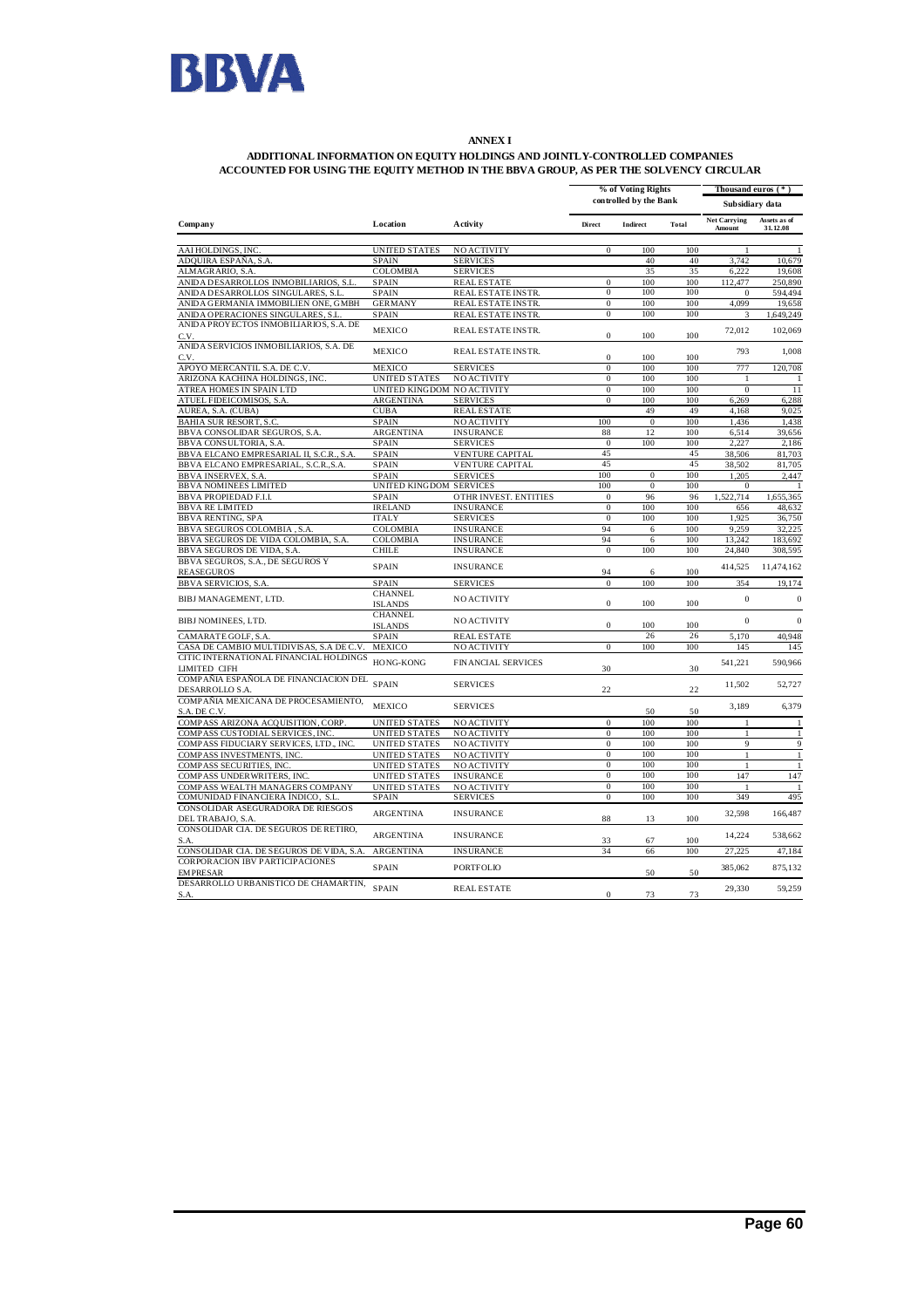

#### **ANNEX I ADDITIONAL INFORMATION ON EQUITY HOLDINGS AND JOINTLY-CONTROLLED COMPANIES ACCOUNTED FOR USING THE EQUITY METHOD IN THE BBVA GROUP, AS PER THE SOLVENCY CIRCULAR**

|                                                                    |                      |                    | % of Voting Rights<br>controlled by the Bank |              |       | Thousand euros (*)            |                          |  |
|--------------------------------------------------------------------|----------------------|--------------------|----------------------------------------------|--------------|-------|-------------------------------|--------------------------|--|
|                                                                    |                      | <b>Activity</b>    |                                              |              |       | Subsidiary data               |                          |  |
| Company                                                            | Location             |                    | Direct                                       | Indirect     | Total | <b>Net Carrying</b><br>Amount | Assets as of<br>31.12.08 |  |
| DISTRANSA RENTRUCKS, S.A.                                          | <b>SPAIN</b>         | <b>SERVICES</b>    |                                              | 43           | 43    | 14,994                        | 41,454                   |  |
| ECONTA GESTION INTEGRAL, S.L                                       | <b>SPAIN</b>         | <b>SERVICES</b>    |                                              | 60           | 60    | 2,745                         | 1,953                    |  |
| EL ENCINAR METROPOLITANO, S.A.                                     | <b>SPAIN</b>         | <b>REAL ESTATE</b> | $\mathbf{0}$                                 | 99           | 99    | 5,641                         | 9,057                    |  |
| EL OASIS DE LAS RAMBLAS, S.L                                       | <b>SPAIN</b>         | <b>REAL ESTATE</b> | $\mathbf{0}$                                 | 70           | 70    | 167                           | 493                      |  |
| EMPRESA INSTANT CREDIT, C.A.                                       | VENEZUELA            | NO ACTIVITY        | $\Omega$                                     | 100          | 100   | $\mathbf{0}$                  | $\boldsymbol{0}$         |  |
| ESTACION DE AUTOBUSES CHAMARTIN, S.A.                              | <b>SPAIN</b>         | <b>SERVICES</b>    | $\mathbf{0}$                                 | 51           | 51    | 31                            | 30                       |  |
| EXPLOTACIONES AGROPECUARIAS<br>VALDELAYEGUA, S.A.                  | <b>SPAIN</b>         | <b>REAL ESTATE</b> | $\mathbf{0}$                                 | 100          | 100   | 9,121                         | 9,128                    |  |
| FERROMOVIL 3000, S.L.                                              | <b>SPAIN</b>         | <b>SERVICES</b>    |                                              | 20           | 20    | 5,089                         | 25,444                   |  |
| FERROMOVIL 9000, S.L.                                              | <b>SPAIN</b>         | <b>SERVICES</b>    |                                              | 20           | 20    | 3.453                         | 17.264                   |  |
| FIDEICOMISO F/70191-2 PUEBLA                                       | MEXICO               | <b>REAL ESTATE</b> |                                              | 25           | 25    | 8,778                         | 47,526                   |  |
| FIDEICOMISO F 403853 5 BBVA BANCOMER<br>SERVICIOS ZIBATA           | <b>MEXICO</b>        | <b>REAL ESTATE</b> |                                              | 30           | 30    | 19,807                        | 66,025                   |  |
| FIDEICOMISO HARES BBVA BANCOMER F/<br>47997-2                      | <b>MEXICO</b>        | <b>REAL ESTATE</b> |                                              | 50           | 50    | 11.713                        | 30.070                   |  |
| FINANCEIRA DO COMERCIO EXTERIOR S.A.R.                             | <b>ITALY</b>         | <b>NO ACTIVITY</b> | 100                                          | $\mathbf{0}$ | 100   | 51                            | 37                       |  |
| FINANZIA AUTORENTING, S.A.                                         | <b>SPAIN</b>         | <b>SERVICES</b>    | $\mathbf{0}$                                 | 100          | 100   | 33,561                        | 651,086                  |  |
| FIRS TIER CORPORATION                                              | <b>UNITED STATES</b> | <b>NO ACTIVITY</b> | $\mathbf{0}$                                 | 100          | 100   |                               | -1                       |  |
| FUTURO FAMILIAR, S.A. DE C.V.                                      | <b>MEXICO</b>        | <b>SERVICES</b>    | $\mathbf{0}$                                 | 100          | 100   | 191                           | 483                      |  |
| FW CAPITAL I                                                       | <b>UNITED STATES</b> | <b>NO ACTIVITY</b> | $\mathbf{0}$                                 | 100          | 100   | $\mathbf{1}$                  | -1                       |  |
| GOBERNALIA GLOBAL NET, S.A.                                        | <b>SPAIN</b>         | <b>SERVICES</b>    | $\mathbf{0}$                                 | 100          | 100   | 947                           | 2.491                    |  |
| GRUPO PROFESIONAL PLANEACION Y<br>PROYECTOS, S.A. DE C.V.          | <b>MEXICO</b>        | <b>SERVICES</b>    |                                              | 44           | 44    | 7,063                         | 9,188                    |  |
| HESTENAR, S.L.                                                     | <b>SPAIN</b>         | <b>REAL ESTATE</b> | $\mathbf{0}$                                 | 43           | 43    | 48,715                        | 105,290                  |  |
| IMOBILIARIA DUQUE D'AVILA, S.A.                                    | PORTUGAL             | <b>REAL ESTATE</b> | $\overline{0}$                               | 50           | 50    | $\mathbf{0}$                  | $\overline{0}$           |  |
| INENSUR BRUNETE, S.L.                                              | <b>SPAIN</b>         | <b>REAL ESTATE</b> | $\mathbf{0}$                                 | 100          | 100   | 3,657                         | 3,812                    |  |
| INGENIERIA EMPRESARIAL MULTIBA, S.A. DE<br>C.V.                    | MEXICO               | <b>SERVICES</b>    | $\Omega$                                     | 100          | 100   | $\boldsymbol{0}$              | $\mathbf{0}$             |  |
| <b>INMOBILIARIA BILBAO, S.A.</b>                                   | <b>SPAIN</b>         | REAL ESTATE INSTR. | $\Omega$                                     | 100          | 100   | $\mathbf{0}$                  | 50                       |  |
| INMUEBLES MADARIAGA PROMOCIONES, S.L.                              | <b>SPAIN</b>         | <b>REAL ESTATE</b> | 50                                           |              | 50    | $\mathbf{0}$                  | $\mathbf{0}$             |  |
| INVERSIONES ALDAMA, C.A.                                           | VENEZUELA            | <b>NO ACTIVITY</b> | $\Omega$                                     | 100          | 100   | 255                           | 503                      |  |
| INVERSIONES P.H.R.4, C.A.                                          | VENEZUELA            | <b>NO ACTIVITY</b> | $\overline{0}$                               | 60           | 60    | 67,785                        | 202,340                  |  |
| INVERSIONES T, C.A.                                                | VENEZUELA            | NO ACTIVITY        | $\mathbf{0}$                                 | 100          | 100   | 19,071                        | 58,547                   |  |
| JARDINES DE SARRIENA, S.L.                                         | <b>SPAIN</b>         | <b>REAL ESTATE</b> | $\mathbf{0}$                                 | 85           | 85    | 2,869                         | 7,551                    |  |
| JARDINES DEL RUBIN, S.A.                                           | <b>SPAIN</b>         | <b>REAL ESTATE</b> |                                              | 50           | 50    | 779                           | 1,391                    |  |
| LA ESMERALDA DESARROLLOS, S.L.                                     | <b>SPAIN</b>         | <b>REAL ESTATE</b> |                                              | 25           | 25    |                               | $\mathbf{1}$             |  |
| LAS PEDRAZAS GOLF, S.L.                                            | <b>SPAIN</b>         | <b>REAL ESTATE</b> |                                              | 50           | 50    | 9.724                         | 34.572                   |  |
| MAGGIORE FLEET, S.P.A.                                             | <b>ITALY</b>         | <b>SERVICES</b>    | $\mathbf{0}$                                 | 100          | 100   | 20,000                        | 56,323                   |  |
| MARINA LLAR, S.L.                                                  | <b>SPAIN</b>         | <b>REAL ESTATE</b> | $\mathbf{0}$                                 | 100          | 100   | 21.154                        | 101,228                  |  |
| MARQUES DE CUBAS 21, S.L.                                          | <b>SPAIN</b>         | <b>REAL ESTATE</b> | 100                                          | $\mathbf{0}$ | 100   | 32                            | 614                      |  |
| MEDITERRANIA DE PROMOCIONS I GESTIONS<br><b>INMOBILIARIES, S.A</b> | <b>SPAIN</b>         | <b>NO ACTIVITY</b> | $\Omega$                                     | 100          | 100   | 17                            | 1,059                    |  |
| MEGABANK FINANCIAL CORPORATION                                     | <b>UNITED STATES</b> | <b>NO ACTIVITY</b> | $\mathbf{0}$                                 | 100          | 100   | 8,298                         | 17,808                   |  |
| MIRADOR DE LA CARRASCOSA, S.L.                                     | <b>SPAIN</b>         | <b>REAL ESTATE</b> | $\Omega$                                     | 56           | 56    | 98,732                        | 1,395,384                |  |
| MONESTERIO DESARROLLOS, S.L.                                       | <b>SPAIN</b>         | <b>REAL ESTATE</b> | $\mathbf{0}$                                 | 100          | 100   | $\mathbf{1}$                  | $\mathbf{0}$             |  |
| MONTEALIAGA,S.A                                                    | <b>SPAIN</b>         | <b>REAL ESTATE</b> | $\Omega$                                     | 100          | 100   | 3,639                         | 11,753                   |  |
| MONTEALMENARA GOLF, S.L                                            | <b>SPAIN</b>         | <b>REAL ESTATE</b> |                                              | 50           | 50    | 139                           | 125                      |  |
| MULTIASISTENCIA OPERADORA S.A. DE C.V.                             | MEXICO               | <b>SERVICES</b>    | $\mathbf{0}$                                 | 100          | 100   | 254                           | 441                      |  |
| MULTIASISTENCIA SERVICIOS S.A. DE C.V.                             | MEXICO               | <b>SERVICES</b>    | $\mathbf{0}$                                 | 100          | 100   | $\mathbf{0}$                  | $\mathbf{0}$             |  |
| MULTIAS IS TENCIA, S.A. DE C.V.                                    | MEXICO               | <b>SERVICES</b>    | $\Omega$                                     | 100          | 100   | 9,317                         | 24,194                   |  |
| OCCIDENTAL HOTELES MANAGEMENT, S.L.                                | <b>SPAIN</b>         | <b>SERVICES</b>    |                                              | 58           | 58    | 8,858                         | 10,538                   |  |
| PARQUE REFORMA SANTA FE, S.A. de C.V.                              | <b>MEXICO</b>        | REAL ESTATE INSTR. |                                              | 30           | 30    |                               | 1                        |  |
| PENSIONES BANCOMER, S.A. DE C.V.                                   | MEXICO               | <b>INSURANCE</b>   | $\mathbf{0}$                                 | 100          | 100   | 7,830                         | 121,181                  |  |
|                                                                    |                      |                    |                                              |              |       |                               |                          |  |